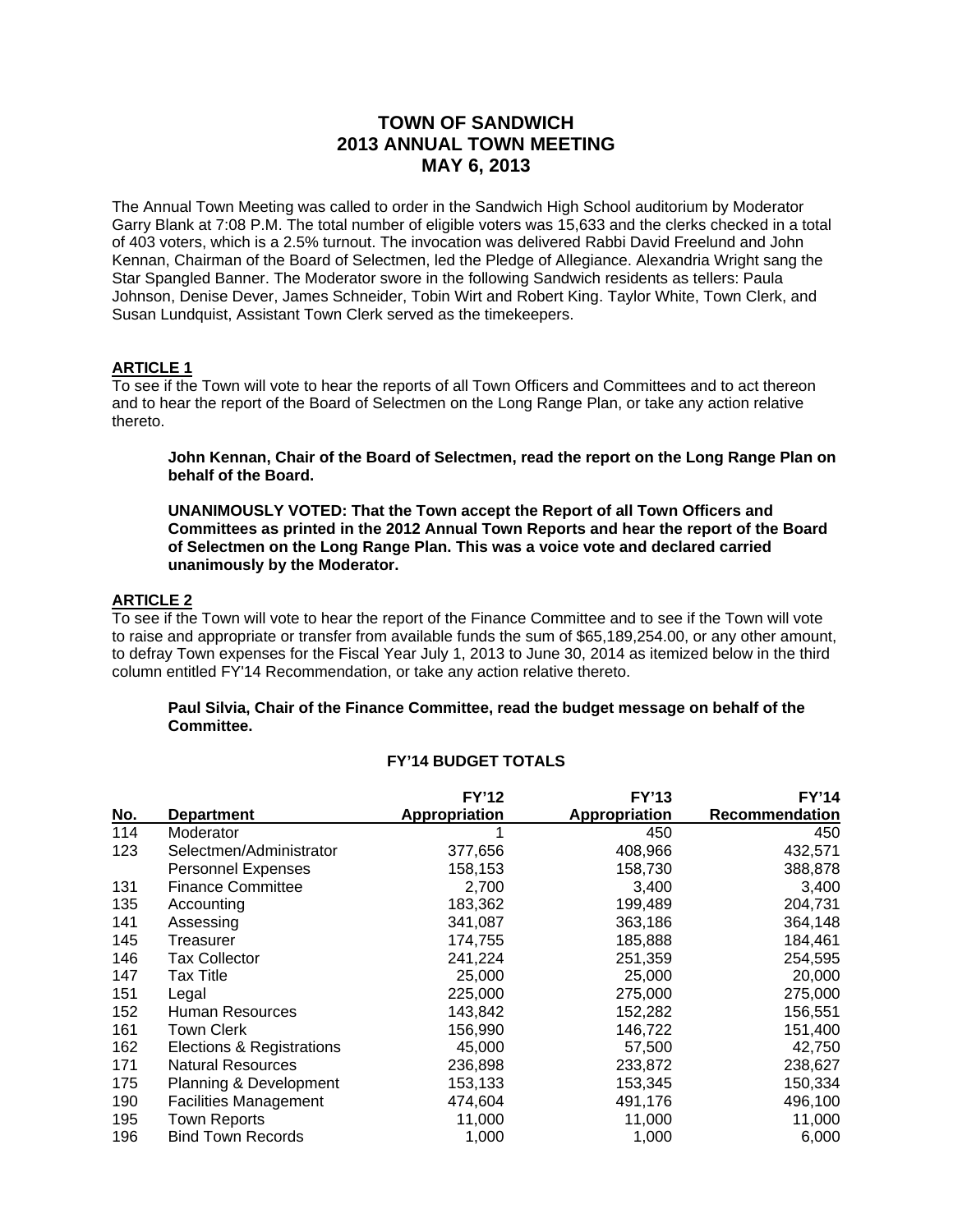| 197 | Data Processing             | 331,456    | 390,482    | 393,379    |
|-----|-----------------------------|------------|------------|------------|
|     | Total 100s                  | 3,282,861  | 3,508,662  | 3,774,375  |
| 210 | Police Department           | 3,148,270  | 3,330,197  | 3,326,005  |
| 220 | <b>Fire Department</b>      | 3,790,423  | 3,932,680  | 3,946,126  |
| 241 | Inspections                 | 231,306    | 239,002    | 247,616    |
| 244 | Weights & Measures          | 200        | 200        | 200        |
| 291 | <b>Emergency Management</b> | 5,250      | 7,750      | 7,750      |
| 294 | Forest Warden               | 1,500      | 1,500      | 1,500      |
| 297 | <b>Bourne Shellfish</b>     | 4,000      | 4,000      | 4,000      |
| 299 | Greenhead Fly               | 1,500      | 1,500      | 2,000      |
|     | Total 200s                  | 7,182,449  | 7,516,829  | 7,535,199  |
| 300 | <b>School Department</b>    | 29,225,227 | 29,626,393 | 30,324,286 |
| 313 | <b>UCCRVTS</b>              | 1,786,439  | 1,906,350  | 1,998,563  |
|     | Total 300s                  | 31,011,666 | 31,532,743 | 32,322,849 |
| 410 | DPW - Engineering           | 123,593    | 143,188    | 146,059    |
| 420 | DPW - Highways              | 1,540,118  | 1,343,672  | 1,362,853  |
| 421 | Snow & Ice                  | 250,010    | 250,011    | 250,012    |
| 424 | <b>Streetlights</b>         | 30,000     | 30,000     | 30,000     |
| 435 | DPW - Sanitation            | 765,569    | 0          | 0          |
|     | Total 400s                  | 2,709,290  | 1,766,871  | 1,788,924  |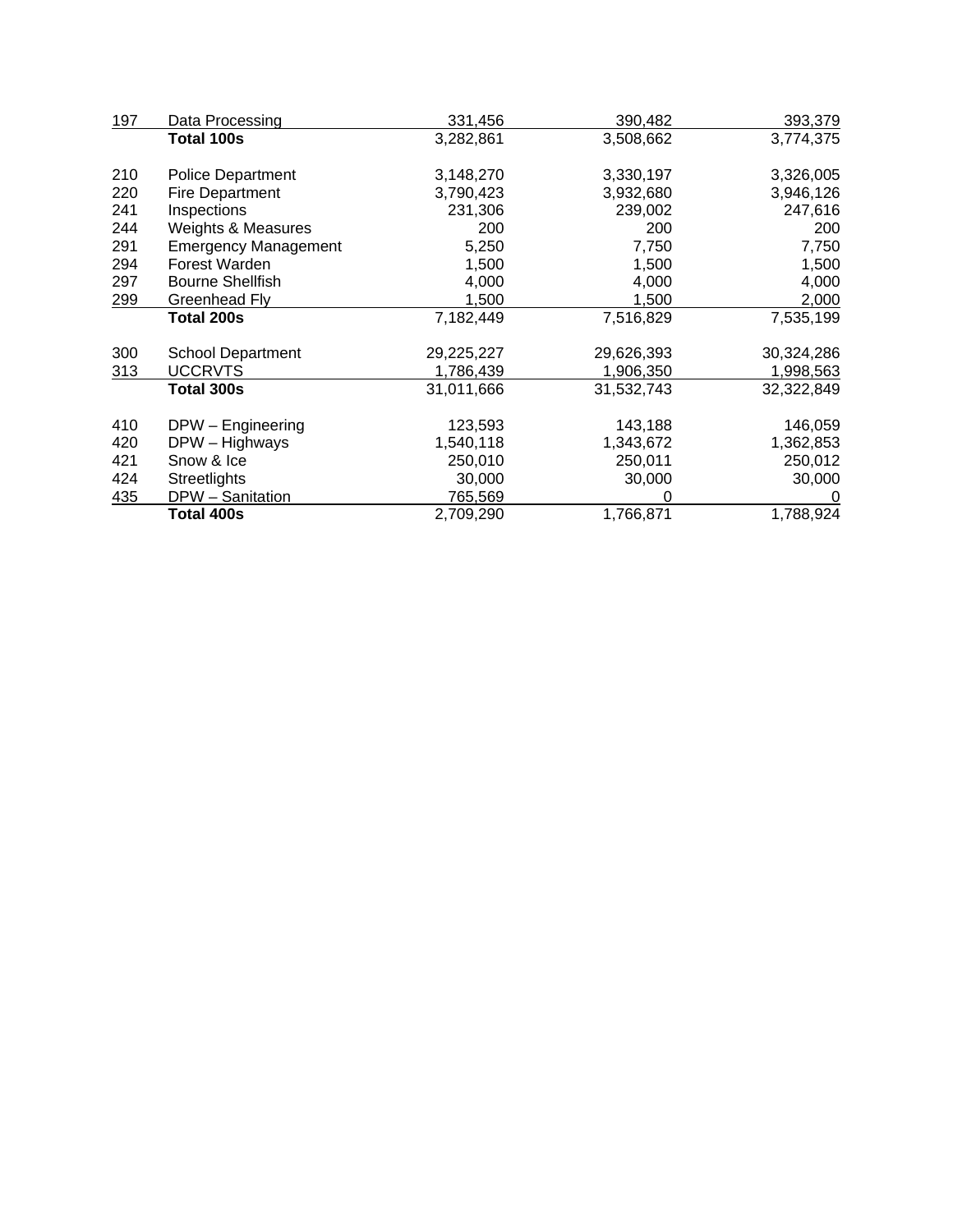|     |                                                          | <b>FY'12</b>         | <b>FY'13</b>         | <b>FY'14</b>   |  |  |
|-----|----------------------------------------------------------|----------------------|----------------------|----------------|--|--|
| No. | <b>Department</b>                                        | <b>Appropriation</b> | <b>Appropriation</b> | Recommendation |  |  |
| 510 | <b>Health Department</b>                                 | 167,616              | 174,752              | 169,748        |  |  |
| 522 | <b>Nursing Department</b>                                | 128,938              | 123,991              | 125,873        |  |  |
| 541 | Council on Aging                                         | 152,115              | 187,540              | 191,191        |  |  |
| 543 | <b>Veterans Services</b>                                 | 41,992               | 42,883               | 43,383         |  |  |
|     | <b>Total 500s</b>                                        | 490,661              | 529,166              | 530,195        |  |  |
| 610 | Library                                                  | 892,196              | 918,962              | 939,639        |  |  |
| 630 | <b>Recreation Department</b>                             | 71,149               | 88,086               | 93,746         |  |  |
| 650 | DPW - Parks                                              | 13,850               | 13,850               | 13,850         |  |  |
| 671 | Hoxie House / Grist Mill                                 | 10,000               | 0                    | 0              |  |  |
| 693 | <b>Memorial Day</b>                                      | 1,200                | 1,200                | 1,200          |  |  |
| 694 | <b>Historic District</b>                                 | 12,000               | 12,000               | 12,750         |  |  |
|     | <b>Total 600s</b>                                        | 1,000,395            | 1,034,098            | 1,061,185      |  |  |
|     | <b>OPERATING SUBTOTAL:</b>                               | 45,677,322           | 45,838,369           | 47,012,727     |  |  |
| 135 | Marina & SHGC Indirect Costs Transfers                   |                      |                      | 30,000         |  |  |
| 171 | Waterways Fund Transfer                                  |                      |                      | 17,500         |  |  |
| 220 | <b>Ambulance Fund Transfer</b>                           |                      |                      | 150,000        |  |  |
| 630 | Beach and Recreation Account Transfer (incl. Sandy Neck) |                      |                      | 207,295        |  |  |
| 645 | <b>Community Preservation Act Debt</b>                   |                      |                      | 1,205,469      |  |  |
| 650 | <b>Cemetery Trust Fund Transfer</b>                      |                      |                      | 22,000         |  |  |
| 671 | Hoxie House / Grist Mill Income Transfer                 |                      |                      | 29,000         |  |  |
|     | <b>INTER-FUND TRANSFERS SUBTOTAL:</b>                    |                      |                      | 1,661,264      |  |  |
| 132 | <b>Reserve Fund</b>                                      |                      |                      | 500,000        |  |  |
| 540 | Social Services Programs                                 |                      |                      | 21,200         |  |  |
| 710 | Short Term Debt                                          |                      |                      | 50,000         |  |  |
| 750 | Debt                                                     |                      |                      | 2,732,263      |  |  |
| 910 | Group Health Insurance                                   |                      |                      | 8,700,000      |  |  |
| 912 | Medicare                                                 |                      |                      | 555,160        |  |  |
| 940 | Property & Liability Insurance                           |                      |                      | 880,000        |  |  |
| 941 | <b>Unemployment Account</b>                              |                      |                      | 100,000        |  |  |
| 950 | <b>Retirement Assessment</b>                             |                      |                      | 2,976,640      |  |  |
|     | <b>OTHER ACCOUNTS SUBTOTAL:</b>                          |                      |                      | 16,465,263     |  |  |
|     |                                                          |                      |                      |                |  |  |

# **FY'14 BUDGET TOTAL: 65,189,254**

**Steve Barr of Craft Road made a motion:** 

**Move that the motion be amended by reducing the amount to be raised and appropriated to \$60,430,576 from \$61,174,006 and to achieve this reduction by reducing the Line Item 410 by one-half, to \$71,594 and also reducing Line Item 420 by one-half, to \$671,836 for the Fiscal Year 2014 as itemized in the third column entitled FY'14 Recommendation, as printed in the Warrant under Article 2.** 

**Motion was seconded.**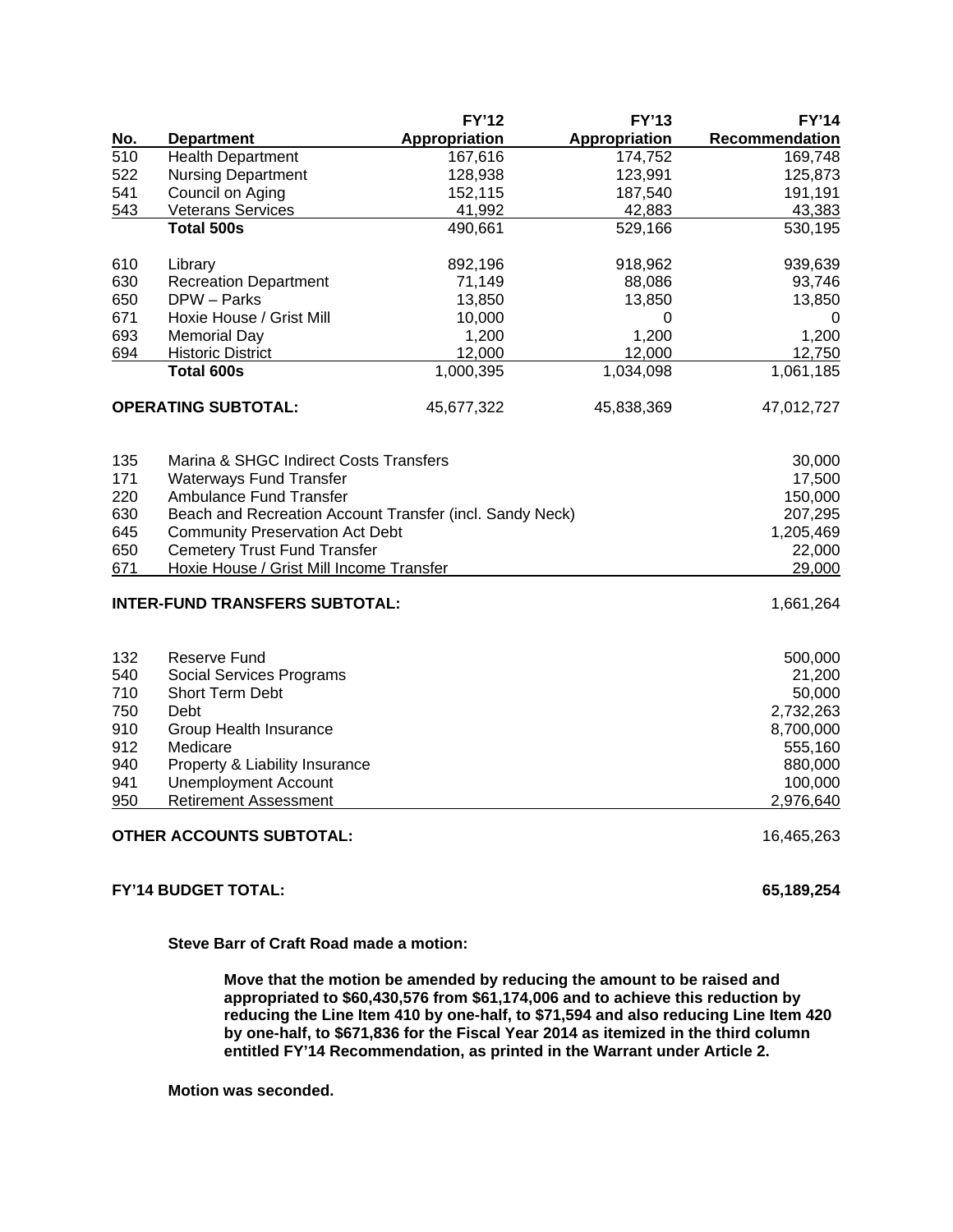**VOTED: That that the Town accept the amended motion. This was a voice vote and declared not carried by the Moderator.** 

**UNANIMOUSLY VOTED: That the Town hear the report of the Finance Committee and raise and appropriate \$61,174.006; transfer and appropriate \$1,403,984 from Free Cash; transfer and appropriate \$1,000,000 from the ambulance receipts reserved for appropriation account; transfer and appropriate \$100,000 from overlay surplus; transfer and appropriate \$1,171,000 from the Community Preservation Fund Fiscal Year 2014 estimated annual revenues; transfer and appropriate \$34,469 from the Community Preservation Fund undesignated fund balance; transfer and appropriate \$15,000 from Sandwich Marina funds; transfer and appropriate \$15,000 from the Sandwich Hollow Golf Club enterprise fund; transfer and appropriate \$207,295 from the beach parking receipts reserved for appropriation account; transfer and appropriate \$29,000 from the Hoxie House / Grist Mill receipts reserved for appropriation account; transfer and appropriate \$17,500 from the Waterways Fund; transfer and appropriate \$22,000 from cemetery trust funds; to defray Town expenses for the Fiscal Year 2014 as itemized in the third column entitled FY'14 Recommendation, as printed in the Warrant under Article 2, and set the compensation of elected officials as follows:** 

| 450    |
|--------|
| 2.000  |
| 1.500  |
| 2.000  |
| 1.500  |
| 70.186 |
|        |

**This was a voice vote and declared carried unanimously by the Moderator.** 

### **ARTICLE 3**

To see if the Town will vote in accordance with the provisions of M.G.L. c.44, §53F½ to raise and appropriate or transfer from available funds a sum of money, to be expended under the direction of the Board of Selectmen, for the purpose of establishing the FY'14 enterprise fund budget for the Department of Public Works Sanitation Division, or take any action relative thereto.

**Steve Barr of Craft Road made a motion: Move that the word "raise and appropriate \$500,000 and" be stricken from the motion and amend the motion to read as follows: Move that the Town transfer and appropriate \$502,473 from DPW – Sanitation Division Receipts, to be expended under the direction of the Board of Selectmen, for establishing the Fiscal Year 2014 Enterprise Fund operation budget for the DPW – Sanitation Division.** 

**COUNTED VOTED: That that the Town accept the amended motion. This was a counted vote and declared not carried by the Moderator. The vote was 153 Yea and 205 Nay.** 

**VOTED: That the Town raise and appropriate \$500,000 and transfer and appropriate \$502,473 from DPW – Sanitation Division Receipts, to be expended under the direction of the Board of Selectmen, for establishing the Fiscal Year 2014 Enterprise Fund operating budget for the DPW – Sanitation Division.. This was a voice vote and declared carried by the Moderator.** 

### **ARTICLE 4**

To see if the Town will vote in accordance with the provisions of M.G.L. c.44, §53F½ to raise and appropriate or transfer from available funds a sum of money, to be expended under the direction of the Board of Selectmen, for the purpose of establishing the FY'14 enterprise fund budget for Sandwich Hollows Golf Club, or take any action relative thereto.

**VOTED: That the Town transfer and appropriate \$850,000 from Golf Course Receipts, to be expended under the direction of the Board of Selectmen, for establishing the Fiscal Year**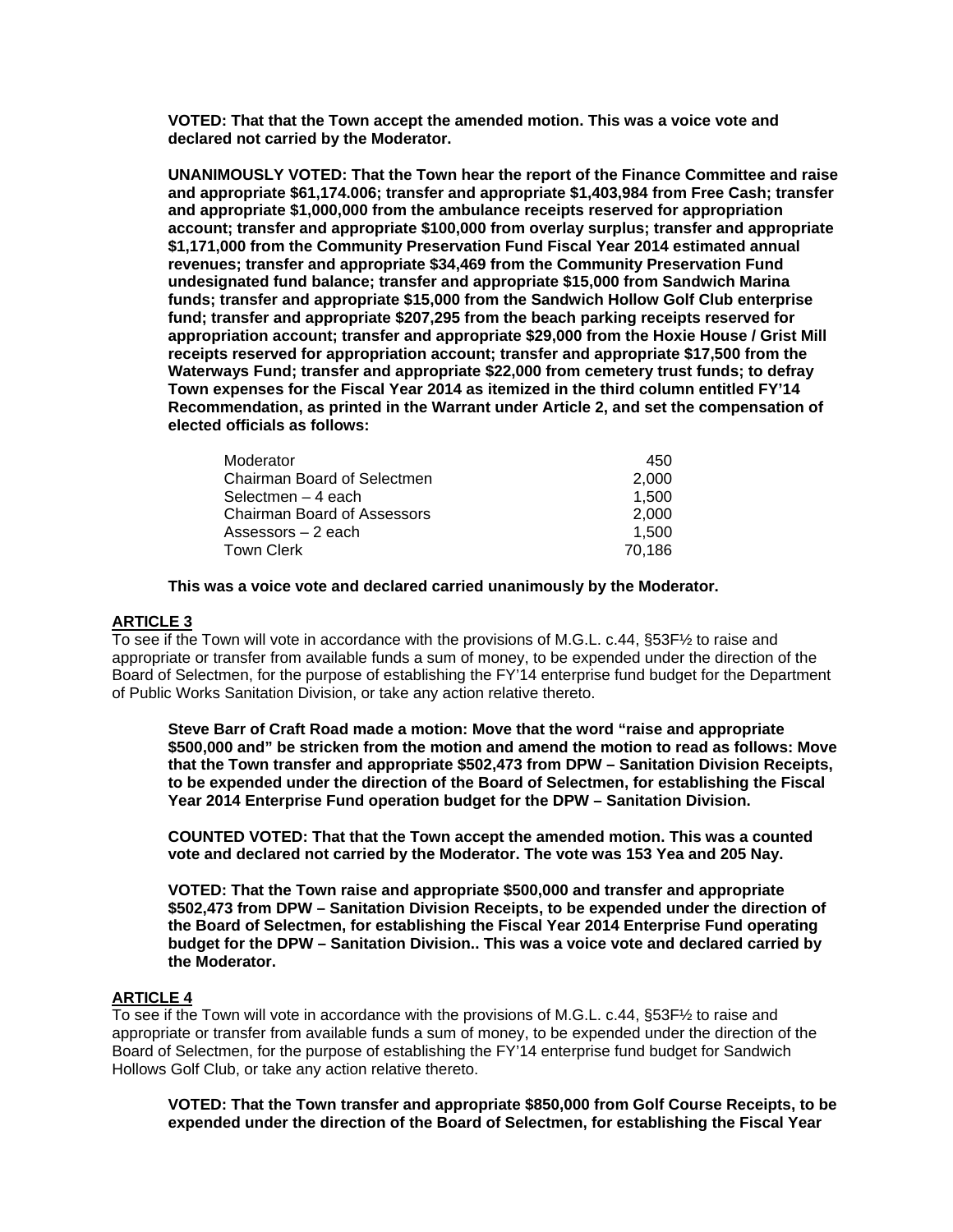### **2014 Enterprise Fund operating budget for Sandwich Hollows Golf Club. This was a voice vote and declared carried by the Moderator.**

# **ARTICLE 5**

To see if the Town will vote to hear the report of the Capital Improvement Planning Committee, and further, to raise and appropriate or transfer from available funds the sum of \$500,000.00, or any other amount, to be expended under the direction of the Board of Selectmen, for the purpose of purchasing and repairing equipment, vehicles, and buildings, and providing related services in accordance with the following list, with any unexpended balance for each item identified below to be placed in the Building Repairs / Capital Purchases account to be expended under the direction of the Board of Selectmen:

| Selectmen - Canal Centennial & Town 375 <sup>th</sup> Expenses | 75,000,00  |
|----------------------------------------------------------------|------------|
| Facilities Department - Town Building Repairs/Improvements     | 125,000.00 |
| Library – HVAC System Improvement Project                      | 150,000.00 |
| School Department - School Building Improvements               | 150,000.00 |

or take any action relative thereto.

**VOTED: That the Town hear the report of the Capital Improvement Planning Committee and raise and appropriate \$500,000, to be expended under the direction of the Board of Selectmen, for the purpose of purchasing and repairing equipment, vehicles, and buildings, and providing related services as listed in Article 5 of the warrant, with any unexpended balance for each item to be placed in the Building Repairs / Capital Purchases account to be expended under the direction of the Board of Selectmen. This was a voice vote and declared carried by the Moderator.** 

### **ARTICLE 6**

To see if the Town will vote to raise and appropriate or transfer from available funds a sum of \$16,963.00, or any other amount, to be expended under the direction of the Board of Selectmen, for the purpose of funding the FY'14 Sandwich Promotions Fund as established under Chapter 227 of the Acts of 1997, or take any action relative thereto.

**VOTED: that the Town transfer and appropriate \$16,963 from the Sandwich Promotions Fund, to be expended under the direction of the Board of Selectmen, for funding the Fiscal Year 2014 Sandwich Promotions Fund as established under Chapter 227 of the Acts of 1997. This was a voice vote and declared carried by the Moderator.** 

### **ARTICLE 7**

To see if the Town will vote to appropriate the sum of money, received or to be received, from the Chapter 90 State Aid to Highways Program for highway construction and/or maintenance on any State approved road during FY'14, or take any action relative thereto.

**UNANIMOUSLY VOTED: That the Town appropriate \$793,200 or any other amount received, or to be received, from the Chapter 90 State Aid to Highways Program for highway construction and/or maintenance on any State approved road during Fiscal Year 2014. This was a voice vote and declared carried unanimously by the Moderator.** 

# **ARTICLE 8**

To see if the Town will vote to reduce the rate of interest that accrues on property taxes deferred by eligible seniors under M.G.L. c.59, §5, Clause 41A, the so-called Property Tax Deferral for Seniors program, from 8.0% to 5.0%, with such reduced rate to apply to taxes assessed for any fiscal year beginning on or after July 1, 2013, or take any action relative thereto.

**UNANIMOUSLY VOTED: That the Town vote to reduce the rate of interest that accrues on property taxes deferred by eligible seniors under M.G.L. c.59, §5, Clause 41A, the so-called Property Tax Deferral for Seniors program, from 8.0% to 5.0%, with such reduced rate to**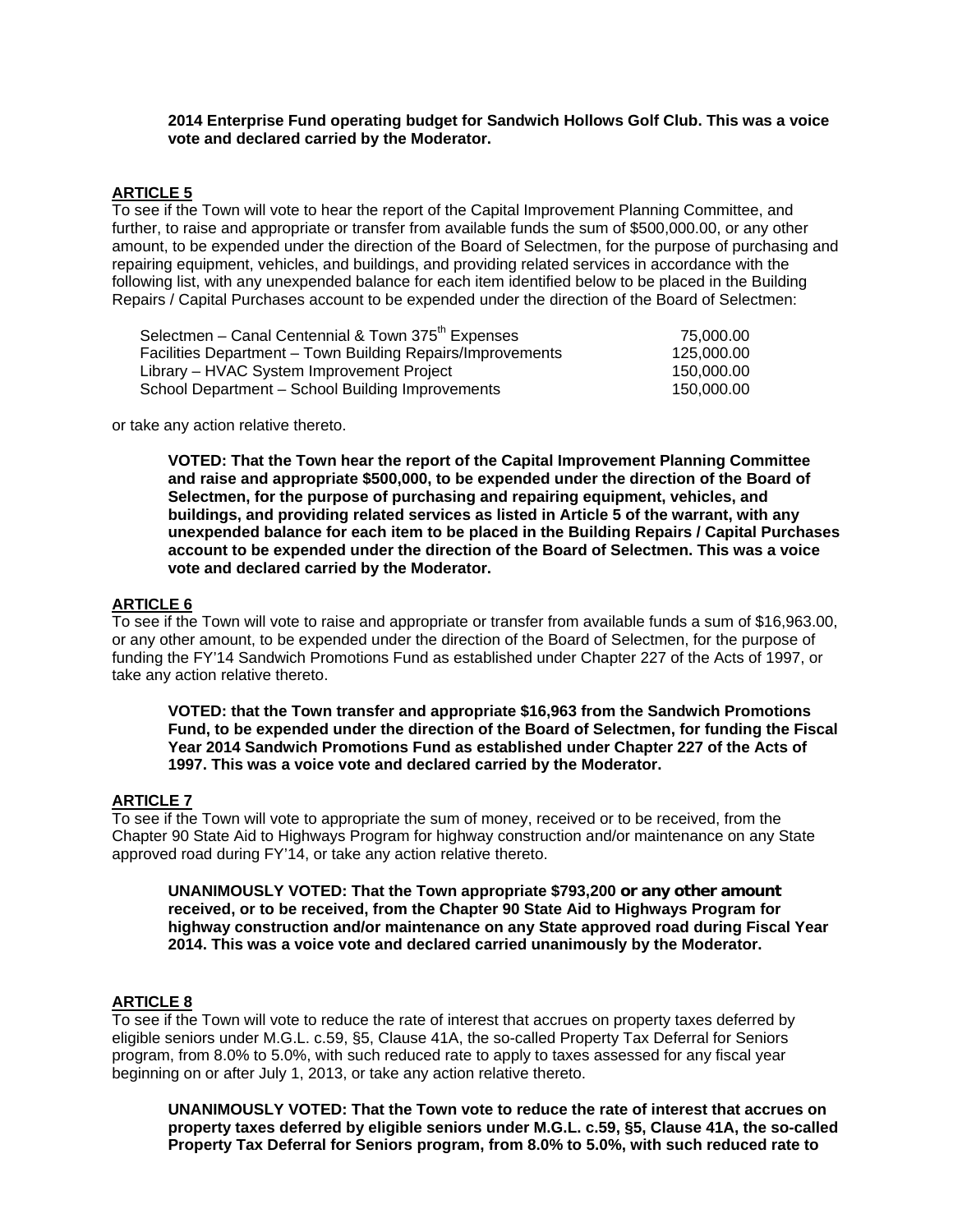**apply to taxes assessed for any fiscal year beginning on or after July 1, 2013.This was a voice vote and declared carried unanimously by the Moderator.** 

# **ARTICLE 9**

To see if the Town will vote to transfer and appropriate the sum of \$25,000.00, or any other amount, to be expended under the direction of the School Committee, from the Sandwich High School cellular tower lease receipt reserved for appropriation account, for the purpose of completing repairs and improvements to the athletic fields at Sandwich High School, or take any action relative thereto.

**UNANIMOUSLY VOTED: That the Town transfer and appropriate \$25,000, to be expended under the direction of the School Committee, from the Sandwich High School cellular tower lease receipt reserved for appropriation account, for the purpose of completing repairs and improvements to the exterior athletic fields and facilities at Sandwich High School. This was a voice vote and declared carried unanimously by the Moderator.** 

### **ARTICLE 10**

To see if the Town will vote to hear and act on the report of the Community Preservation Committee on the FY'14 Community Preservation budget and to appropriate from the Community Preservation Fund FY'14 estimated annual revenues the sum of \$75,000.00, or any other sum, to meet the administrative expenses and all other necessary and proper expenses of the Community Preservation Committee for FY'14; and further to reserve for future appropriation a sum of money from the Community Preservation Fund estimated annual revenues for open space, historic resources, and community housing purposes, as well as a sum of money to be placed in the FY'14 Budgeted Reserve for general Community Preservation Act purposes; and further to appropriate from the Community Preservation Fund a sum or sums of money for Community Preservation projects or purposes as recommended by the Community Preservation Committee; or take any other action in relation thereto.

**UNANIMOUSLY VOTED: That the Town hear and act on the report of the Community Preservation Committee on the Fiscal Year 2014 Community Preservation budget and transfer and appropriate \$75,000 from the Community Preservation Fund Fiscal Year 2014 estimated annual revenues, to be expended under the direction of the Board of Selectmen, to meet the administrative expenses and all other necessary and proper expenses of the Community Preservation Committee for Fiscal Year 2014; and further reserve for future appropriation from the Fiscal Year 2014 Community Preservation Fund estimated annual revenues the following sums: \$178,000 for open space purposes; \$178,000 for historic resources purposes; and \$178,000 for community housing purposes. This was a voice vote and declared carried unanimously by the Moderator.**

### **ARTICLE 11**

To see if the Town will vote to transfer and appropriate under the Community Preservation Act historic resources program the sum of \$45,000.00, or any other amount, to be expended under the direction of the Board of Selectmen, for the purpose of preserving, restoring, and protecting burial stones in the Town of Sandwich Old Town Cemetery, Grove Street; that to meet this appropriation the Town transfer from the Community Preservation Fund a sum of money for this purpose; or take any other action relative thereto.

 **UNANIMOUSLY VOTED: That the Town transfer and appropriate \$45,000 from the Community Preservation Fund historic resources reserve for historic resource purposes under the Community Preservation Act, to be expended under the direction of the Board of Selectmen, for the purpose of preserving, restoring, and protecting burial stones in the Town of Sandwich Old Town Cemetery, Grove Street. This was a voice vote and declared carried unanimously by the Moderator.** 

### **ARTICLE 12**

To see if the Town will vote to authorize the Board of Selectmen to enter into renewable energy power purchase and/or net metering credit purchase agreements, including agreements for power and credits generated by solar photovoltaic systems, for terms of up to thirty years on such terms and conditions as the Board of Selectmen deems in the best interests of the Town, and to authorize the Board of Selectmen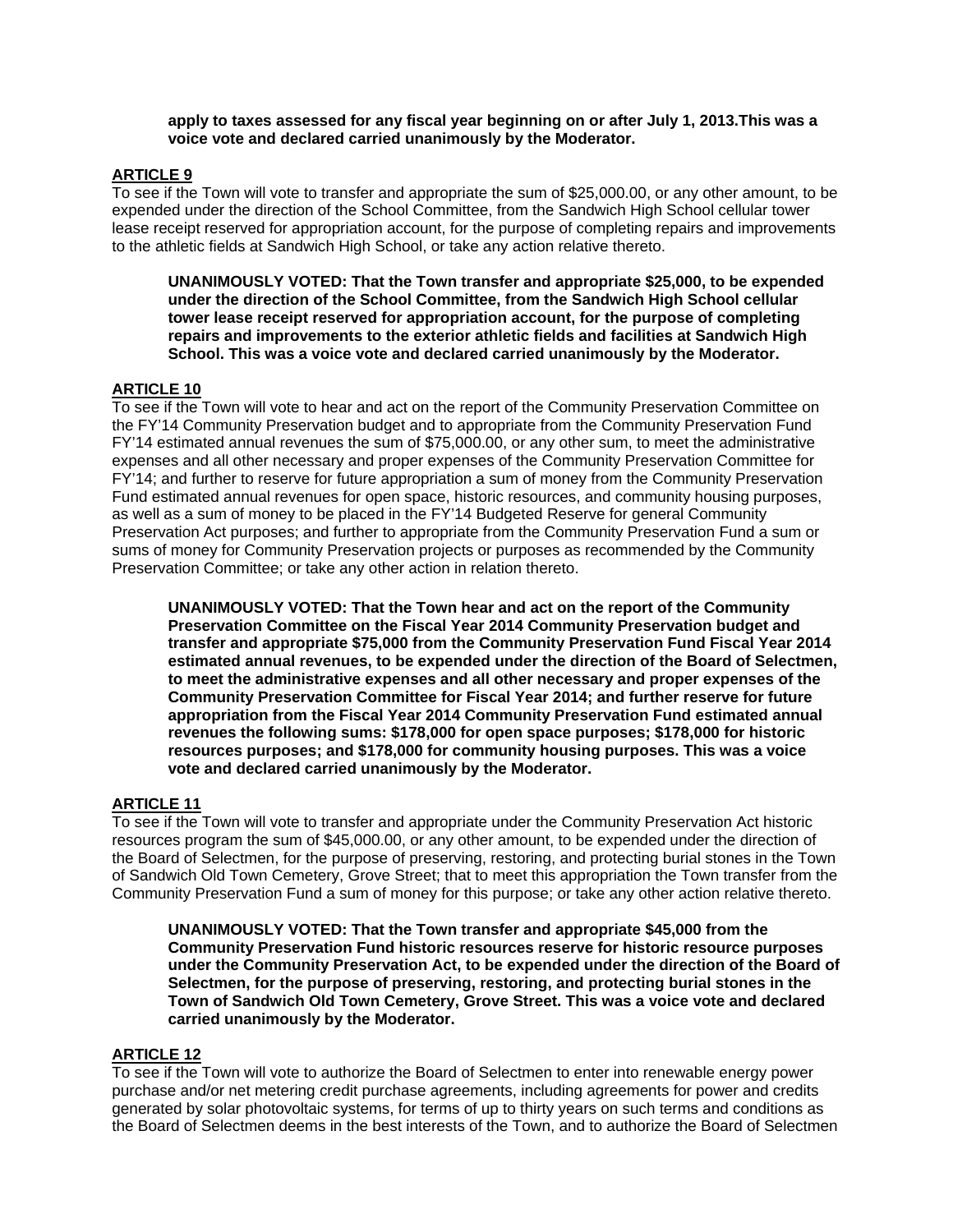to take all actions necessary to implement and administer such agreements, or take any action relative thereto.

**UNANIMOUSLY VOTED: That the Town authorize the Board of Selectmen to enter into renewable energy power purchase and/or net metering credit purchase agreements, including agreements for power and credits generated by solar photovoltaic systems, for terms of up to thirty years on such terms and conditions as the Board of Selectmen deems in the best interests of the Town, and to authorize the Board of Selectmen to take all actions necessary to implement and administer such agreements. This was a voice vote and declared carried unanimously by the Moderator.** 

# **ARTICLE 13**

To see if the Town will vote to approve the Upper Cape Cod Regional Technical School District Committee's vote on January 10, 2013 to establish a Stabilization Fund, pursuant to Section 16G½ of Chapter 71 of the Massachusetts General Laws, said Stabilization Fund to be invested and to retain its own interest earning as provided by law and further set up an operational line item to be created to transfer available monies into said Stabilization Fund, or take any action relative thereto.

**UNANIMOUSLY VOTED: That the Town approve the Upper Cape Cod Regional Technical School District Committee's vote on January 10, 2013 to establish a Stabilization Fund, pursuant to Section 16G½ of Chapter 71 of the Massachusetts General Laws, said Stabilization Fund to be invested and to retain its own interest earning as provided by law and further set up an operational line item to be created to transfer available monies into said Stabilization Fund. This was a voice vote and declared carried unanimously by the Moderator.** 

# **ARTICLE 14**

To see if the Town will vote to amend the Sandwich Town Charter, as printed below, by deleting those portions of the Town Charter highlighted with strikethrough formatting and inserting those portions of the Town Charter with underline formatting; and further, to authorize the Board of Selectmen to petition the General Court to the end that legislation be adopted precisely as follows in accordance with the special act charter process; provided, however, that the General Court may make clerical or editorial changes of form only to the bill, unless the Board of Selectmen approves amendments to the bill before enactment by the General Court, and provided further that the Board of Selectmen is hereby authorized to approve amendments which shall be within the scope of the general public objectives of this petition; or take any action relative thereto:

# **THE COMMONWEALTH OF MASSACHUSETTS**

**In the Year Two Thousand and Nine Thirteen** 

### **AN ACT PROVIDING FOR A CHARTER FOR THE TOWN OF SANDWICH**

Be it enacted by the Senate and House of Representatives in General Court assembled, and by the authority of the same, as follows:

Section 1. Chapter 137 of the Acts of 2002 is hereby repealed. S782, Chapter 106 of the Acts of 2009 is hereby repealed.

Section 2. The following shall be the Charter of the Town of Sandwich:-

Section 3. Any reference to gender in the wording of this Charter shall be construed as meaning any individual regardless of sex and is contained herein only in the interest of brevity.

### **CHARTER TOWN OF SANDWICH**

### **PREAMBLE**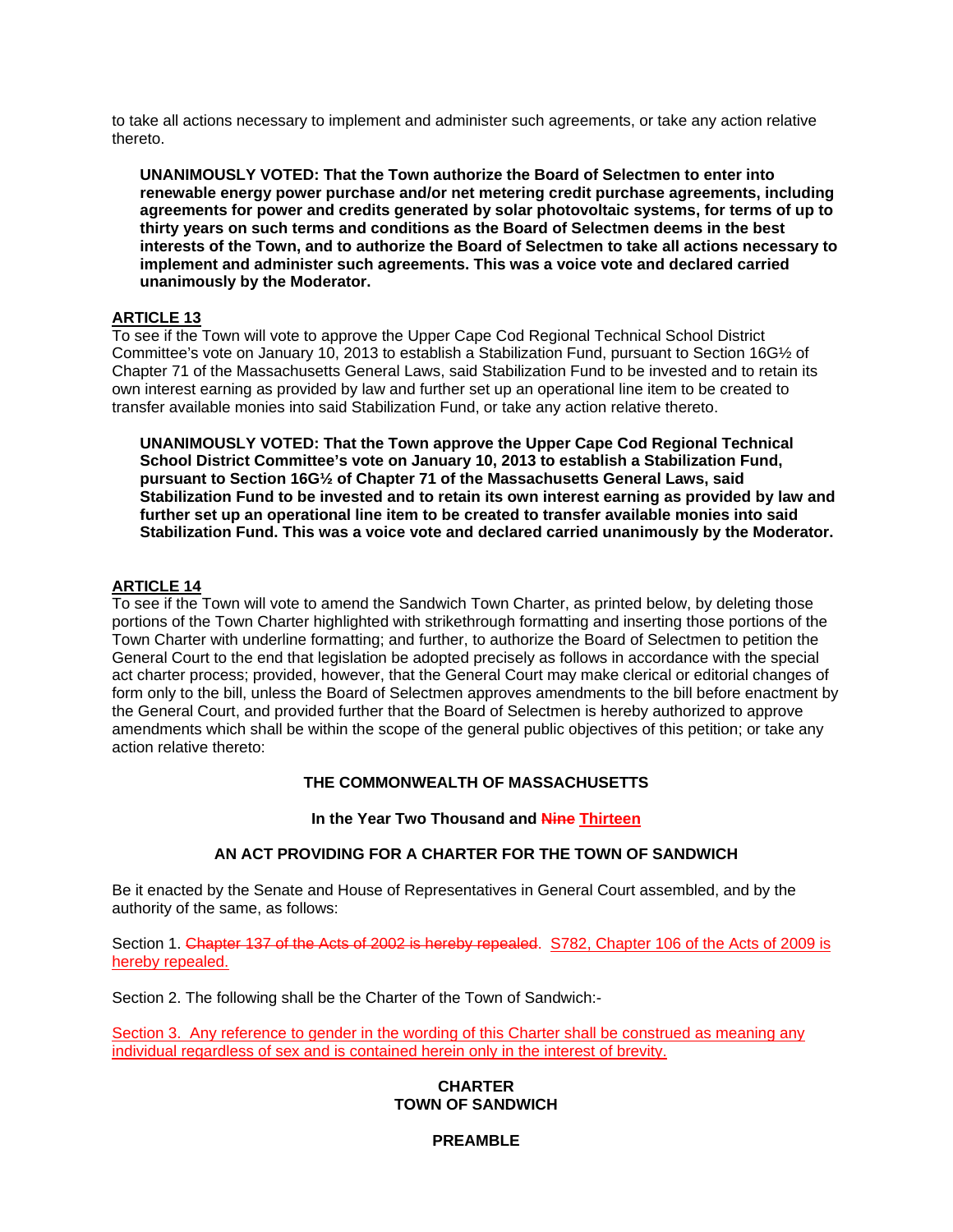Good government can only be defined as that which is wholly and justly participated in by the people who are under its jurisdiction. For that purpose the citizens of Sandwich, in exercising their rights of selfgovernment, do ordain the provisions set forth in the ensuing Charter of this town.

### **ARTICLE I INCORPORATION, FORM OF GOVERNMENT**

#### Section 1.1 **INCORPORATION**

The inhabitants of the Town of Sandwich, residing within its corporate boundaries as heretofore established, are hereby constituted and shall continue to be a body politic and corporate in perpetuity under the name of "The Town of Sandwich."

Section 1.2 FORM OF GOVERNMENT

a) The municipal form of government provided by this Charter shall consist of a Town Meeting open to all voters; a Board of Selectmen, elected by the people and accountable to the people; and a Town Manager, appointed by and accountable to the Board of Selectmen for proper administration of the affairs of the town.

b) The schools of the town shall be operated by a School Department and supervised by a Superintendent of Schools under the direction of a School Committee, elected by the people and accountable to the people for proper administration of the affairs of the schools.

### **ARTICLE II POWERS OF THE TOWN**

Section 2.1 POWERS

a) The Town shall have all the powers granted to towns by the Constitution and General Laws together with all of the implied powers necessary to execute such granted powers.

b) The powers of the Town under the Charter shall be construed and interpreted liberally in favor of the Town, and the specific mention of any particular power is not intended to limit in any way the general powers.

c) The Town may enter into agreements with any other agency of municipal government, agency of the Commonwealth, other states, or the United States government to perform jointly, by contract, or otherwise, any of its powers or functions and may participate in the financing thereof.

#### **ARTICLE III LEGISLATIVE BRANCH**

Section 3.1 OPEN TOWN MEETING

The legislative powers of the Town shall be exercised by a Town Meeting open to all voters of the Town of Sandwich.

Section 3.2 PRESIDING OFFICER

All sessions of the Town Meeting shall be presided over by a Moderator, elected as provided in Section 4.4 of the Charter. The Moderator shall regulate the proceedings, decide questions of order, and make public declarations of all votes. The Moderator shall have all of the powers and duties given to Moderators under the Constitution and the General Laws, and such additional powers and duties as may be authorized by the Charter, by By-law or by other Town Meeting vote.

Section 3.3 ANNUAL TOWN MEEETING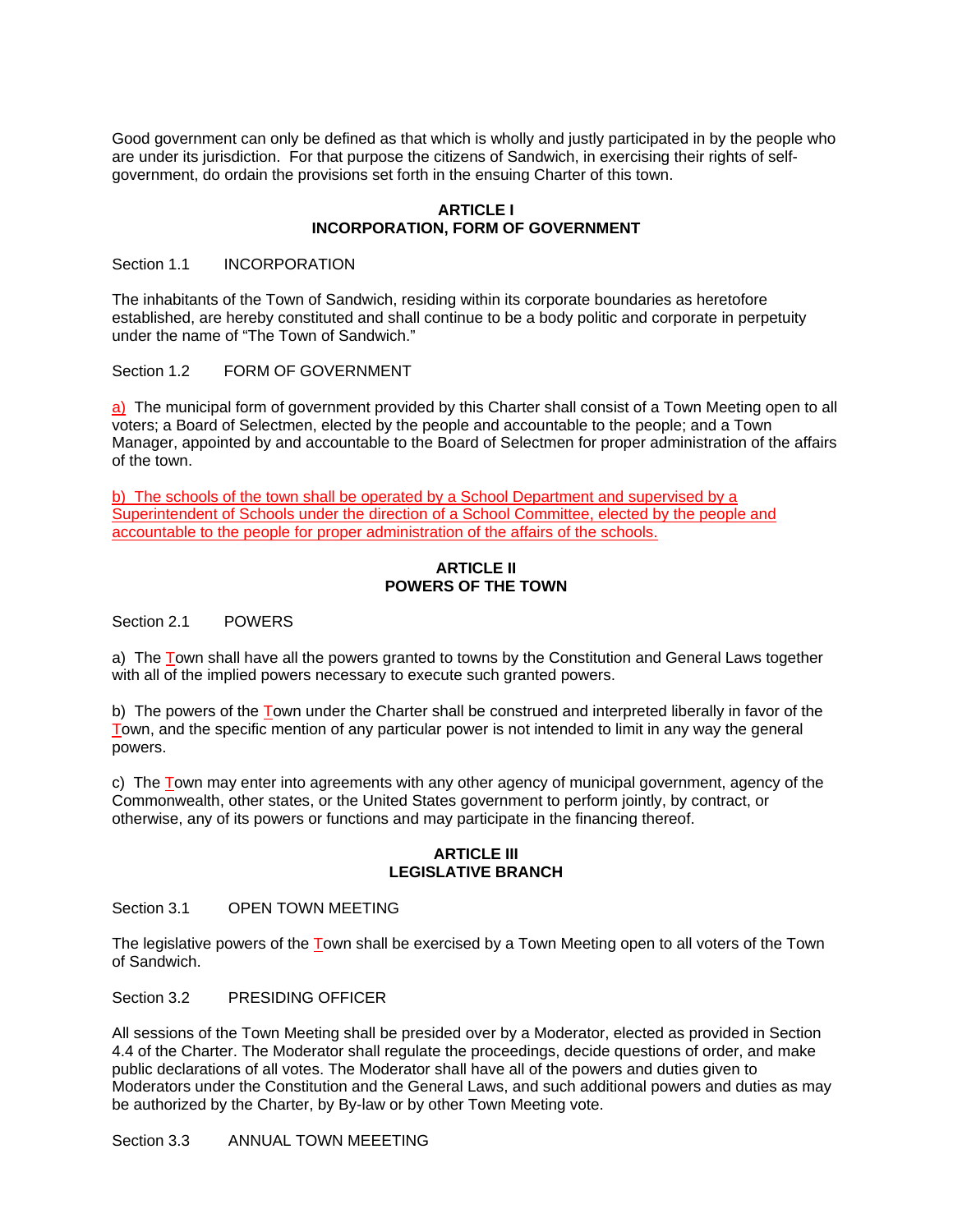The Annual Town Meeting shall be held on such date or dates as may be fixed by the Board of Selectmen as provided in paragraph (e) of Section 4.2.5 of the Town Charter.

#### Section 3.4 SPECIAL TOWN MEETINGS

Special Town Meetings shall be held at the call of the Board of Selectmen at such times as it may deem appropriate and whenever a special meeting is requested by the voters in accordance with procedures made available by the General Laws.

#### Section 3.5 QUORUM

The quorum for both the Annual Town Meeting and any Special Town Meeting shall be set by By-law.

#### Section 3.6 CLERK OF THE MEETING

The Town Clerk shall serve as the clerk to the Town Meeting. In the event that the Town Clerk is absent, the Assistant Town Clerk shall serve.

# Section 3.7 WARRANT ARTICLES

a) Except for procedural matters, all subjects to be acted on by Town Meeting shall be placed on warrants issued by the Board of Selectmen.

b) The Board of Selectmen shall receive all petitions addressed to it which require the submission of particular subject matter to the Town Meeting in accordance with the General Laws. Ten (10) signatures shall be required on a petition to have an article inserted in the warrant for an Annual Town Meeting, and one hundred (100) signatures shall be required on a petition to have an article inserted in a warrant for a Special Town Meeting.

c) Any warrant article that seeks to raise, transfer, appropriate or expend any funds shall show comparative figures including actual figures for the preceding year, appropriations for the current year, requests for the next fiscal year and amounts recommended by the Finance Committee.

d) Copies of main motions to be considered on articles in the warrant that were not originally included in the printed warrant, and/or on the script to be read by Selectmen at Town Meeting, shall be made available as draft versions in writing to all voters prior to Town Meeting and distributed at Town Meeting. Final adjustments, if necessary will be shown on the viewing screen. The Moderator may require other motions to be submitted in writing. Failure to comply with this provision shall not invalidate any vote taken by Town Meeting.

### Section 3.8 PUBLICATION AND DISTRIBUTION OF THE WARRANT

In addition to any notice required by the General Laws, the Board of Selectmen shall cause the Annual Town Meeting warrant to be posted on the Town bulletin board and otherwise distributed as provided by paragraph (e) of Section 4.2.5 of the Charter. Additional copies shall be kept available for distribution by the Town Clerk. In addition, the Board of Selectmen shall cause the Town Meeting warrant to be posted on the Town's website for the convenience of the residents of the Town; provided, however, that failure to post the warrant on the website or to post it one or more weeks prior to the date of the Town Meeting shall not invalidate or otherwise affect the legality or validity of the actions taken at the Town Meeting.

### **ARTICLE IV ELECTED TOWN OFFICES**

# Section 4.1 ELECTED TOWN OFFICES, IN GENERAL

The offices to be filled by the voters shall be: a Board of Selectmen, consisting of five (5) members; a School Committee, consisting of seven (7) members; a Moderator<del>; a Town Clerk</del>; a Board of Assessors,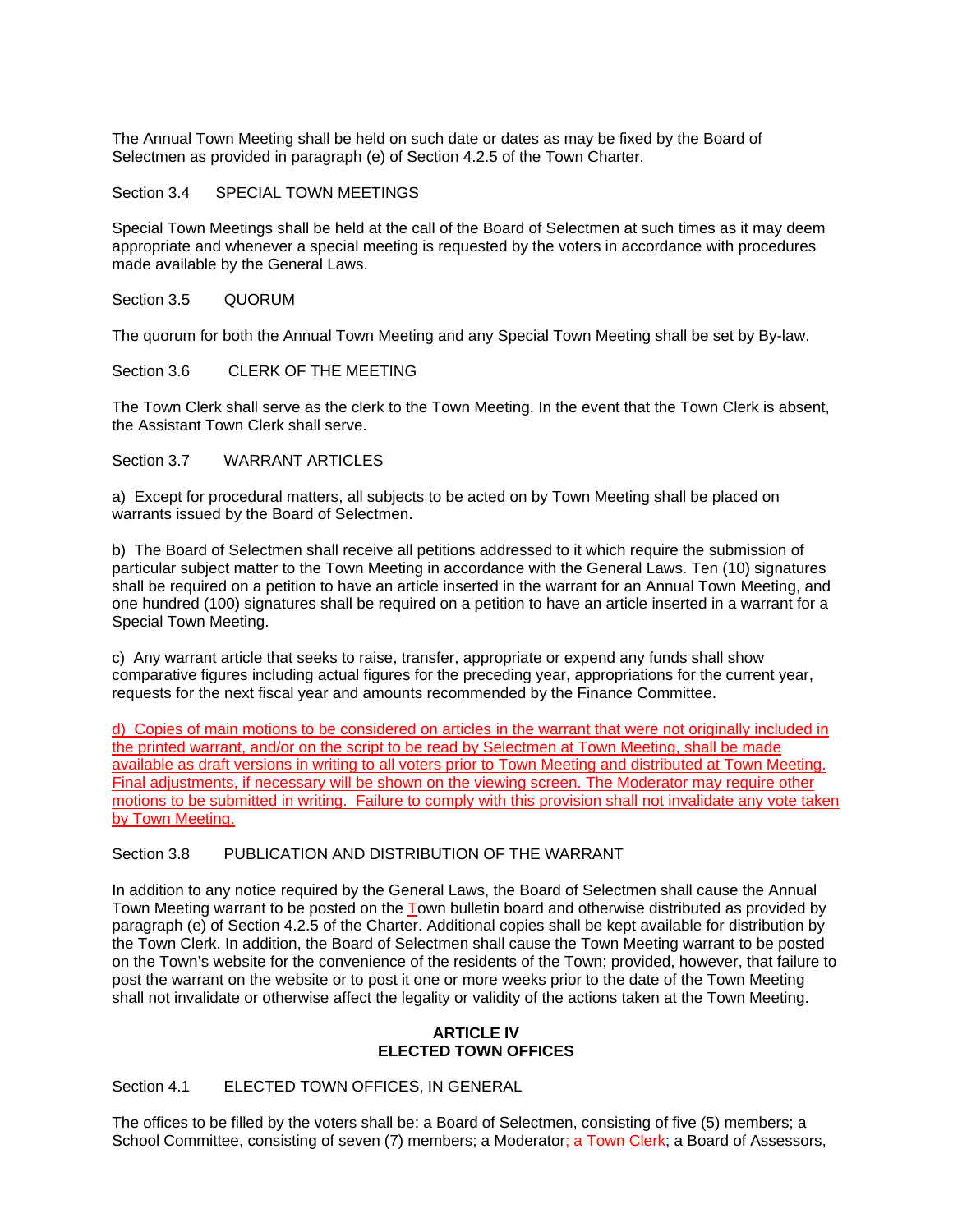consisting of three (3) members; a Board of Health, consisting of three (3) members; a Planning Board, consisting of seven (7) members; Constables, Trustees of the Sandwich Library, consisting of nine (9) members; Trustees of the Weston Memorial Fund, consisting of three (3) members; Sandwich Historic District, consisting of five (5) members; Housing Authority, consisting of (5) members, (4) of whom shall be elected, and (1) of whom shall be appointed by the Governor; and such other regional authorities, districts, or committees as may be required by the General Laws or inter-local agreement. All elected or appointed multiple member boards shall be arranged so that as nearly an equal number of terms as possible shall expire each year. Notwithstanding any other provision of the Charter, all elected officials and officers shall have the powers and duties as prescribed by the General Laws.

# Section 4.2 BOARD OF SELECTMEN

The Board of Selectmen shall be composed of five (5) members. Each member shall be elected from the town at-large to a three (3) year term.

### Section 4.2.1 QUALIFICATIONS

In addition to any other qualifications prescribed by law, each Selectman shall be a qualified voter of the town, and shall reside within the town while in office.

### Section 4.2.2 COMPENSATION

Selectmen shall receive such compensation as may be specified in the annual budget, provided, however, that they shall be entitled to all necessary expenses incurred in the performance of their official duties upon approval by the Board of Selectmen.

### Section 4.2.3 CHAIRMAN AND VICE CHAIRMAN

a) A chairman shall be elected by the Board of Selectmen at the first meeting following each regular Town Election. The chairman shall preside at all meetings of the Board. The chairman shall perform such other duties consistent with Massachusetts General Laws and this Charter, or as may be imposed on him by the Board.

b) A vice chairman shall be elected by the Board of Selectmen at the first meeting following each regular Town Election. The vice chairman shall act as chairman during the disability or absence of the chairman and in this capacity shall have the rights and duties conferred upon the chairman.

### Section 4.2.4 VACANCIES

Vacancies in the office of Selectman shall be filled by special election if the vacancy occurs eight (8) months or more prior to the next annual election. If a vacancy occurs, the Board of Selectmen shall, within ten (10) days after the occurrence of a vacancy, call a special election that shall be held not less than sixty-five (65) days nor more than ninety (90) days after issuing the call. A vacancy which occurs less than eight (8) months prior to the next annual election shall be filled at the next annual election.

# Section 4.2.5 GENERAL POWERS AND DUTIES

a) Except as otherwise provided by the General Laws or this Charter, all executive powers of the Town shall be vested in the Board of Selectmen. The Board of Selectmen shall provide for the exercise thereof and for the performance of all duties and obligations imposed on the Town by law.

b) At least a majority of the Board of Selectmen shall sign all official documents, and approve the financial warrants.

c) The Board of Selectmen shall serve as the Board of Directors and policy-making body of the Town. They shall appoint a Town Manager to carry out the day-to-day operations of the Town within the policies set by the Board of Selectmen. The Board of Selectmen shall appoint members of committees.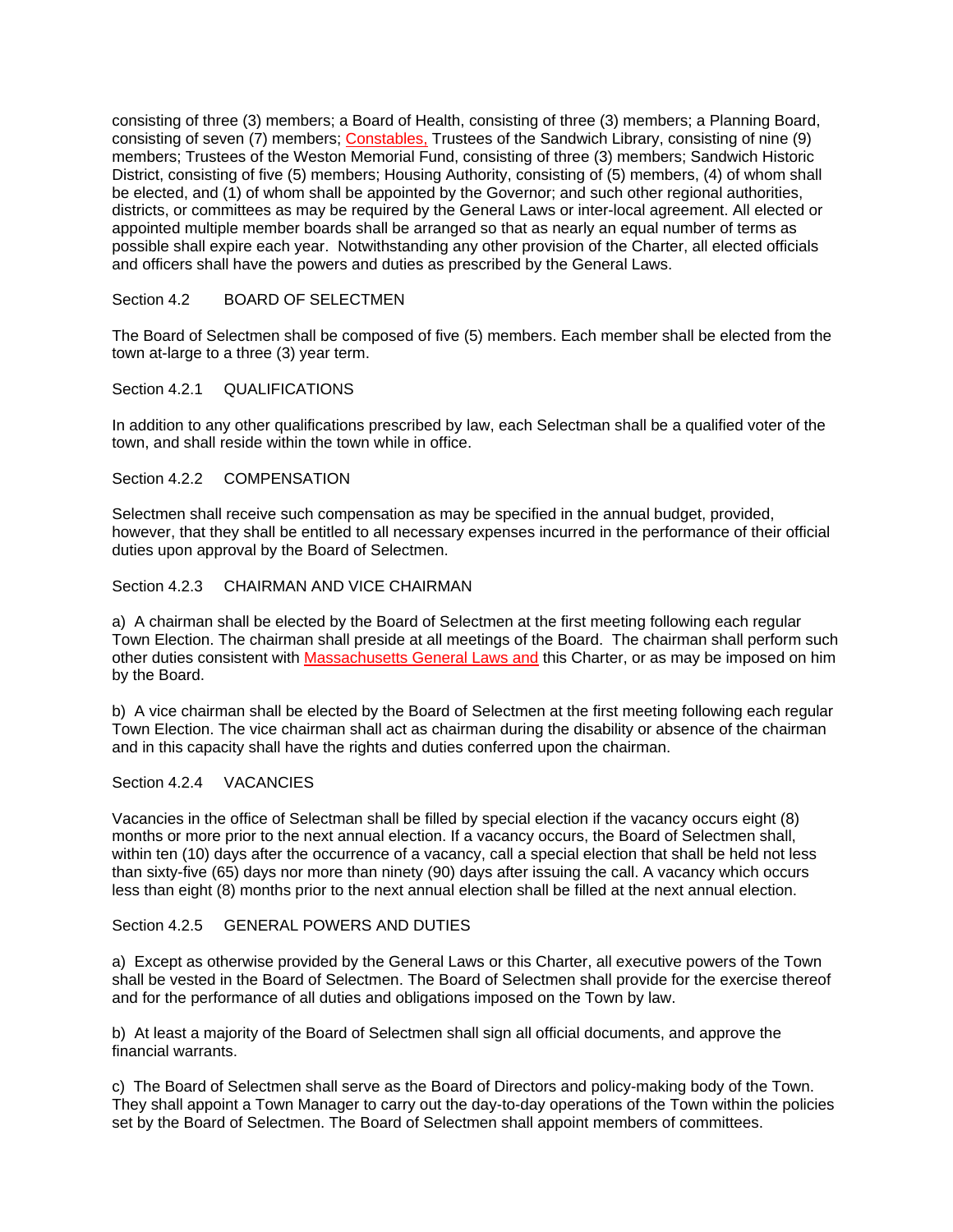d) No member of the Board of Selectmen may serve in any other elected and/or appointed Town office or committee during his or her term as Selectman, excluding ex-officio positions, except that Selectmen may serve on committees when authorized by State law or Town By-Law. Service as a representative from the Town to another body other than

the Town shall not be prohibited by this provision.

e) The Board of Selectmen shall set guidelines for the preparation of the annual budget and present the budget to the Town Meeting. The Board of Selectmen shall set the date and warrant articles for the Town Meeting and any Special Town Meeting. The Board of Selectmen shall make available sufficient copies of the warrant for the Town Meeting for

all registered voters. The Board of Selectmen shall either provide direct mailings to households, or publish notice of the availability of and make available said warrants at town facilities and other common locations throughout the town at least two (2) weeks prior to the Town Meeting; provided, however, that failure to post the warrant on the website or to post it one or more weeks prior to the date of the Town Meeting shall not invalidate or otherwise affect the legality or validity of the actions taken at the Town Meeting.

f) The Board of Selectmen shall be a licensing board for the Town and shall have the power to issue licenses as authorized by law, to make all necessary rules and regulations regarding the issuance of such licenses, and to impose restrictions on any such license as it deems to be in the public interest, and to enforce all laws, rules, regulations, and

restrictions relating to all such businesses for which it issues licenses.

g) The Board shall require bonds for all municipal officers and employees who receive or pay out any moneys of the town. The amount of such bonds shall be determined by the Board and the cost thereof shall be borne by the Town.

h) The Board of Selectmen shall be authorized to institute, prosecute, compromise or defend any claim, action, suit or other proceeding in the name of the Town and to settle any claim, action, suit or other proceeding brought by or on behalf or against the Town. In the event that a settlement requires the issuance of a permit or license or the transfer of property, and such matter is not within the Board of Selectmen's jurisdiction, the Town board or officer with legal jurisdiction over the matter shall retain sole authority to act on behalf of the Town.

i) The Board of Selectmen shall annually review a Long Range Plan**,** including capital planning, to project the future needs of the Town and report on this at Town Meeting.

j) The Board of Selectmen shall serve as custodians of all Town property except as otherwise provided by the General Laws or by vote of the Town.

k) The Board of Selectmen shall be authorized to formally investigate cases of any suspected serious misconduct or criminal wrongdoing by the Town Manager, or other officers or employees of the Town, provided that such investigation is approved by a vote of four out of five Selectmen.

l) The Board of Selectmen shall exercise any other responsibilities as set forth in the General Laws.

Section 4.2.6 MEETINGS OF THE BOARD

a) The Board of Selectmen shall hold at least two regular meetings each month. The Board shall fix, by resolution, the days, times and location of its regular meetings.

c) The Board of Selectmen may hold such special meetings as it deems necessary and appropriate, which may be called for by three members of the Board. In no event shall a regular or special meeting be held in any facility or at any locations which are not readily accessible to the public or handicap accessible.

Section 4.2.7 RULES OF PROCEDURE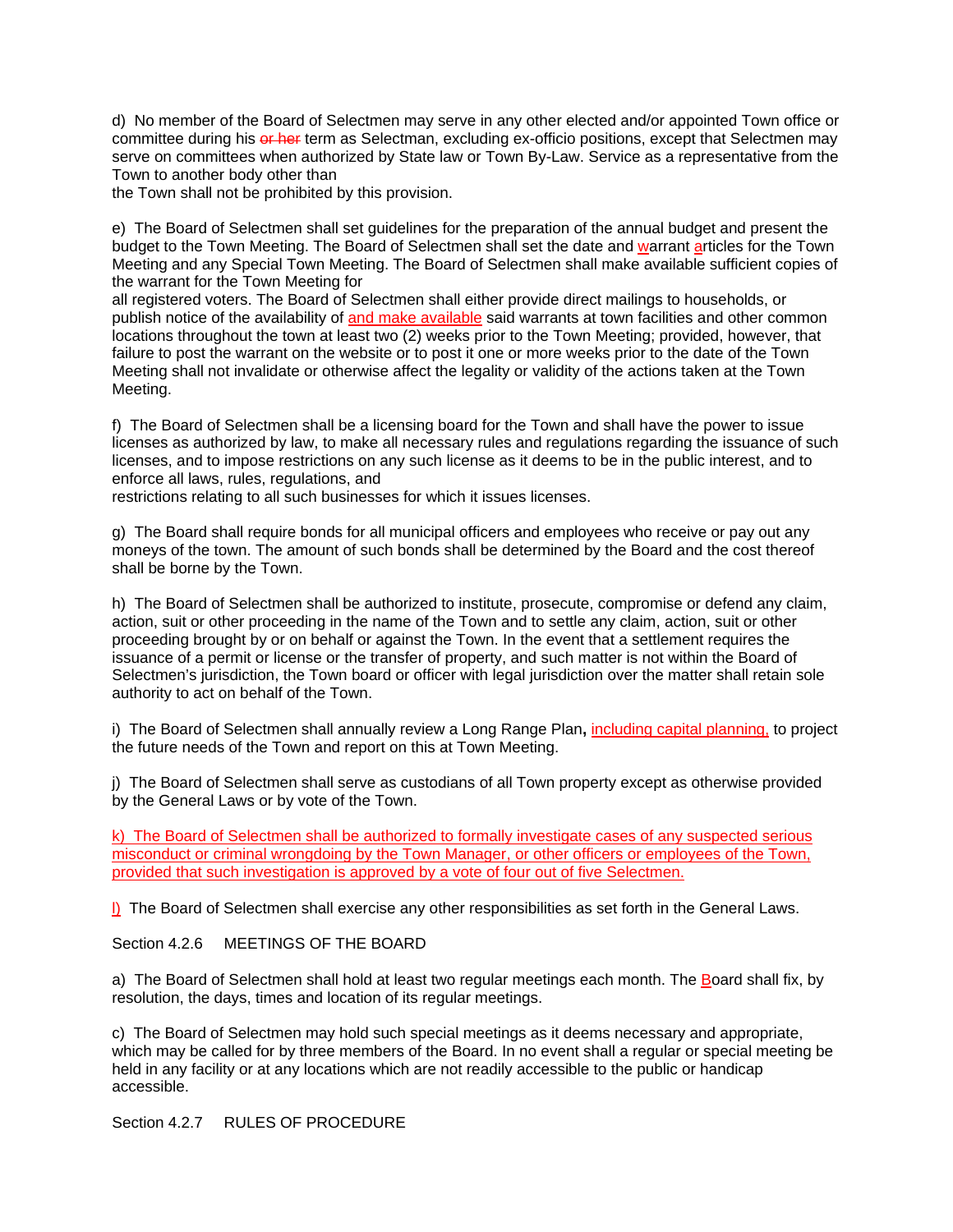a) The Board of Selectmen shall by resolution, determine its own rules and order of business; provided however, the rules shall provide that citizens of the town shall have a reasonable opportunity to be heard at any meeting in regard to any matter under consideration.

b) Voting except on procedural motions, shall be by roll call if requested by a Selectman, and the ayes and nays shall be recorded in the minutes.

c) Three Selectmen shall constitute a quorum for the purposes of transaction of business.

d) No action of the Board of Selectmen shall be valid or binding unless adopted by the affirmative vote of three or more members of the Board.

Section 4.2.8 PROHIBITIONS

a) Except where authorized by law, no Selectman shall hold any other town office or town employment during his term as Selectman, nor any former Selectman shall hold any compensated appointed town office or town employment until one year after the expiration of his term as Selectman.

b) The Selectmen shall not in any manner dictate the appointment or removal of any town administrative officers or employees whom the Town Manager or any of his subordinates are empowered to appoint. The Board of Selectmen may express its views and fully and freely discuss with the Town Manager anything pertaining to appointments and removal

of such officers and employees.

c) Except for the purpose of inquiries and investigations. The Board of Selectmen and its members shall deal with town officers and employees who are subject to the direction and supervision of the Town Manager, solely through the Town Manager, and neither the Board of Selectmen nor any of its members shall give orders to any such officer or employee, either publicly or privately.

Section 4.3 SCHOOL COMMITTEE

The School Committee shall be composed of seven (7) members. Each member shall be elected from the town at-large to a three (3) year term. The three (3) year terms of office for school committee shall be staggered**.** 

# 4.3.1 QUALIFICATIONS

In addition to any other qualifications prescribed by law, each member of the School Committee shall be a qualified voter of the town, and shall reside within the town while in office.

# 4.3.2 COMPENSATION

School Committee members shall receive no compensation, provided, however, that they shall be entitled to all necessary expenses incurred in the performance of their official duties upon approval by the School Committee.

### 4.3.3 CHAIRMAN AND VICE CHAIRMAN

A chairman shall be elected by the School Committee at the first meeting following each regular Town Election. The chairman shall preside at all meetings of the Committee. The chairman shall perform such other duties consistent with Massachusetts General Laws and this Charter, or as may be imposed by the Committee.

A vice chairman shall be elected by the School Committee at the first meeting following each regular Town Election. The vice chairman shall act as chairman during the disability or absence of the chairman and in this capacity shall have the rights and duties conferred upon the chairman.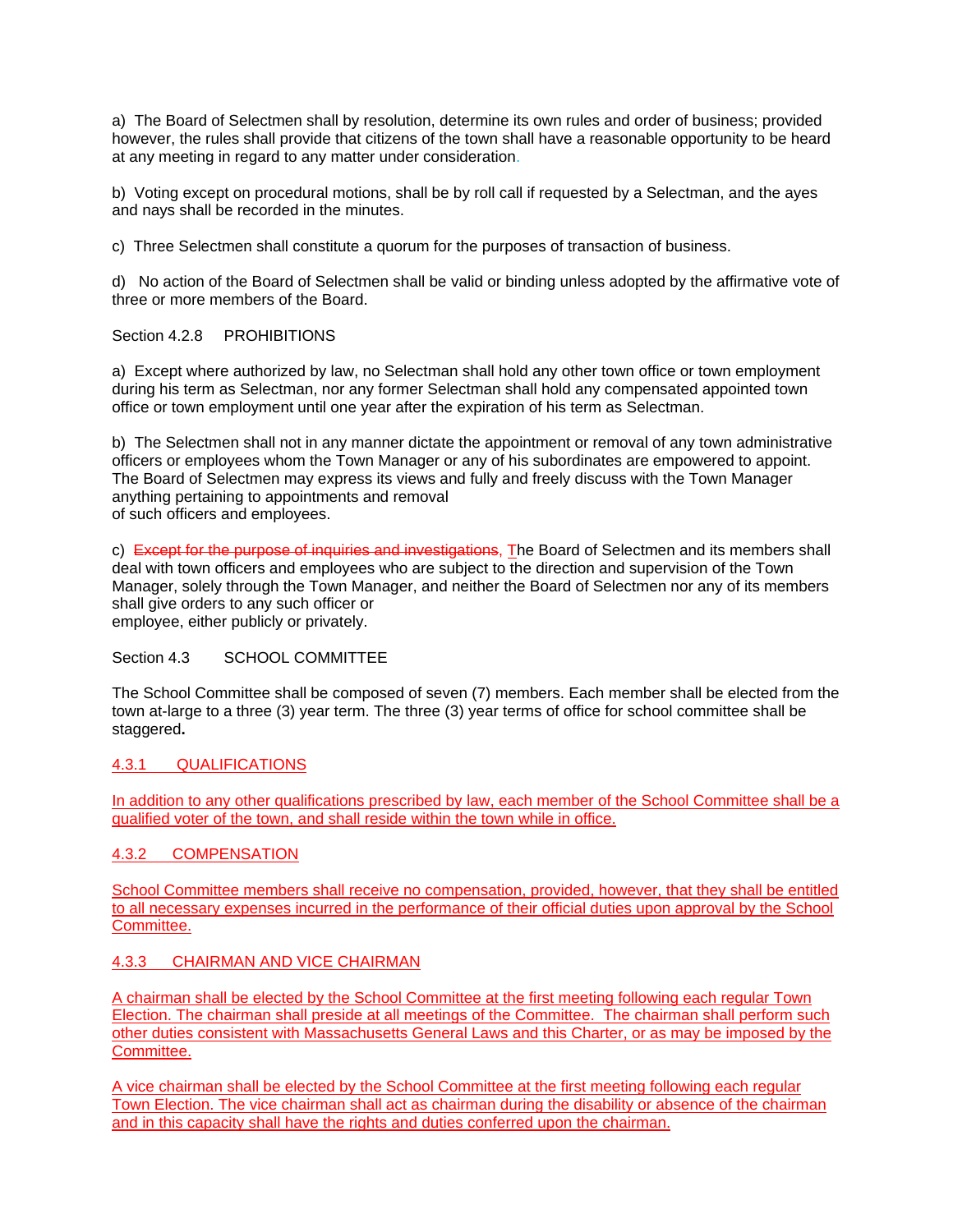### Section 4.3.4 VACANCIES

Vacancies in the School Committee shall be filled by special election if the vacancy occurs eight (8) months or more prior to the next annual election. In this case, the Board of Selectmen shall, within ten (10) days after the occurrence of a vacancy, call a special election that shall be held not less than sixtyfive (65) days nor more than ninety (90) days after issuing the call. Any vacancy which occurs less than eight (8) months prior to the next annual election shall be filled at the next annual election.

# Section 4.3.5 GENERAL POWERS AND DUTIES

a)The School Committee shall have all the powers and duties given to school committees by the General Laws. The School Committee shall have the power to select, oversee, and to terminate the Superintendent of Schools, establish educational goals and policies for the schools consistent with requirements of the General Laws and standards established by the Commonwealth.

b) The Superintendent of Schools shall be chosen upon the basis of the individual's executive and administrative training, education, experience and ability, and any other factors the School Committee deems appropriate. The Superintendent of Schools shall be bonded at town expense.

c) The Superintendent of Schools shall have the duties and responsibilities provided by the General Laws, this Charter, and vote of the School Committee.

## Section 4.3.6 MEETINGS OF THE BOARD

The School Committee shall hold at least one regular meeting each month while school is in session. The Committee shall fix the days, times and location of its regular meetings.

The School Committee may hold such special meetings as it deems necessary and appropriate, which may be called by the Chair or four members of the Committee. In no event shall a regular or special meeting be held in any facility or at any locations which are not readily accessible to the public or handicap accessible.

Section 4.3.7 RULES OF PROCEDURE

The School Committee shall determine its own rules and order of business; provided however, the rules shall provide that citizens of the town shall have a reasonable opportunity to be heard at any meeting in regard to any matter under consideration.

Voting except on procedural motions, shall be by roll call if requested by a School Committee member and the ayes and nays shall be recorded in the minutes.

### Section 4.3.8 BUDGET HEARING

The School Committee shall prepare an annual line-item operating budget and hold a public hearing on its proposed annual budget pursuant to, Section 38N of Chapter 71 of General Laws by March 1.

Section 4.4 MODERATOR

A Moderator shall be elected by the voters for a term of three years. In the event of absence of the Moderator, the Town Meeting may elect a temporary Moderator, for the purpose of presiding over the Town Meeting.

Section 4.4.1 POWERS AND DUTIES

a) The Moderator shall have the powers and duties provided by the General Laws, by this Charter, by By-law or by any other Town Meeting vote.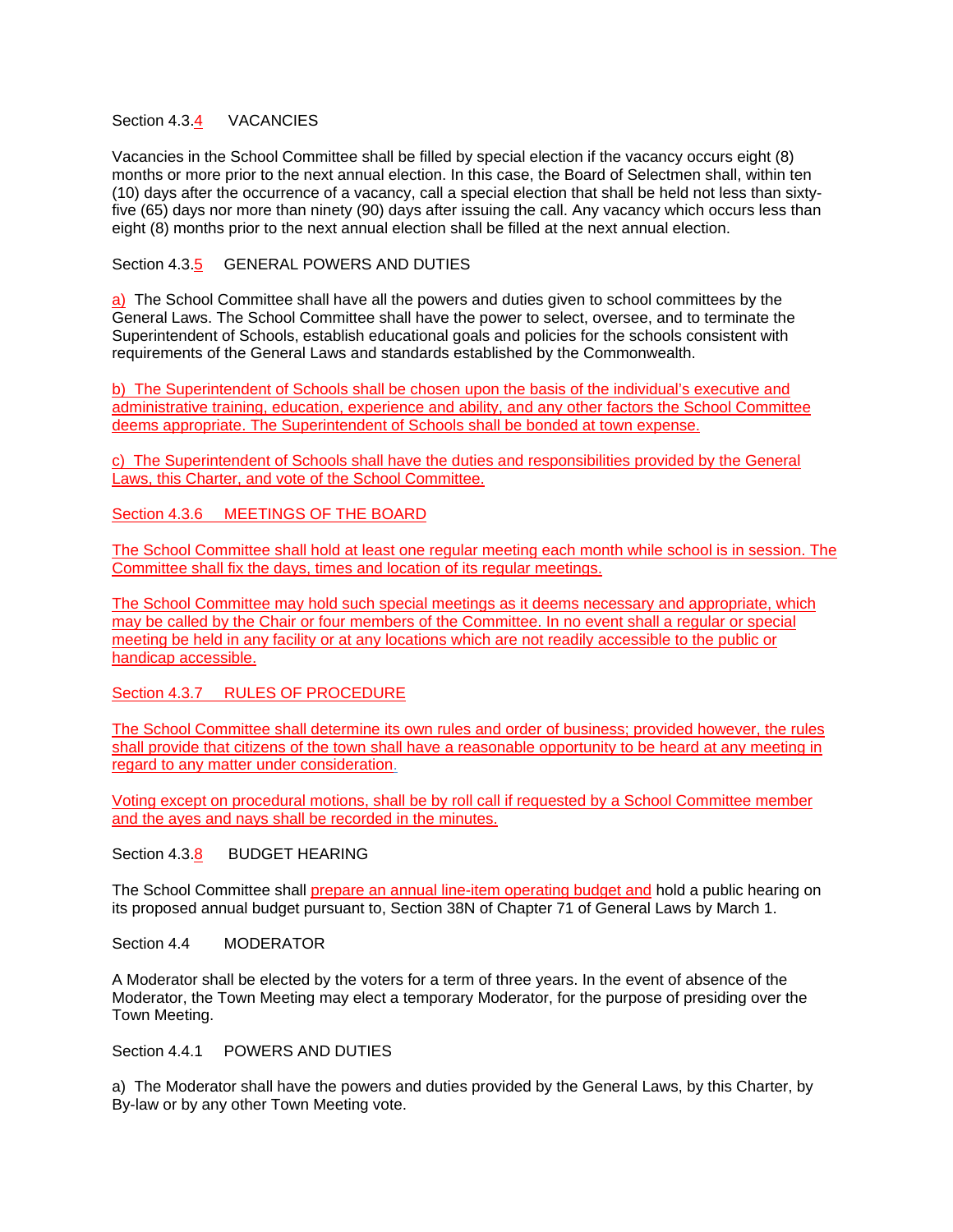b) The Moderator shall appoint members of the Finance Committee which shall consist of nine (9) members. If the Moderator fails to fill a vacancy on the Finance Committee within forty-five (45) days of having been notified in writing by the Town Clerk of said vacancy, a majority of the remaining members of the Finance Committee may nominate a person for each such vacancy. Should the Moderator fail to take action on said nomination within 21 days, the nominee shall become a member of the Finance Committee.

c) To assist in the application and appointment process and/or to better prepare potential committee members, the Moderator may at his discretion include participation by the Chairman of the Board of Selectmen, Chairman of the Finance Committee, or the Chairman of the School Committee or their designated representatives.

d) The Moderator shall appoint members to other committees as directed by Town Meeting.

# Section 4.5 TOWN CLERK

A Town Clerk shall be elected by the voters at the annual town election, for a term of three years.

# Section 4.6 BOARD OF LIBRARY TRUSTEES

The Board of Library Trustees shall be composed of nine (9) members. Each member shall be elected from the town at-large to a three (3) year term.

Section 4.6.1 QUALIFICATIONS

a) Each member of the Board of Library Trustees shall be a qualified registered voter of the town and shall reside within the Town while in office.

Section 4.6.2 GENERAL POWERS AND DUTIES

a) Notwithstanding any other provision of this Charter to the contrary, the Board of Library Trustees shall have all the powers and duties given to boards of library trustees by G.L. c.78 and any other applicable law, except as otherwise provided herein. The Board of Library Trustees shall, except in case of those employees subject to the provisions of G.L. c.150E, appoint the director of the library and all employees thereof, and may enter into a contract with said director, provided, however, that such contract shall meet minimum legal standards established by the Board of Selectmen and Town Manager. The Board of Library Trustees shall implement such human resources practices and standards as established by the Town Manager for all other Town employees, and employees of the library shall be subject to the personnel policies and procedures adopted by the Town and such other personnel policies and procedures agreed upon in writing by the Board of Library Trustees and Town Manager. The Town Manager shall be responsible for the procurement of all contracts on behalf of the library.

# Section 4.6.3 VACANCIES

Vacancies shall be filled by election in accordance with the provisions of G.L. c41, §10, or by the Board of Selectmen and the remaining members of the Board of Library Trustees in accordance with the provisions of G.L. c41, §11.

# Section 4.7 BOARDS, COMMITTEES AND OFFICERS

a) Each board or committee will be organized and charged with the powers and duties specified in the General Laws and Special Acts of the Commonwealth, Town By-law or elsewhere in this Charter. The Board of Selectmen may also, from time to time, establish boards or committees to address specific needs or issues. Each board or committee shall, at its annual organization meeting, elect a presiding officer and shall cause the Board of Selectmen and the Town Clerk to be notified of its selection. Such boards and committees shall make a written annual report of its activities to the Board of Selectmen.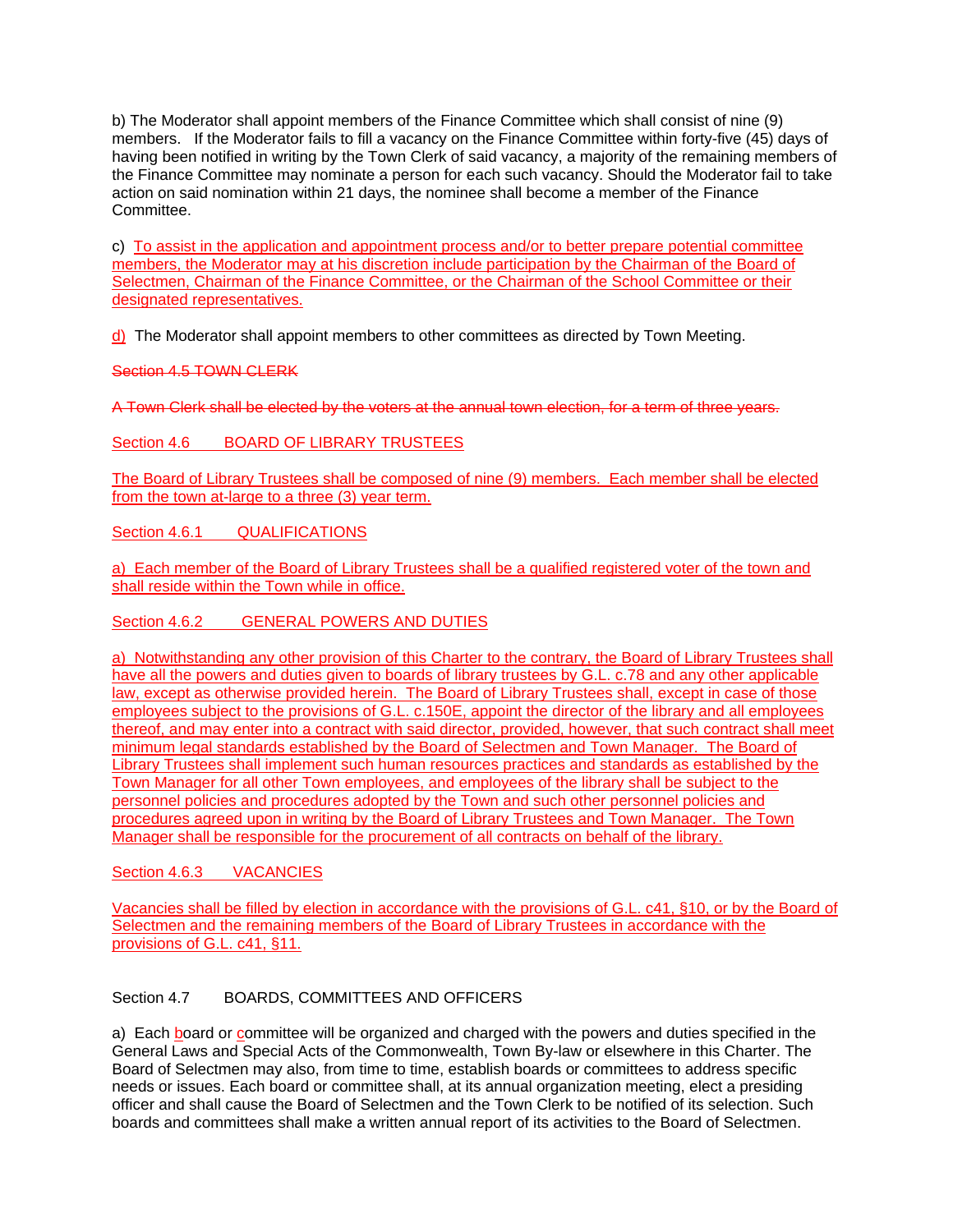b) Members of permanent committees shall be elected for a staggered term of three years unless otherwise provided for by the General Laws or this Charter. Appointees to temporary and special committees shall be appointed by the Board of Selectmen for the duration of the charge of the board or committee. Boards, committees or officers specifically provided for by the General Laws or this Charter may be continued or terminated only by the Board of Selectmen.

c) No resignation of any town officer, including members of a board or committee, shall be deemed effective unless and until such resignation is filed with the Town Clerk or such later time certain as may be specified in such resignation. In the event an appointed board or committee member misses three (3) consecutive meetings without the permission of the chair, the chair shall notify the Board of Selectmen, which board may, after opportunity for a hearing, deem such position to be vacant.

### **ARTICLE V ADMINISTRATIVE SERVICES**

Section 5.1 TOWN MANAGER

# Section 5.1.1 APPOINTMENT AND QUALIFICATIONS

The Board of Selectmen shall by majority vote of the entire Board appoint a Town Manager. The method of selection shall be left to the discretion of the Board of Selectmen so long as the method of selection insures orderly, nonpartisan action toward securing a competent and qualified person to fill the position. The Town Manager shall be chosen solely upon the basis of the individual's executive and administrative training, education, experience and ability and need not, when appointed, be a resident of the Town of Sandwich; provided however, that the Town Manager shall establish such residence within six (6) months following the effective date of appointment, and provided further that the Board of Selectmen may, by a unanimous vote of all members of the Board of Selectmen then in office, extend to a time certain the time for establishing residence or waive this requirement in its entirety. The Town Manager shall be bonded at town expense.

### Section 5.1.2 COMPENSATION

The Town Manager shall receive compensation as may be fixed by the Board of Selectmen according to his expertise, education and training. Any contract between the Board of Selectmen and the Town Manager shall be made pursuant to Section 108N of Chapter 41 of the General Laws.

Section 5.1.3 TERM AND REMOVAL

The Town Manager may be appointed for a definite term but may be removed at the discretion of the Board of Selectmen, by vote of the majority of the entire Board. The action of the Board of Selectmen in suspending or removing the Town Manager shall be final. It is the intention of this Charter to invest all authority and fix all responsibilities of such suspension or removal in the Board of Selectmen.

# Section 5.1.4 POWERS AND DUTIES

The Town Manager shall be responsible to the Board of Selectmen for the proper administration of all the affairs of the Town consistent with the General Laws and this Charter, and shall:

a) appoint, discipline, suspend, or remove Town employees, including Civil Service positions, except that the approval of the Board of Selectmen shall be required for appointment of Department Heads and the Assistant Town Manager;

b) supervise and direct all appointed Department Heads and organize and structure all town departments accordingly;

c) administer and enforce all provisions of General Laws or Special Acts of the Commonwealth, or Town By-laws, and all regulations established by the Board of Selectmen;

d) coordinate activities of all town departments;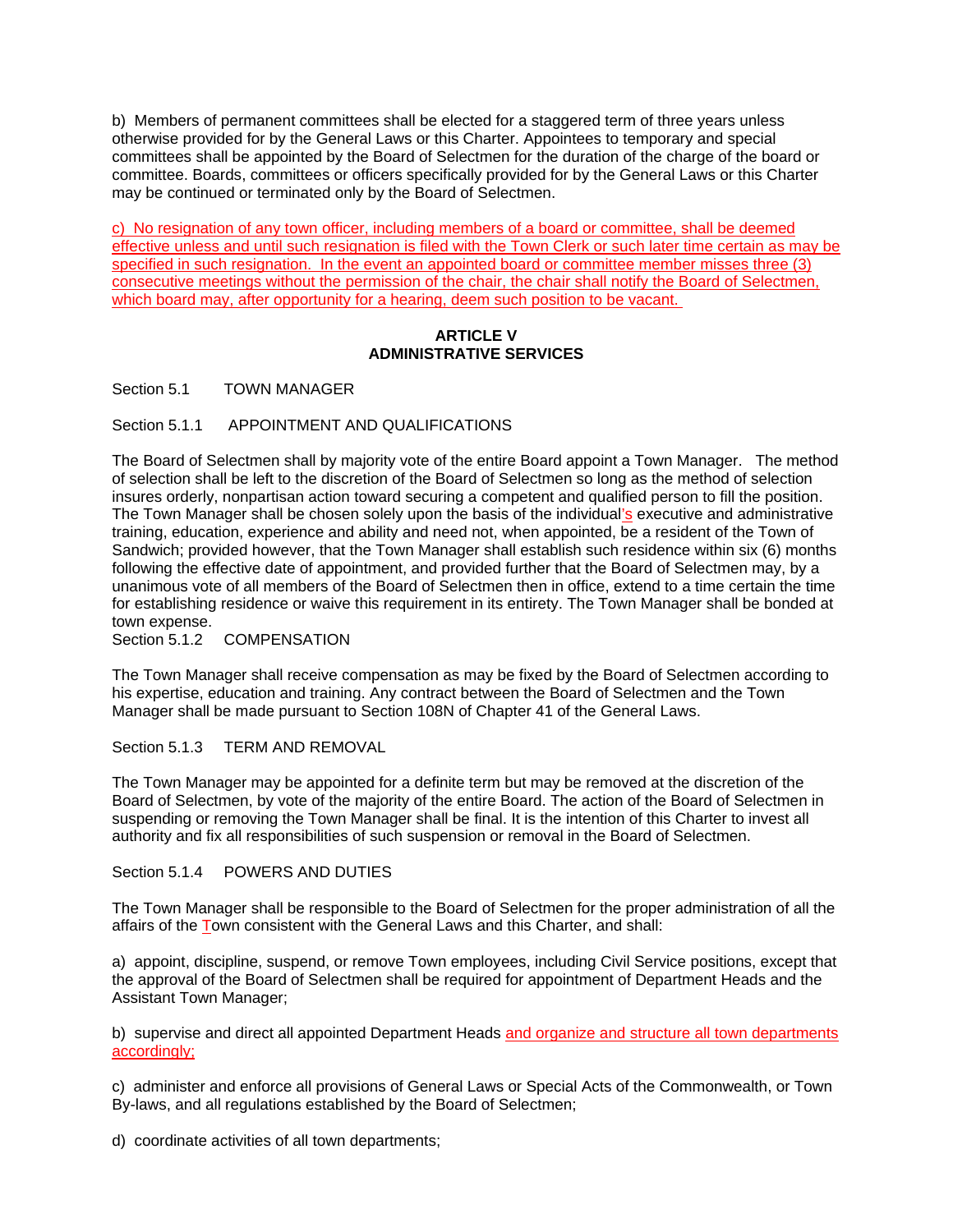e) attend all sessions of the Town Meeting and answer all questions addressed to the Town Manager which are related to the warrant articles and to matters under the general supervision of the Town Manager;

f) keep the Board of Selectmen fully informed as to the needs of the town, and recommend to the Selectmen for adoption such measures requiring action by them or by the Town as the Town Manager deems necessary or expedient;

g) ensure that complete and full records of the financial and administrative activity of the Town are maintained and render reports to the Board Selectmen as may be required;

h) be responsible for the rental, use, maintenance, repair and the development of a comprehensive maintenance program for all Town facilities;

i) serve as the chief procurement officer and be responsible for the purchase of all supplies, materials, and equipment, and approve the award of all contracts. Any contract over \$500,000 \$1,000,000 will require approval by the Board of Selectmen;

j) develop and maintain a formal and complete inventory of all Town-owned real and personal property and equipment;

k) administer personnel policies, practices, rules and regulations, any compensation plan and any related matters for all municipal employees and to administer all collective bargaining agreements entered into by the Town;

l) fix the compensation of all Town employees and officers appointed by the Town Manager; within the limits established by appropriation and any applicable compensation plan and collective bargaining agreements;

m) be responsible for the negotiation of all contracts with Town employees regarding wages, and other terms and conditions of employment, except employees of the School Department. The Town Manager may, subject to the approval of the Board of Selectmen, employ special counsel to assist in the performance of these duties. Collective bargaining agreements shall be subject to the approval of the Board of Selectmen, and to Chapter 150E of the General Laws;

n) prepare and submit an annual operating budget and capital improvement program as provided in paragraph (b) of Section 7.1 of this Charter and be responsible for its administration after its adoption. The Town Manager may transfer funds between individual line items within a department account at any time during the fiscal year, and further, may transfer during the last two (2) months of any fiscal year or during the fifteen (15) days of the new fiscal year to apply to the previous fiscal year, any amount appropriated for the use of any department other than a municipal light department or the school department to the appropriation for any other department, but the amount transferred from one department to another may not exceed three per cent (3%) of the annual budget of the department from which the transfer is made, with the approval of the Selectmen and Finance Committee;

o) keep the Board of Selectmen and the Finance Committee fully informed as to the financial condition of the town and make recommendations to the Board of Selectmen;

p) prepare and submit to the Board of Selectmen at the end of the fiscal year a comprehensive report on the finances and the activities and operations of all departments, boards and committees of the town;

q) investigate or inquire into the affairs of any Town department or office;

r) have full authority to act on behalf of the town during emergencies, including direction of Town personnel, declaring states of emergency, opening the emergency operations center and shelters, and the emergency expenditure of funds;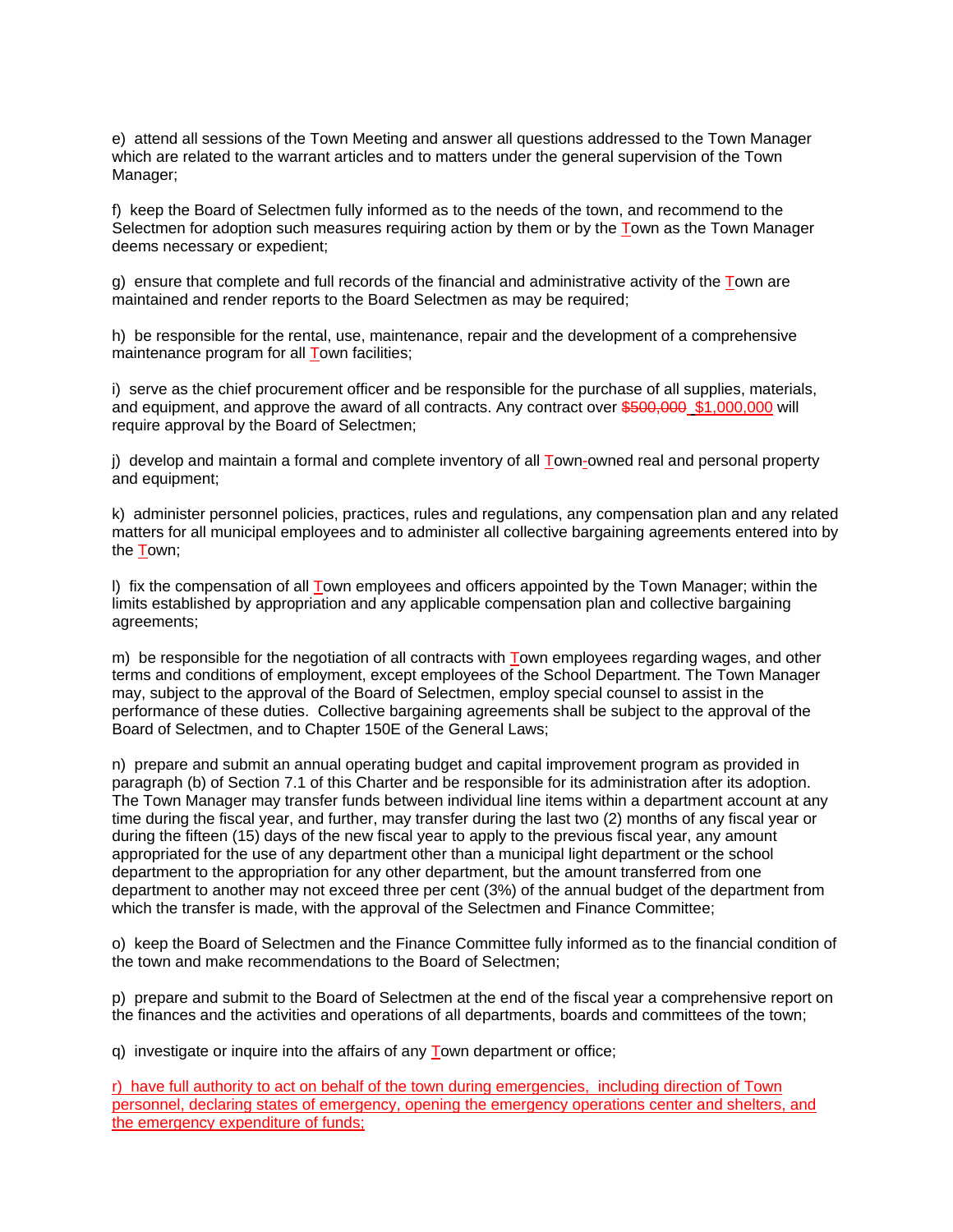s) delegate, authorize or direct any subordinate or employee in the town to exercise any power, duty, or responsibility which the office of Town Manager is authorized to exercise, provided, that all acts performed under such delegation shall be deemed the acts of the Town Manager; and

t) perform such other duties as necessary or as may be assigned by this Charter, Town Bylaw, Town Meeting vote, or vote of the Board of Selectmen.

Section 5.1.5 ACTING TOWN MANAGER

The Assistant Town Manager shall perform the duties of the Town Manager in the Town Manager's absence. In the event of long-term disability, resignation, termination, or vacancy of both the Town Manager and the Assistant Town Manager at the same time, the Board of Selectmen shall appoint an Acting Town Manager for the duration of any such disability, or until appointment of a permanent Town Manager or Assistant Town Manager. No member of the Board of Selectmen shall serve as Acting Town Manager.

### Section 5.2 TOWN COUNSEL

The Board of Selectmen shall appoint a competent and duly qualified and licensed attorney practicing in the Commonwealth to be the counsel for the town. Town counsel shall receive such compensation for his services as may be fixed by the Board of Selectmen and shall hold office at the pleasure of the Board. The Town Counsel shall be the legal adviser of all of the offices and departments of the Town, and shall represent the Town in all litigation and legal proceedings; provided however, that the Board of Selectmen may retain special counsel at any time they deem appropriate and necessary. The Town Counsel shall review and concur or dissent upon all documents, contracts, and legal instruments in which the Town may have an interest. The Town Counsel shall perform other duties prescribed by this Charter, Town Bylaw, or as directed by the Board of Selectmen. No employee, committee or board, elected or appointed, other than the Board of Selectmen, shall contact or otherwise interact with the Town or Labor Counsel in a manner inconsistent with the policy relative to access to counsel established by the Town Manager. This provision shall not limit the School Committee from retaining its own legal counsel.

### **ARTICLE VI COMPLIANCE WITH LAW - PUBLIC RECORDS, OPEN MEETINGS, AND CONFLICT OF INTEREST**

All boards, committees, and commissions shall comply with Sections 23A to 23C inclusive of Chapter 39 of the General Laws in the conduct of any town business.

All officers or employees of any agency, office, department, board, commission, bureau, division or authority of the Town shall comply with the provisions of clause twenty six (26) of Section 7 of Chapter 4 and Section 10 of Chapter 66, of the General Laws.

All employees of the Town, as that term is defined in Section 1 of Chapter 269A, shall comply with the requirements of Chapter 268A of the General Laws.

All boards, committees, and commissions shall comply with the requirements of Chapter 30A, Sections 18 through 25 of the General Laws, the so-called Open Meeting Law.

All board members, committee members and employees shall comply with the requirements of Chapter 268, Sections 1 through 29, the so-called Ethics Law.

### **ARTICLE VII FINANCIAL PROVISIONS AND ADMINISTRATION**

Section 7.1 SUBMISSION OF BUDGET AND BUDGET MESSAGE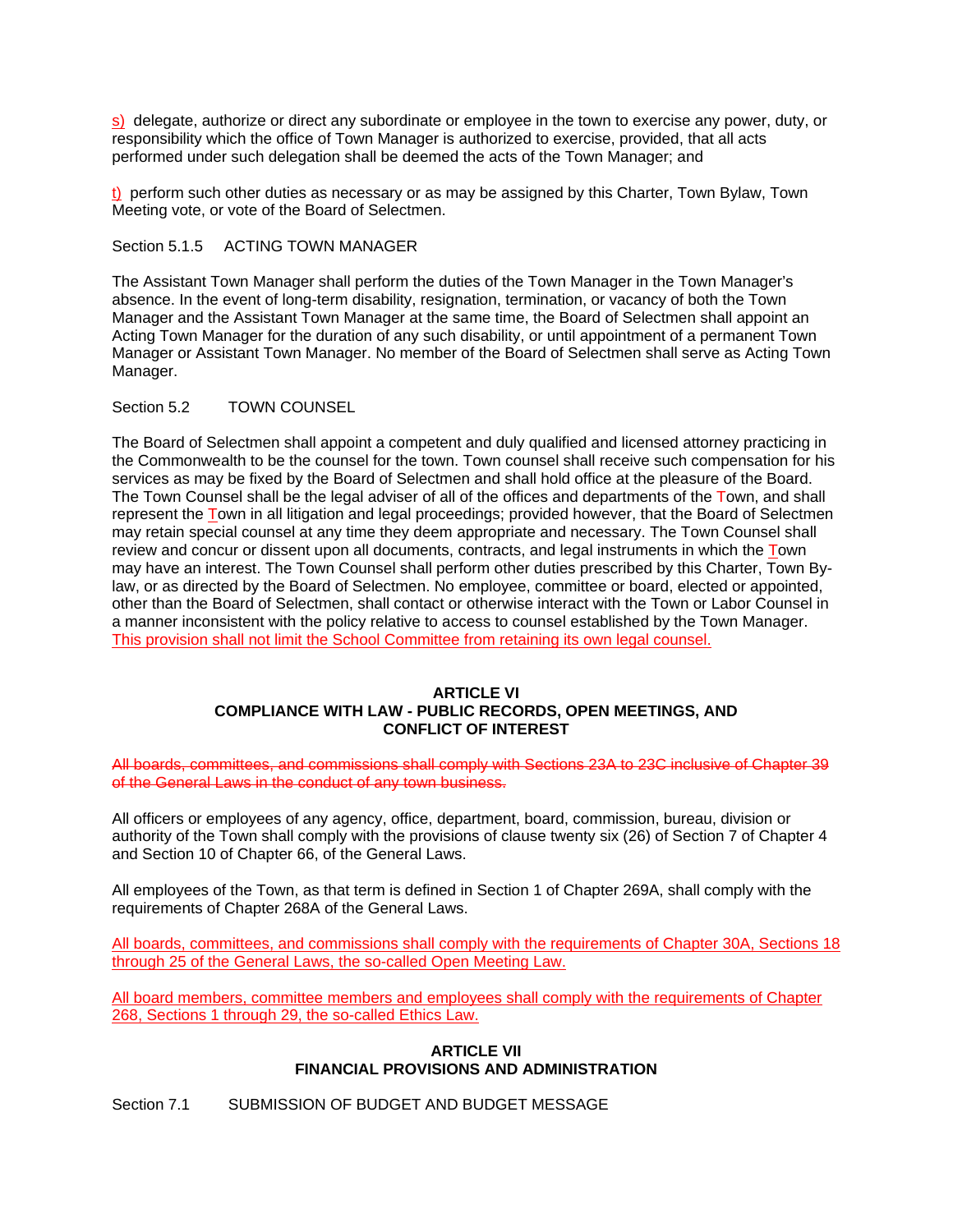a) After the Massachusetts Department of Revenue certifies surplus revenue (a.k.a. free cash), but before October 1, the Town Manager shall meet with the School Superintendent to prepare a Projected Revenue and Expenses Report for the next fiscal year and submit it to the Board of Selectmen, School Committee, and Finance Committee.

a) The Town Manager and School Superintendent shall meet within ten (10) business days of state certification of surplus revenue or finalization of October 1<sup>st</sup> enrollment whichever comes last occurs later. Within ten (10) business days of that meeting, the Town Manager and School Superintendent shall submit a draft budget in a mutually agreed format to the Board of Selectmen, School Committee and Finance Committee.

b)Annually, before November 1, the Town Manager shall establish and issue a budget schedule which shall set forth the calendar dates for developing the annual budget for the next fiscal year.

c) On or before December 15, the Board of Selectmen shall meet in joint session with the School Committee. At this meeting the Board of Selectmen shall set guidelines for the preparation of the annual budget.

d)On or before February 1, the Town Manager and School Committee shall each submit to the Board of Selectmen and Finance Committee a proposed line item budget and accompanying message.

e) The Budget shall provide a complete financial plan of all Town funds and activities, including details on debt and debt service, anticipated income, and proposed expenditures. The Budget shall include proposals for capital improvements for the next five (5) years. The budget message shall begin with a clear general summary of its content, and explain in both fiscal terms and program objectives, proposed expenditures for each department, capital expenditures, and the projected tax rate.

f) The Board of Selectmen shall review the proposed Town Budget and refer it, including the School Department Budget and recommendations, to the Finance Committee, on or before March 1.

g) After the annual Town Meeting but before June 15, the Board of Selectmen shall meet in joint session with the Finance Committee to review the assumptions used to project budgets for the next two (2) fiscal years. If necessary, the Board of Selectmen shall vote to reset any of those assumptions.

# Section 7.2 FINANCE COMMITTEE

a) There shall be a permanent committee known as the Finance Committee, composed of nine (9) registered voters of the town appointed by the Moderator. They shall serve for three (3) year terms which shall be staggered. Members shall serve without compensation and no member shall be an employee of the Town nor hold an elected or appointed town position during their term of office, excluding ex-officio positions.

b) The Finance Committee shall conduct a detailed line item review of the Town and School budgets and submit a written budget report to the Annual Town Meeting and a written report to the Annual Town Meeting and any Special Town Meeting with its advisory recommendations on all financial warrant articles, and the projected tax impact consistent with its recommendations.

c) The Finance Committee can require that the Town Manager, School Committee, any Town department, office, board, commission or committee furnish appropriate additional financial information, as needed. This request shall be made in writing and include a reasonable deadline for submission of the additional information.

d) The Finance Committee shall elect a Chairman and such other officers from among its members and form subcommittees as it deems necessary to accomplish its duties.

Section 7.3 PUBLIC NOTICE AND PUBLIC HEARING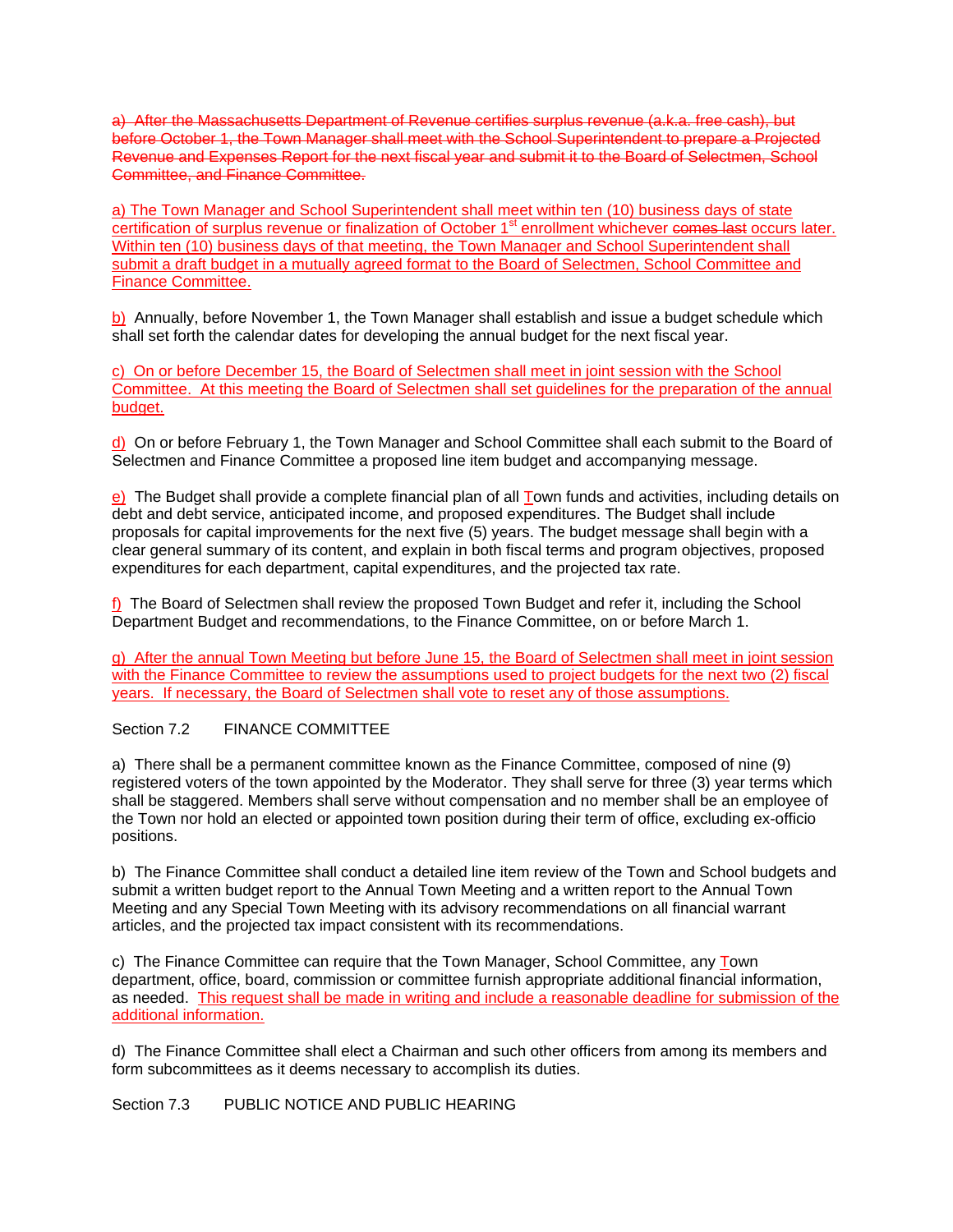a) The Finance Committee shall within sixty (60) days following the submission of the draft budget by the Town Manager, review the proposed budget, and return it to the Board of Selectmen with its recommendations.

b) The Board of Selectmen shall conduct at least one two public hearings. The first shall be held in February to consider budget matters generally and notice of the time, date and place therefor shall be posted in Town Hall and on the Town website and published in a daily newspaper of general circulation in the Town.

An additional public hearing shall be held prior to Town Meeting on the proposed budget, including the school budget, and Finance Committee recommendations, which hearing shall be posted and published as described above, with the following additional information included: the times and places where copies of the message and budget are available for inspection by the public.

c) Two public hearings shall be held, one at the beginning of the draft budget discussions and one for the final proposed budget, both publicized as follows in d(1) and d(2).

d) The Board of Selectmen shall post in the Town Hall and publish in a daily newspaper of general circulation and on the Town website, a summary of the proposed budget and notice stating:

1) the times and places where copies of the message and budget are available for inspection by the public, and

2) the date, time and place where the Board of Selectmen shall conduct the public hearing on the budget.

Section 7.4 BUDGET ADOPTION

Town Meeting shall adopt the annual operating budget, with or without amendments before the beginning of the fiscal year.

Section 7.5 ANNUAL AUDIT

At the close of each fiscal year, and at such times as it may be deemed necessary, the Board of Selectmen shall cause an independent audit to be made of all accounts of the Town by a certified public accountant. The certified public accountant so selected shall have no personal interest, directly or indirectly in the financial affairs of the Town or any of its offices. Upon completion of the audit, the results in a summary form shall be placed on file in the Town Clerk's office and on the Town website as a public record and in the Sandwich Public Library for public information.

Section 7.6 EMERGENCY APPROPRIATIONS, REDUCTIONS, and TRANSFERS

Any and all emergency appropriations, reductions, and transfers shall be made in accordance with the General Laws and the Town By-laws.

### **ARTICLE VIII RECALL**

Section 8.1 RECALL

A holder of an elected office in the Town of Sandwich may be recalled there from by the qualified voters of the Town as provided in Chapter 408 of the Acts of 1987 for reasons which shall include but are not limited to the following: embezzlement; influence peddling; refusal to comply with clause Twenty-six of section 7 of chapter 4, section 10 of chapter 66, sections 23A to 23C, inclusive, chapter 39 of chapter 268A of the General Laws or any rules and regulations thereto, and the By-laws of the Town of Sandwich which pertains to same; destruction or alteration of public records; nepotism; conviction for a felony; failure to perform the duties of the elected office; or other willful acts of omission or commission which betray the public trust.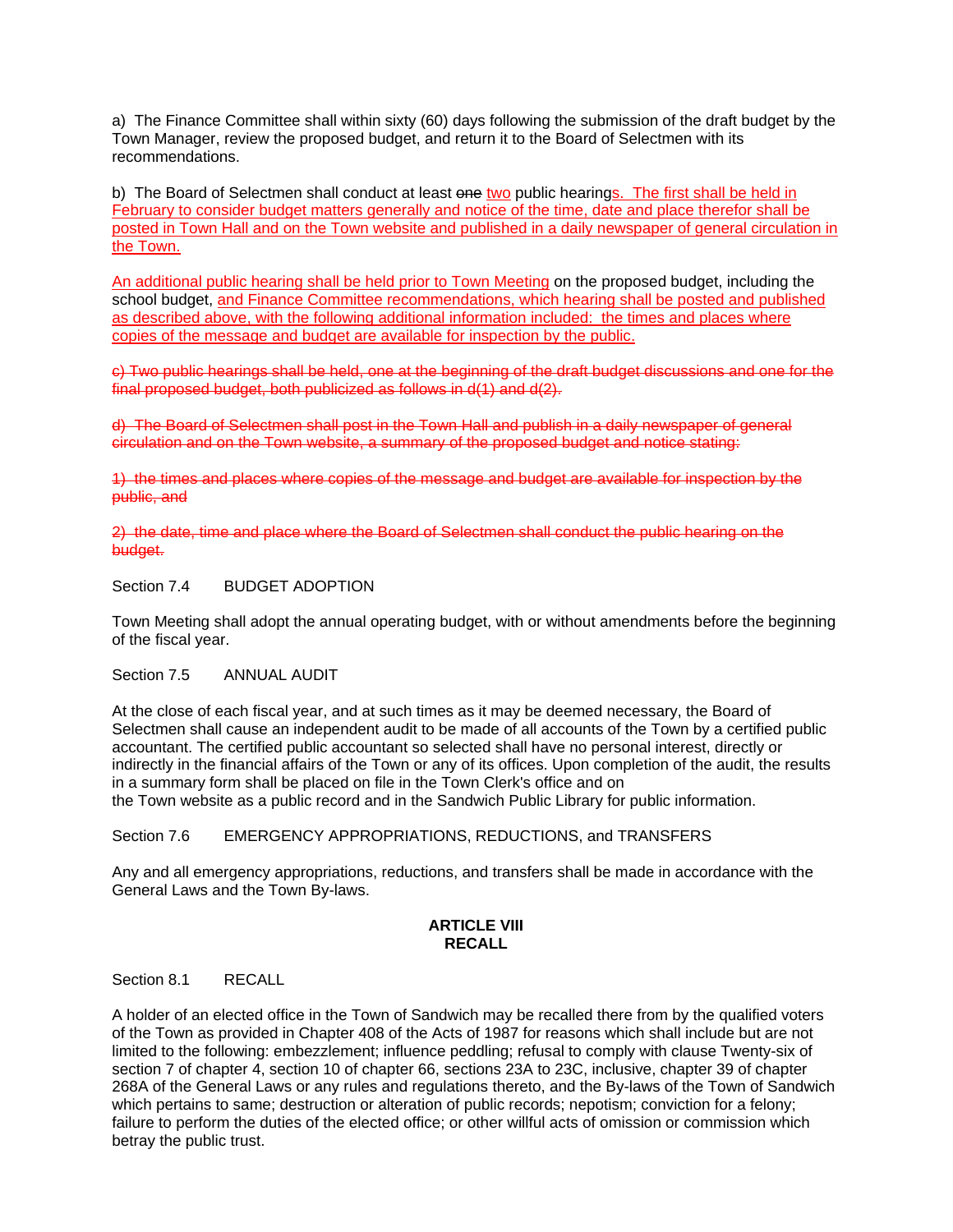### Section 8.2 RECALL PETITION

A recall petition shall be initiated by request of ten (10) qualified voters. The recall petition shall be signed by twenty-five percent (25%) of the qualified voters and returned within twenty (20) days in accordance with Chapter 408 of the Acts of 1987.

#### **ARTICLE IX CHARTER**

### Section 9.1 SEVERABILITY

If any section, or part of a section of this Charter, shall be held invalid by a court of competent jurisdiction, such holding shall not affect the remainder of this Charter.

### Section 9.2 CHARTER REVIEW COMMITTEE

At least every five (5) years, the Selectmen shall appoint a Charter Review Committee to be composed of seven (7) members for a period not longer than six (6) months, who shall submit their recommendations to the Board of Selectmen and shall file proceedings of their deliberations.

### Section 9.3 AMENDMENT TO CHARTER

This Charter may be amended or revised by special act of the General Court, upon the recommendation of Town Meeting and/or pursuant to Chapter 43B of the General Laws.

#### Section 9.4 INTERPRETATION OF THE CHARTER

Any question related to the interpretation of the Charter shall be presented to the Board of Selectmen for such action as it deems appropriate.

# Section 9.5 TIME OF TAKING EFFECT AND TRANSITIONAL PROVISIONS

The amendments to the Town Charter as approved by the May 6, 2013 Annual Town Meeting shall take effect immediately upon approval by the voters under G.L. c43B [or, if submitted as special legislation, upon the effective date of the legislation], except that the amendments to sections 4.1 and 4.5 of the Town Charter with respect to the manner of selection of the town clerk shall be implemented as follows.

The individual elected as town clerk at the 2013 Annual Town Election (the "incumbent") shall hold said office and perform the duties thereof until the expiration in 2016 of the elected term, or the incumbent's sooner resignation, recall or retirement. At the expiration of the incumbent's elected term in 2016, or said sooner resignation, recall or retirement, the position of elected town clerk shall be abolished.

Should said incumbent serve out the remainder of the elected term through the 2016 Annual Town Election, the incumbent shall be deemed to be the first appointed town clerk, and in that position shall be subject to the Town's Personnel Policies and Procedures as would any other department head. In the event that the incumbent resigns, retires or is recalled prior to the 2016 Annual Town Election, appointment of the first appointed town clerk shall be made in accordance with Section 5.1.4(a) of the Town Charter.

In order to implement the provisions of Section 4.6.2, the personnel policies and procedures agreed upon in writing by the Board of Library Trustees and the Town Manager and on file with the Town Clerk as of the effective date of this act shall be operative for all employees of the library until such time as the personnel policies and procedures applicable to library employees are amended in accordance with the provisions of said Section 4.6.2.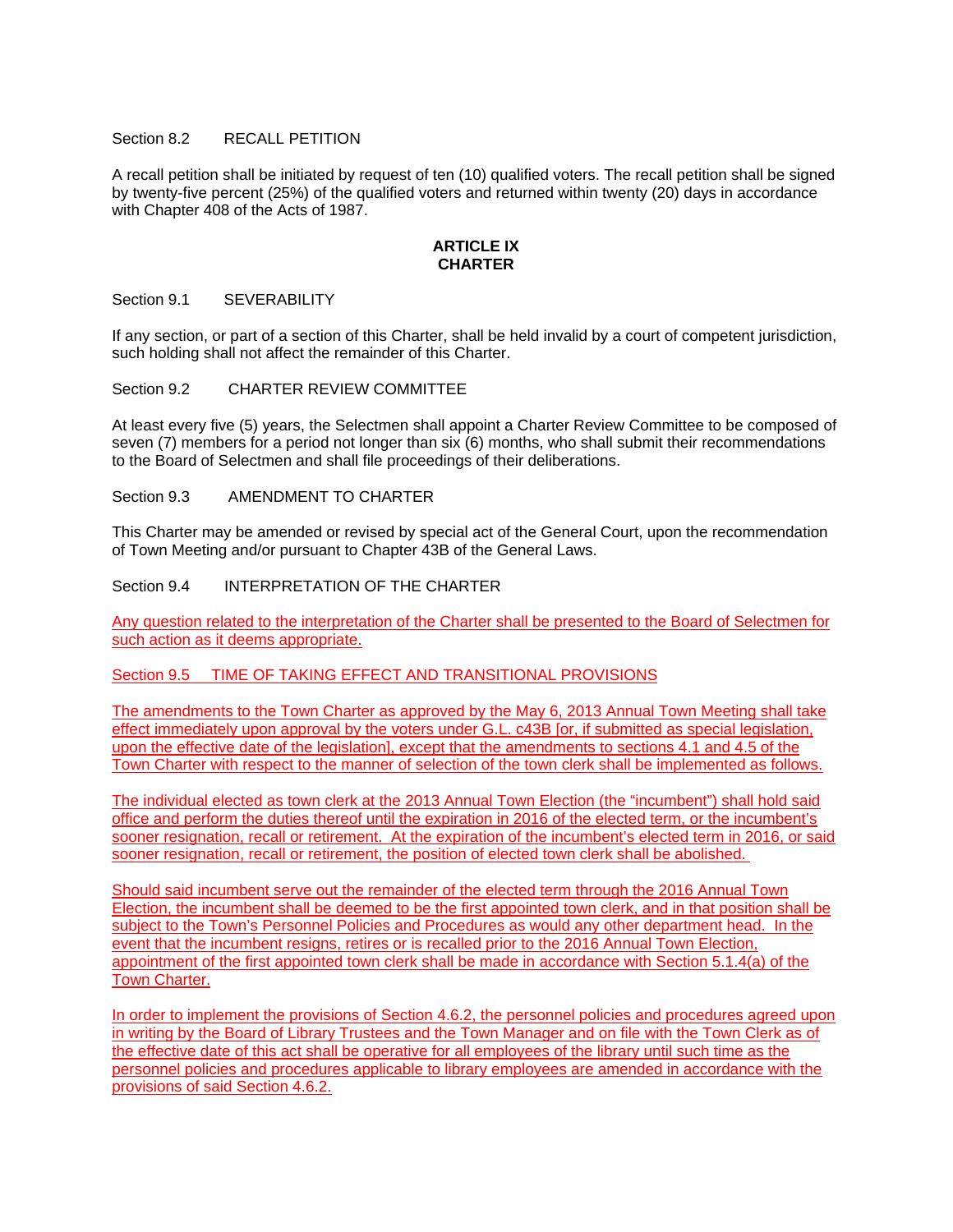**Carol Johansen of Oxford Road moved to amend Article 14.** 

**Move that the Town amend Article 14 to keep the Town Clerk position elected by retaining the position of Town Clerk in the list of elected town offices in Section 4.1, retaining Section 4.5, and in Section 9.5 relating to the transitional process for an appointed Town Clerk, delete all text in the first paragraph following "G.L. c43B" and the second two paragraphs.** 

**Motion to amend was seconded.** 

**COUNTED VOTED: That that the Town accept the amendment. This was a counted vote and declared carried by the Moderator. The vote was 219 Yea and 88 Nay.** 

**UNANIMOUSLY VOTED: That the Town amend the Sandwich Town Charter, as printed in the Warrant under Article 14, by deleting those portions of the Town Charter highlighted with strikethrough formatting and inserting those portions of the Town Charter with underline formatting; and further, authorize the Board of Selectmen to petition the General Court to the end that legislation be adopted precisely as set forth in the Warrant in accordance with the special act charter process; provided, however, that the General Court may make clerical or editorial changes of form only to the bill, unless the Board of Selectmen approves amendments to the bill before enactment by the General Court, and provided further that the Board of Selectmen is authorized to approve amendments which shall be within the scope of the general public objectives of this petition. This was a voice vote and declared carried unanimously by the Moderator.** 

### **ARTICLE 15**

To see if the Town will vote to amend the Sandwich Protective Zoning By-laws, Definitions, by deleting the entire Definitions section and replacing it with the following, as printed below, or take any action relative thereto:

### **DEFINITIONS**

In this bylaw the following terms, unless a contrary meaning is required by the context or is specifically prescribed, shall have the following meanings. Words used in the present tense include the future, and plural includes the singular; the word "lot" includes the word "plot"; the word "building" includes the word "structure"; the word "shall" is intended to be mandatory; "occupied" or "used" shall be considered as though followed by the words "or intended, arranged or designed to be used or occupied." The word "person" includes a corporation as well as an individual.

**ACCESSORY BUILDING OR USE -** A building or use customarily incidental to and located on the same lot with the principal building or use, except that if more than thirty (30) percent of the lot area is occupied by such use, it shall no longer be considered accessory.

**BY-RIGHT ACCESSORY APARTMENT - A unit no more than 800 square feet in size, specifically** providing supplemental living space to the primary residence on a lot.

**ACCESSORY DWELLING UNIT -** A dwelling unit with the purpose of promoting affordable housing in the Town for year-round residents that is no larger than 1,000 square feet in size or thirty percent if the gross square footage of a principal dwelling, whichever is smaller.

**ANIMAL RESCUE/ ADOPTION -** A public animal control facility or other facility which is operated by an organization or individual for the purpose of protecting animals from cruelty, neglect or abuse.

**APIARIES-** Beehives and associated facilities in place recreationally or professionally for the purposes of producing honey, wax and any other associated product resulting from the practice of beekeeping.

**AGRICULTURE -** As defined by Massachusetts General Law Chapter 128, Section 1A. "Farming" or "agriculture" shall include farming in all of its branches and the cultivation and tillage of the soil, dairying,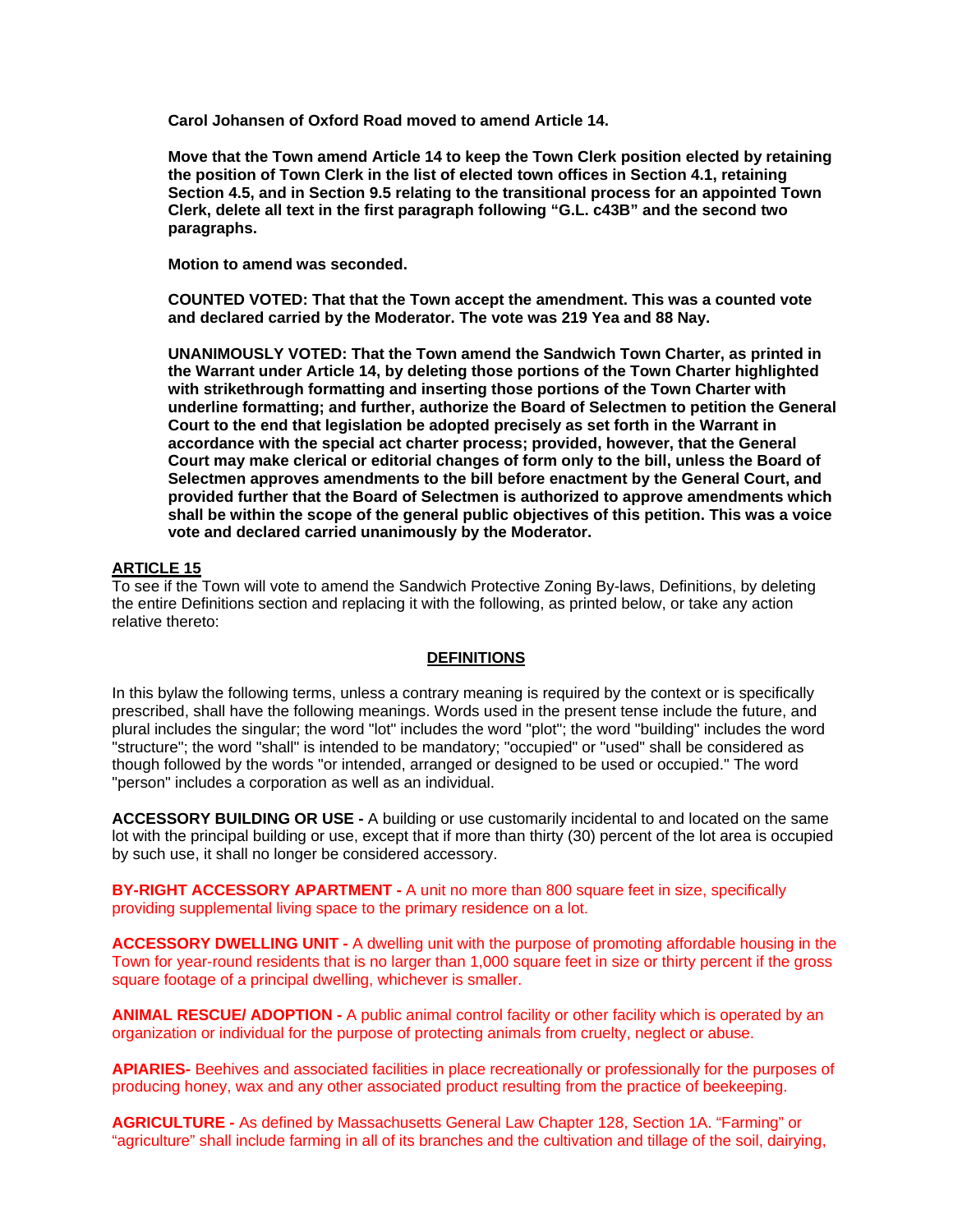the production, cultivation, growing and harvesting of any agricultural, aquacultural, floricultural or horticultural commodities, the growing and harvesting of forest products upon forest land, the raising of livestock including horses, the keeping of horses as a commercial enterprise, the keeping and raising of poultry, swine, cattle and other domesticated animals used for food purposes, bees, fur-bearing animals, and any forestry or lumbering operations, performed by a farmer, who is hereby defined as one engaged in agriculture or farming as herein defined, or on a farm as an incident to or in conjunction with such farming operations, including preparations for market, delivery to storage or to market or to carriers for transportation to market.

**AQUACULTURE-** The sustainable farming or raising of shellfish, mollusks, crustaceans or fish in local town marine and fresh waters meant for distribution and consumption, as per Commonwealth of Massachusetts laws and regulations.

**ARTERIAL STREET** - Any state numbered highway, plus the following named streets: Beale Avenue, Chase Road, Farmersville Road, Great Hill Road, Mid-Cape Service Road, Newtown Road, Race Lane, Quaker Meetinghouse Road, Sandwich-Cotuit Road, Snake Pond Road.

**ARTIST STUDIOS -** Space explicitly for the purpose of the design and production of artwork including but not limited to; paintings, sculpture, glasswork, etc. and all accessory hardware, tools and structures to support such production hitherto.

**BED & BREAKFAST –** An owner-occupied dwelling for the rooming and boarding of guests. Food or beverage shall only be served to those who let a room in such a dwelling. A Bed & Breakfast shall not be considered a Home Occupation. A Bed & Breakfast shall require a special permit from the Zoning Board of Appeals. A Bed & Breakfast shall only be allowed in the following zoning districts: Residential-1, Residential-2, Business Limited-l, Business Limited-2, Ridge District and Shore District.

**BEDROOM** - Any habitable room in a dwelling, if such room exceeds sixty (60) square feet, other than a living room, dining room, kitchen, utility room, or bathroom. Any dwelling unit in which no such room exists shall be construed to contain one bedroom.

**BOAT AND WATERCRAFT STORAGE BUILDING -** A structure used for indoor storage of boat and watercraft. The storage of hazardous materials greater than those quantities normally associated with household use is prohibited in such structures.

**BORDERING** - As defined under the Wetlands Act (G.L. Chapter 131, Section 40) shall include any land within either of the following:

- a. 100 feet horizontally landward from the bank of any beach, dune, flat, marsh, meadow or swamp bordering the ocean, estuary, creek, river, stream, pond, lake, freshwater wetland or coastal wetland.
- b. 100 feet horizontally landward from the water elevation of the 100-year storm or whatever is the greater distance of (a) or (b).

**BORDERING VEGETATED WETLAND (BVW) -** A vegetation community where fifty (50) percent of the vegetation consists of wetland plant species, identified in the Wetlands Protection Act (MGL Chapter 131, Section 40), which borders a wetland resource area or watercourse defined by the Wetlands Protection Act (MGL Chapter 130, Section 140, 310 CMR~ 10.00), the Town of Sandwich Wetlands Bylaw and its regulations. The upland boundary of the BVW is established at the line, within which fifty (50) percent or more of the vegetation community consists of wetland plant species identified in the Act. **(Added STM94)**

**BULK STORAGE -** Exposed outside storage of sand, lumber, coal, or bulk materials, bulk storage of liquids in tanks except underground as an accessory use.

**CAMPER** - A portable dwelling, eligible to be registered and insured for highway use, designated to be used for travel, recreational and vacation uses, but not for permanent residence. Includes equipment commonly called travel trailers, pick-up coaches, or campers, motorized campers, and tent trailers, but not mobile homes.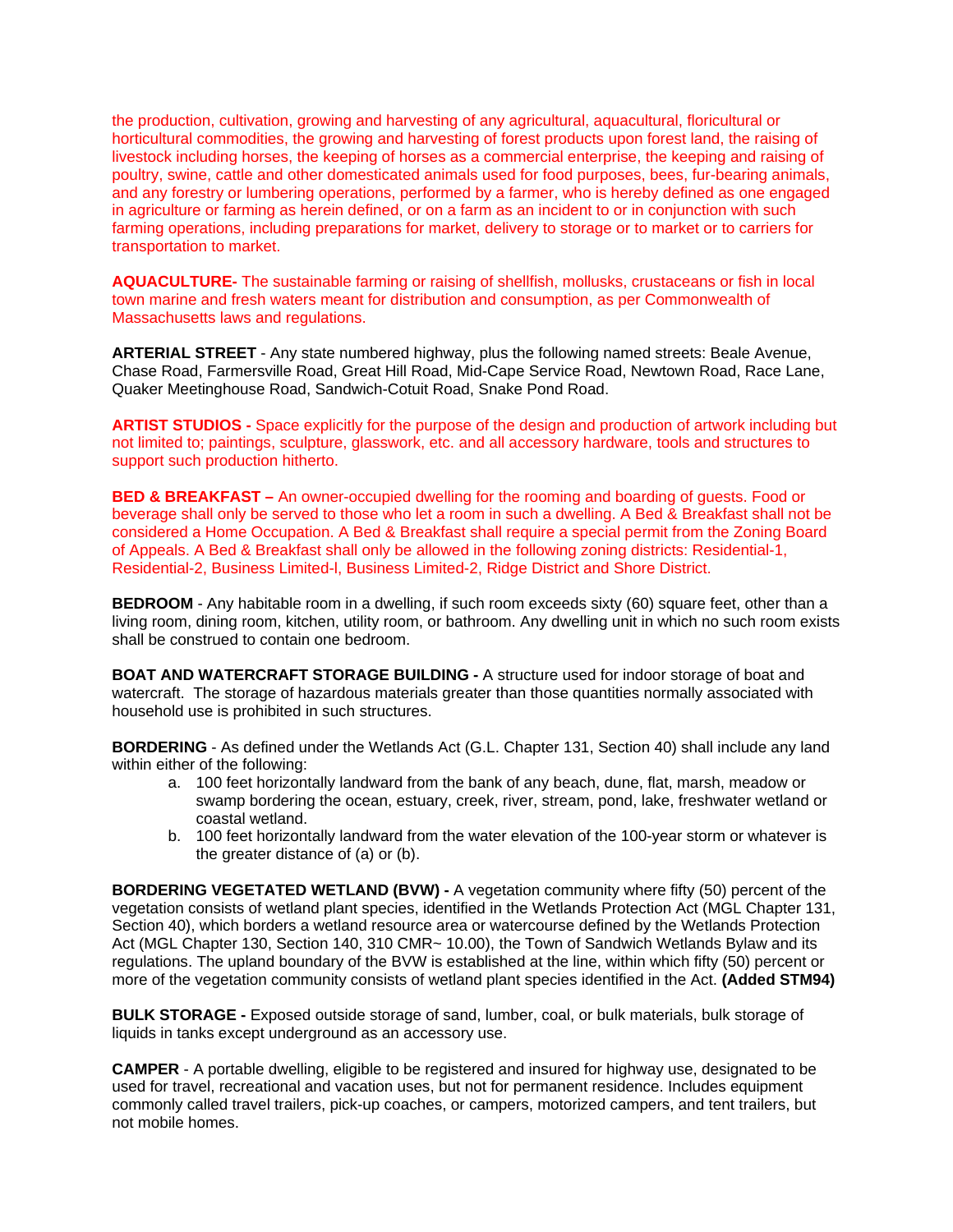**CAMPGROUND -** Premises used for travel trailers, campers, tenting or for temporary seasonal overnight facilities of any kind where a fee is charged.

**CAMPING SUPERVISED -** Facilities operated on a seasonal basis for continuing supervised recreational, health, educational, religious, and/or athletic programs, with persons enrolled for periods of not less than one week, and with a group dining if overnight accommodations are included.

**CINEMA -** An auditorium facility with one or more viewing rooms for the primary purpose of showing films to the public for a fee.

**CHILDCARE FACILITY -** A business falling under the classification of center and school based early education and care program by the Commonwealth of Massachusetts Executive Office of Education's regulations.

**CLUSTER DEVELOPMENT** - A development under the provisions of Section 4400.

**COLLECTOR STREET -** Any street, which meets or has met all of the design and construction standards for a Collector Street contained in the Subdivision Control Regulations of the Sandwich Planning Board.

**COMMERCIAL MARINE FISHING EQUIPMENT STORAGE –** Storage of a boat, boat trailer and/or equipment necessary to a commercial marine fishing business. If stored outdoors such items shall not be stored less than 25 feet from any front lot line and not less than 10 feet from any side or rear lot line. No stored boat shall be used for dwelling or sleeping purposes.

#### **COMMERCIAL RADIO TOWER** - deleted ATM 5/4/98

**COMMON DRIVEWAY** – An alternative means of access for no more than three single-family dwellings on no more than two separate lots as may be allowed by Special Permit Section 4140 of the by-law. Common driveways are not streets and do not provide lot frontage.

**CONSTRUCTION TRAILER -** A temporary and mobile commercial trailer with the sole purpose of housing office operations of a future or current construction project that is removed within six months of project completion.

**CONTINUING CARE RETIREMENT COMMUNITY** – A Continuing Care Retirement Community ("CCRC") is a facility or group of facilities which offers several levels of assistance, including independent living, assisted living, congregate care, and/or skilled nursing care.

**CONTRACTOR'S YARD -** A lot with or without structures in the Industrial District used by an individual building contractor or subcontractor for storage of equipment, supplies, and sub-assemblies, or parking of wheeled equipment. (Amended 1/14/08)

**CONVALESCENT HOME** - An establishment providing housing and general care for the aged, or the convalescent. Convalescent Home as set forth in Chapter 111 Section 71 of the Massachusetts General Law is hereby incorporated by reference.

**COTTAGE COLONY -** Two or more detached seasonal dwellings located on the same lot, each designed for independent family living and including cooking facilities. **(Amended May 1, 1995)** 

**CREMATORIUM -** A facility with the sole purpose of incinerating human remains or pet remains as per Commonwealth of Massachusetts regulations.

**DISPOSAL AREA** - Premises, whether licensed or not, where waste or scrap articles or materials are abandoned or stored, sorted, packed, bought or sold, except where such activities are carried on entirely within an enclosed building.

**DUNE, PRIMARY -** A hill or ridge of sand piled up by the wind with no other dune between it and the oceanfront.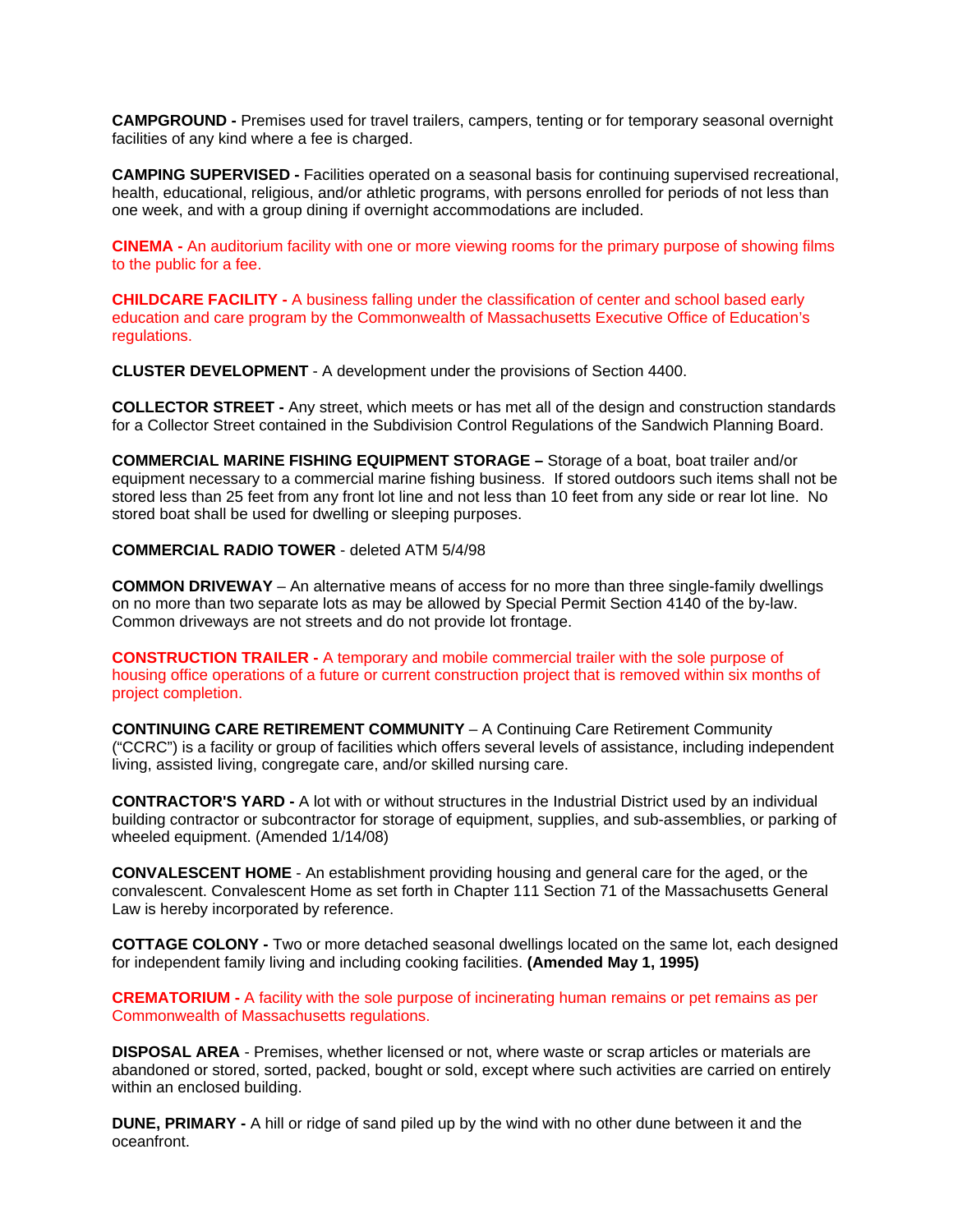**DWELLING** - A building or part of a building used exclusively as the living quarters for one or more families.

**DWELLING, SINGLE-FAMILY** - One dwelling unit on a single lot irrespective of structure type, ownership or tenure. **(Added STM 9/91)** 

**DWELLING, TWO-FAMILY** - Two dwelling units on a single lot irrespective of structure type, ownership or tenure. **(Added STM 9/91)** 

**DWELLING, MULTI-FAMILY** - Three or more dwelling units on a single lot irrespective of structure type, ownership or tenure.

**DWELLING UNIT** - Living quarters for a single family and not more than two (2) boarders or lodgers, with cooking, living, sanitary, and sleeping facilities, independent of any other unit.

**ELEVATION** - Height relative to Mean Sea Level.

**EXTERIOR STORAGE, COMMERCIAL -** Temporary exterior storage units located outside a building including but not limited to "pods", trailers, containers and the like which may house merchandise, furniture and more temporarily for no longer than six months.

**FAMILY** - One or more persons, including domestic employees, occupying a dwelling unit and living as a single, non-profit housekeeping unit; provided that a group of six or more persons who are not within the second degree of kinship to each other, as defined by civil law, shall not be deemed to constitute a family.

**FAMILY DAYCARE -** Child and infant daycare operations classified as a Family Child Care operated within a residence as per Commonwealth of Massachusetts Executive office of Education regulations.

**FARM** - Premises, including necessary structures and equipment, containing at least five acres, which are used for gain in the raising of agricultural products, or livestock, except horses (see stables).

**FARM STAND -** A permanent or temporary structure meant for the sole purpose of selling produce and other related agricultural offerings of local harvest falling into conformance with Massachusetts General Law Chapter 40A, Section 3.

**FLOOR AREA -** The sum of the gross horizontal area of the several floors of a building and its accessory buildings on the same lot, including the area of basements not more than fifty (50) percent below grade, roofed porches and roofed terraces, excluding areas with less than six feet floor to ceiling height. All dimensions shall be measured between exterior faces of walls.

**GAME ROOM** - A commercial facility exclusively for playing of billiards, pool, darts and/or table games, but not including video games or pinball machines. **(Added STM 11/18/97).** 

**GARAGE** - A building for the storing of motor vehicles.

**GOLF COURSE, STANDARD OR PAR 3 -** Course, including customary accessory buildings, where tee to hole distance averages not less than eighty (80) yards.

**HEALTH CLUB -** A facility with the purpose of offering physical exercise and sport activities with admission based on a fee structure. Accessory uses in addition, but not limited to exercise equipment, ball courts, swimming pools, steam rooms and locker or shower facilities may be included.

**HEIGHT** - The vertical distance from the mean existing grade at the front line of the building to the highest point of the roof for flat or shed roofs, to the deck line for mansard roofs and to the ridge for gable, hip and gambrel roofs. Not included are spires, cupolas, TV antennae and other parts of structures, which do not enclose potentially habitable floor space.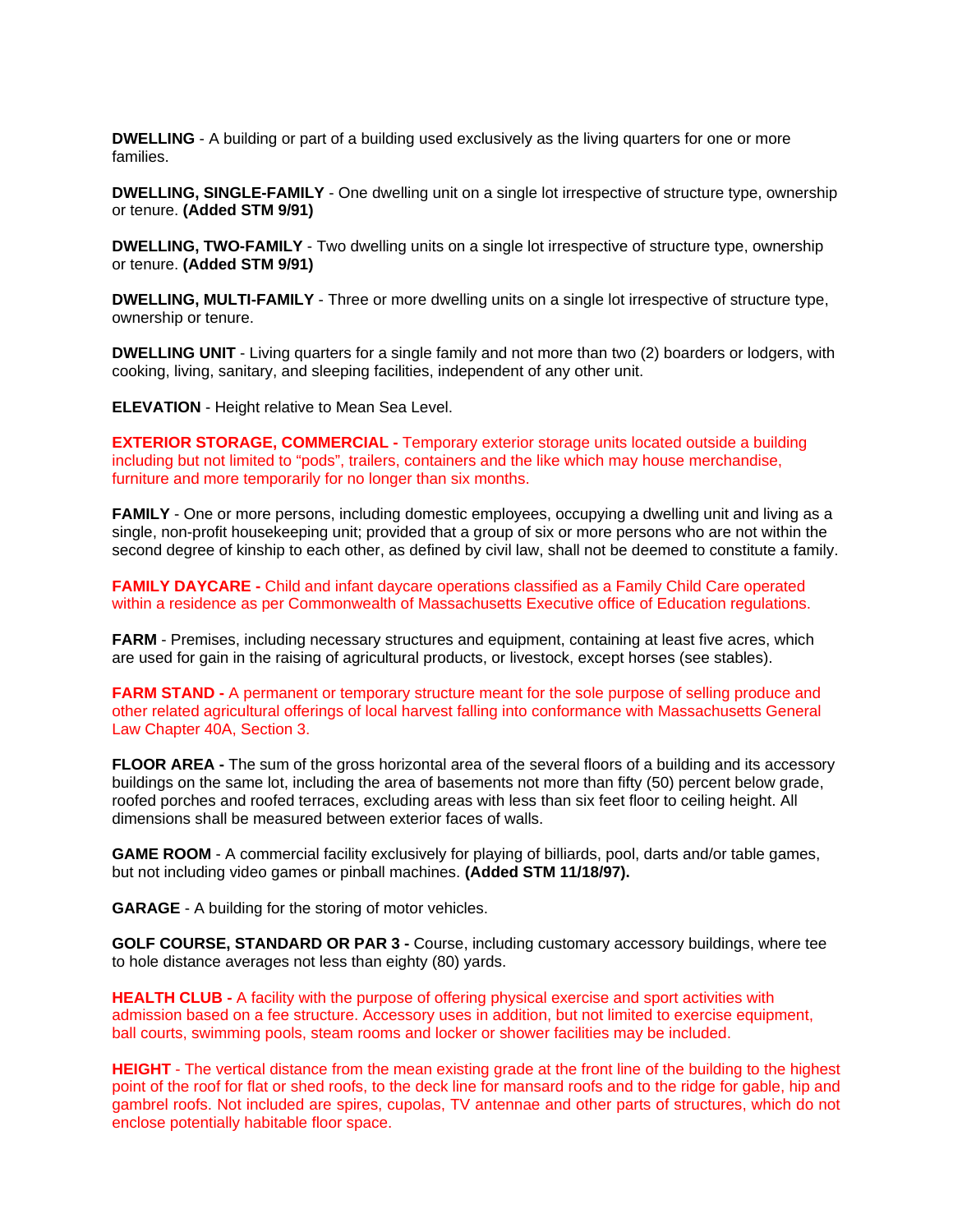

**HOLIDAY OR SEASONAL ATTRACTION -** A commercial venture with the purpose of attracting patrons to engage in or be entertained by attractions, spectacles, shows, or other similar activities specifically scheduled and suited to particular holidays or seasons of the year. Examples of such activities include, but are not limited to, haunted hayrides or haunted houses, corn, hay or other mazes, Christmas villages, Santa Claus workshops, etc. One-time events, festivals, carnivals and others similar shall be exempt.

**HOME OCCUPATION -** A business or profession engaged in within a dwelling by a resident thereof as an accessory use of the dwelling. **(Amended ATM 5/5/97).** 

**HOSPICE CARE FACILITY -** A facility dedicated to the service and enactment of care for patients seeking end of life treatment where minor medical procedures or care, counseling and housing are provided.

**HOSPITAL, NURSING HOME, CONVALESCENT HOME -** Premises licensed as such by the Massachusetts Department of Public Health under Section 51 or 71 of Chapter 111, Massachusetts General Law.

**HOTEL** - A building or group of buildings, whether detached or connected, each containing three or more rooming units. Each individual unit shall have its own sanitary facilities. A hotel may include such accessory uses as function rooms, health club, restaurants, swimming pools, and/or tennis courts.

**KENNEL, COMMERCIAL BOARDING OR TRAINING -** An establishment used for boarding, holding, day care, overnight stays or training of animals that are not the property of the owner of the establishment, at which such services are rendered in exchange for consideration and in the absence of the owner of any such animal; provided, however, that "commercial boarding or training kennel" shall not include an animal shelter or animal control facility, a pet shop licensed under section 39A of MGL chapter 129, a grooming facility operated solely for the purpose of grooming and not for overnight boarding or an individual who temporarily, and not in the normal course of business, boards or cares for animals owned by others.

**KENNEL, COMMERCIAL BREEDER -** An establishment, other than a personal kennel, engaged in the business of breeding animals for sale or exchange to wholesalers, brokers or pet shops in return for consideration.

**KENNEL, PERSONAL -** A pack or collection of more than 4 dogs, 3 months or older, owned or kept under single ownership, for private personal use; provided, however, that breeding of personally owned dogs may take place for the purpose of improving, exhibiting or showing the breed or for use in legal sporting activity or for other personal reasons; provided further, that selling, trading, bartering or distributing such breeding from a personal kennel shall be to other breeders or individuals by private sale only and not to wholesalers, brokers or pet shops, provided further, that a personal kennel shall not sell, trader, barter or distribute a dog not bred from its personally-owned dog; and provided further, that dogs temporarily housed at a personal kennel, in conjunction with an animal shelter or rescue registered with the department, may be sold, traded, bartered or distributed if the transfer is not for profit.

**LANDSCAPED OPEN SPACE -** Space not covered by any structure, and not used for drives, parking, utilities, or storage; comprising landscaped areas and outdoor recreational facilities, including those on balconies and roofs over structures, if so developed. Area shall be measured horizontally and not include any land with slope over twenty (20) percent, or any land under water other than swimming pool.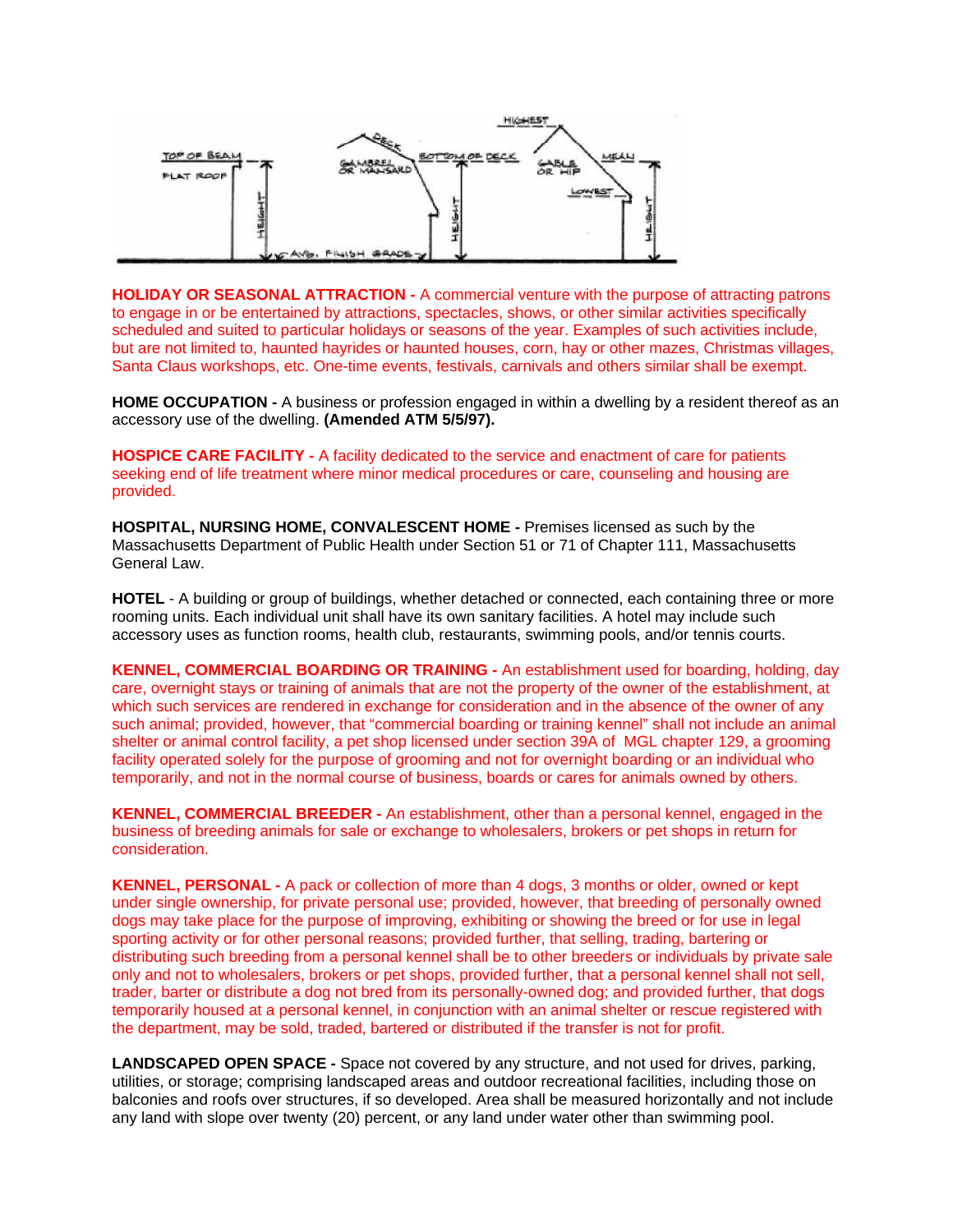LANE - Any street which meets, or has met, the design and construction standards of a lane, contained in the Subdivision Control Regulations of the Sandwich Planning Board and, by its locations and design, may not be reasonably expected to service non-residential property, or serve as a means of access to more than ten (10) homes.

**LARGE SCALE GROUND MOUNTED SOLAR PHOTOVOLTAIC INSTALLATION** – A facility for the generation of electric power from sunlight where the collection systems are mounted on the ground and not on the roofs of structures. Ground mounted systems shall have a minimum rated capacity of 250kW individually.

**LIVESTOCK OR FOWL -** A fowl or other animal kept or propagated by the owner for food or as a means of livelihood, cow, bison, deer, elk, pig, boar, cottontail rabbit, northern hare, chicken, duck, goose, pheasant, quail, partridge and other birds and quadrupeds determined by the Massachusetts Department of Fisheries, Wildlife and Environmental Law Enforcement to be wild and kept by or under a permit from, the department in proper houses or suitable enclosed yards; provided, however, that "livestock or fowl" shall not include dog, cat or other pet.

**LODGING HOUSE -** A dwelling used for the taking of more than six (6) boarders or the renting of rooms, without cooking facilities, to more than six (6) and fewer than ten (10) persons, but not including buildings of charitable, educational, or philanthropic institutions.

**LOT AREA -** The horizontal area of a lot exclusive of any area in a street or way open to public use. All of the lot area used for zoning compliance shall be land other than that under water nine (9) months or more in a normal year, or considered as wetland resource area as defined in the Wetlands Protective Act, Chapter 131, Section 40 of MGL and subsequent regulations, 310 CMR 10.00, and no part of the lot area employed for zoning compliance shall be more distant from the street line than four (4) times the lot frontage.

**LOT COVERAGE -** Percentage of lot area that is covered by structures, paving, driveways, walkways and parking area.

**LOT FRONTAGE** - That portion of a lot fronting upon a street, measured continuously along the street sideline between side lot lines or, in the case of corner lots, between one side lot line and the midpoint of the corner radius. For lots on the outside of a curve whose radius is 120 feet or less, the lot frontage may be reduced at the street line to sixty (60) percent of the required lot frontage, provided that the full required frontage can be met at the front building line.

**MAJOR COMMERCIAL COMPLEX** - Facilities for retail trade or services containing more than 10,000 square feet gross floor area and more than one retail trade or service entity operating within the complex.

**MARINE MEDICAL & REHABILITATION FACILITY - A facility that rescues, rehabilitates and then** releases marine mammals and serves as an educational resource for studies in oceanic health and marine mammal care and medicine. **(Added ATM94)**

**MEAN SEA LEVEL -** The current Mean Sea Level Datum Plane established by the United States Geological Survey.

**MEDICAL OFFICES** - offices and clinics for medical or other health services for the examination and treatment of persons as outpatients, including laboratories that are part of such offices and clinics.

**MINOR STREET** - Any street, with the exception of those designated in these by-laws as Arterial or Collector Streets, which meets or has met all of the design and construction standards for a Minor Street contained in the Subdivision Control Regulations of the Sandwich Planning Board.

**MOBILE HOME -** A movable or portable dwelling built on a chassis, designed for connection to utilities when in use, and designed without necessity of a permanent foundation for year-round living.

**MOBILE HOME PARK -** Premises which have been planned and improved for the placement of mobile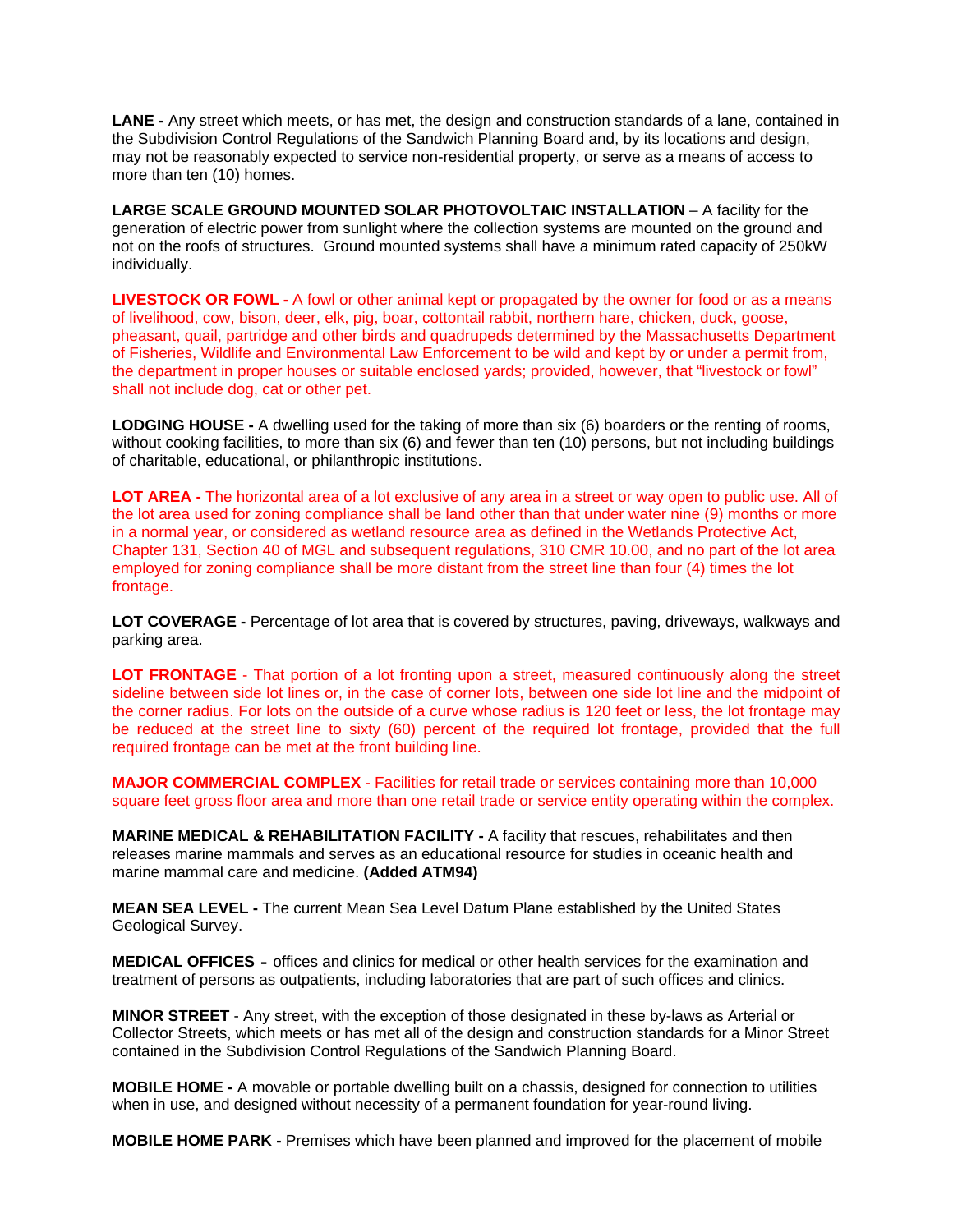homes for year-round occupancy.

**MOTEL** - A building or a group of buildings, whether detached or connected, each containing three or more rooming units. Each rooming unit may include such accessory uses as swimming pools and tennis courts, and shall be no more than 480 square feet in size and no fewer than 225 square feet in size; and no structure shall be fewer than 20 feet from any other structures. The units shall be used, or designed to be used, as individual sleeping and dwelling units by transient travelers, tourists or vacationers. Each integral sleeping unit shall have its own attached sanitary facilities. A motel may include accessory uses such as a restaurant and other secondary facilities commonly associated with the operation of a motel.

**MUSEUM -** Premises of the procurement, care and display of inanimate objects of lasting interest and value.

**NURSING HOME -** A residence equipped and staffed to provide care for the infirm, chronically ill, or disabled. A Nursing Home is hereby incorporated as set forth in Chapter 111, Section 71 of the Massachusetts General Laws

**OFFICE –** Office and meeting space for conducting professional services, clerical or administrative work for occupations including but not limited to business, healthcare, not-for-profit organization and trades or for conducting a home occupation.

**OTHER RETAIL BUSINESS OR SERVICE**- An establishment selling or renting goods and services to the general public for personal and household consumption, including but not limited to florist, grocery, or hair styling; stores that offer the following items, including but not limited to antiques, apparel, appliances, art, candy, consignment goods, convenience, crafts, drugs, electronics, liquor, photo supplies, shoes, stationery, video and variety stores. A convenience store that sells gasoline and auto supplies but does not repair, service, or store vehicles shall be considered a retail business.

**OUTDOOR RECREATION FACILITY** – Small-scale community recreation and sports fields or facilities allowed by special permit under Section 4150

**PARKING SPACE -** Space adequate to park an automobile, plus means of access. Where spaces are not marked, each space shall be assumed to require 350 square feet. Spaces to be not less than nine (9) feet wide or eighteen (18) feet long.

**PHILANTHROPIC INSTITUTION** - An endowed or charitably supported, nonprofit religious or nonsectarian activity maintained for public or semi-public use.

**PLANNED UNIT DEVELOPMENT -** deleted ATM 5/4/98

**RECREATION FACILITY –** Indoor or outdoor sports facilities or athletic clubs including but not limited to, playing fields, courts, pools or ice rinks, rock climbing walls, or other sports areas, spectator facilities and other structures accessory to general athletics and recreation.

**REGIONAL SERVICE -** Regional service generally denotes retail and professional/business service activities serving the resident population of Sandwich and the Upper Cape Region (Sandwich/Mashpee/Falmouth/Bourne).

**REHABILITATION HOSPITAL** – A hospital licensed pursuant to Massachusetts General Laws, Chapter 111, which provides hospital-level in-patient rehabilitation services, together with general and specialty out-patient rehabilitation services including but not limited to: aquatic therapy, cardiac rehabilitation, occupational therapy, physical therapy, speech and language pathology, women's rehabilitative services, wellness, holistic medicine, sports medicine-adaptive sports, wound treatment, pain therapy, adult daycare, research and development related to rehabilitation, geriatric and elder care and day time veterinary rehabilitative services.

**RESEARCH LABORATORY -** Industrial or commercial experimentation, design, and production of prototypes, but exclusive of volume or continuous production.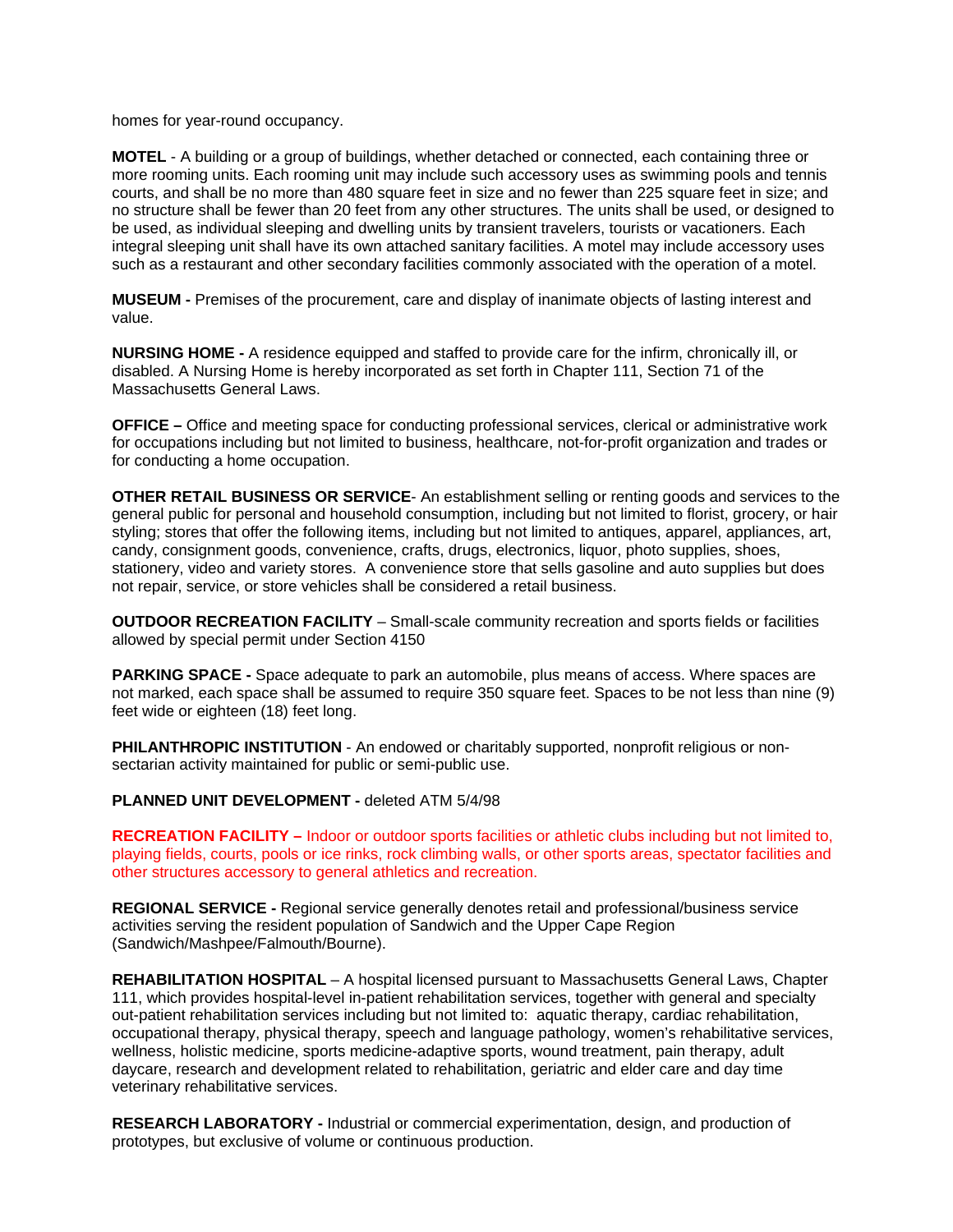**RESIDENCE -** The same as dwelling unit defined herein.

**RESTAURANT –** Any food service business serving the public on the premises and/or preparing food for takeout. (Added ATM 5/5/97)

**RETAIL SALES/SERVICE, MAJOR** - An establishment 2,500 square feet to 9,999 square feet selling or renting goods or providing services to the general public for personal and household consumption.

**RETAIL SALES/SERVICE, MINOR** - An establishment less than 2,500 square feet selling or renting goods or providing services to the general public for personal and household consumption.

**RETAIL SALES/SERVICE, REGIONAL** - An establishment 10,000 square feet or greater selling or renting goods or providing services to the general public for personal and household consumption.

**ROOMING UNIT -** A room or suite of rooms in a motel or lodging house suitable for separate rental.

**SEASONAL/ SEASONAL USE -** Prescribing to the traditional Cape Cod interpretation of Memorial Day until Labor Day as "height of season" with modern exception to include "Shoulder Seasons" in spring and autumn; thereby extending overall and official "Seasonal Use" or label of "Seasonal" from April 1<sup>st</sup> until October 31<sup>st</sup>.

**SEASONAL DWELLING -** A non-owner occupied dwelling that may not be occupied between October 31<sup>st</sup> and April 1<sup>st</sup> of a calendar year and where no lease or rent is permitted to last or extend for the full twelve months of the year, subscribing to the Town's definition of "Seasonal Use".

**SHOOTING RANGE** - An indoor facility or outdoor range(s) meeting the laws and regulations set forth by the Commonwealth of Massachusetts, Massachusetts Department of Public Safety and/ or Sandwich Police Department for the use of target practice, skeet shooting and other accessory activities with approved firearms including, but not limited to rifles, shotguns and handguns as well as bows and crossbows. No shooting range shall be less than 1,000 feet from a residence, commercial business, or other public gathering space.

**SPA** - A resort that provides services that enhance the health and well being of its guests. Typical spa facilities provide: instruction in exercise, nutrition, general health and fitness; opportunities to access a wide variety of exercise equipment, body work therapists, swimming facilities, outdoor hiking trails and small scale outdoor recreation such as tennis courts, croquet courts etc., The spa may consist of a building or group of buildings, a portion thereof designed for serving food in a dining room and containing 15 or more sleeping rooms for overnight guests together with both the indoor and outdoor recreational facilities. Spa facilities shall be for the exclusive use of the spa's registered, overnight guests. Spa facilities shall not be used for functions attended by any person who is not a registered, overnight guest of the spa.

**SPORTSMEN'S CLUB -** A public or private club with the purpose of promoting or engaging in the shared interests of hunting, fishing, trapping, shooting and general outdoorsmen activities where accessory uses such as meeting halls, dining or club rooms, private viewing rooms and interior or exterior shooting ranges may be located.

**STABLES** - Premises used for the shelter and feeding of horses.

**STREET, PUBLIC -** An accepted Town way, or way established by or maintained under County, State or Federal authority, or a way established by a subdivision plan approved in accordance with the Subdivision Control Law, or a way certified by the Planning Board to have sufficient width, suitable grades, and adequate construction to provide for the needs of vehicular traffic in relation to the proposed use of the land and the buildings erected or to be erected thereon.

**STREET, PRIVATE** - A way other than a Public Street, having suitable width, grades and adequate construction to provide safe vehicular access by abutters and public safety vehicles and maintained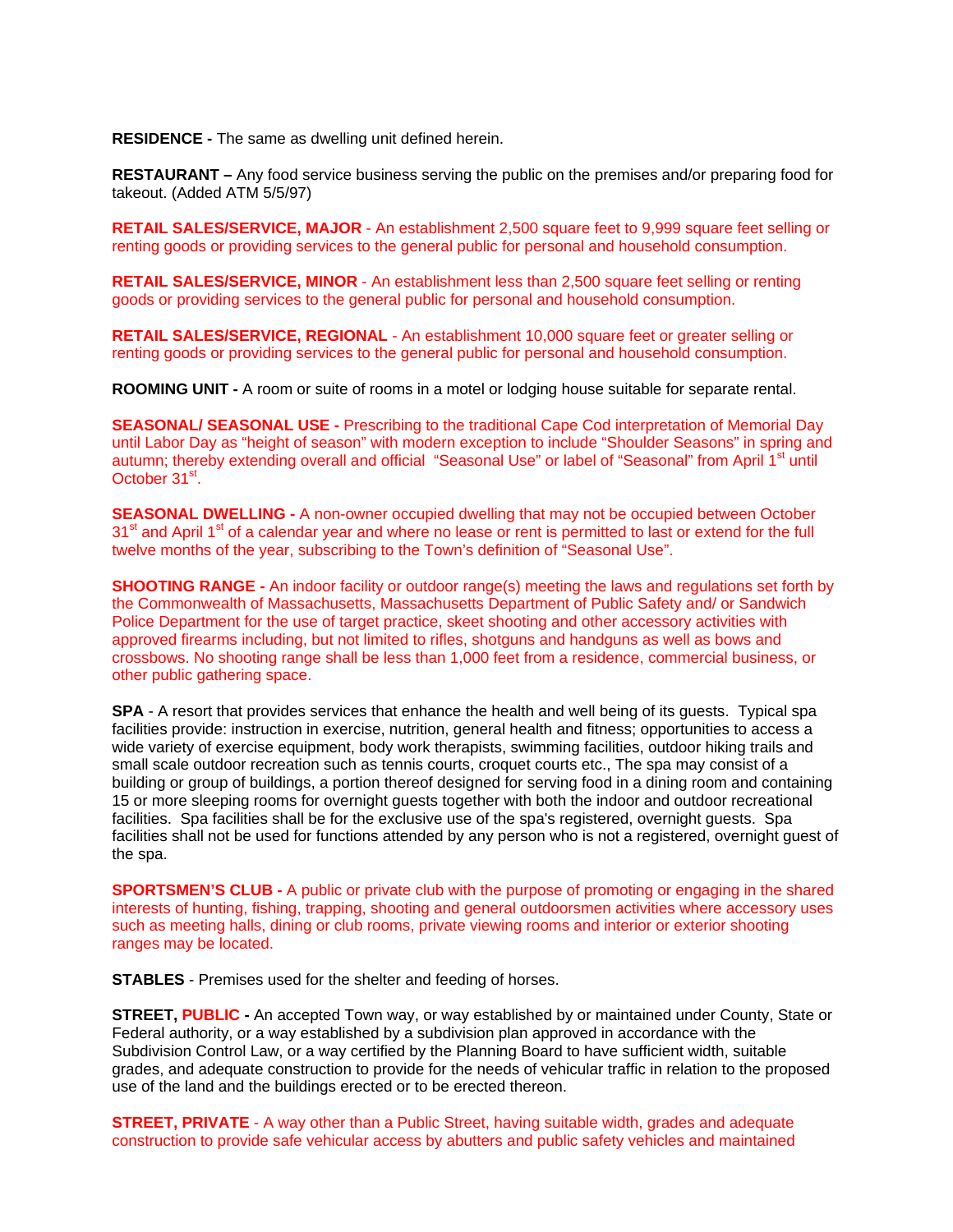#### privately.

**STRUCTURE** - Anything constructed or erected, the use of which requires fixed location on the ground, or attachment to something on the ground, including all buildings, mobile homes, billboards, towers, swimming pools or tanks that have a capacity of 4,000 gallons or more, or the like, or part thereof; but not including paving, usual lawn accessories, fences or retaining walls six (6) feet in height or less.

**SWIMMING POOL** - Any constructed pool, located above or below ground, whether portable or fixed, used or capable of being used for swimming, wading, of bathing purposes. Pools having a depth of two feet or more and having a capacity of 4,000 gallons or more in volume shall be considered structures.

**TATTOO ESTABLISHMENT/ BODY ART ESTABLISHMENT -** A location, place, or business where the practices of body art are performed either for profit or not for profit and as further defined by the Sandwich Board of Health Regulations

**TECHNOLOGY BUSINESS OR SERVICE** - Such businesses or services include: communications; data warehousing of any media; sales, service, data collection, research, development, assembly and manufacture of communication products, information service products and other electronic technology based business or service.

**THEATRE -** A venue with the purpose of hosting staged theater productions, musical concerts, comedy shows, films or film festivals, speeches or debates and other events qualifying as entertainment, educational or informative that require seating for large audiences.

**TOXIC OR HAZARDOUS MATERIALS** - Any substance or mixture of such physical, chemical or infectious characteristics as to pose a significant, actual or potential hazard to water supplies, or other hazard to human health, if such substance or mixture were discharged to land or waters of this Town. Toxic or hazardous materials include, without limitation, organic chemicals, petroleum products, heavy metals, radioactive or infectious wastes, acids and alkalis, and include products such as pesticides, herbicides, solvents and thinners.

Waste generated by the following activities, without limitation, are presumed to be toxic or hazardous, unless and except to the extent that anyone engaging in such an activity can demonstrate the contrary to the satisfaction of the Board of Appeals:

- Airplane, boat and motor vehicle service and repair.
- Chemical and bacteriological laboratory operation.
- Cabinet making.
- Dry cleaning.
- Electronic circuit assembly.
- Metal plating, finishing and polishing.
- Motor and machinery service and assembly.
- Painting, wood preserving and furniture stripping.
- Pesticide and herbicide storage.
- Photographic processing.
- Printing.

**WASTEWATER TREATMENT FACILITY** – A public or private facility constructed to treat wastewater, not including the disposal of treated effluent.

**WASTEWATER EFFLUENT DISPOSAL** – The disposal of treated effluent from a public or private wastewater treatment facility.

**WHOLESALE AND RETAIL WAREHOUSE -** one building on one lot occupied by one business for the sole purpose of selling goods or merchandise to both retail and wholesale customers. **(ST 92)**

YARD - A required open space, unobstructed with structures more than thirty (30) inches high, other than fences or other customary yard accessories.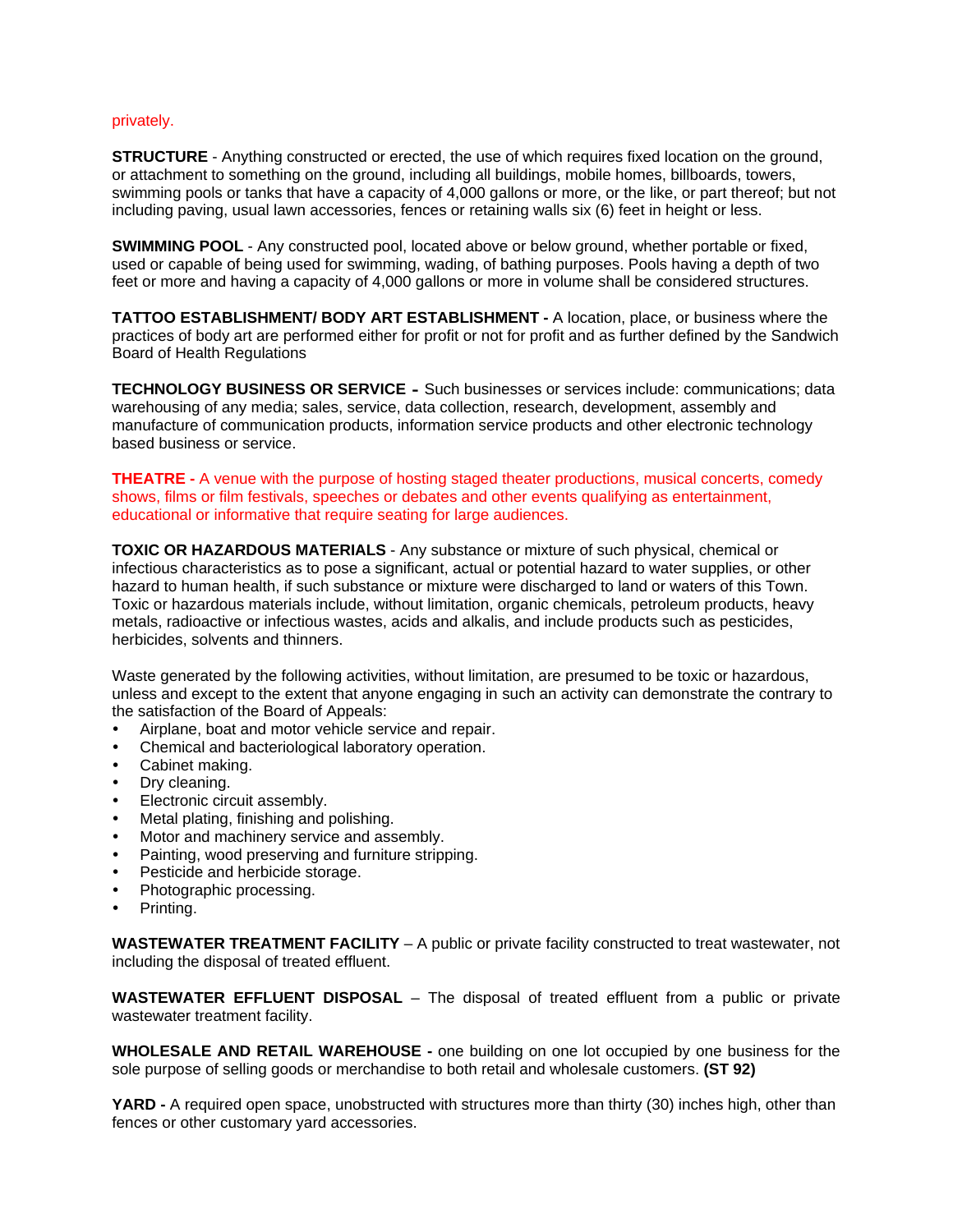**YARD, FRONT -** A yard extending between lot sidelines across the front of a lot adjacent to the street it abuts. A front yard shall be defined as the yard space bordering the adjoining street where the lot's address is derived from.

**YARD, SIDE -** A yard extending from the rear line of the required front yard to the rear lot line adjacent to the lot sideline.

**YARD, REAR -** A yard extending across the rear of the lot between the inner side yard lines.

**UNANIMOUSLY VOTED: That the Town amend the Sandwich Protective Zoning By-laws, Definitions, by deleting the entire Definitions section and replacing it with the new Definitions section, as printed in the Warrant under Article 15. This was a voice vote and declared carried unanimously by the required two-thirds majority by the Moderator.** 

### **ARTICLE 16**

To see if the Town will vote to amend the Sandwich Protective Zoning By-laws, Article VI, Growth Center Technology District, by deleting Article VI in its entirety, with the land area associated with the Growth Center Technology District becoming part of the Ridge District 2 (RD-2) zone, and to amend the Zoning Map accordingly, or take any action relative thereto.

**UNANIMOUSLY VOTED: That the Town amend the Sandwich Protective Zoning By-laws, Article VI, Growth Center Technology District, by deleting Article VI in its entirety, with the land area associated with the Growth Center Technology District becoming part of the Ridge District 2 (RD-2) zone, and to amend the Zoning Map accordingly. This was a voice vote and declared carried unanimously by the required two-thirds majority by the Moderator.** 

# **ARTICLE 17**

To see if the Town will vote to amend the Sandwich Protective Zoning By-laws, Article II, Use and Intensity Regulations, Section 2100 through Section 2140, Establishment of Districts, by deleting Section 2100 through Section 2140 in their entirety and replacing them with the following, as printed below:

#### **2100. ESTABLISHMENT OF DISTRICTS**

2110. For the purposes of this by-law, the Town is divided into the following Districts:

| a.             | <b>Residential Districts</b>                | $R-1$ and $R-2$ |
|----------------|---------------------------------------------|-----------------|
| b.             | <b>Ridge District</b>                       | RD              |
| $C_{1}$        | <b>Shore District</b>                       | S               |
| d.             | <b>Business Districts</b>                   | BL-1 and B-2    |
| e <sub>r</sub> | <b>Marine District</b>                      | <b>MAR</b>      |
| f.             | <b>Flex District</b>                        | <b>FLEX</b>     |
| g.             | <b>Industrial District</b>                  | <b>IND</b>      |
| ĥ.             | <b>Government District</b>                  | GD              |
| i.             | <b>Adult Entertainment Overlay District</b> |                 |
| j.             | <b>Flood Plain Overlay District</b>         |                 |
| k.             | <b>Parking Overlay District</b>             |                 |

- l. Surface Water Protection Overlay Districts
- m. Three Ponds Overlay District
- n. Water Resource Overlay Districts
- o. Wireless Telecommunications Overlay Districts

The boundaries of these districts are defined and bounded on the map entitled "Zoning Map, Sandwich, Massachusetts," dated and revised April 24, 1978, as amended May 1 and 2, 1978 (Articles 12, 13, and 14), May 4, 1981 (Article 31), May 19, 1986 (Article 9), revised November, 14, 1988 (Article 33), revised May 24, 1989 (Article 26), revised May 1, 2000, (Article 31), revised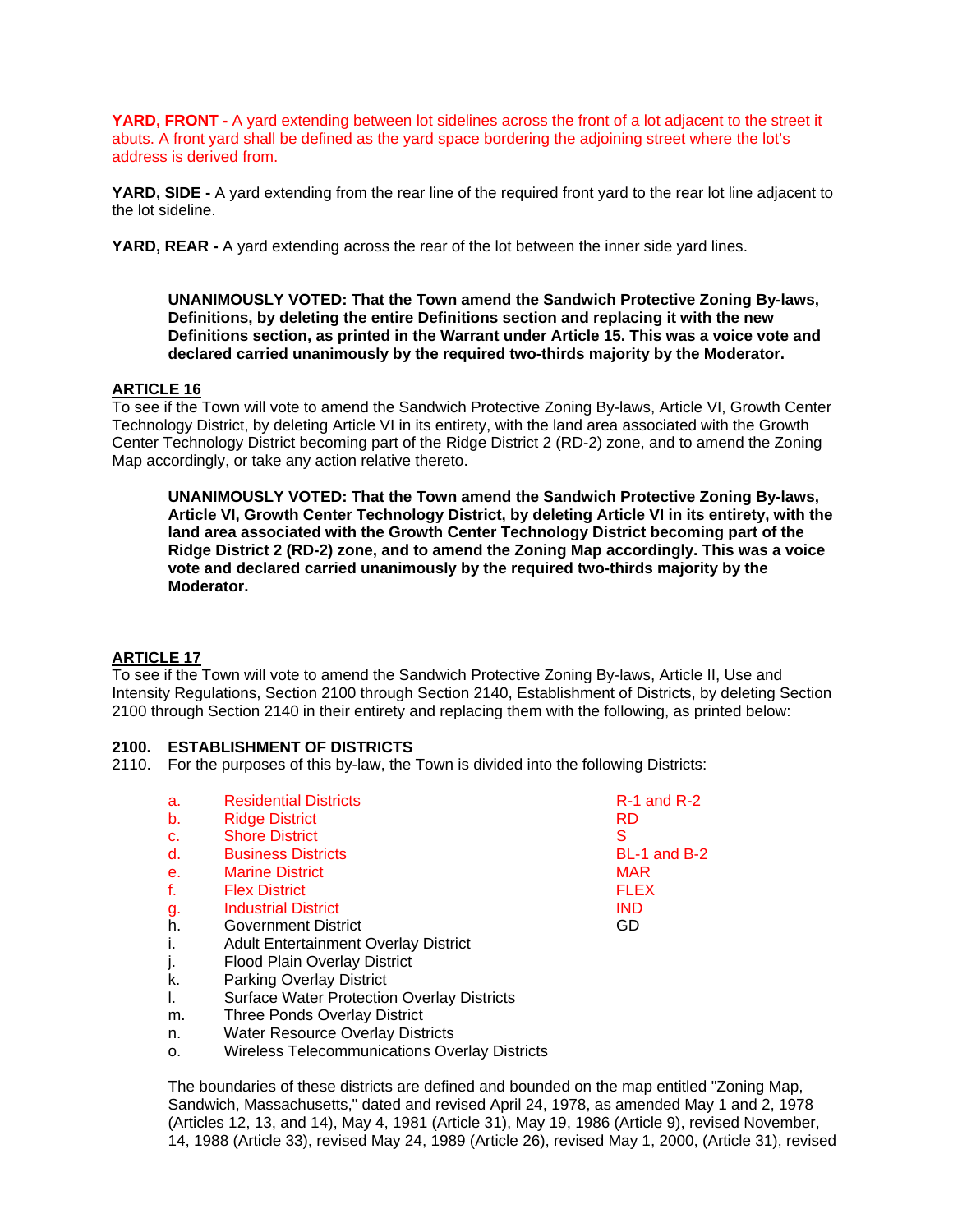March 19, 2001(Article 2) and as amended and revised through May 7, 2001and as further amended and revised through May 6, 2002 (Article 31) and as further amended on March 21, May 2, 2005, October 2009 and May 2013 on file with the Town Clerk. The map and all explanatory matters thereon are hereby made part of this by-law. Overlay districts shall be superimposed on other districts established in this by-law.

**Adult Entertainment Overlay District,** as described in Section 3920, is herein established as an overlay district and shall be superimposed on other districts established in this bylaw.

**Flood Plain District**, as described in Section 4310, shall be considered to be superimposed over any other district established by this by-law. Land in a Flood Plain District shall be subject to the requirements of Section 4300.

**Parking Overlay District,** as described in Section 3111, shall be considered to be superimposed over any other district established by this by-law. Land in the Parking Overlay District shall be subject to the requirements of Section 3112.

**Surface Water Protection District**, which comprise the area within 300 feet of any surface water pond as described in Sections 3610 and 5120, shall be considered superimposed over any other district established by this bylaw. Land in a Surface Water Protection District shall be subject to the requirements of Section 5100. (Added STM 9/91).

**Water Resource Overlay District**, as described in Section 5010, shall be considered to be superimposed over any other district established by this by-law. Land in a Water Resource Overlay District shall be subject to the requirements of Section 5000.

**Wireless Telecommunications Overlay District,** as described in Section 3820 is herein established as an overlay district and shall be superimposed on other districts established in this Zoning By-law. New telecommunications facilities that are constructed exclusively for the purpose of transmitting and receiving television, AM/FM radio, digital, microwave, cellular, telephone or similar forms of electromagnetic radiation must be located within the Wireless Telecommunications Overlay District.

- 2120. Except when labeled to the contrary, district boundary lines shown approximately following or terminating at street, railroad, or utility easement center of layout lines, boundary or lot lines, or the channel of a stream, shall be construed to be actually those lines; when shown approximately parallel, perpendicular, or radial to such lines, boundaries shall be construed to be actually parallel, perpendicular or radial thereto; when appearing to follow shoreline, boundaries shall coincide with the mean low-water line. When not locatable in any other way, boundaries shall be determined by scale from the map; and
- 2130. Where a district boundary line divides any lot existing at the time such line is adopted, the regulations for the less restricted portion of such lot shall extend not more than thirty feet into the more restricted portion of such lot, provided the lot has street frontage in the less restrictive district.

# **2140. DISTRICT PURPOSES ARE AS FOLLOWS:**

#### 1. Business Limited (BL-1)

To provide for moderately dense limited commercial mixed-use, village-style development with local and transient services; while preserving or enhancing ocean views from highways, protecting character of historic environs, preserving or enhancing landscaping, minimizing visibility of parked autos and avoiding creation of hazards or congestion.

## 2. Business (B-2)

To provide for mixed-use of moderately dense residential, business, technological, limited entertainment, athletic and commercial uses including formal streetscapes as well as civic uses and public open space in a village style atmosphere.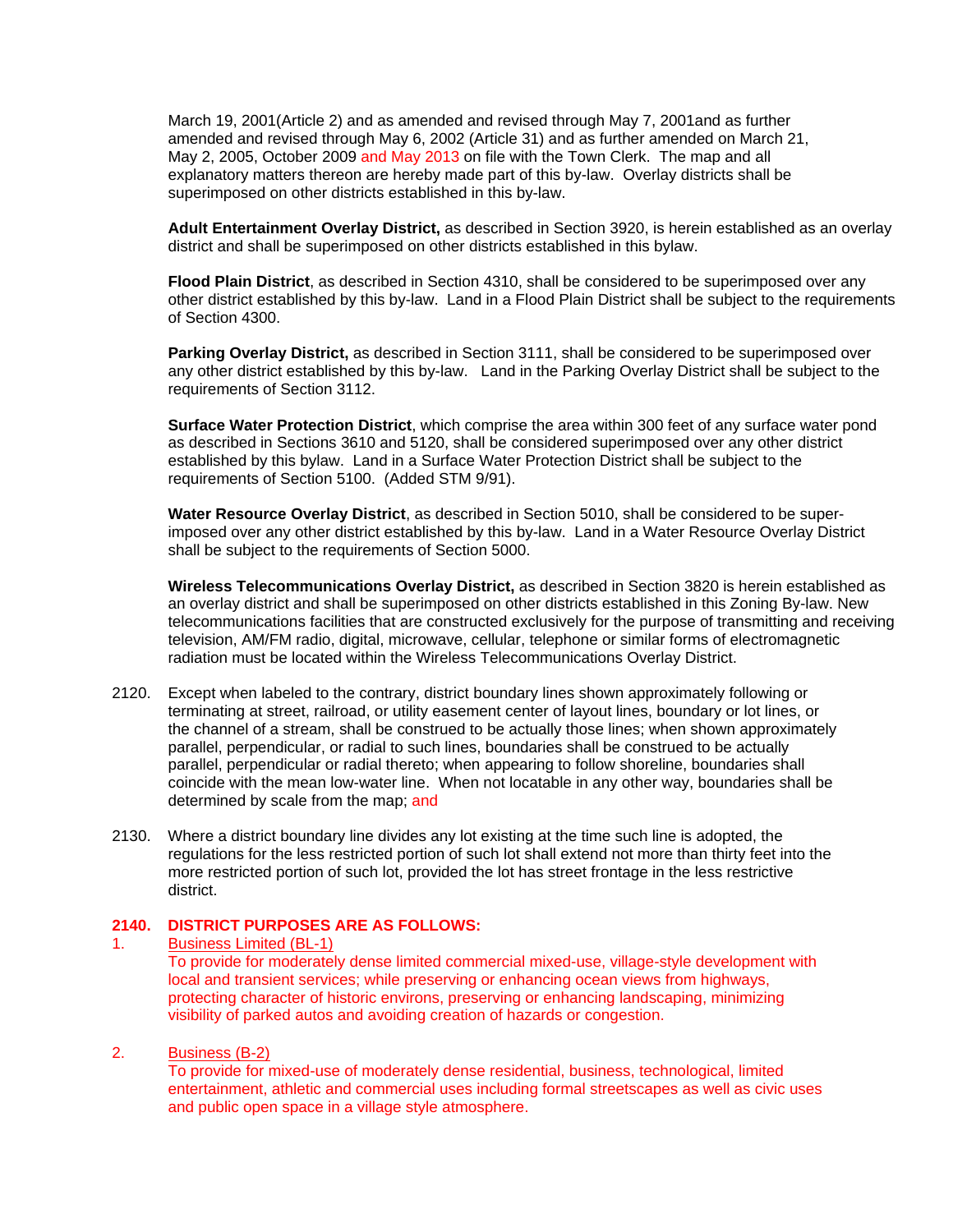# 3. Flexible Growth District (FLEX)

To provide for uses that will be appropriate in scale and compatible with the Town's character while meeting the needs of the local and regional economy. Flexible use of land and space for light manufacturing and industrial, research and development, office and business, entertainment or athletic and regional commercial and retail space shall be permitted while enhancing landscaping and avoiding creation of hazards or congestion.

4. Industrial Limited (IND) - To preserve uniquely serviced areas for exclusive Industrial or commercial use, while providing a visually pleasing landscaped areas compatible with the Town's history.

### 5. Marine (MAR)

To encourage a mixture of marine, aquaculture, limited commercial, limited industrial and recreational uses that exist in concert with and respect the environs of the Cape Cod Canal, Cape Cod Bay and Sandwich Harbor.

### 6. Residence (R-1)

To provide moderate-density residential development and allow for a limited variety of accessory uses, while preserving current surrounding conditions and the environment of the community.

### 7. Residence (R-2)

To provide for lower-density residential development for those uses allowed in the R1 zone while protecting the quality of air, surface water and ground water of the area.

### 8. Ridge (RD)

To provide for flexible development of large-scale tracts allowing development for regional service and athletic recreation near expressway interchanges and to allow variety and choice in residential development; at the same time preserving or enhancing views of Cape Cod Bay from public ways; preserving or enhancing landscaping and tree cover; and minimizing visibility of parked autos, avoiding creation of hazards or congestion and assuring compatibility with low density residential development.

### 9. Shore (S)

To provide for moderately dense or clustered residential and hospitality development with accessory uses while preserving the character, views and ecology of oceanfront land.

### 10. Government District (GD)

Provide for necessary governmental functions, public recreation and conservation on publicly owned land.

# **AND FURTHER,**

To see if the Town will vote to amend the Sandwich Protective Zoning By-laws, Article II, Section 2200, Use Regulations, by deleting Section 2200 in its entirety and replacing it with the following, as printed below:

### **2200 USE REGULATIONS**

No lot shall be used and no building, structure or addition to a structure shall be erected except as set forth in the Use Regulation Schedule, or as exempted by G. L. c. 40A, §6 or by the granting of special permit or variance. Symbols employed shall mean the following:

### **2210 Y**- Permitted by-right \*;

 **S**- Uses authorized under special permit as provided for in **Section 1320**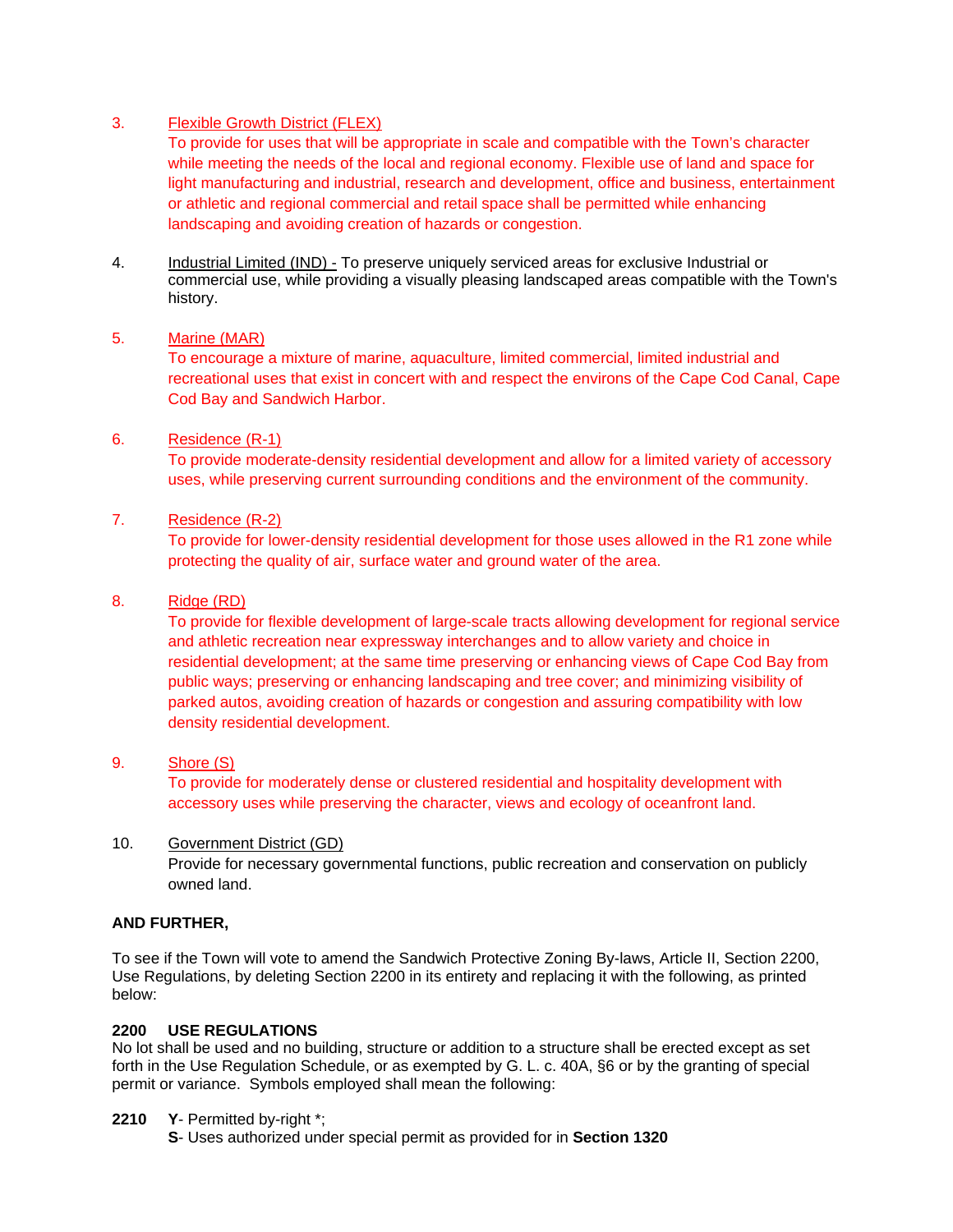#### **N**- Excluded or prohibited;

**SA**- Uses authorized under special permit as provided for in **Section 1380**

| <b>Agricultural Uses</b>      |       |       |        |       |             |            |            |           |   |    |  |
|-------------------------------|-------|-------|--------|-------|-------------|------------|------------|-----------|---|----|--|
|                               | $R-1$ | $R-2$ | $BL-1$ | $B-2$ | <b>FLEX</b> | <b>IND</b> | <b>MAR</b> | <b>RD</b> | S | GD |  |
|                               |       |       | (2,3)  |       |             |            | (2,3)      |           |   |    |  |
| Farm $(1)$                    | V     | V     | Υ      | V     | Y           | Y          | Υ          | Υ         | γ | Y  |  |
| Farm Stand                    | Y     | Y     | Υ      | Y     | Υ           | Y          | Y          | Υ         | Υ | Υ  |  |
| <b>Aquaculture Operations</b> | S     | S     | S      | N     | N           | Υ          | Y          | N         | S | N  |  |
| Brewery, Winery, Distilleries | N     | S     | Υ      | Υ     | Y           | Y.         | Y          | S         | N | N  |  |

| <b>Commercial Uses</b>                                         |              |              |              |              |             |              |              |              |              |              |  |  |
|----------------------------------------------------------------|--------------|--------------|--------------|--------------|-------------|--------------|--------------|--------------|--------------|--------------|--|--|
|                                                                | $R-1$        | $R-2$        | $BL-1$       | $B-2$        | <b>FLEX</b> | <b>IND</b>   | <b>MAR</b>   | <b>RD</b>    | $\mathsf{S}$ | GD           |  |  |
|                                                                |              |              | (2,3)        |              |             |              | (2,3)        |              |              |              |  |  |
| <b>Adult Entertainment</b>                                     | ${\sf N}$    | $\mathsf{N}$ | ${\sf N}$    | ${\sf N}$    | S(4)        | ${\sf N}$    | ${\sf N}$    | $\mathsf{N}$ | $\mathsf{N}$ | $\mathsf{N}$ |  |  |
| Animal Kennel                                                  | ${\sf N}$    | ${\sf N}$    | $\mathsf{N}$ | ${\sf N}$    | Y           | $\mathsf{N}$ | ${\sf N}$    | $\mathsf{N}$ | $\mathsf{N}$ | ${\sf N}$    |  |  |
| <b>Artist Studios</b>                                          | ${\sf N}$    | $\mathsf{N}$ | Υ            | Υ            | Υ           | $\mathsf{N}$ | S            | S            | S            | ${\sf N}$    |  |  |
| Automotive Repair                                              | ${\sf N}$    | $\mathsf{N}$ | ${\sf N}$    | $\mathsf{N}$ | SA          | SA           | N            | $\mathsf{N}$ | N            | N            |  |  |
| <b>Bank</b>                                                    | ${\sf N}$    | ${\sf N}$    | Y            | Y            | Υ           | $\mathsf{N}$ | S            | $\mathsf N$  | ${\sf N}$    | ${\sf N}$    |  |  |
| Beauty Salon/ Barbershop                                       | ${\sf N}$    | $\mathsf{N}$ | Y            | Y            | $\mathsf S$ | ${\sf N}$    | $\mathsf{N}$ | $\mathsf N$  | $\mathsf{N}$ | ${\sf N}$    |  |  |
| Bed and Breakfast (5)                                          | S            | S            | S            | S            | ${\sf N}$   | $\mathsf{N}$ | $\mathsf{N}$ | S            | S            | ${\sf N}$    |  |  |
| Boat/Motor Vehicle Service/Repair                              | ${\sf N}$    | $\mathsf{N}$ | SA           | SA           | SA          | SA           | <b>SA</b>    | $\mathsf{N}$ | $\mathsf{N}$ | $\mathsf{N}$ |  |  |
| Boat/ Watercraft Sales, Wholesale (8)                          | ${\sf N}$    | $\mathsf{N}$ | ${\sf N}$    | $\mathsf{N}$ | Υ           | Υ            | Υ            | $\mathsf N$  | N            | ${\sf N}$    |  |  |
| Boat and Watercraft Storage Building                           | ${\sf N}$    | ${\sf N}$    | ${\sf N}$    | $\mathsf{N}$ | $\mathsf S$ | $\mathsf S$  | Υ            | $\mathsf{N}$ | $\mathsf{N}$ | ${\sf N}$    |  |  |
| Car Wash                                                       | ${\sf N}$    | $\mathsf{N}$ | SA           | <b>SA</b>    | SA          | $\mathsf{N}$ | N            | $\mathsf{N}$ | $\mathsf{N}$ | ${\sf N}$    |  |  |
| <b>Childcare Facility</b>                                      | Υ            | Y            | Y            | Y            | Y           | ${\sf N}$    | Υ            | Υ            | Υ            | $\mathsf{N}$ |  |  |
| <b>Commercial and Charter Fishing</b>                          | ${\sf N}$    | $\mathsf{N}$ | ${\sf N}$    | ${\sf N}$    | ${\sf N}$   | $\mathsf S$  | Υ            | $\mathsf{N}$ | $\mathsf{N}$ | ${\sf N}$    |  |  |
| <b>Commercial/Recreational Marine</b><br>Equipment Storage (6) | ${\sf N}$    | ${\sf N}$    | $\mathsf{N}$ | ${\sf N}$    | Υ           | Υ            | Υ            | $\mathsf{N}$ | ${\sf N}$    | ${\sf N}$    |  |  |
| Convenience Store, Retail                                      | ${\sf N}$    | ${\sf N}$    | Y            | Υ            | Y           | ${\sf N}$    | $\mathsf S$  | $\mathsf N$  | N            | ${\sf N}$    |  |  |
| Crematorium                                                    | ${\sf N}$    | ${\sf N}$    | $\mathsf{N}$ | ${\sf N}$    | $\mathsf S$ | ${\sf N}$    | ${\sf N}$    | $\mathsf{N}$ | $\mathsf{N}$ | ${\sf N}$    |  |  |
| Dry Cleaning                                                   | ${\sf N}$    | $\mathsf{N}$ | SA           | SA           | SA          | ${\sf N}$    | N            | $\mathsf N$  | N            | ${\sf N}$    |  |  |
| Fast Food, Takeout (2)                                         | ${\sf N}$    | $\mathsf{N}$ | Y            | Y            | Υ           | ${\sf N}$    | $\mathsf{N}$ | $\mathsf{N}$ | N            | $\mathsf{N}$ |  |  |
| <b>Funeral Home</b>                                            | ${\sf N}$    | ${\sf N}$    | Υ            | $\mathsf S$  | ${\sf N}$   | $\mathsf{N}$ | ${\sf N}$    | $\mathsf N$  | ${\sf N}$    | ${\sf N}$    |  |  |
| <b>Gasoline Station</b>                                        | N            | N            | SA           | SA           | SA          | SA           | SA           | $\mathsf{N}$ | $\mathsf{N}$ | $\mathsf{N}$ |  |  |
| <b>Holiday Seasonal Attraction</b>                             | S            | S            | $\mathsf S$  | $\mathsf S$  | $\mathsf S$ | $\mathsf{N}$ | S            | S            | $\mathsf{N}$ | ${\sf N}$    |  |  |
| Hotel/Motel                                                    | ${\sf N}$    | $\mathsf{N}$ | $\mathsf S$  | S            | $\mathsf S$ | ${\sf N}$    | $\mathsf S$  | S            | ${\sf N}$    | ${\sf N}$    |  |  |
| Major Commercial Complex                                       | $\mathsf{N}$ | $\mathsf{N}$ | $\mathsf{N}$ | S            | S           | N            | N            | $\mathsf{N}$ | N            | $\mathsf{N}$ |  |  |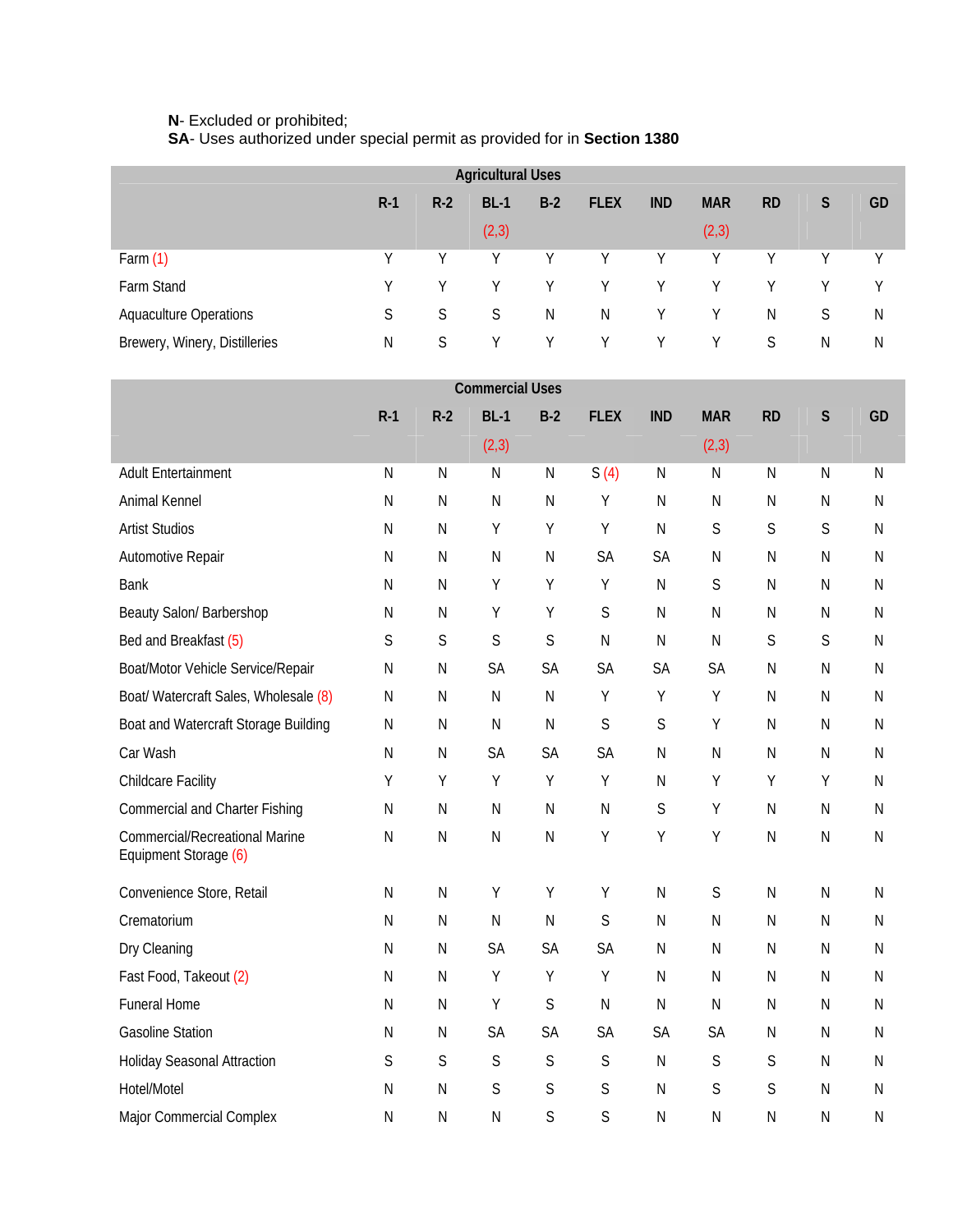| Major Industrial Complex                                 | ${\sf N}$    | N            | N           | N            | $\mathsf S$  | S            | ${\sf N}$    | N            | $\mathsf{N}$ | N            |
|----------------------------------------------------------|--------------|--------------|-------------|--------------|--------------|--------------|--------------|--------------|--------------|--------------|
| Marine Medical and Rehab Facility                        | ${\sf N}$    | $\mathsf{N}$ | ${\sf N}$   | N            | $\mathsf{N}$ | N            | Υ            | ${\sf N}$    | $\mathsf{N}$ | $\mathsf{N}$ |
| Medical Offices (21)<br>(No surgical procedures)         | ${\sf N}$    | ${\sf N}$    | Υ           | Υ            | Υ            | $\mathsf{N}$ | ${\sf N}$    | S            | $\mathsf{N}$ | $\mathsf{N}$ |
| Medical Offices (21)<br>(Outpatient surgical procedures) | $\mathsf{N}$ | ${\sf N}$    | Υ           | Υ            | Υ            | N            | $\mathsf{N}$ | S            | $\mathsf{N}$ | N            |
| Motor Vehicle Rental Establishment                       | $\mathsf{N}$ | $\mathsf{N}$ | $\mathsf S$ | N            | $\mathsf S$  | $\mathsf{N}$ | N            | $\mathsf{N}$ | $\mathsf{N}$ | $\mathsf{N}$ |
| Motor Vehicle Sales, Wholesale (8)                       | ${\sf N}$    | ${\sf N}$    | ${\sf N}$   | $\mathsf{N}$ | $\mathsf S$  | $\mathsf{N}$ | ${\sf N}$    | ${\sf N}$    | $\mathsf{N}$ | ${\sf N}$    |
| Office, Professional                                     | $\mathsf N$  | $\mathsf{N}$ | Υ           | Υ            | Υ            | N            | Υ            | ${\sf N}$    | $\mathsf{N}$ | N            |
| Other retail business or service                         | $\mathsf{N}$ | $\mathsf{N}$ | S           | S            | $\mathsf S$  | N            | S            | N            | $\mathsf{N}$ | $\mathsf{N}$ |
| Research Laboratory                                      | ${\sf N}$    | $\mathsf{N}$ | ${\sf N}$   | $\mathsf{N}$ | Υ            | N            | Υ            | <b>SA</b>    | $\mathsf{N}$ | $\mathsf{N}$ |
|                                                          | $R-1$        | $R-2$        | $BL-1$      | $B-2$        | <b>FLEX</b>  | <b>IND</b>   | <b>MAR</b>   | <b>RD</b>    | $\mathsf{S}$ | GD           |
|                                                          |              |              |             |              |              |              |              |              |              |              |
|                                                          |              |              | (2,3)       |              |              |              | (2, 3)       |              |              |              |
| Restaurant                                               | ${\sf N}$    | ${\sf N}$    | Υ           | Υ            | S            | N            | Υ            | N            | S            | $\mathsf{N}$ |
| Retail Sales/Service, Minor                              | ${\sf N}$    | $\mathsf{N}$ | Υ           | Υ            | Υ            | ${\sf N}$    | N            | ${\sf N}$    | $\mathsf{N}$ | $\mathsf{N}$ |
| Retail Sales/Service, Major                              | N            | $\mathsf{N}$ | Υ           | Υ            | Υ            | ${\sf N}$    | ${\sf N}$    | ${\sf N}$    | $\mathsf{N}$ | $\mathsf{N}$ |
| Retail Sales/Service, Regional                           | ${\sf N}$    | $\mathsf{N}$ | ${\sf N}$   | S            | $\mathsf S$  | $\mathsf{N}$ | N            | ${\sf N}$    | $\mathsf{N}$ | $\mathsf{N}$ |
| Supermarket                                              | ${\sf N}$    | ${\sf N}$    | Υ           | Υ            | Υ            | ${\sf N}$    | ${\sf N}$    | ${\sf N}$    | $\mathsf{N}$ | $\mathsf{N}$ |
| Tattoo/Body Art Establishment                            | ${\sf N}$    | $\mathsf{N}$ | ${\sf N}$   | N            | ${\sf N}$    | ${\sf N}$    | $\mathsf S$  | ${\sf N}$    | $\mathsf{N}$ | $\mathsf{N}$ |
| <b>Technology Business or Service</b>                    | $\mathsf N$  | ${\sf N}$    | Υ           | Υ            | Υ            | N            | S            | ${\sf N}$    | $\mathsf{N}$ | N            |
| Terminal, Bus or Rail                                    | N            | $\mathsf{N}$ | ${\sf N}$   | $\mathsf S$  | $\mathsf S$  | ${\sf N}$    | $\mathsf S$  | ${\sf N}$    | $\mathsf{N}$ | N            |
| Terminal, Ferry/ Waterbus                                | ${\sf N}$    | $\mathsf{N}$ | ${\sf N}$   | N            | ${\sf N}$    | ${\sf N}$    | Υ            | ${\sf N}$    | $\mathsf{N}$ | N            |
| Terminal, Trucking                                       | ${\sf N}$    | ${\sf N}$    | ${\sf N}$   | N            | S            | S            | N            | ${\sf N}$    | $\mathsf{N}$ | ${\sf N}$    |
| Veterinary Office or Hospital                            | ${\sf N}$    | N            | Υ           | Υ            | Υ            | N            | N            | N            | N            | $\mathsf{N}$ |

| <b>Industrial/Utility Uses</b>  |       |           |                      |              |                       |                   |                     |              |              |              |  |
|---------------------------------|-------|-----------|----------------------|--------------|-----------------------|-------------------|---------------------|--------------|--------------|--------------|--|
|                                 | $R-1$ | $R-2$     | <b>BL-1</b><br>(2,3) | $B-2$        | <b>FLEX</b>           | <b>IND</b>        | <b>MAR</b><br>(2,3) | <b>RD</b>    | $\mathsf{S}$ | GD           |  |
| Bulk Storage/ Warehouse (9)     | N     | N         | N                    | N            | S                     | S                 | N                   | N            | N            | Υ            |  |
| <b>Contractors Yard</b>         | N     | ${\sf N}$ | ${\sf N}$            | $\mathsf{N}$ | Υ                     | Υ                 | ${\sf N}$           | S            | N            | Y            |  |
| Disposal and Recycling Facility | N     | N         | N                    | $\mathsf{N}$ | <b>SA</b><br>(10, 11) | N                 | $\mathsf{N}$        | N            | $\mathsf{N}$ | SA<br>(10)   |  |
| Earth Removal                   | N     | ${\sf N}$ | ${\sf N}$            | $\mathsf{N}$ | S                     | $\mathsf{N}$      | ${\sf N}$           | $\mathsf{N}$ | N            | $\mathsf{N}$ |  |
| Hazardous Waste Facility        | N     | N         | ${\sf N}$            | $\mathsf{N}$ | <b>SA</b><br>(11)     | <b>SA</b><br>(11) | $\mathsf{N}$        | $\mathsf N$  | N            | N            |  |
| Heliport                        | N     | N         | N                    | N            | S                     | N                 | S                   | N            | N            | Υ            |  |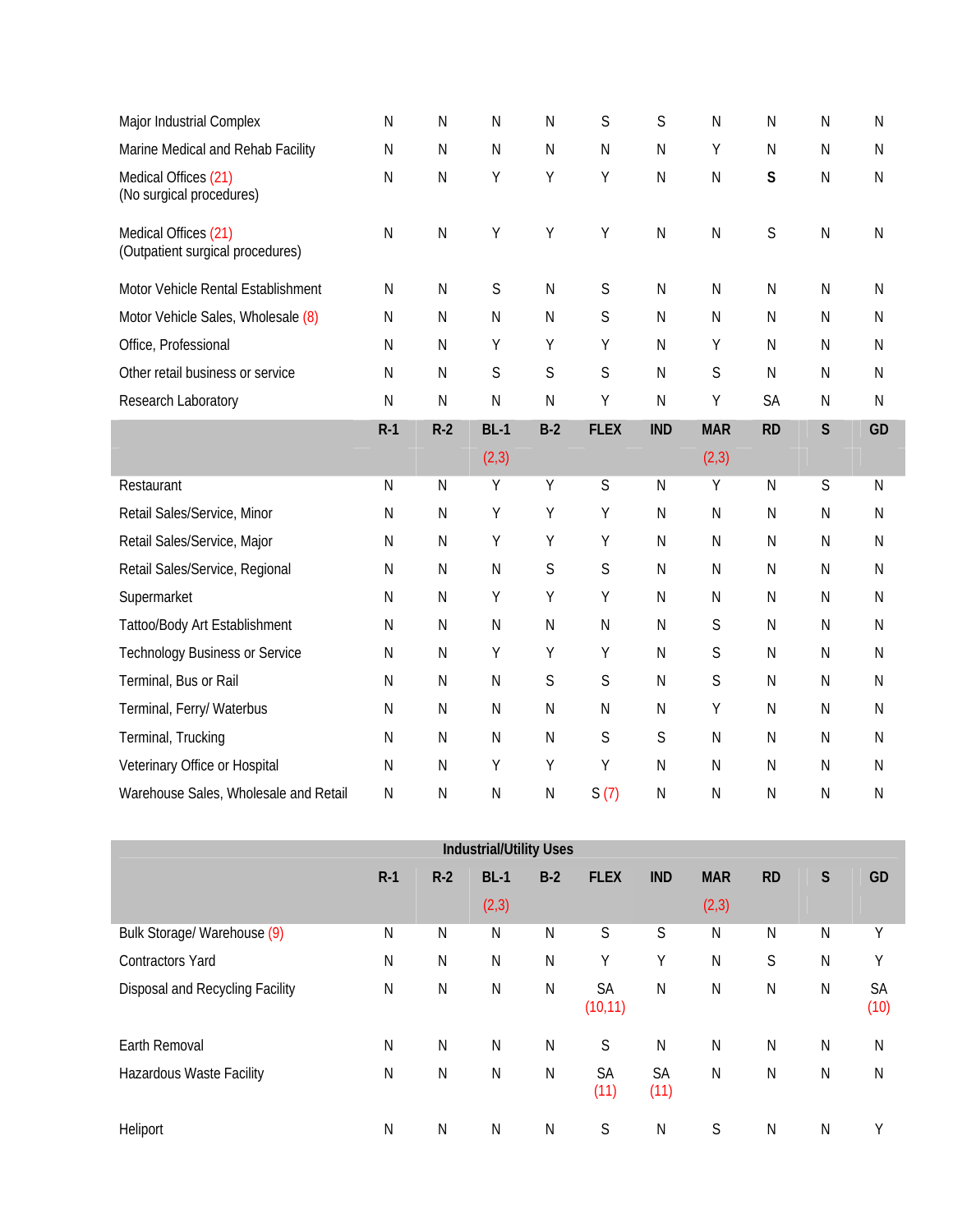| Manufacturing, Light                                                                                                           | $\mathsf{N}$ | N            | N             | $\mathsf{N}$ | Υ                 | $\mathsf S$       | S(12)             | $\mathsf{N}$ | N            | N            |
|--------------------------------------------------------------------------------------------------------------------------------|--------------|--------------|---------------|--------------|-------------------|-------------------|-------------------|--------------|--------------|--------------|
| Metal Plating (13)                                                                                                             | $\mathsf{N}$ | ${\sf N}$    | ${\sf N}$     | ${\sf N}$    | <b>SA</b><br>(11) | $\mathsf N$       | $\mathsf{N}$      | ${\sf N}$    | $\mathsf{N}$ | $\mathsf{N}$ |
| Power Generation, Electrical                                                                                                   | $\mathsf{N}$ | $\mathsf{N}$ | $\mathsf{N}$  | $\mathsf{N}$ | SA                | <b>SA</b><br>(14) | <b>SA</b><br>(14) | $\mathsf{N}$ | $\mathsf{N}$ | $\mathsf{N}$ |
| Research laboratory, Chemical,<br>bacteriological lab                                                                          | $\mathsf{N}$ | $\mathsf{N}$ | $\mathsf{N}$  | $\mathsf{N}$ | SA                | N                 | SA                | SA           | $\mathsf{N}$ | <b>SA</b>    |
| Sanitary Landfill                                                                                                              | ${\sf N}$    | N            | ${\sf N}$     | ${\sf N}$    | SA<br>(11)        | ${\sf N}$         | ${\sf N}$         | ${\sf N}$    | $\mathsf{N}$ | ${\sf N}$    |
| Sale, Storage or Distribution of Fuel Oil<br>or Gasoline                                                                       | ${\sf N}$    | ${\sf N}$    | SA            | SA           | SA                | <b>SA</b>         | SA                | ${\sf N}$    | ${\sf N}$    | ${\sf N}$    |
| Seafood/ Fish Processing Facility                                                                                              | $\mathsf{N}$ | $\mathsf{N}$ | $\mathsf{N}$  | $\mathsf{N}$ | Υ                 | $\mathsf{N}$      | Y                 | $\mathsf{N}$ | $\mathsf{N}$ | N            |
| Solar Photovoltaic Installation, Large-<br>Scale Ground Mounted (22)                                                           | $\mathsf{N}$ | S            | $\mathsf{N}$  | $\mathsf{N}$ | Υ                 | Y                 | $\mathsf{N}$      | S            | $\mathsf{N}$ | S            |
| Telecommunications Facility, Wireless<br>(15)                                                                                  | $\mathsf{N}$ | $\mathsf S$  | ${\sf N}$     | ${\sf N}$    | S                 | S                 | $\mathsf S$       | S            | $\mathsf{N}$ | S            |
| Use of toxic or hazardous materials in<br>quantities greater than associated with<br>normal household or agricultural use (13) | $\mathsf{N}$ | ${\sf N}$    | SA            | SA           | SA                | SA                | SA                | SA           | ${\sf N}$    | <b>SA</b>    |
| Wastewater Treatment Facility (17)                                                                                             | <b>SA</b>    | <b>SA</b>    | <b>SA</b>     | <b>SA</b>    | <b>SA</b>         | <b>SA</b>         | <b>SA</b>         | <b>SA</b>    | <b>SA</b>    | <b>SA</b>    |
| Wastewater Effluent Disposal (16)                                                                                              | SA           | SA           | SA            | SA           | SA                | <b>SA</b>         | SA                | SA           | ${\sf N}$    | <b>SA</b>    |
|                                                                                                                                |              |              | Institutional |              |                   |                   |                   |              |              |              |

| Institutional                               |           |              |              |              |              |              |              |           |              |    |  |  |
|---------------------------------------------|-----------|--------------|--------------|--------------|--------------|--------------|--------------|-----------|--------------|----|--|--|
|                                             | $R-1$     | $R-2$        | $BL-1$       | $B-2$        | <b>FLEX</b>  | <b>IND</b>   | <b>MAR</b>   | <b>RD</b> | S            | GD |  |  |
|                                             |           |              | (2,3)        |              |              |              | (2,3)        |           |              |    |  |  |
| <b>Assisted Living Facility</b>             | N         | S            | S            | Υ            | N            | N            | ${\sf N}$    | S         | ${\sf N}$    | Ν  |  |  |
| Animal Rescue/ Adoption                     | S         | S            | S            | S            | S            | $\mathsf{N}$ | S            | S         | N            | N  |  |  |
| Cemetery                                    | N         | S            | ${\sf N}$    | $\mathsf{N}$ | N            | $\mathsf N$  | N            | N         | N            | N  |  |  |
| <b>Continuing Care Retirement Community</b> | ${\sf N}$ | S            | S            | Υ            | $\mathsf{N}$ | N            | ${\sf N}$    | S         | $\mathsf S$  | N  |  |  |
|                                             |           |              |              |              |              |              |              |           |              |    |  |  |
| Hospice Care Facility                       | N         | S            | Υ            | Υ            | $\mathsf{N}$ | $\mathsf{N}$ | ${\sf N}$    | S         | ${\sf N}$    | N  |  |  |
| Hospital                                    | N         | $\mathsf{N}$ | S            | S            | S            | $\mathsf{N}$ | $\mathsf{N}$ | S         | $\mathsf{N}$ | N  |  |  |
| Municipal Uses                              | Υ         | Υ            | Υ            | Υ            | Υ            | Y            | Y            | Υ         | Υ            | Y  |  |  |
| Museum                                      | Υ         | Y            | Υ            | Y            | $\mathsf{N}$ | $\mathsf{N}$ | Y            | Υ         | Y            | N  |  |  |
| Philanthropic Institutions                  | Υ         | Υ            | Υ            | Υ            | Υ            | $\mathsf{N}$ | Y            | Υ         | Y            | Ν  |  |  |
| Rehabilitation Hospital                     | Ν         | N            | $\mathsf{N}$ | S            | $\mathsf{N}$ | N            | $\mathsf{N}$ | S         | $\mathsf{N}$ | Ν  |  |  |
| Religious Use                               | Υ         | Υ            | Υ            | Υ            | Υ            | Y            | Y            | Υ         | Υ            | Υ  |  |  |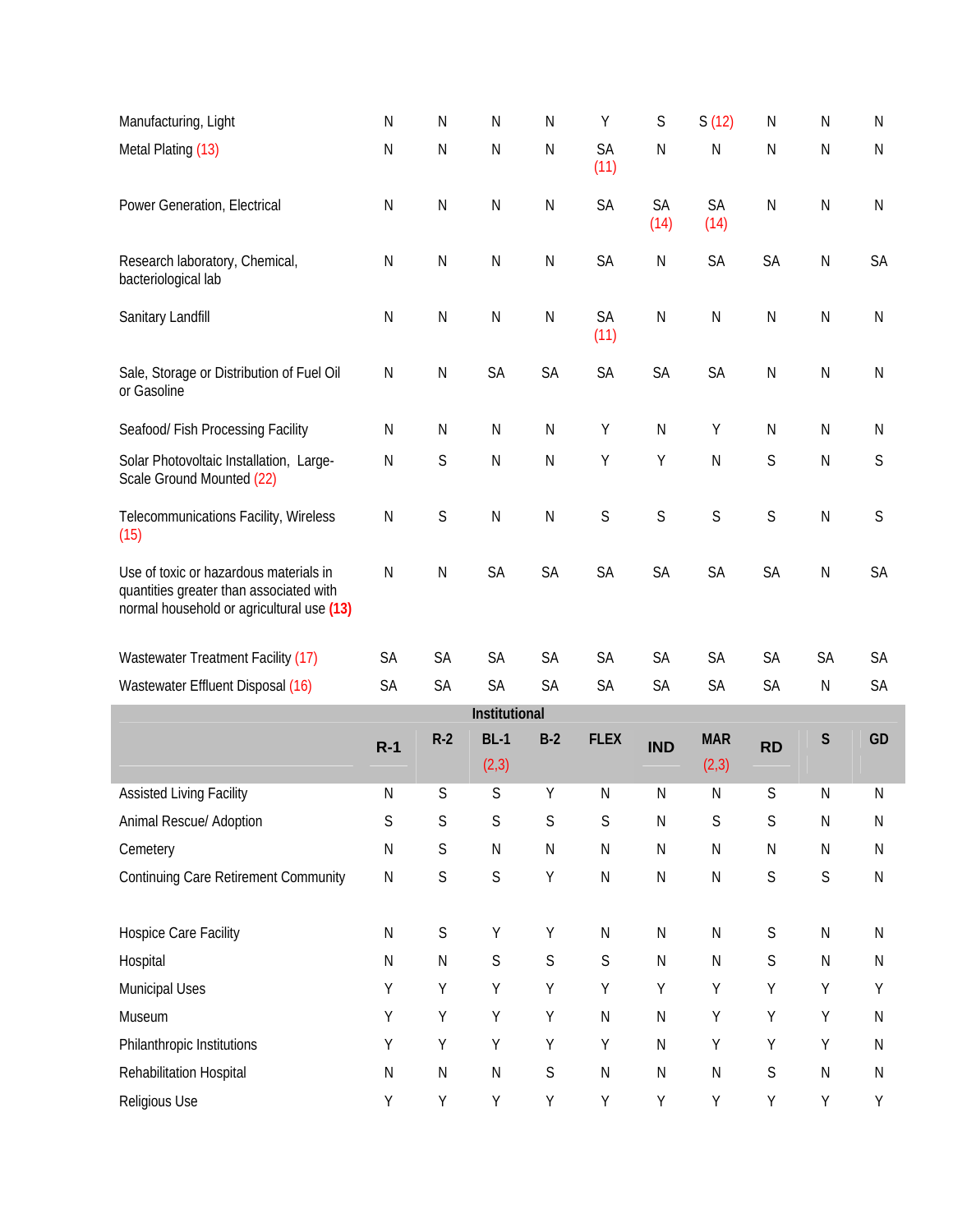| School-Public, Sectarian,<br>Denominational, Non-profit Educational<br>Corp. |  |  | Y Y Y Y Y Y Y |  |  |  |
|------------------------------------------------------------------------------|--|--|---------------|--|--|--|
|                                                                              |  |  |               |  |  |  |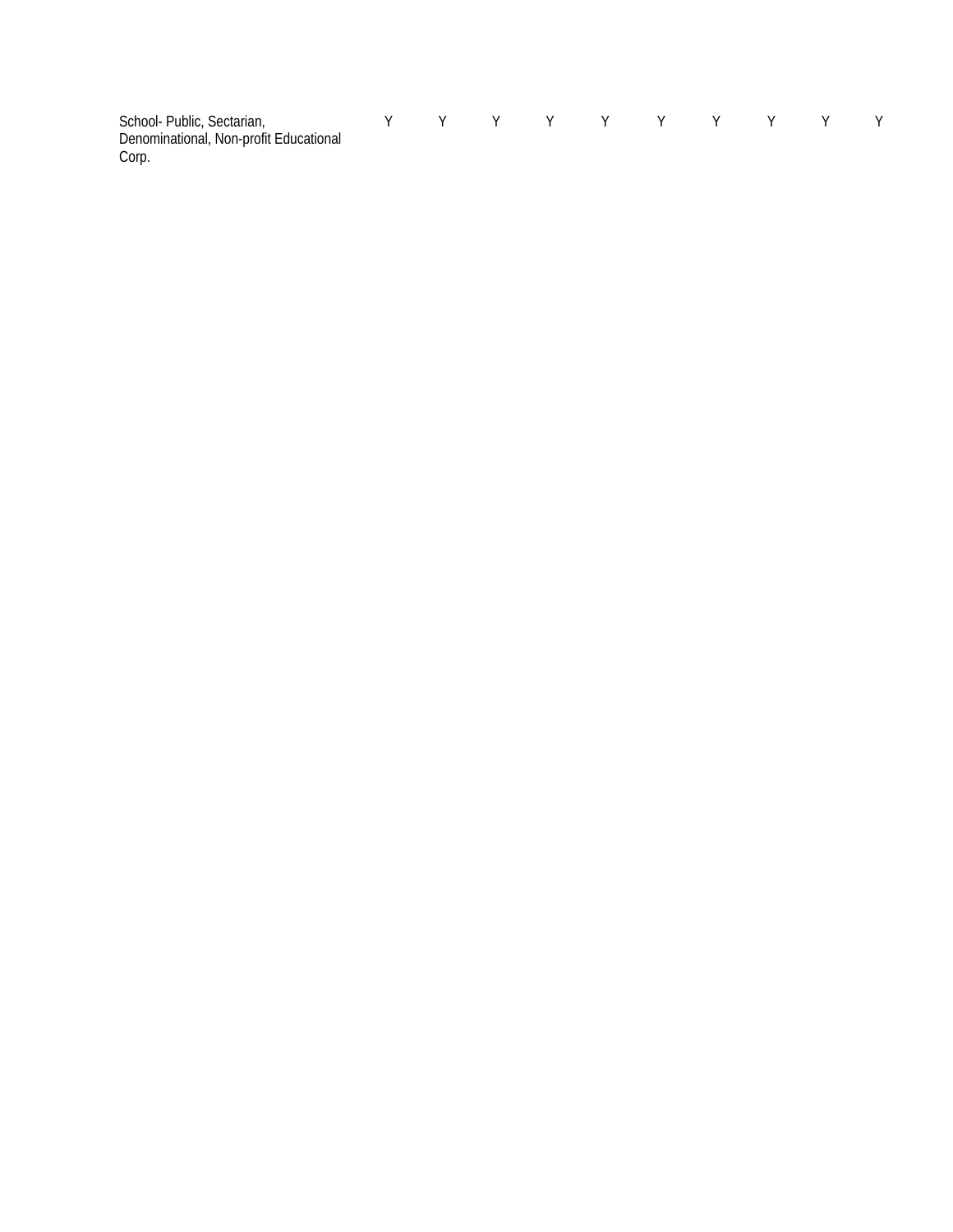|                                                            |              |              | <b>Recreational/Cultural Uses</b> |              |              |            |             |             |             |              |
|------------------------------------------------------------|--------------|--------------|-----------------------------------|--------------|--------------|------------|-------------|-------------|-------------|--------------|
|                                                            | $R-1$        | $R-2$        | $BL-1$                            | $B-2$        | <b>FLEX</b>  | <b>IND</b> | <b>MAR</b>  | <b>RD</b>   | $\mathsf S$ | GD           |
|                                                            |              |              | (2, 3)                            |              |              |            | (2,3)       |             |             |              |
| Amusement Park/ Water Park                                 | N            | $\mathsf{N}$ | ${\sf N}$                         | $\mathsf{N}$ | $\mathsf{N}$ | ${\sf N}$  | N           | ${\sf N}$   | ${\sf N}$   | $\mathsf{N}$ |
| <b>Art Gallery</b>                                         | S            | S            | Υ                                 | Y            | $\mathsf S$  | ${\sf N}$  | $\mathsf S$ | S           | S           | $\mathsf{N}$ |
| <b>Bowling Alley</b>                                       | ${\sf N}$    | ${\sf N}$    | ${\sf N}$                         | Y            | Υ            | ${\sf N}$  | ${\sf N}$   | N           | ${\sf N}$   | $\mathsf{N}$ |
| Campground                                                 | S            | S            | ${\sf N}$                         | $\mathsf{N}$ | ${\sf N}$    | ${\sf N}$  | N           | S           | ${\sf N}$   | $\mathsf{N}$ |
| Cinema                                                     | ${\sf N}$    | ${\sf N}$    | ${\sf N}$                         | Y            | Υ            | ${\sf N}$  | ${\sf N}$   | N           | ${\sf N}$   | $\mathsf{N}$ |
| Game Room                                                  | ${\sf N}$    | ${\sf N}$    | ${\sf N}$                         | Y            | ${\sf N}$    | ${\sf N}$  | ${\sf N}$   | N           | ${\sf N}$   | $\mathsf{N}$ |
| Golf Course                                                | ${\sf N}$    | S            | ${\sf N}$                         | ${\sf N}$    | $\mathsf N$  | ${\sf N}$  | N           | S           | ${\sf N}$   | $\mathsf{N}$ |
| Health Club                                                | ${\sf N}$    | ${\sf N}$    | Y                                 | Y            | Υ            | ${\sf N}$  | $\mathsf S$ | S           | ${\sf N}$   | $\mathsf{N}$ |
| Marina                                                     | ${\sf N}$    | ${\sf N}$    | ${\sf N}$                         | ${\sf N}$    | ${\sf N}$    | ${\sf N}$  | Υ           | N           | ${\sf N}$   | $\mathsf{N}$ |
| Mini-golf                                                  | $\mathsf N$  | ${\sf N}$    | $\mathsf S$                       | Y            | S            | ${\sf N}$  | ${\sf N}$   | S           | ${\sf N}$   | $\mathsf{N}$ |
| Recreation Facility, Indoor                                | $\mathsf N$  | N            | ${\sf N}$                         | Y            | $\mathsf S$  | ${\sf N}$  | N           | S           | ${\sf N}$   | $\mathsf{N}$ |
| Recreation Facility, Outdoor                               | S            | S            | ${\sf N}$                         | S            | $\mathsf S$  | ${\sf N}$  | $\mathsf S$ | S           | ${\sf N}$   | $\mathsf{N}$ |
| Riding School (18)                                         | ${\sf N}$    | S            | ${\sf N}$                         | ${\sf N}$    | N            | ${\sf N}$  | ${\sf N}$   | S           | ${\sf N}$   | $\mathsf{N}$ |
| Social Club                                                | $\mathsf N$  | S            | Υ                                 | Y            | Υ            | ${\sf N}$  | Υ           | S           | ${\sf N}$   | $\mathsf{N}$ |
| Spa                                                        | S            | S            | Υ                                 | Y            | ${\sf N}$    | ${\sf N}$  | ${\sf N}$   | S           | S           | $\mathsf{N}$ |
| Sportsmans' Club, Game Reserve, Rifle/<br><b>Gun Range</b> | ${\sf N}$    | S            | ${\sf N}$                         | ${\sf N}$    | Υ            | ${\sf N}$  | N           | S           | ${\sf N}$   | $\mathsf{N}$ |
| Theatre                                                    | $\mathsf S$  | ${\sf N}$    | Υ                                 | Y            | Υ            | ${\sf N}$  | ${\sf N}$   | $\mathsf S$ | ${\sf N}$   | ${\sf N}$    |
| Zoo/ Menagerie/ Aviary                                     | $\mathsf{N}$ | ${\sf N}$    | ${\sf N}$                         | ${\sf N}$    | ${\sf N}$    | ${\sf N}$  | N           | ${\sf N}$   | ${\sf N}$   | ${\sf N}$    |
|                                                            |              |              | Residential                       |              |              |            |             |             |             |              |
|                                                            | $R-1$        | $R-2$        | $BL-1$                            | $B-2$        | <b>FLEX</b>  | <b>IND</b> | <b>MAR</b>  | <b>RD</b>   | $\mathsf S$ | GD           |
|                                                            |              |              | (2,3)                             |              |              |            | (2,3)       |             |             |              |
| Cluster Development                                        | S            | S            | ${\sf N}$                         | $\mathsf S$  | ${\sf N}$    | ${\sf N}$  | N           | S           | $\mathsf S$ | ${\sf N}$    |
| Cottage Colony                                             | S            | $\mathsf S$  | $\mathsf S$                       | ${\sf N}$    | ${\sf N}$    | ${\sf N}$  | $\mathsf S$ | S           | $\mathsf S$ | ${\sf N}$    |
| Mobile Home Park                                           | ${\sf N}$    | ${\sf N}$    | ${\sf N}$                         | ${\sf N}$    | ${\sf N}$    | ${\sf N}$  | N           | ${\sf N}$   | ${\sf N}$   | ${\sf N}$    |
| Multi-family                                               | S            | $\mathsf S$  | $\mathsf S$                       | $\mathsf S$  | ${\sf N}$    | ${\sf N}$  | ${\sf N}$   | $\mathsf S$ | ${\sf N}$   | ${\sf N}$    |
| Single-family                                              | Υ            | Υ            | Υ                                 | $\mathsf S$  | ${\sf N}$    | ${\sf N}$  | ${\sf N}$   | Υ           | Y           | ${\sf N}$    |
| Two-family                                                 | S            | $\mathsf S$  | $\mathsf S$                       | $\mathsf S$  | ${\sf N}$    | ${\sf N}$  | ${\sf N}$   | $\mathsf S$ | $\mathsf S$ | ${\sf N}$    |
| Two Single-family Dwelling Units on One<br>Lot (19)        | $\mathsf S$  | $\mathsf S$  | $\mathsf S$                       | ${\sf N}$    | ${\sf N}$    | ${\sf N}$  | ${\sf N}$   | $\mathsf S$ | $\mathsf S$ | ${\sf N}$    |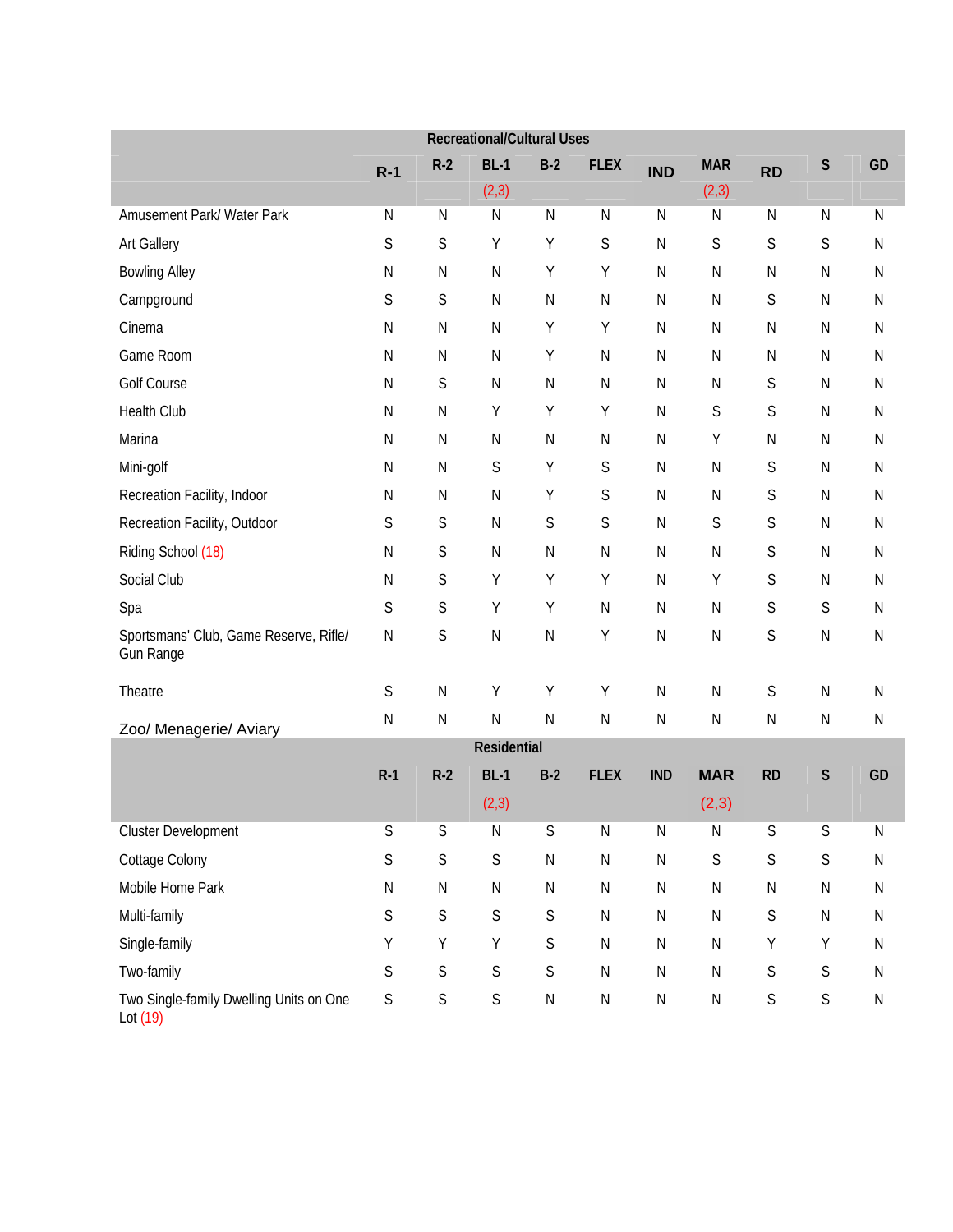|                                                                                  |             |             | <b>Accessory Uses</b> |              |              |              |                     |             |              |              |
|----------------------------------------------------------------------------------|-------------|-------------|-----------------------|--------------|--------------|--------------|---------------------|-------------|--------------|--------------|
|                                                                                  | $R-1$       | $R-2$       | $BL-1$                | $B-2$        | <b>FLEX</b>  | <b>IND</b>   | <b>MAR</b>          | <b>RD</b>   | $\mathsf S$  | GD           |
|                                                                                  |             |             | (2, 3)                |              |              |              | (2,3)               |             |              |              |
| <b>Accessory Apartment</b>                                                       | Υ           | Y           | Υ                     | Y            | $\mathsf{N}$ | N            | ${\sf N}$           | Υ           | Y            | $\mathsf{N}$ |
| <b>Accessory Dwelling Unit</b>                                                   | S           | $\mathsf S$ | $\mathsf S$           | $\mathsf{N}$ | $\mathsf{N}$ | N            | N                   | $\mathsf S$ | $\mathsf S$  | $\mathsf{N}$ |
| Animal Kennel, accessory to Veterinary<br>Office                                 | Ν           | ${\sf N}$   | $\mathsf S$           | $\mathsf{N}$ | Y            | $\mathsf{N}$ | ${\sf N}$           | $\mathsf S$ | $\mathsf{N}$ | ${\sf N}$    |
| Animal Kennel, accessory to residential<br>use                                   | S           | $\mathsf S$ | $\mathsf S$           | $\mathsf{N}$ | ${\sf N}$    | ${\sf N}$    | $\mathsf S$         | $\mathsf S$ | ${\sf N}$    | ${\sf N}$    |
| Antenna, Amateur Radio accessory to<br>residential use                           | Υ           | Υ           | Y                     | Y            | $\mathsf{N}$ | ${\sf N}$    | ${\sf N}$           | Υ           | $\mathsf{N}$ | ${\sf N}$    |
| Antique shop, art gallery, gift shop<br>accessory to cultural/ institutional use | $\mathsf S$ | $\mathsf S$ | Υ                     | Y            | $\mathsf{N}$ | ${\sf N}$    | Υ                   | ${\sf N}$   | ${\sf N}$    | $\mathsf N$  |
| Automatic Teller Machines accessory to<br>retail use                             | ${\sf N}$   | ${\sf N}$   | Y                     | Y            | Y            | $\mathsf{N}$ | Υ                   | ${\sf N}$   | $\mathsf{N}$ | ${\sf N}$    |
| Camper Storage accessory to residential<br>use                                   | Υ           | Υ           | $\mathsf S$           | $\mathsf{N}$ | $\mathsf{N}$ | $\mathsf{N}$ | ${\sf N}$           | Υ           | $\mathsf{N}$ | ${\sf N}$    |
| Car wash accessory to gasoline station                                           | ${\sf N}$   | ${\sf N}$   | SA                    | SA           | <b>SA</b>    | SA           | ${\sf N}$           | ${\sf N}$   | ${\sf N}$    | ${\sf N}$    |
| Common Driveway                                                                  | S           | $\mathsf S$ | $\mathsf S$           | S            | $\mathsf S$  | $\mathsf S$  | $\mathsf S$         | $\mathsf S$ | $\mathsf S$  | S            |
| Construction trailer office, temporary<br>accessory                              | Υ           | Υ           | Y                     | Y            | Υ            | Y            | Υ                   | Υ           | $\mathsf{N}$ | ${\sf N}$    |
| Convenience store accessory to gasoline<br>station                               | N           | ${\sf N}$   | $\mathsf S$           | Y            | Y            | Υ            | S                   | ${\sf N}$   | $\mathsf{N}$ | ${\sf N}$    |
| Drive-Up or Drive- Through accessory to<br>retail use                            | Ν           | Ν           | N                     | N            | N            | N            | N                   | N           | N            | N            |
|                                                                                  | $R-1$       | $R-2$       | $BL-1$<br>(2, 3)      | $B-2$        | <b>FLEX</b>  | <b>IND</b>   | <b>MAR</b><br>(2,3) | <b>RD</b>   | $\mathsf S$  | GD           |
| Exterior                                                                         |             |             |                       |              |              |              |                     |             |              |              |
| Family Daycare (Accessory to dwelling)                                           | Υ           | Y           | Υ                     | ${\sf N}$    | ${\sf N}$    | ${\sf N}$    | Υ                   | Υ           | Υ            | ${\sf N}$    |
| Guest House accessory to residential<br>use                                      | $\mathsf Y$ | $\sf Y$     | Υ                     | ${\sf N}$    | ${\sf N}$    | ${\sf N}$    | ${\sf N}$           | Υ           | Υ            | ${\sf N}$    |
| Heliport accessory to commercial/<br>institutional use                           | ${\sf N}$   | ${\sf N}$   | ${\sf N}$             | ${\sf N}$    | $\mathsf S$  | ${\sf N}$    | $\mathsf S$         | ${\sf N}$   | ${\sf N}$    | ${\sf N}$    |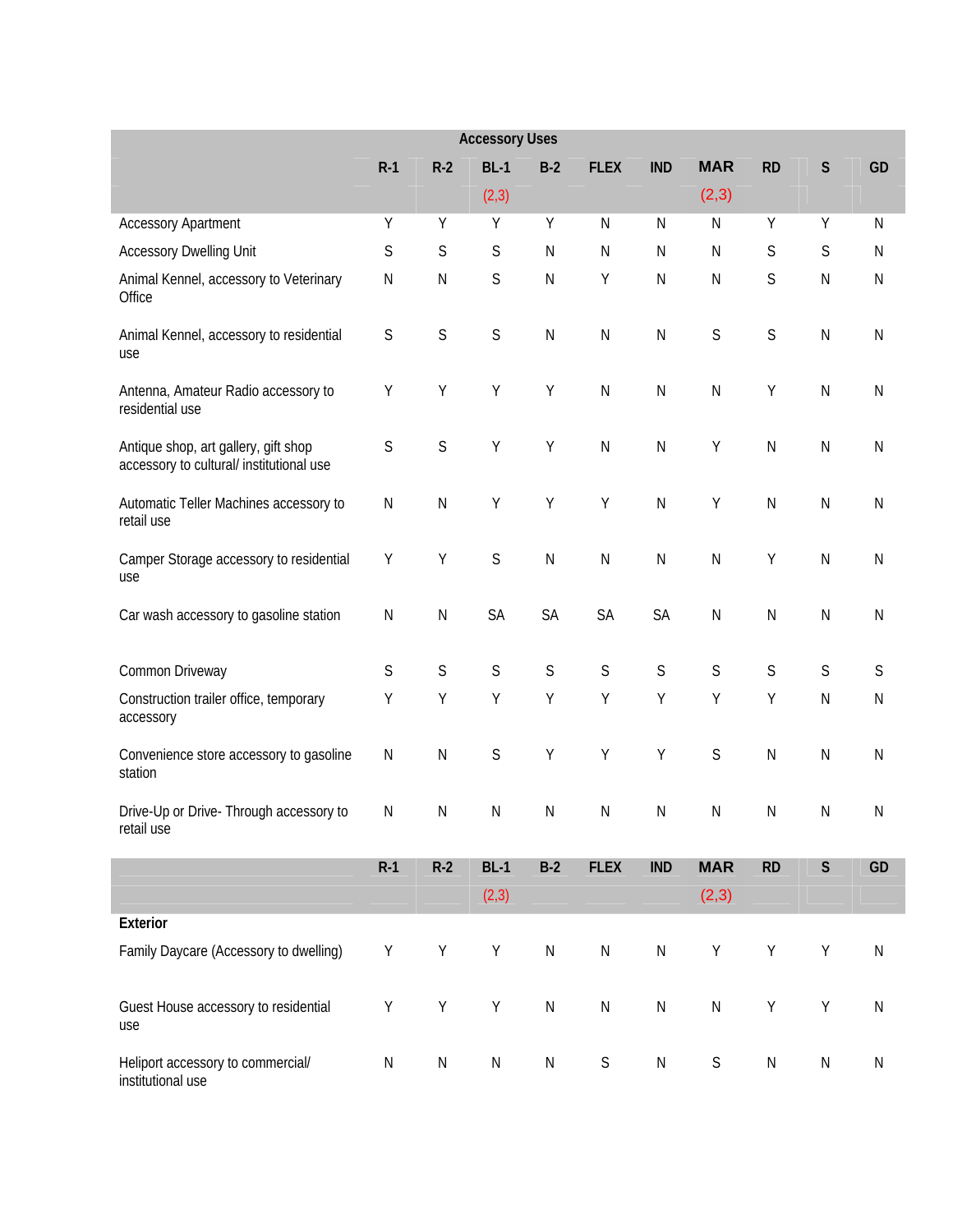| Personal Animal Kennel Accessory to<br><b>Residential Use</b>          | S           | S            | $\mathsf{N}$ | $\mathsf{N}$ | ${\sf N}$     | ${\sf N}$  | ${\sf N}$   | $\mathsf S$ | $\mathsf{N}$ | ${\sf N}$     |
|------------------------------------------------------------------------|-------------|--------------|--------------|--------------|---------------|------------|-------------|-------------|--------------|---------------|
| Home Occupation accessory to<br>residential use                        | Υ           | Υ            | Υ            | Υ            | Υ             | ${\sf N}$  | Υ           | Υ           | Υ            | ${\sf N}$     |
| Medical Office accessory to commercial<br>use (20,21)                  | ${\sf N}$   | ${\sf N}$    | $\mathsf S$  | S            | ${\sf N}$     | ${\sf N}$  | ${\sf N}$   | $\mathsf S$ | $\mathsf{N}$ | ${\sf N}$     |
| Motor Vehicle Sales, Wholesale,<br>accessory to new car sales (8)      | ${\sf N}$   | ${\sf N}$    | ${\sf N}$    | ${\sf N}$    | $\mathsf S$   | ${\sf N}$  | ${\sf N}$   | ${\sf N}$   | $\mathsf{N}$ | ${\sf N}$     |
| Office, professional accessory to<br>commercial use                    | ${\sf N}$   | ${\sf N}$    | Υ            | Υ            | Υ             | ${\sf N}$  | $\mathsf S$ | $\mathsf S$ | $\mathsf{N}$ | ${\sf N}$     |
| Private Garage/ Boathouse                                              | Υ           | Υ            | Υ            | Υ            | Υ             | Υ          | Υ           | Υ           | ${\sf N}$    | N             |
| Restaurant accessory to commercial use                                 | ${\sf N}$   | $\mathsf{N}$ | Υ            | Y            | S             | ${\sf N}$  | Υ           | S           | S            | $\mathsf{N}$  |
| Sale of Products Manufactured On-Site<br>accessory to retail use       | ${\sf N}$   | ${\sf N}$    | Υ            | Υ            | Υ             | ${\sf N}$  | Υ           | S           | $\mathsf{N}$ | $\mathsf{N}$  |
| Stables accessory to residential use (18)                              | Y           | Υ            | ${\sf N}$    | $\mathsf{N}$ | $\mathsf{N}$  | ${\sf N}$  | ${\sf N}$   | Υ           | $\mathsf{N}$ | $\mathsf{N}$  |
| Swimming Pools accessory to residential<br>use                         | Υ           | Υ            | Υ            | Υ            | $\mathsf{N}$  | ${\sf N}$  | ${\sf N}$   | Υ           | $\mathsf{N}$ | $\mathsf{N}$  |
| Tennis Court accessory to residential or<br>commercial use             | Υ           | Υ            | Υ            | Y            | $\mathsf{N}$  | ${\sf N}$  | S           | Υ           | $\mathsf{N}$ | $\mathsf{N}$  |
|                                                                        | $R-1$       | $R-2$        | $BL-1$       | $B-2$        | <b>FLEX</b>   | <b>IND</b> | <b>MAR</b>  | <b>RD</b>   | $\mathsf{S}$ | GD            |
|                                                                        |             |              | (2,3)        |              |               |            | (2,3)       |             |              |               |
| Terminal, Trucking accessory to<br>commercial use (23)                 | ${\sf N}$   | ${\sf N}$    | ${\sf N}$    | $\mathsf{N}$ | $\mathsf S$   | S          | ${\sf N}$   | ${\sf N}$   | $\mathsf{N}$ | S             |
| Use of toxic materials accessory to<br>commercial use                  | ${\sf N}$   | ${\sf N}$    | SA           | SA           | SA            | SA         | SA          | SA          | ${\sf N}$    | $\mathsf{SA}$ |
| Used Car Sales, accessory to motor<br>vehicle sales, rental and retail | ${\sf N}$   | ${\sf N}$    | S(8)         | ${\sf N}$    | S(8)          | ${\sf N}$  | ${\sf N}$   | ${\sf N}$   | ${\sf N}$    | ${\sf N}$     |
| Wastewater Treatment Facility,<br>Accessory (17)                       | SA          | SA           | SA           | SA           | $\mathsf{SA}$ | SA         | SA          | SA          | SA           | $\mathsf{SA}$ |
| Wastewater Effluent Disposal, Accessory<br>(16)                        | SA          | SA           | SA           | SA           | SA            | SA         | SA          | SA          | ${\sf N}$    | $\mathsf{SA}$ |
| Wind Turbines accessory to residential<br>use                          | $\mathsf S$ | $\mathsf S$  | $\mathsf S$  | $\mathsf S$  | ${\sf N}$     | ${\sf N}$  | ${\sf N}$   | $\mathsf S$ | ${\sf N}$    | ${\sf N}$     |

# **USE REGULATION SCHEDULE NOTES**<br>1. As defined by G. L. c. 40A.

As defined by G. L. c. 40A.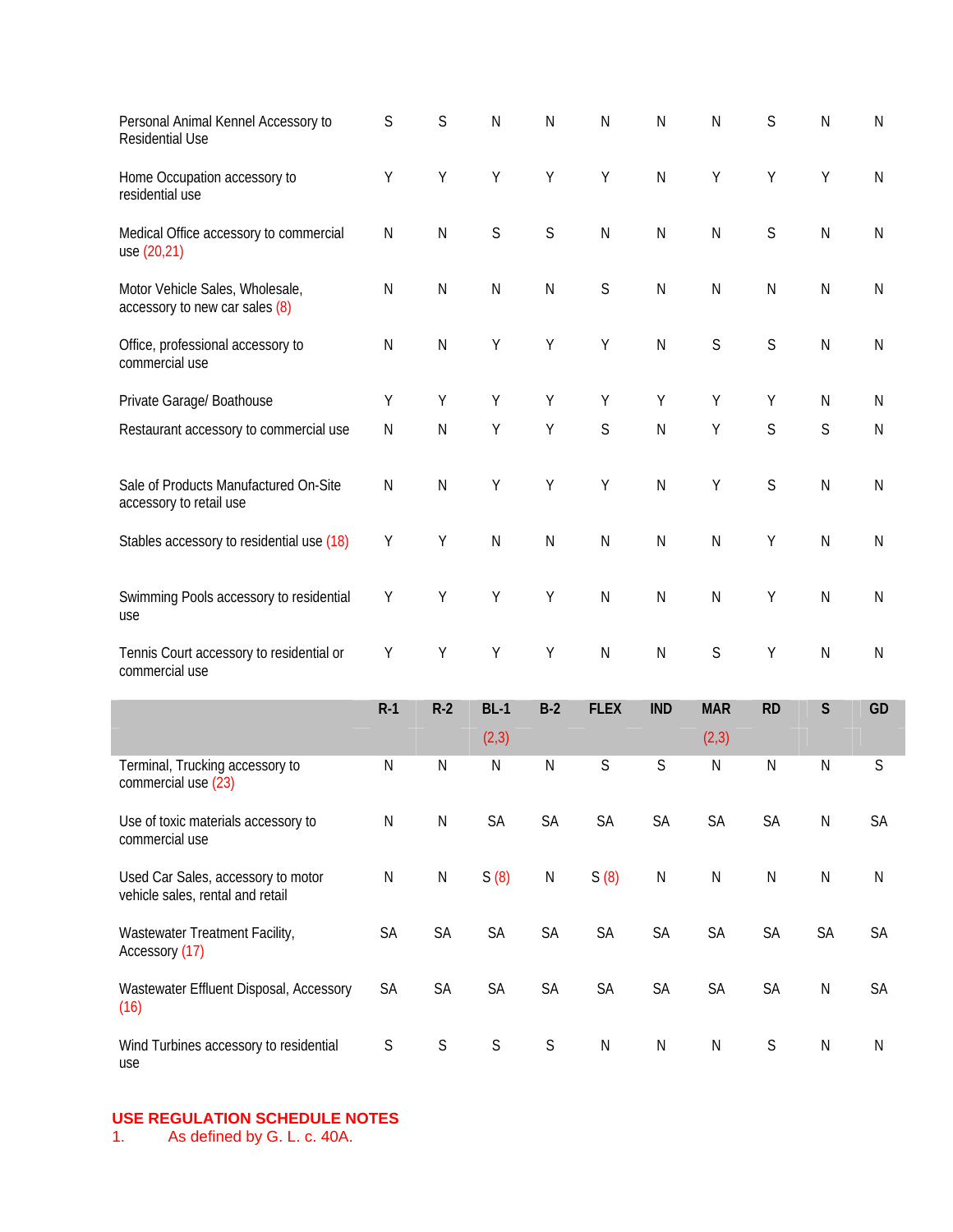- 2. Drive-up and drive-through facilities shall be prohibited.
- 3. Design guidelines of the Old King's Highway Historic District shall apply.
- 4. As required by Section 3900.
- 5. RESERVED.
- 6. Subject to open storage minimum set back: 25 feet front, 10 feet both side and rear. No stored boat shall be used for dwelling or sleeping purposes.
- 7. Products to be retailed must be directly related to the primary industrial activity.
- 8. Limit of twelve vehicles or watercraft on site at any one time.
- 9. Above-ground storage of household quantities of hazardous materials as defined by DEP regulations shall not require special permit.
- 10. Junkyards shall not be allowed.
- 11. See **Section 5030**, Prohibited Uses.<br>12. Limited to marine or scientific researc
- Limited to marine or scientific research laboratories devoted to research, design and/or experimentation and processing of fabrication incidental thereto.
- 13. See Hazardous Materials definition.
- 14. Allowed throughout the Industrial Area adjacent to the Cape Cod Canal.
- 15. If in Wireless Telecommunications Overlay District.
- 16. If outside Water Resource Protection District.
- 17. Subject to the requirements of Section 5000.
- 18. No more than one horse allowed on parcel less than one acre. On parcels greater than one acre but less than five acres, Board of Health regulations shall govern the number of horses allowable per nitrogen loading calculations. By special permit in Three Ponds District.
- 19. By special permit from Zoning Board of Appeals. Subject lot shall have at least twice the minimum lot area required for one principal single-family dwelling, at least the required frontage for one principal dwelling and both units satisfy requirements of **Section 2600**. This requirement shall not apply to lots created on plans recorded prior to January 1, 1985.
- 20. Only accessory to hospital or other medical facility.
- 21. Any use within the RD District that includes a medical office shall be located on a lot not less than five acres and shall be accessory to a principal use such as a hospital, continuing care retirement community, hospice care center or rehabilitation hospital.
- 22. As per **Section 4180**
- 23. To service fleet of trucks subordinate to principal use.
- 24. Discharge not allowed in Three Ponds, Surface Water Protection or Water Resource Overlay Districts if facility exceeds 10,000 gpd or more of discharge.

#### **AND FURTHER,**

To see if the Town will vote to amend the Sandwich Protective Zoning By-laws, Article II, Section 2600, Intensity of Use Schedule, by deleting Section 2600 in its entirety and replacing it with the following, as printed below:

#### **2600 INTENSITY OF USE SCHEDULE**

(See 4640 for Multi-family dwelling requirements)

|                                                                         | $R-1$  | $BL-1$ (a) | $B-2(q)$ | <b>FLEX</b> | $R-2$  | RD(n,0) |
|-------------------------------------------------------------------------|--------|------------|----------|-------------|--------|---------|
|                                                                         |        | <b>MAR</b> |          | <b>IND</b>  | GD     |         |
|                                                                         |        | S          |          |             |        |         |
| Minimum lot size in square feet<br>$(\mathsf{b},\mathsf{h},\mathsf{l})$ | 40,000 | 20,000     | 40,000   | 40,000      | 60,000 | 60,000  |
| Minimum lot frontage in feet                                            | 150    | 125        | 150      | 150         | 200    | 200     |
| Minimum front yard in feet (c)                                          | 30     | 30(p)      | 30(p)    | 30(f)       | 50     | 40      |
| Minimum side & rear yard in<br>feet $(c,d, e, i)$                       | 25     | 0          | 0        | 30 (m)      | 45     | 30      |
| Maximum lot coverage %                                                  | 25     | None       | None     | None        | 25     | 25      |
| Maximum building height (g) in<br>feet (Amended STM 4/1/96)             | 35     | 35         | 35       | 45          | 35     | 35      |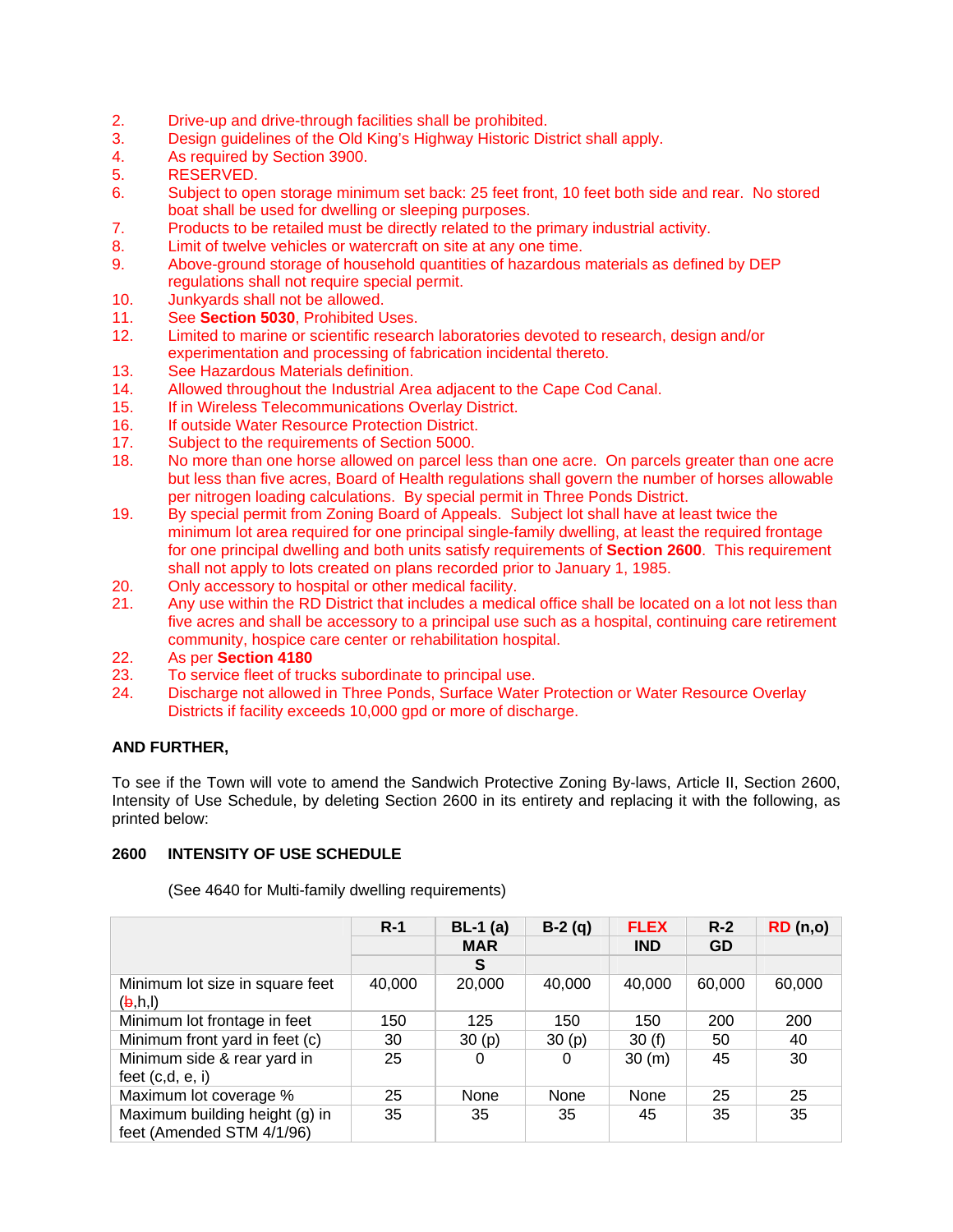|                          | $R-1$ | $BL-1$ (a) | $B-2(q)$ | <b>FLEX</b> | $R-2$ | <b>RD</b> (n,o) |
|--------------------------|-------|------------|----------|-------------|-------|-----------------|
|                          |       | <b>MAR</b> |          | <b>IND</b>  | GD    |                 |
|                          |       |            |          |             |       |                 |
| Maximum shape factor (k) | ററ    | າາ         | າາ       | ົດ          | ົດ    | າາ              |

#### **Intensity Of Use Schedule Notes:**

- a.) Permitted residential uses must conform to the requirements at the nearest residential district.
- b.) For hotels or motels, must meet this requirement and lot area must be increased by 3,000 square feet per guest unit for each guest unit after the first. RESERVED.
- c.) On special permit from the Board of Appeals, may be reduced to the lesser of thirty percent (30%) of lot depth or the average of the setbacks of the buildings on the lot next thereto on either side, a vacant lot or a lot occupied by a building set back more than the minimum requirement being counted as though occupied by a building set back by the minimum.
- d.) One-story accessory buildings may be located within a required yard, but not less than ten (10) feet from lot lines other than street lines; except an accessory building of one hundred (100) square feet or less may be located no closer than six (6) feet to the line.
- e.) No building or any part thereof, except steps, shall be built within twelve (12) feet of any other building.
- f.) If abutting an arterial street, sixty (60) feet front yard setback is required and to be maintained with vegetation
- g.) A special permit may be granted by the Board of Appeals in accordance with Section 4160 for a height greater than the maximum building height for the District. (Amended 1/14/08). A special permit may be granted by the Board of Appeals in accordance with Section 4160 for a height greater then the maximum building height for the District. (Amended 1/14/08)
- h.) For two family dwellings on lots shown on a plan recorded at the Barnstable County Registry of Deeds prior to March 1, 1982, increase the lot area by fifty (50) percent of present requirements; for all others increase lot area by one hundred (100) percent of present requirements, except as authorized under Section 4130.
- i.) Any business abutting a residential district, or an existing residence in a business district will, in the Business Limited-l, Shore, and Marine Districts be required to have a minimum side and rear yard setback of twenty (20) feet. In the Business Limited-2 District, the minimum side and rear setback will be thirty (30) feet. The minimum side and rear yard setback will only apply to those yards directly abutting a residence.
- j.) A special permit may be granted by the Board of Appeals to construct an addition to a structure with an existing nonconforming setback, provided, however, that this nonconformity is not increased.
- k.) The lot shape factor shall be obtained by dividing the square of the perimeter enclosing the lot area necessary for zoning compliance (P) by the minimum lot area required in the Zone (A) i.e.:  $[P$  (squared)/ $A < 22$ ]
- l.) Minimum lot area requirements for all principal uses in residential districts located within a Water Resource District, as described in Section 5000, shall be 87,120 square feet.
- m.) Any industrial use abutting any other district shall be required to have a minimum rear and side yard of 100 feet. (Added ATM 92)
- n.) Any use within the RD District which entails medical office or medical services and technology use(s) shall be located on a parcel or lot of no less than five (5) acres and shall be accessory to a principal use as a Hospital, Continuing Care Retirement Community (CCRC), Hospice Center or Rehabilitation Hospital
- o.) Within the RD District, multiple principle non-residential buildings may be authorized under special permit as provided in Section 1320. A special permit shall not be required for any Accessory Building or Use.
- p.) On special permit from the Board of Appeals, front yard setback may be reduced to as little as zero, notwithstanding any other provisions of the bylaw.
- q.) May be increased up to 40 feet by Mixed Use Cluster Development Special Permit.

#### **AND FURTHER,**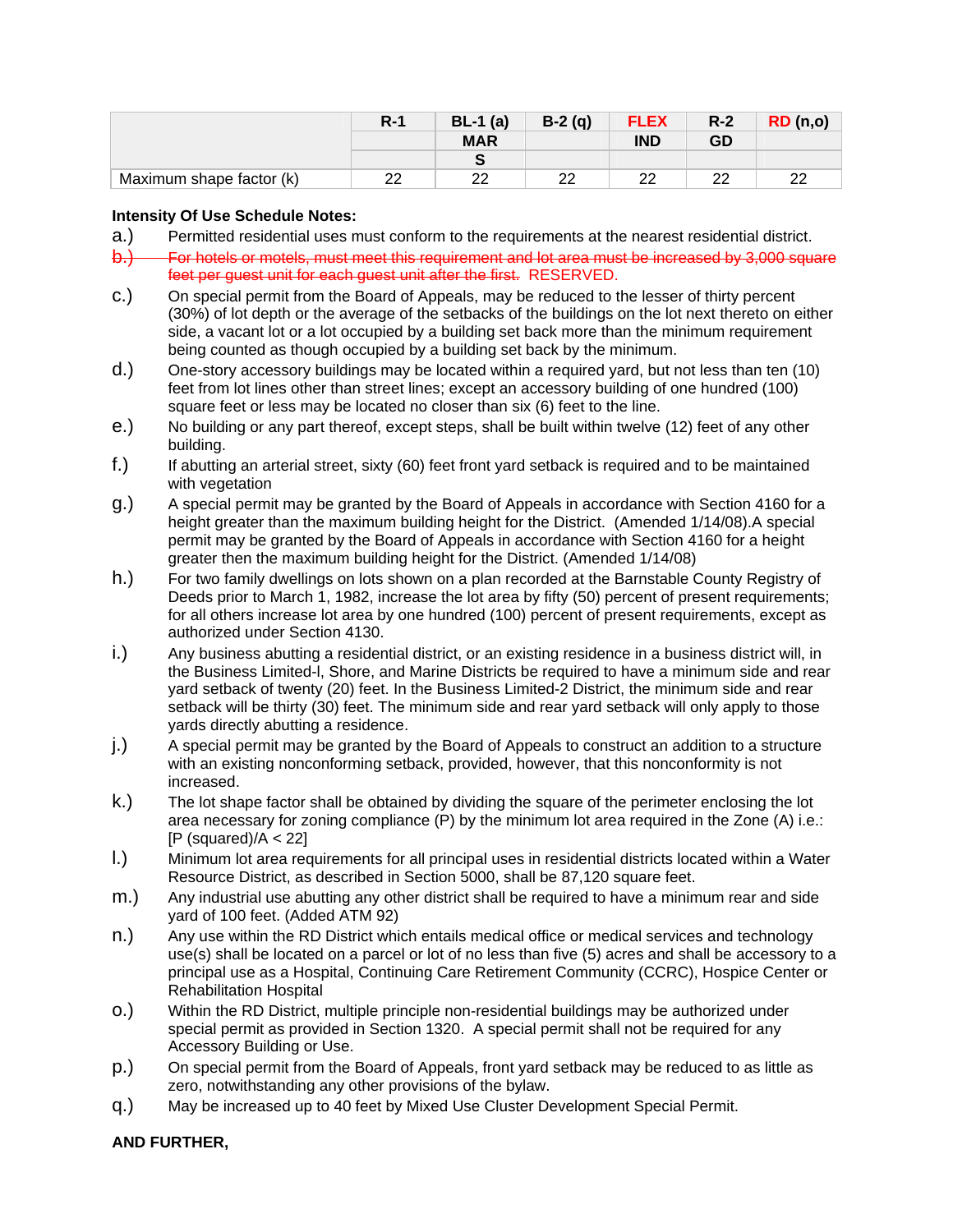To see if the Town will vote to adopt a new Zoning Map entitled "Zoning Map, Town of Sandwich, Massachusetts, Draft Proposed" dated March 2013, and on file in the Town Clerk's Office.

or take any action relative thereto.

**UNANIMOUSLY VOTED: That the Town amend the Sandwich Protective Zoning By-laws, Article II, Use and Intensity Regulations, Section 2100 through Section 2140, Establishment of Districts, by deleting Section 2100 through Section 2140 in their entirety and replacing them with the new Sections 2100 through Section 2140; and further, amend Article II, Section 2200, Use Regulations, by deleting Section 2200 in its entirety and replacing it with the new Section 2200; and further, amend Article II, Section 2600, Intensity of Use Schedule, by deleting Section 2600 in its entirety and replacing it with the new Section 2600; and further, adopt a new Zoning Map entitled "Zoning Map, Town of Sandwich, Massachusetts, Draft Proposed" dated March 2013, and on file in the Town Clerk's Office; all as printed in the Warrant under Article 17.This was a voice vote and declared carried unanimously by the required two-thirds majority by the Moderator.** 

#### **ARTICLE 18**

To see if the Town will vote to amend the Sandwich Protective Zoning By-laws, Article IV, Section 4115, By-Right Accessory Apartment, by deleting Section 4115 and replacing it with the following, as printed below, or take any action relative thereto:

- **4115. By-Right Accessory Apartment.** An accessory apartment is allowed as an accessory use to an owner occupied single-family dwelling in residential zoning districts in accordance with the following requirements. These requirements regulate the use and are not subject to relief through a variance.
	- a. The accessory apartment shall contain a maximum floor area of 800 square feet and shall not contain more than one bedroom. Common entries and open decks shall not be included in the 800 square feet calculation.
	- b. Accessory apartments are permitted only on lots with an area 10,000 SF or more or on lots of any size created by a cluster special permit where the overall density of the cluster development is 10,000 SF or more per dwelling unit.
	- c. In consideration of the overall density of development, accessory apartments are not allowed in single-family dwellings subject to a Comprehensive Permit, an Affordable Housing Conditional Density Special Permit or an Accessory Dwelling Unit Special Permit.
	- d. A deed rider in a form acceptable to the Inspector of Buildings and Town Counsel limiting the accessory apartment to one-bedroom and as a non-rental unit in perpetuity shall be recorded at the Barnstable County Registry of Deeds and proof of such recording provided to the Building Inspector before the Building Permit or Occupancy Permit is issued.
	- e. The accessory apartment may be located in an accessory structure no more than 80 feet from the primary dwelling or attached and within the single-family dwelling.
	- f. Any structural addition made to the single-family dwelling to accommodate an accessory apartment must meet all applicable front, side and rear setbacks, height and lot coverage requirements.
	- g. A minimum of one additional off-street parking space shall be provided, however, a separate driveway is prohibited.
	- h. Only one accessory apartment shall be constructed in any single-family dwelling. Accessory apartments are prohibited on lots where there are more than one singlefamily, one or more two-family or one or more multi –family dwelling units.
	- i. The owner of the single-family dwelling must occupy the single-family dwelling or the accessory apartment, except for bona fide temporary absences.
	- j. Accessory apartments are prohibited from any use as rental units on a yearly, monthly, weekly or daily basis.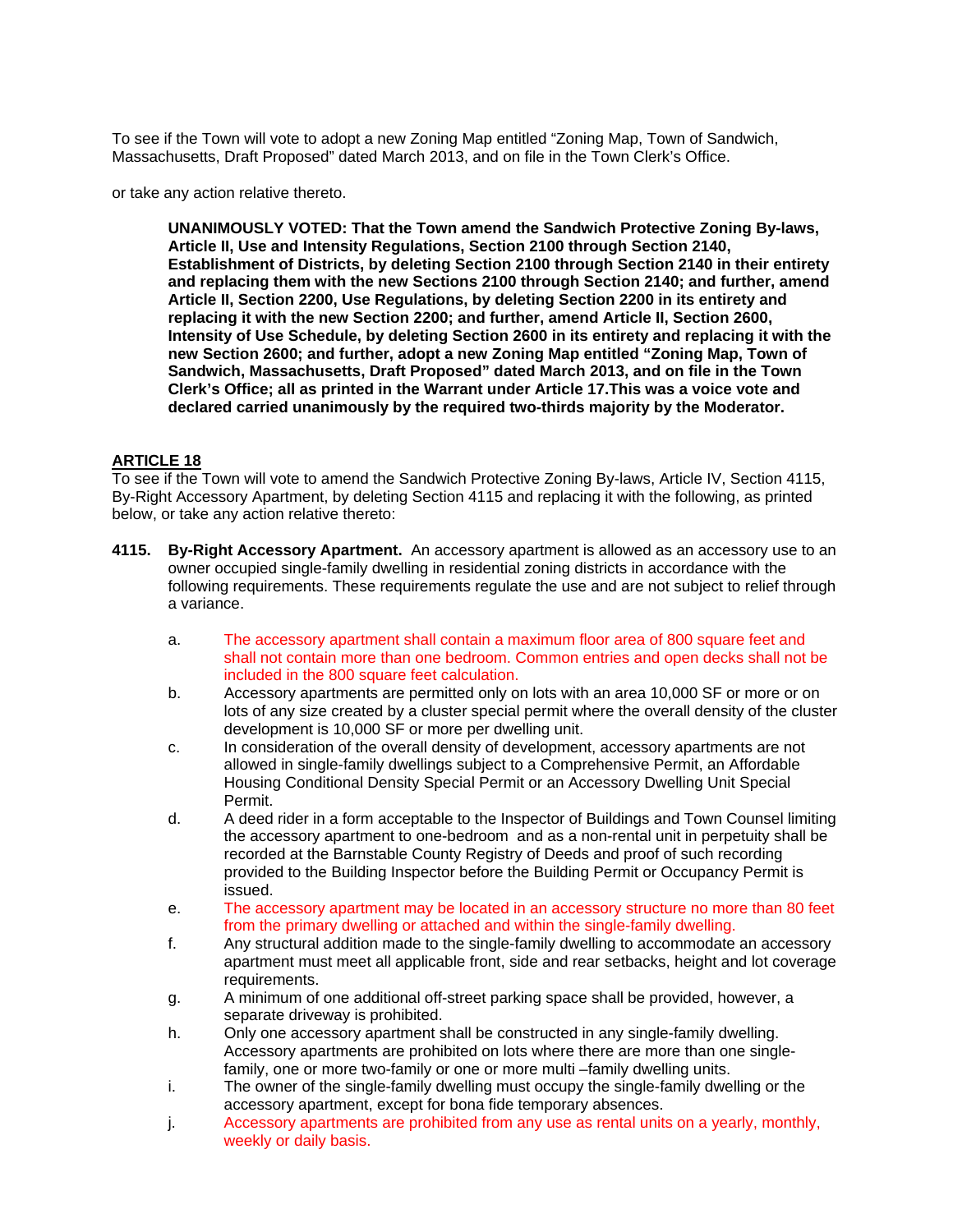**VOTED: That the Town amend the Sandwich Protective Zoning By-laws, Article IV, Section 4115, By-Right Accessory Apartment, by deleting Section 4115 and replacing it with a new Section 4115, as printed in the Warrant under Article 18.This was a voice vote and declared carried by the required two-thirds majority by the Moderator.** 

#### **ARTICLE 19**

To see if the Town will vote to amend the Sandwich Protective Zoning By-laws by adopting a new Article VIII, Temporary Moratorium on Medical Marijuana Treatment Centers, as printed below, or take any action relative thereto:

#### **ARTICLE VIII TEMPORARY MORATORIUM ON MEDICAL MARIJUANA TREATMENT CENTERS**

#### PURPOSE

By vote at the State election on November 6, 2012, the voters of the Commonwealth approved a law regulating the cultivation, distribution, possession and use of marijuana for medical purposes. The law provides that it is effective on January 1, 2013 and the State Department of Public Health is required to issue regulations regarding implementation within 120 days of the law's effective date. Currently under the Zoning Bylaw, a Medical Marijuana Treatment Center is not a permitted use in the Town. Any regulations promulgated by the State Department of Public Health are expected to provide guidance to the Town in regulating medical marijuana, including Medical Marijuana Treatment Centers. The regulation of medical marijuana raises novel and complex legal, planning, and public safety issues and the Town needs time to study and consider the regulation of Medical Marijuana Treatment Centers and address such novel and complex issues, as well as to address the potential impact of the State regulations on local zoning and to undertake a planning process to consider amending the Zoning Bylaw regarding regulation of medical marijuana treatment centers and other uses related to the regulation of medical marijuana. The Town intends to adopt a temporary moratorium on the use of land and structures in the Town for Medical Marijuana Treatment Centers so as to allow the Town sufficient time to engage in a planning process to address the effects of such structures and uses in the Town and to enact bylaws in a manner consistent with sound land use planning goals and objectives.

#### DEFINITION

"Medical Marijuana Treatment Center" shall mean a "not-for-profit entity, as defined by Massachusetts law only, registered by the Department of Public Health, that acquires, cultivates, possesses, processes (including development of related products such as food, tinctures, aerosols, oils or ointments), transfers, transports, sells, distributes, dispenses, or administers marijuana, products containing marijuana, related supplies, or educational materials to qualifying patients or their personal caregivers."

#### TEMPORARY MORATORIUM

For the reasons set forth above and notwithstanding any other provision of the Zoning Bylaw to the contrary, the Town hereby adopts a temporary moratorium on the use of land or structures for a Medical Marijuana Treatment Center. The moratorium shall be in effect through June 30, 2014. During the moratorium period, the Town shall undertake a planning process to address the potential impacts of medical marijuana in the Town, consider the Department of Public Health regulations Regarding Medical Marijuana Treatment Facilities and related uses, and shall consider adopting new Zoning Bylaws to address the impact and operation of Medical Marijuana Treatment Centers and related uses.

**UNANIMOUSLY VOTED: That the Town amend the Sandwich Protective Zoning By-laws by adopting a new Article VIII, Temporary Moratorium on Medical Marijuana Treatment Centers, as printed in the Warrant under Article 19.This was a voice vote and declared carried unanimously by the required two-thirds majority by the Moderator.**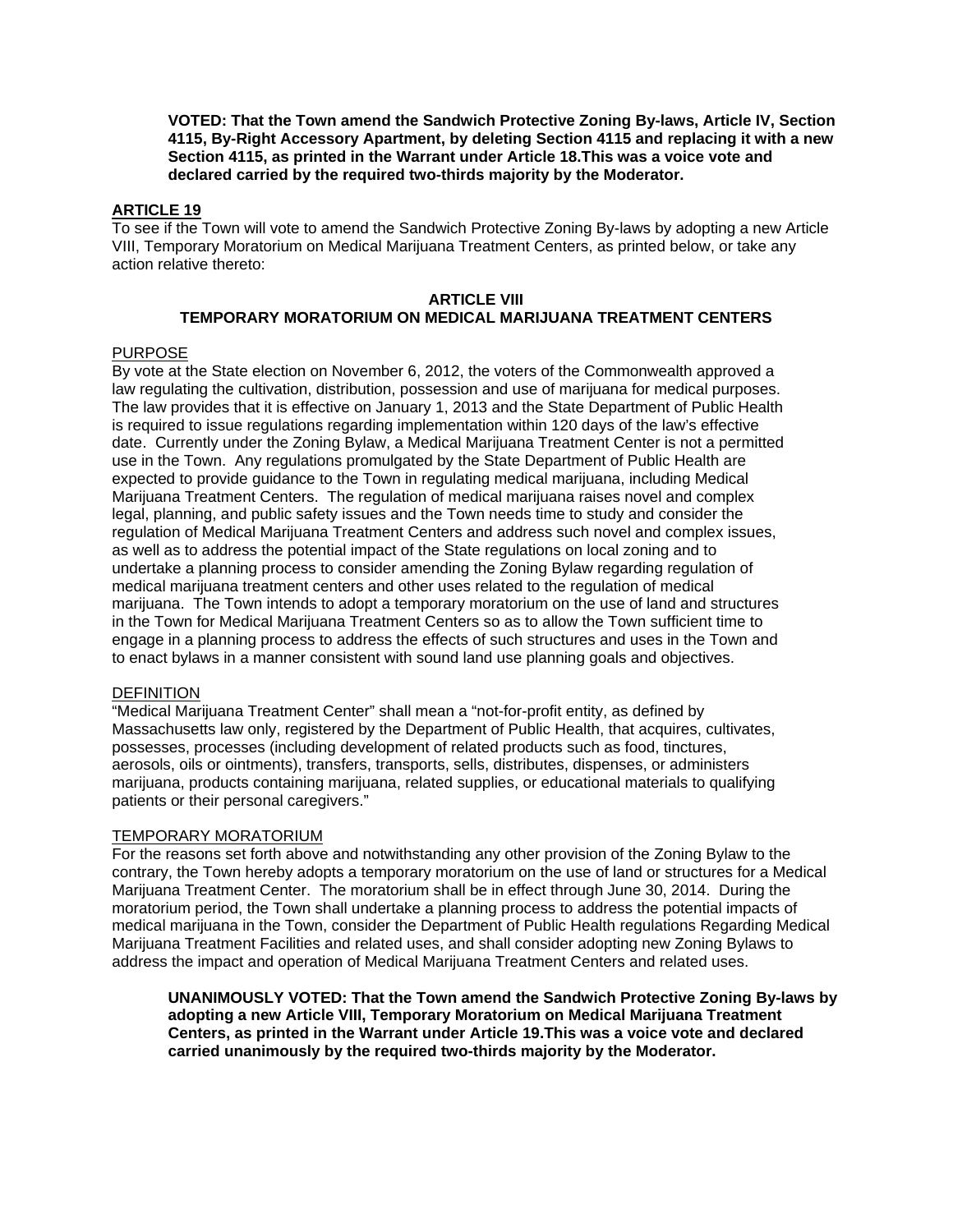#### **ARTICLE 20**

To see if the town will vote to accept the provisions of M.G.L. c.64. &2(a), which imposes a local meals excise of 0.75% to take effect on July 1, 2013.This petition asks Sandwich residents to support the establishment of a local options meal tax to generate revenue for Town use.

*(Submitted By Petition)*

**David Darling of Old County Road moved to that the Town accept the provisions of M.G.L. c.64L, §2(a), which imposes a local meals excise of 0.75% to take effect on July 1, 2013.** 

**Motion was seconded.** 

**Carl moved the question. The motion was seconded. This was a voice vote and declared carried unanimously by the Moderator.** 

**VOTED: That the Town accept the provisions of M.G.L. c.64L, §2(a), which imposes a local meals excise of 0.75% to take effect on July 1, 2013. This was a voice vote and declared carried by the Moderator.** 

## **ARTICLE 21**

To see if the Town will vote to separate the Department of Public Works into four parts (Engineering, Highways/Parks, Tree work and Operation of the Transfer Station) and advertise each of these parts for sealed bids from qualified private contractors/entities and award the operation of each of the parts listed above to the lowest bidder.

*(Submitted By Petition)*

**Steven Barr of Craft Road moved that the Town accept Article 21 the as written in the warrant.** 

**VOTED: That the Town vote to separate the Department of Public Works into four parts (Engineering, Highways/Parks, Tree work and Operation of the Transfer Station) and advertise each of these parts for sealed bids from qualified private contractors/entities and award the operation of each of the parts listed above to the lowest bidder. This was a voice vote and declared not carried by the Moderator.** 

## **ARTICLE 22**

To see if the Town will vote to allow the Harbormaster to charge an annual fee of \$25 (or such amount as determined by the Harbormaster and the Army Corps of Engineers) to each applicant currently on or requesting to be put on the waiting list for a slip in the marina and, if approved, to allow the funds so collected to be used to maintain the marina. (Non-Binding)

*(Submitted By Petition)*

**Steven Barr of Craft Road moved that the Town accept Article 22 the as written in the warrant.** 

**VOTED: That the Town vote to allow the Harbormaster to charge an annual fee of \$25 (or such amount as determined by the Harbormaster and the Army Corps of Engineers) to each applicant currently on or requesting to be put on the waiting list for a slip in the marina and, if approved, to allow the funds so collected to be used to maintain the marina. This was a voice vote and declared carried by the Moderator.** 

#### **ARTICLE 23**

To see if the Town will vote to set aside 20% of the fiscal year beach parking and sticker revenues from the appropriate receipts reserved for appropriation account for the purpose of funding future public ocean beach and dune renourishment projects, or take any action relative thereto.

*(Submitted By Petition)*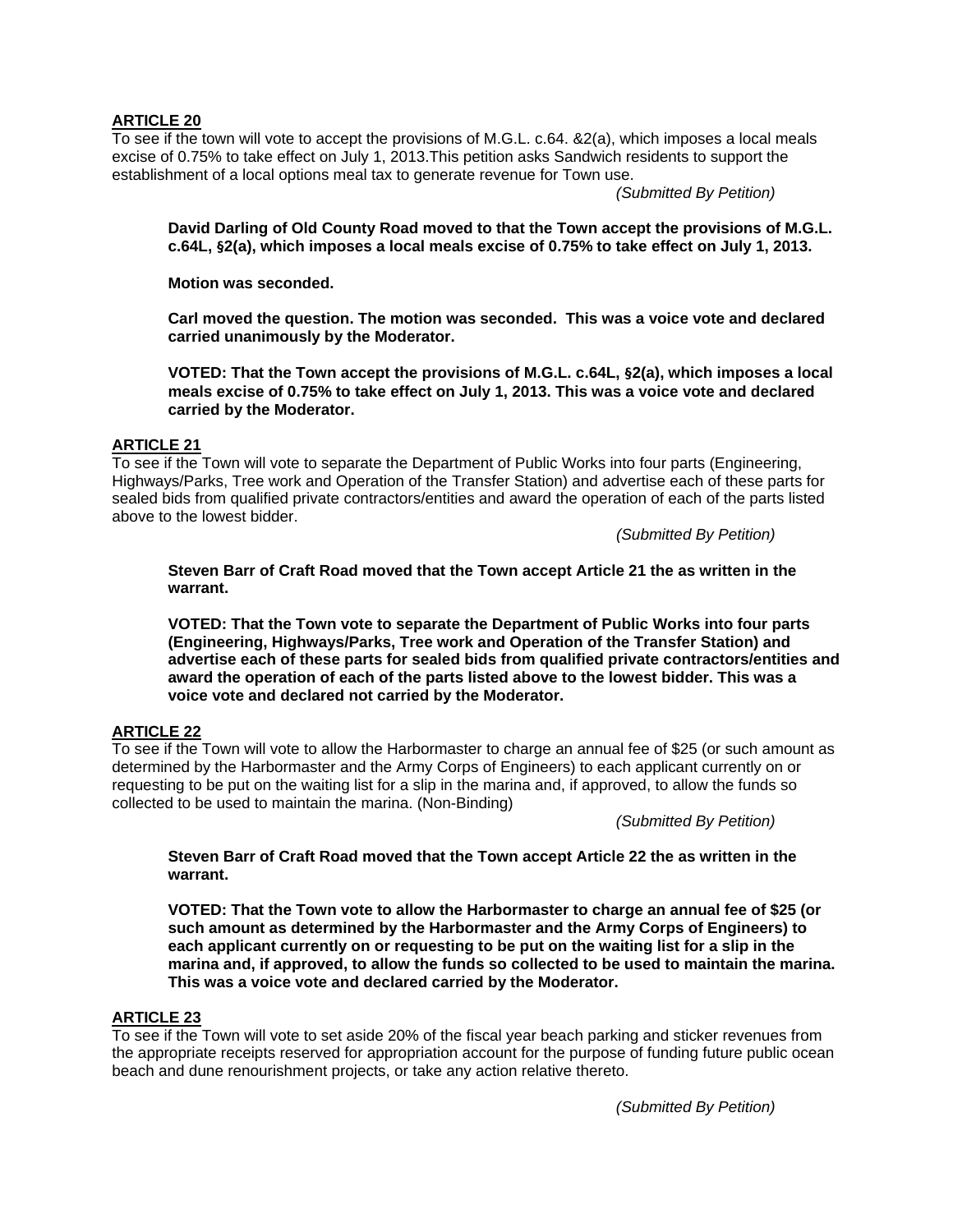**Irene Davis of White Cap Path moved that the Town establish a receipts reserved for appropriation account in accordance with M.G.L. c.40, §5F and set aside 20% of the fiscal year beach parking and sticker revenues to be appropriated for funding future public ocean beach and dune renourishment projects.** 

**UNANIMOUSLY VOTED: That the Town vote to set aside 20% of the fiscal year beach parking and sticker revenues from the appropriate receipts reserved for appropriation account for the purpose of funding future public ocean beach and dune renourishment projects, or take any action relative thereto. This was a voice vote and declared carried unanimously by the Moderator.** 

**The Moderator entertained a motion to introduce further articles beyond 11:00 PM. This was a voice vote and declared carried unanimously by the required two-thirds majority by the Moderator.** 

#### **ARTICLE 24**

WHEREAS, the United States Constitution and Bill of Rights provide certain inalienable rights to natural persons; and

WHEREAS, corporations are not mentioned in the United States Constitution and We The People have never granted constitutional rights to corporations; and

WHEREAS, corporations are legal entities created solely by state action, and their entitlement, if any, to certain rights should be more narrowly defined than the rights afforded natural persons under the United States Constitution; and

WHEREAS, the decision to regulate corporate financial contributions is one that historically Congress and the States have been constitutionally allowed to address; and

WHEREAS, the United States Supreme Court's 2010 decision, by a 5-4 vote, in the Citizens United vs. Federal Election Commission case, overturned longstanding precedent prohibiting corporations and unions from spending their general treasury funds in public elections. The Supreme Court held for the first time that corporations, both for-profit and not-for-profit, and unions, have the right to spend unlimited amounts from their treasuries to support or oppose candidates for elected office; and

WHEREAS, we believe this ruling created a serious and direct threat to our democracy and the conduct of free and fair elections, by permitting corporations to drown out the voices of, and take the power away from, ordinary persons; and

WHEREAS, we now see our political process is flooded with newly unleashed corporate money, resulting in historically unprecedented campaign expenditures, and

WHEREAS, the people of the United States have previously used the Constitutional Amendment process to correct decisions of the United States Supreme Court that invade or invalidate democratic institutions, including elections.

NOW THEREFORE, BE IT RESOLVED THAT WE, THE VOTERS OF THE TOWN OF SANDWICH AT OUR 2013 ANNUAL MEETING, CALL UPON THE UNITED STATES CONGRESS TO PASS AND SEND TO THE STATES FOR RATIFICATION, A CONSTITUTIONAL AMENDMENT TO REVERSE THE CITIZENS UNITED DECISION AND RESTORE THE FIRST AMENEDMENT AND FAIR ELECTIONS TO WE THE PEOPLE AND FURTHER, WE CALL UPON THE MASSACHUSETTS GENERAL COURT TO PASS ONE OR MORE RESOLUTIONS ASKING FOR THOSE ACTIONS.

FURTHER BE IT RESOLVED THAT THE SANDWICH TOWN CLERK BE INSTRUCTED TO SEND A COPY OF THIS RESOLUTION TO SENATOR ELIZABETH WARREN, SENATOR WILLIAM COWAN, CONGRESSMAN WILLIAM KEATING, SENATOR HARRY REID, REPRESENTATIVE JOHN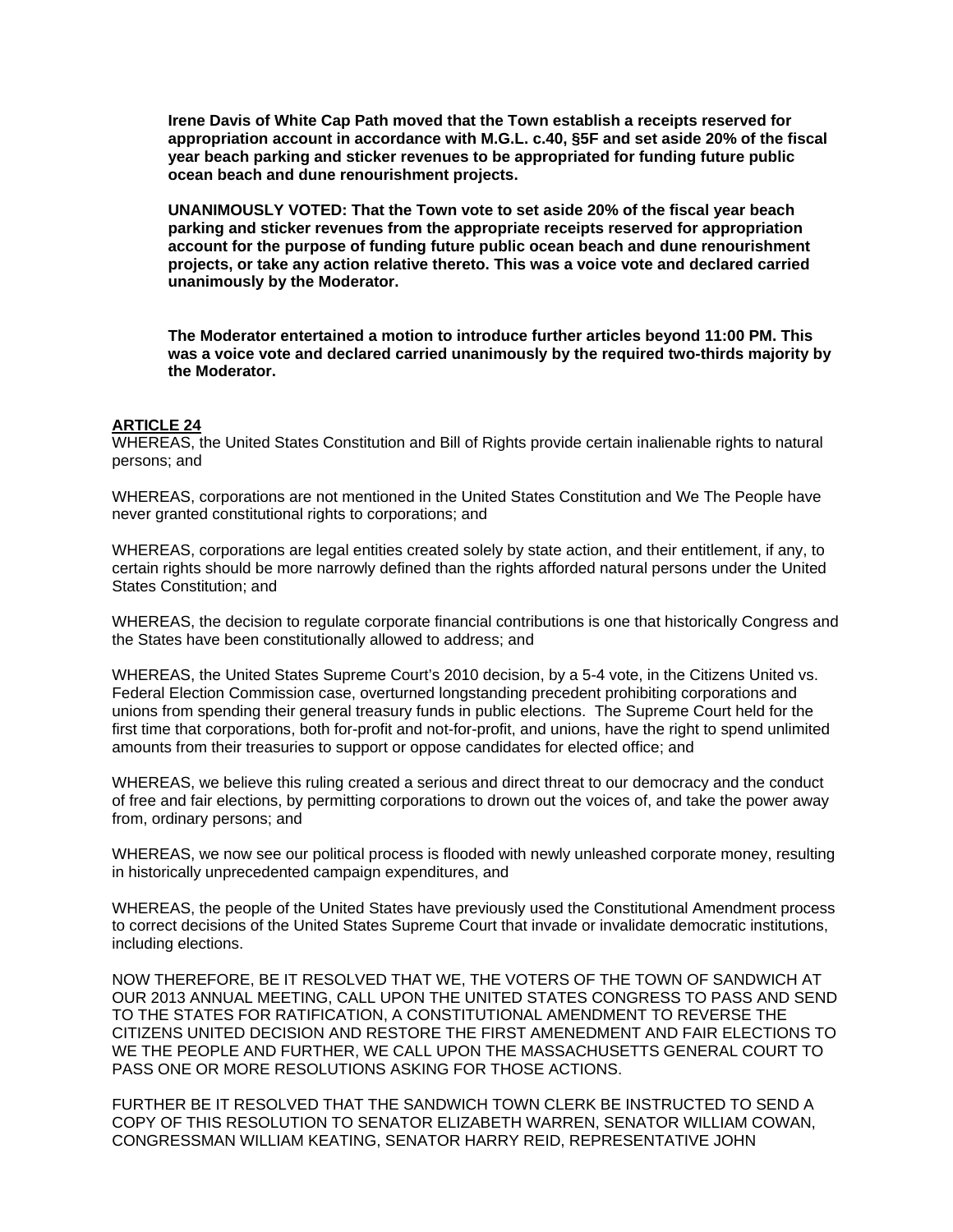BOEHNER, PRESIDENT BARACK OBAMA, MASSACHUSETTS GOVERNOR DEVAL PATRICK, MASSACHUSETTS SENATE PRESIDENT THERESE MURRAY AND MASSACHUSETTS REPRESENTATIVE RANDY HUNT.

*(Submitted By Petition)*

Louis Cerrone of Popple Bottom Road moved that the Town support the resolution seeking a constitutional amendment to restrict the financing of campaigns and elections by corporations and unions, as printed in the Warrant under Article 24.

**VOTED: To send a copy of the resolution as printed in Article 24 to Senator Elizabeth Warren, Senator William Cowan, Congressman William Keating, Senator Harry Reid, Representative John Boehner, President Barack Obama, Massachusetts Governor Deval Patrick, Massachusetts Senate President Therese Murray and Massachusetts Representative Randy Hunt. This was a voice vote and declared carried by the Moderator.** 

#### **ARTICLE 25**

Whereas, Massachusetts Emergency Management Agency (MEMA) Director Kurt Schwartz has acknowledged that Cape residents and visitors are "in harm's way" in the event of a radiological accident at the Pilgrim Nuclear Power Station in Plymouth;

Whereas, MEMA has determined that Cape residents and visitors will not be evacuated but plans to relocate Cape citizens after exposure to dangerous radioactive materials released in an accident;

Whereas, citizens of the Town of Sandwich find this State response to Pilgrim's threat to our health and safety unacceptable and in violation of the public trust;

Therefore, be it resolved that we the people of Sandwich respectfully request Governor Deval Patrick to call upon the Nuclear Regulatory Commission to uphold their mandate to shut Entergy's Pilgrim Nuclear Power Station in Plymouth because the public safety, particularly Cape and Islands residents and visitors, cannot be assured.

This petition will be sent to: Representative Edward Markey President Barack Obama Senator Therese Murray Governor Deval Patrick Senator Daniel Wolf Senator Daniel Wolf Executive Office of Public Safety **Rep. 2006** Rep. Sarah Peake Nuclear Regulatory Commission **Rep. David Viera** Rep. David Viera Federal Emergency Management Agency **Rep. Randy Hunt** Massachusetts Emergency Management Agency **Rep. Cleon Turner** Barnstable County Commissioners **Rep. Brian Mannal** Senator John Kerry **Rep. Timothy Madden** Senator Elizabeth Warren Representative William Keating

*(Submitted By Petition)* 

Sarah Cote of Route 130 moved that the Town support the resolution seeking to shut down the Entergy Pilgrim Nuclear Power Station in Plymouth, as printed in the Warrant under Article 25.

**VOTED: To send a copy of the resolution as printed in Article 24 to President Barack Obama, Governor Deval Patrick, Executive Office of Public Safety, Nuclear Regulatory Commission, Federal Emergency Management Agency, Massachusetts Emergency Management Agency, Barnstable County Commissioners, Senator John Kerry, Senator Elizabeth Warren, Representative William Keating, Representative Edward Markey, Senator Therese Murray, Senator Daniel Wolf, Rep. Sarah Peake, Rep. David Viera, Rep. Randy Hunt, Rep. Cleon Turner, Rep. Brian Mannal, Rep. Timothy Madden. This was a voice vote and declared carried by the Moderator.**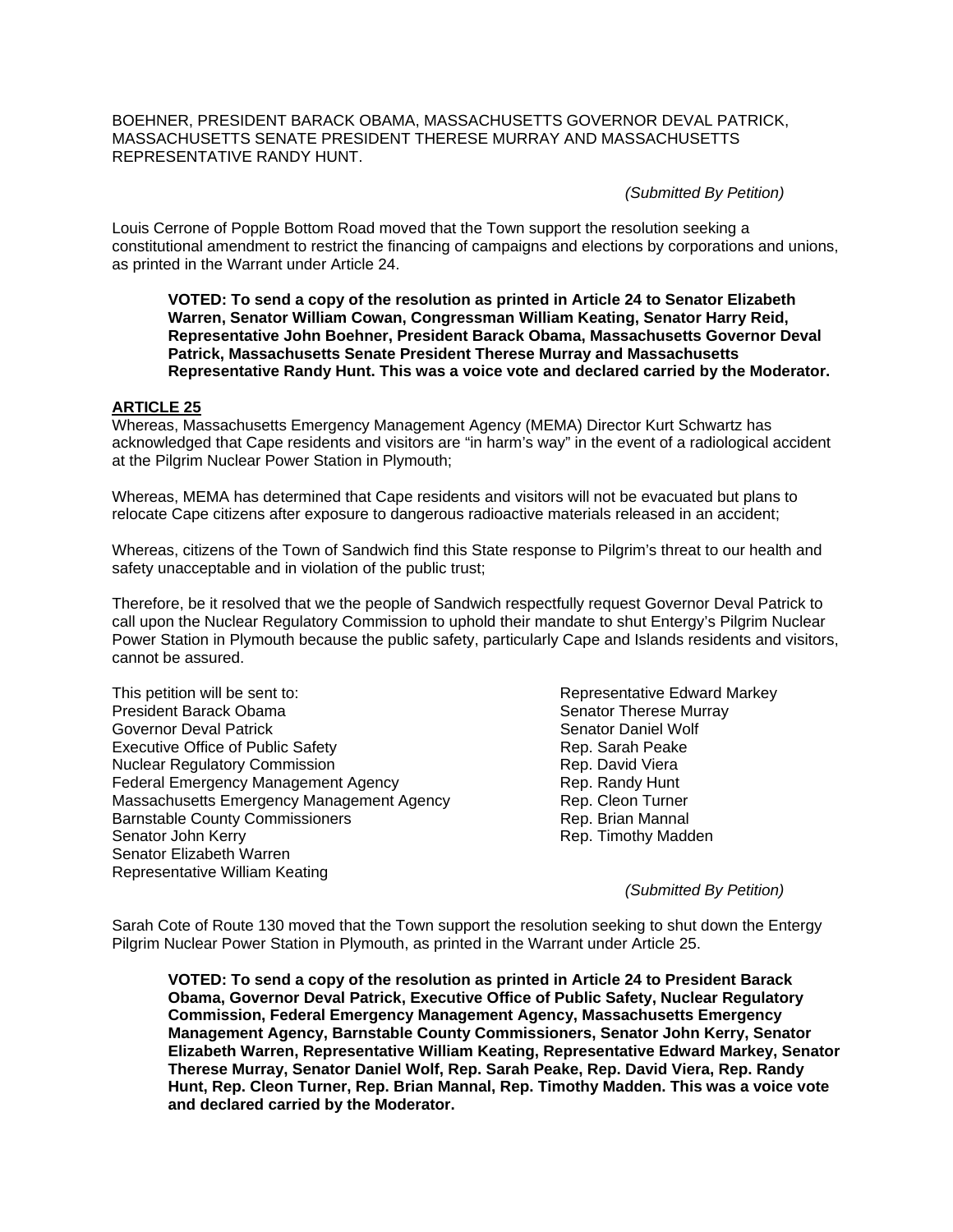#### **ARTICLE 26**

To Elect the following Officers:

One Board of Assessor member for a term of three years; One Board of Health member for a term of three years; Two Board of Selectmen members for a term of three years; One Constable for a term of three years; One Sandwich Housing Authority member for a term of five years; Two Planning Board members for a term of three years; One Planning Board member for an unexpired term of two years; Two School Committee members for a term of three years; One Town Clerk for a term of three years; Three Trustees of the Sandwich Public Library for a term of three years; One Trustee of the Sandwich Public Library for an unexpired term of one year; One Trustee of the Weston Memorial Fund for a term of three years; and all other candidates that may appear on the official ballot,

And to vote YES or NO on the following question:

#### **BALLOT QUESTION #1**

Shall the Town of Sandwich be allowed to exempt from the provisions of proposition two and-one-half, so called, the amounts required to pay for designing, constructing, and making extraordinary repairs to a public safety headquarters and substation, including design, site improvements, equipment, furnishings and costs incidental thereto?

**YES**: \_\_\_\_\_ **NO**: \_\_\_\_\_

The polls for the election will be open at 7:00 a.m. and close at 8:00 p.m. on said

THURSDAY, THE NINTH DAY OF MAY, 2013.

#### **Voted: To adjourn to the Town Elections on May 9, 2013. This was a voice vote and declared carried by the Moderator.**

The meeting was adjourned at 11:28 PM

I hereby certify that this is a true record of the Annual Town Meeting held on May 6, 2013.

Respectfully Submitted,

Taylor D. White Town Clerk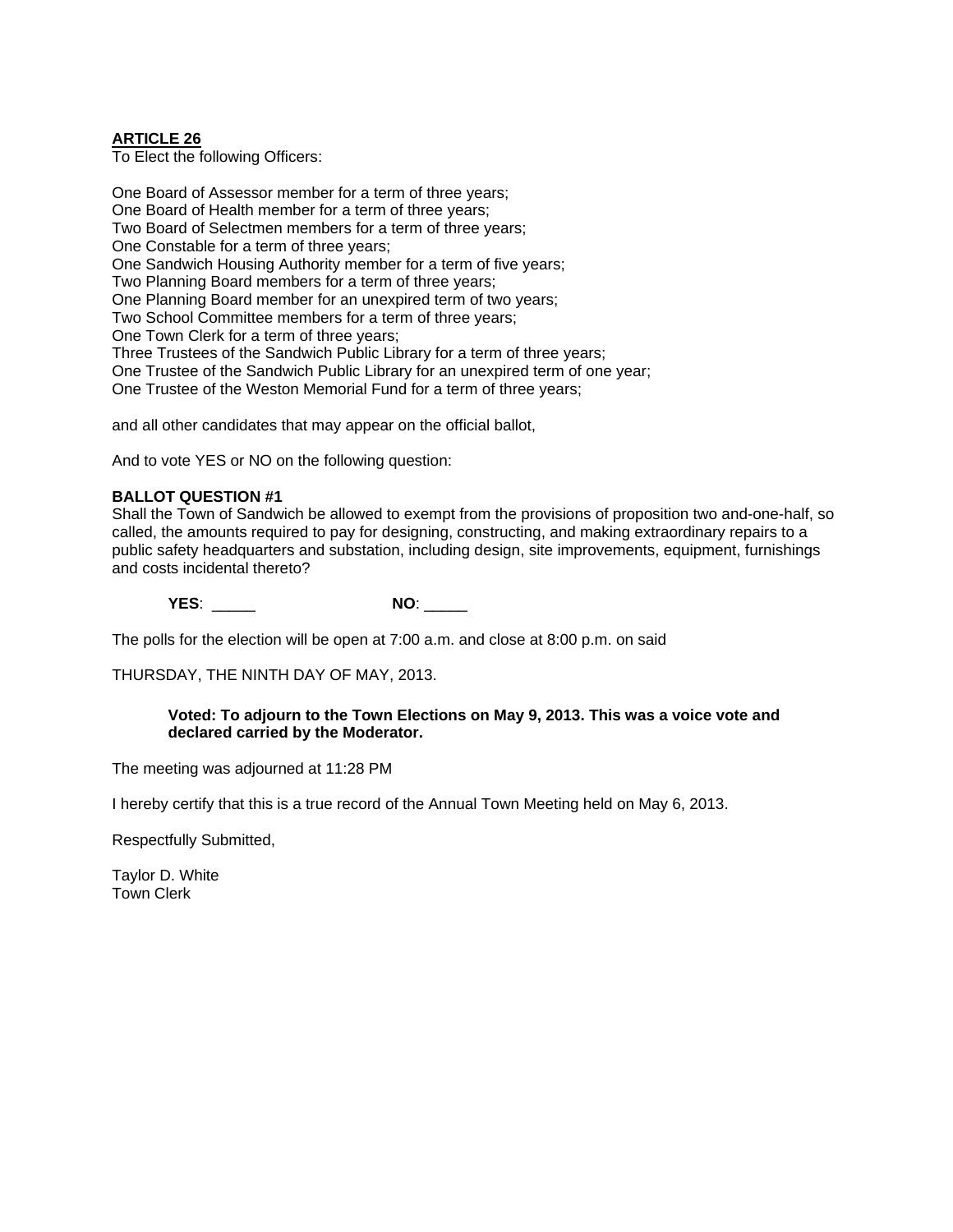# **TOWN OF SANDWICH SPECIAL TOWN MEETING MAY 7, 2013**

The Special Town Meeting was called to order in the Sandwich High School auditorium by Moderator Garry Blank at 7:11 P.M. The total number of eligible voters was 15,633 and the clerks checked in a total of 469 voters, which is a 3% turnout. John Kennan, Chairman of the Board of Selectmen, led the Pledge of Allegiance. Sandwich Soul, sang the Star Spangled Banner. Taylor White, Town Clerk, and Susan Lundquist, Assistant Town Clerk served as the timekeepers.

#### **ARTICLE 1**

To see if the Town will vote to raise and appropriate, transfer from available funds or borrow a sum of money for the purpose of designing, constructing, and making extraordinary repairs to a public safety headquarters and substation, including design, site improvements, equipment, furnishings and costs incidental thereto, and to authorize the Treasurer, with the approval of the Board of Selectmen, to issue any bonds or notes that may be necessary for such purpose pursuant to M.G.L. c.44, §7(3), or any other general or special law, and further to authorize the Board of Selectmen to enter into any and all contracts necessary to carry out such project; provided that said appropriation shall be contingent upon the passage of a so-called Proposition Two and One-half debt exclusion referendum in accordance with M.G.L. c.59, §21 C(k) on May 9, 2013, or take any action relative thereto.

**Selectmen Ralph Vitacco made a motion to fix the method of voting on Article 1 to a secret ballot process. Motion was seconded.** 

**VOTED: That the Town fix the method of voting on Article 1 be a secret ballot process. This was a voice vote and declared not carried by the Moderator.** 

**Carl Johanson called the question. Motion seconded. This was a voice vote and declared carried by the Moderator.** 

**VOTED: That the Town appropriate the sum of \$30,000,000 to pay costs of designing, constructing, and making extraordinary repairs to a public safety headquarters and substation, including design, site improvements, equipment, furnishings and costs incidental thereto, and to meet this appropriation, the Treasurer, with the approval of the Board of Selectmen, is authorized to borrow said amount under and pursuant to M.G.L. c.44, §7(3) or pursuant to any other enabling authority and to issue bonds or notes of the Town therefor; and further, that the Board of Selectmen is authorized to enter into any and all contracts necessary to carry out such projects; provided, however, that no amounts shall be borrowed or expended hereunder unless and until the Town shall have approved a so-called Proposition Two and One-half debt exclusion referendum with respect to this borrowing in accordance with M.G.L. c.59, §21 C(k) on May 9, 2013.This was a counted vote and declared not carried by the Moderator. The vote was 217 Yea and 216 Nay.** 

The meeting was adjourned at 9:28 P.M.

I hereby certify that this is a true record of the Special Town Meeting held on May 7, 2013.

Respectfully Submitted,

Taylor D. White Town Clerk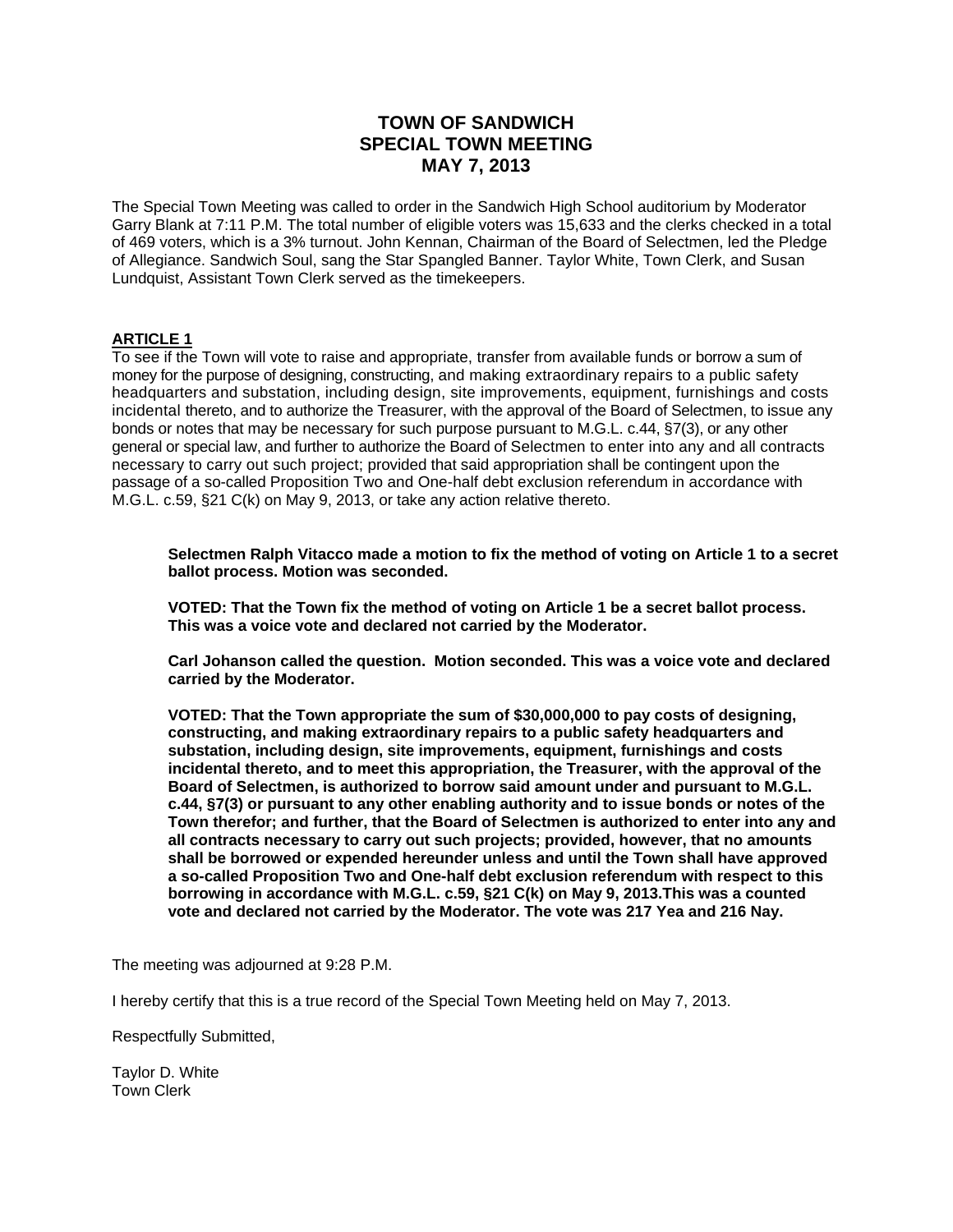# **TOWN OF SANDWICH 2013 SPECIAL TOWN MEETING November 18, 2013**

The Special Town Meeting was called to order in the Sandwich High School auditorium by Moderator Garry Blank at 7:16 P.M. The total number of eligible voters was 15,814 and the clerks checked in a total of 611 voters, which is a 3.9% turnout. Ralph Vitacco, Vice Chairman of the Board of Selectmen, led the Pledge of Allegiance. James Pierce read the Gettysburg Address. Ryan Sheehan and Tom Walsh from the Sandwich High School Choral sang the Star Spangled Banner. The Moderator swore in the following Sandwich residents as tellers: Rosemary Rhoades, Gene Parini, David Merrell, Denise Dever, Tobin Wirt, Kathy Felt and James Schneider. Taylor White, Town Clerk, and Susan Lundquist, Assistant Town Clerk served as the timekeepers.

# **ARTICLE 1**

To see if the Town will vote to raise and appropriate, or transfer from available funds, a sum of money for the purpose of constructing improvements and remodeling, constructing, reconstructing and making extraordinary repairs to the Sandwich High School A Wing and for capital improvements associated with moving all 7th and 8<sup>th</sup> grades to Sandwich High School located at 365 Quaker Meetinghouse Road, including design, site improvements, equipment, furnishings and costs incidental thereto, and further to authorize the School Committee to enter into any and all contracts necessary to carry out such project; provided that said appropriation shall be contingent upon the passage of a so-called proposition two and one-half capital expenditure exclusion referendum in accordance with M.G.L. c.59, §21C(i½), or take any action relative thereto.

**VOTED: That the Town raise and appropriate \$650,000 for constructing improvements and remodeling, constructing, reconstructing and making extraordinary repairs to the Sandwich High School A Wing and for capital improvements associated with moving all 7th and 8th grades to Sandwich High School located at 365 Quaker Meetinghouse Road, including design, site improvements, equipment, furnishings and costs incidental thereto, and authorize the School Committee to enter into any and all contracts necessary to carry out such project, provided that said appropriation shall be contingent upon the passage of a so-called proposition two and one-half capital expenditure exclusion referendum in accordance with M.G.L. c.59, §21C(i½). This was a counted vote and declared carried by the Moderator. The vote was 424 Yea and 134 Nay.**

# **ARTICLE 2**

To see if the Town will vote to raise and appropriate, or transfer from available funds, a sum of money for the purpose of constructing improvements and remodeling, constructing, reconstructing and making extraordinary repairs to the Sandwich High School swimming pool and associated mechanical equipment located at 365 Quaker Meetinghouse Road, including design, site improvements, equipment, furnishings and costs incidental thereto, and further to authorize the School Committee to enter into any and all contracts necessary to carry out such project; provided that said appropriation shall be contingent upon the passage of a so-called proposition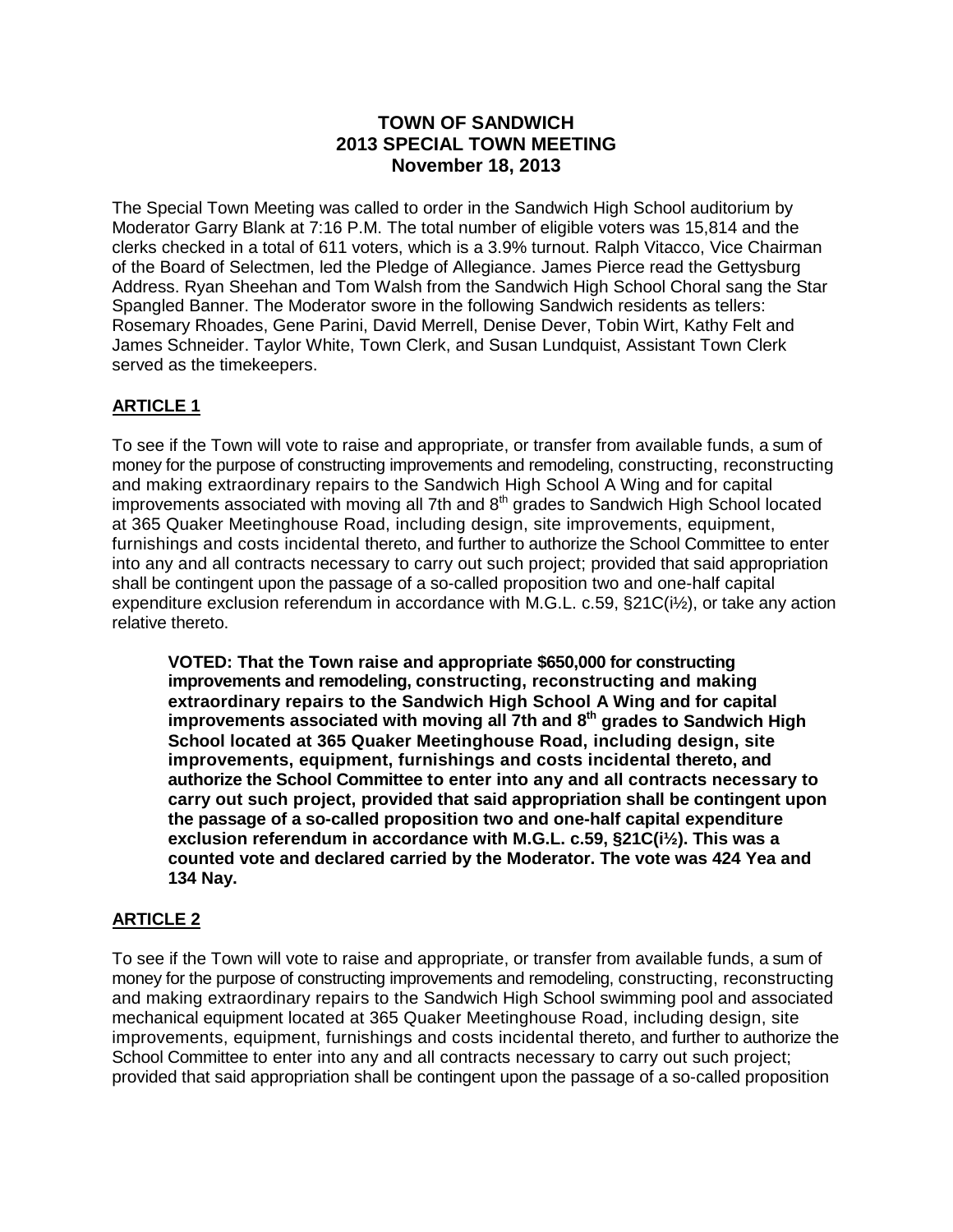two and one-half capital expenditure exclusion referendum in accordance with M.G.L. c.59, §21C(i½), or take any action relative thereto.

**Ellen Scott of Easterly Drive made a motion to move the question. The motion was seconded and declared carried on a voice vote by the Moderator.**

**VOTED: That the Town raise and appropriate \$980,000 for constructing improvements and remodeling, constructing, reconstructing and making extraordinary repairs to the Sandwich High School swimming pool and associated mechanical equipment located at 365 Quaker Meetinghouse Road, including design, site improvements, equipment, furnishings and costs incidental thereto, and authorize the School Committee to enter into any and all contracts necessary to carry out such project, provided that said appropriation shall be contingent upon the passage of a so-called proposition two and one-half capital expenditure exclusion referendum in accordance with M.G.L. c.59, §21C(i½). This was a counted vote and declared carried by the Moderator. The vote was 409 Yea and 103 Nay.**

# **ARTICLE 3**

To see if the Town will vote to accept the provisions of M.G.L. c.60A, §1 which authorizes a motor vehicle excise exemption for any motor vehicle owned and registered by a resident who is in active and full-time military service and has been deployed or stationed outside the territorial boundaries of the continental United States for a period of at least forty five (45) days in the calendar year of the exemption, or take any action relative thereto.

**UNANIMOUSLY VOTED: That the Town accept the provisions of M.G.L. c.60A, §1 authorizing a motor vehicle excise exemption for any active and full-time military service that meets the requirements of the law. This was a voice vote and declared carried unanimously by the Moderator.**

# **ARTICLE 4**

To see if the Town will vote to authorize the Board of Selectmen to petition the General Court for special legislation, substantially in the form set forth below, relating to the removal of all supervisory positions in the Sandwich Police Department, specifically those positions of the rank of Sergeant or above, from Civil Service law and rules; provided, however, that the General Court may make clerical or editorial changes of form only to the bill, unless the Board of Selectmen approves amendments to the bill before enactment by the General Court, and provided further that the Board of Selectmen is hereby authorized to approve amendments which shall be within the scope of the general public objectives of this petition, or take any action relative thereto:

## **AN ACT PROVIDING THAT SUPERVISORY POSITIONS IN THE POLICE DEPARTMENT OF THE TOWN OF SANDWICH SHALL BE EXEMPT FROM CIVIL SERVICE LAW AND RULES**

**Section 1**: All supervisory positions in the Police Department of the Town of Sandwich of the rank of Sergeant and above shall be exempt from the provisions of Chapter Thirty-One of the Massachusetts General Laws and all rules adopted thereunder; provided, however,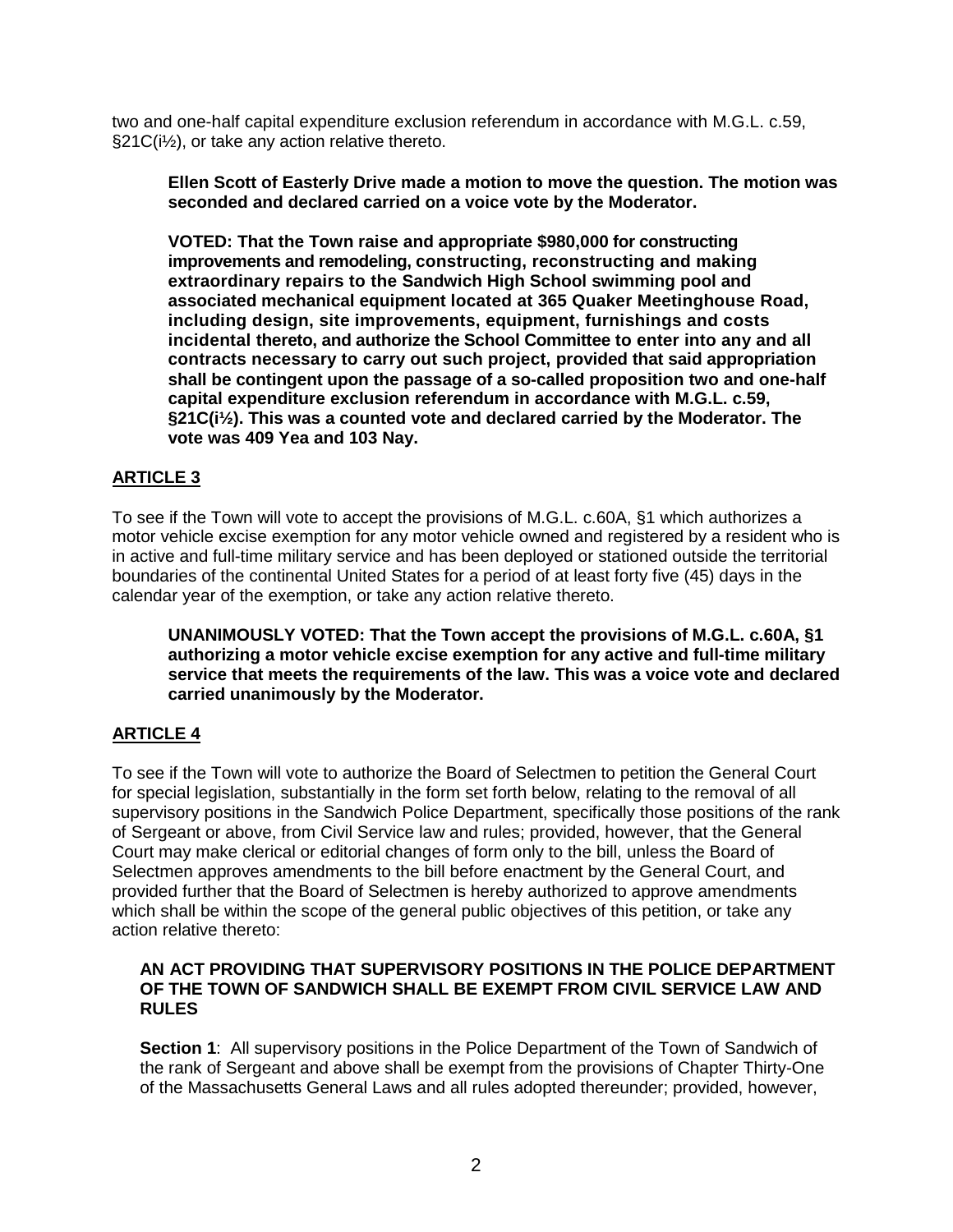that the present incumbents of such positions who are subject to said Chapter Thirty-One shall continue to be subject to said chapter.

**Section 2:** This act shall take effect upon its passage.

**UNANIMOUSLY VOTED: That the Town authorize the Board of Selectmen to petition the General Court for special legislation relating to the removal of all supervisory positions in the Sandwich Police Department, specifically those positions of the rank of Sergeant or above, from Civil Service law and rules, and authorize the Board of Selectmen to approve amendments which shall be within the scope of the general public objectives of this petition, as printed in the warrant under Article 4. This was a voice vote and declared carried unanimously by the Moderator.**

# **ARTICLE 5**

To see if the Town will vote to accept the provisions of M.G.L. c.32, §4(2)B½ which allows service as a permanent-intermittent or call firefighter to be credited as full-time service for retirement purposes provided eligible members buy back said service for the purpose of retirement eligibility and benefits, or take any action relative thereto.

**VOTED: that the Town accept the provisions of M.G.L. c.32, §4(2)B½ which allows service as a permanent-intermittent or call firefighter to be credited as full-time service for retirement purposes provided eligible members buy back said service for the purpose of retirement eligibility and benefits. This was a voice vote and declared carried by the Moderator.**

# **ARTICLE 6**

To see if the Town will vote to authorize the Board of Selectmen to grant a non-exclusive perpetual easement for sewer purposes in, over, under, and along the portions of the public roadway layout of Quaker Meetinghouse Road, Cotuit Road, Falmouth Road and Jan Sebastian Drive and a portion of Kiah's Way and the Town-owned parcels of land shown on Assessor's Map 17 as Lots 137, 138, 201, and 222 shown as "Permanent 20' Wide Sewer Easement" shown on a plan of land entitled "South Sandwich Village, Quaker Meetinghouse Rd. & Cotuit Rd., Sandwich, Massachusetts, Proposed Easements, Town of Sandwich," dated October 7, 2013, prepared by Horsley Witten Group, a copy of which is on file with the Town Clerk, and a non-exclusive temporary 20'wide construction easement shown on said plan as "Temporary 20' Wide Construction Easement", and a proposed lift station easement as shown on said Plan over a portion of Town-owned land shown on Assessor's Map 17, as Lot 196, for the purposes of constructing and installing, inspecting, repairing, replacing removing, operating and maintaining a sewer line with any manholes, pipes, conduits and other appurtenances and related equipment, on such terms and conditions as the Board of Selectmen may determine, or take any other action relative thereto.

**UNANIMOUSLY VOTED: That the Town authorize the Board of Selectmen to grant a non-exclusive perpetual easement for sewer purposes in, over, under, and along the portions of the public roadway layout of Quaker Meetinghouse Road, Cotuit Road, Falmouth Road and Jan Sebastian Drive and a portion of Kiah's Way and the Town-owned parcels of land shown on Assessor's Map 17 as Lots 137, 138, 201, and 222 shown as "Permanent 20' Wide Sewer Easement" shown on a plan of**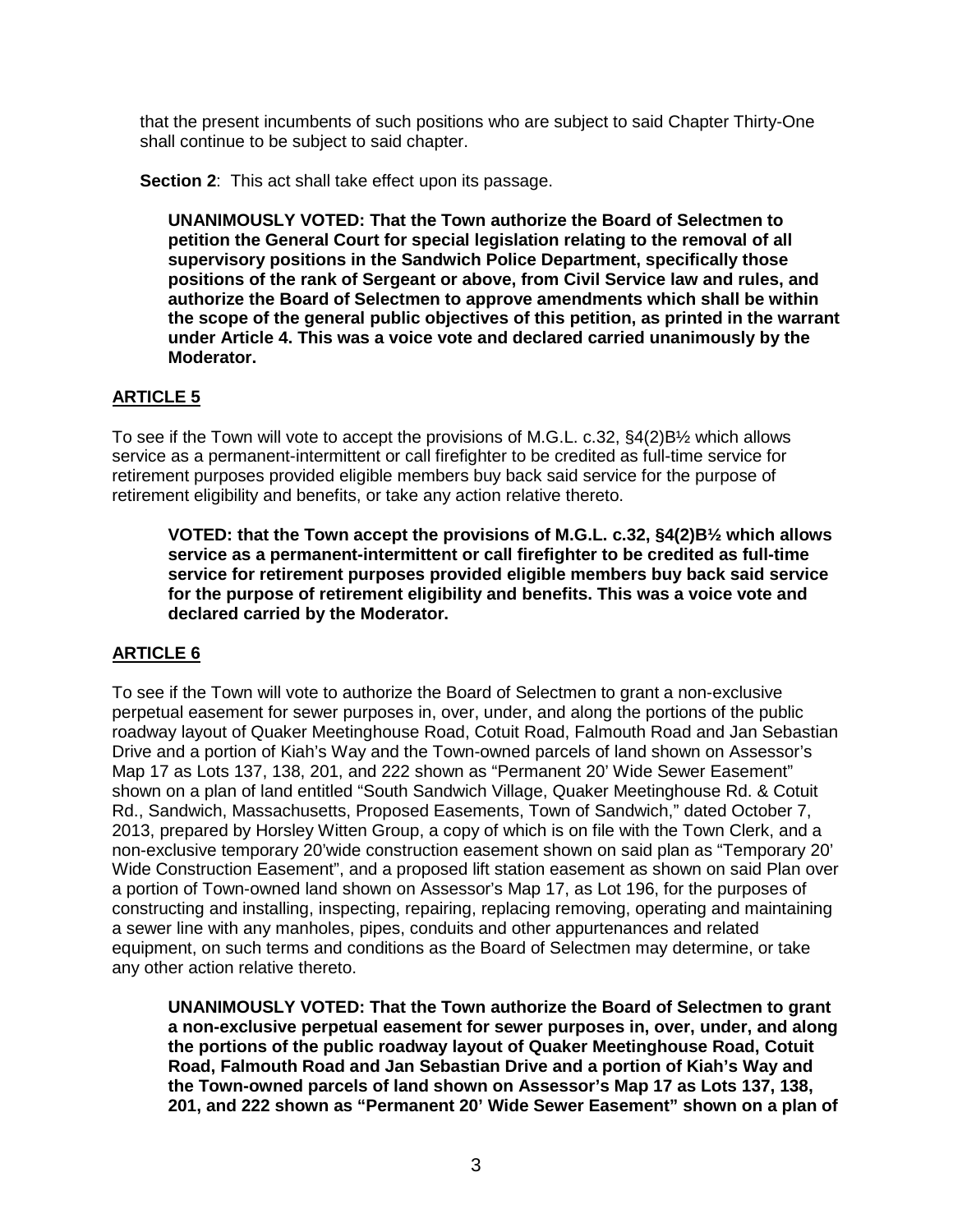**land entitled "South Sandwich Village, Quaker Meetinghouse Rd. & Cotuit Rd., Sandwich, Massachusetts, Proposed Easements, Town of Sandwich," dated October 7, 2013, prepared by Horsley Witten Group, a copy of which is on file with the Town Clerk, and a non-exclusive temporary 20'wide construction easement shown on said plan as "Temporary 20' Wide Construction Easement", and a proposed lift station easement as shown on said Plan over a portion of Townowned land shown on Assessor's Map 17, as Lot 196, for the purposes of constructing and installing, inspecting, repairing, replacing removing, operating and maintaining a sewer line with any manholes, pipes, conduits and other appurtenances and related equipment, on such terms and conditions as the Board of Selectmen may determine, as printed in the warrant under Article 6. This was a voice vote and declared carried unanimously by the Moderator.**

# **ARTICLE 7**

To see if the Town will vote to transfer from the Community Preservation Fund Affordable Housing Reserve the sum of \$450,000 for the purpose of preservation and support of the Sandwich Housing Authority George Fernandes Way affordable housing development, and, in connection therewith, to authorize the Town Manager, upon such terms and conditions as he deems appropriate and with the approval of the Board of Selectmen, to enter into a grant agreement with said Housing Authority addressing the purposes for which such grant funds may be expended; and, further, to amend the vote taken under Article 18 of the May 4, 2009 Annual Town Meeting for the George Fernandes Way expansion project by reducing the amount appropriated therefor by the sum of \$450,000; or take any action relative thereto.

**VOTED: that the Town transfer from the Community Preservation Fund Affordable Housing Reserve the sum of \$450,000 for the preservation and support of the Sandwich Housing Authority George Fernandes Way affordable housing development, and, authorize the Town Manager to enter into a grant agreement with said Housing Authority addressing the purposes for which such grant funds may be expended; and, further, amend the vote taken under Article 18 of the May 4, 2009 Annual Town Meeting for the George Fernandes Way expansion project by reducing the amount appropriated therefor by the sum of \$450,000; as printed in the warrant under Article 7. This was a voice vote and declared carried by the Moderator.** 

## **ARTICLE 8**

To see if the Town will vote to amend the Sandwich Protective Zoning By-laws, Section 2110, Establishment of Districts, by adding a new zoning district to be named Village Business District (VB) and to add the language printed below for the new district under Section 2140, District Purposes Are As Follows:

## **Village Business District (VB)**

To ensure the preservation or enhancement of historic villages or similar areas by regulating mixed land use to accommodate residential, cultural, commercial and hospitality uses.

## **AND FURTHER,**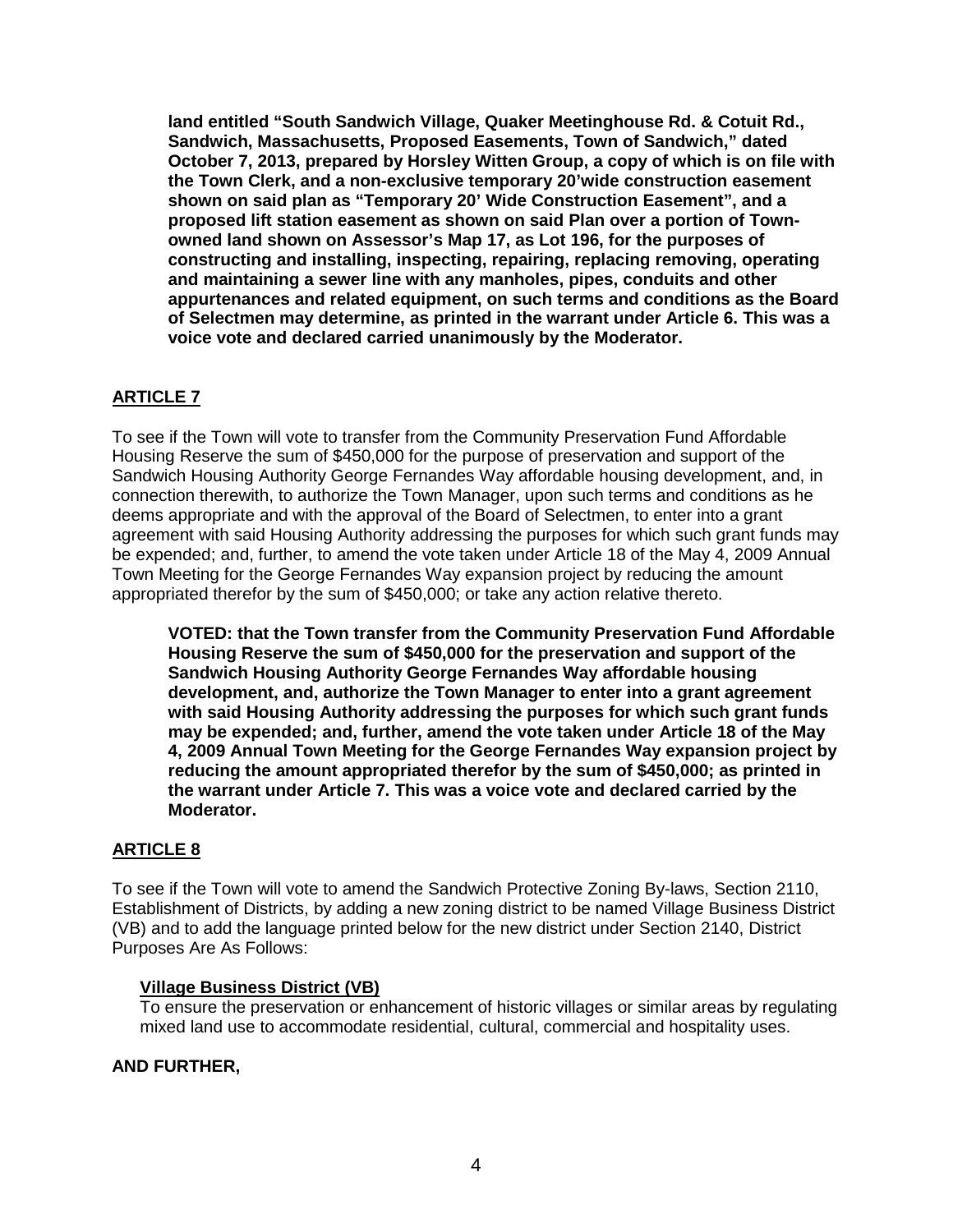To see if the Town will vote to adopt a new Zoning Map entitled "Proposed, Zoning Map, Town of Sandwich, Massachusetts" dated October 2013, and on file in the Town Clerk's Office.

# **AND FURTHER,**

To see if the Town will vote to amend the Sandwich Protective Zoning By-laws, Section 2200, Use Regulations, by adding a new column for the new Village Business District under Section 2210, as printed below:

| <b>Agricultural Uses</b>                        |                 |
|-------------------------------------------------|-----------------|
|                                                 | <b>VB</b> (2,3) |
| Farm (1)                                        | Y               |
| <b>Farm Stand</b>                               | Y               |
| <b>Aquaculture Operations</b>                   | S               |
| Brewery, Winery, Distilleries                   | S               |
| <b>Commercial Uses</b>                          |                 |
|                                                 | VB(2,3)         |
| <b>Adult Entertainment</b>                      | N               |
| <b>Animal Kennel</b>                            | N               |
| <b>Artist Studios</b>                           | S               |
| <b>Automotive Repair</b>                        | N               |
| <b>Bank</b>                                     | S               |
| Beauty Salon/ Barbershop                        | S               |
| Bed and Breakfast (5)                           | S               |
| Boat/Motor Vehicle Service/Repair               | N               |
| Boat/ Watercraft Sales, Wholesale (8)           | N               |
| Boat and Watercraft Storage Building            | N               |
| Car Wash                                        | N               |
| <b>Childcare Facility</b>                       | S               |
| <b>Commercial and Charter Fishing</b>           | S               |
| <b>Commercial/Recreational Marine Equipment</b> | $\mathsf{N}$    |
| Storage (6)                                     |                 |
| Convenience Store, Retail                       | S               |
| Crematorium                                     | N               |
| Dry Cleaning                                    | N               |
| Fast Food, Takeout (2)                          | N               |
| <b>Funeral Home</b>                             | S               |
| <b>Gasoline Station</b>                         | N               |
| <b>Holiday Seasonal Attraction</b>              | S               |
| Hotel/Motel                                     | S               |
| <b>Major Commercial Complex</b>                 | N               |
| <b>Major Industrial Complex</b>                 | N               |
| Marine Medical and Rehab Facility               | N               |
| Medical Offices (21) (No surgical procedures)   | S               |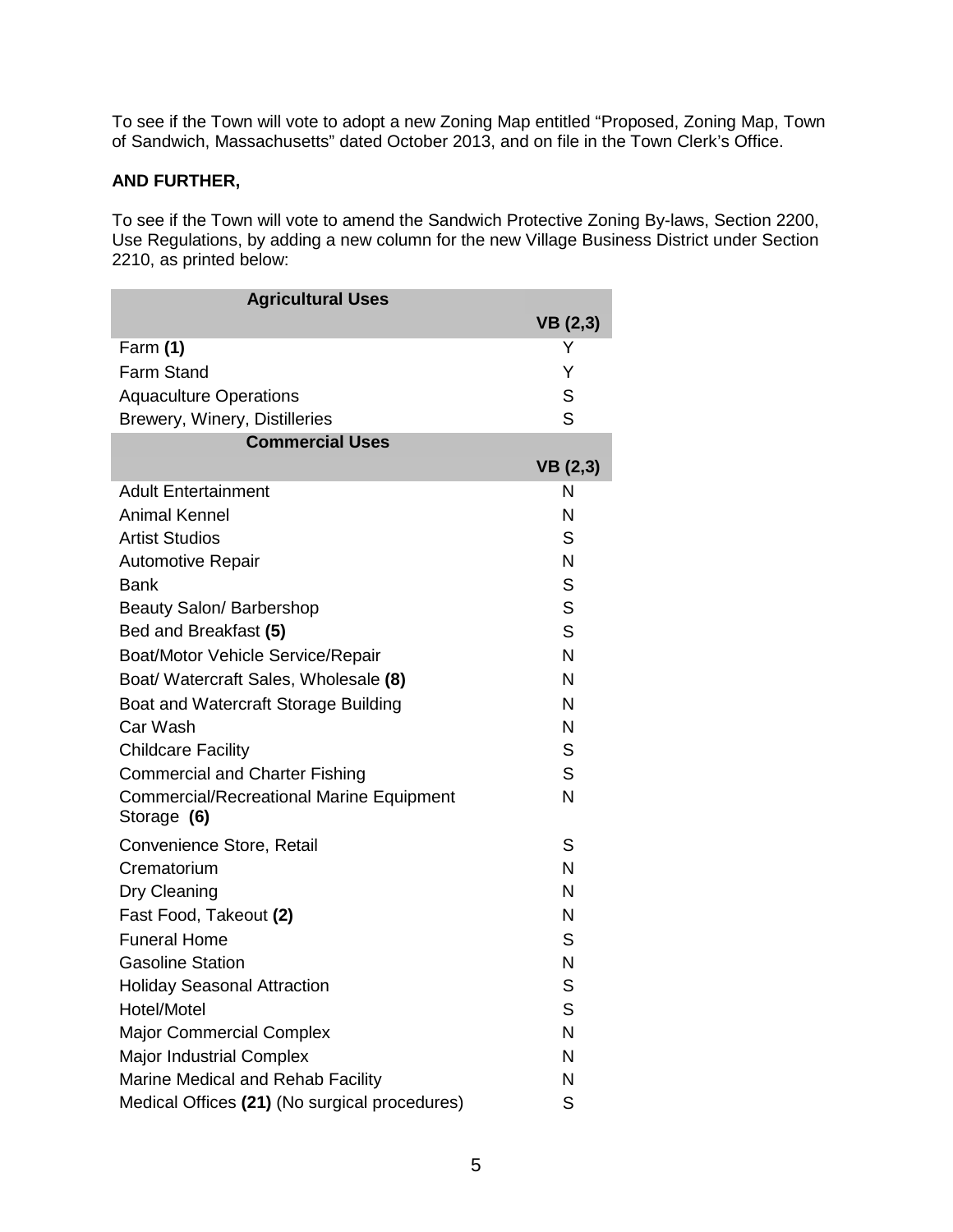| Medical Offices (21) (Outpatient surgical<br>procedures)                   | S               |
|----------------------------------------------------------------------------|-----------------|
| Motor Vehicle Rental Establishment                                         | N               |
| Motor Vehicle Sales, Wholesale (8)                                         | N               |
| Office, Professional                                                       | S               |
| Other retail business or service                                           | S               |
| <b>Research Laboratory</b>                                                 | N               |
|                                                                            | <b>VB</b> (2,3) |
| Restaurant                                                                 | S               |
| Retail Sales/Service, Minor                                                | S               |
| Retail Sales/Service, Major                                                | N               |
| Retail Sales/Service, Regional                                             | N               |
| Supermarket                                                                | N               |
| <b>Tattoo/Body Art Establishment</b>                                       | N               |
| <b>Technology Business or Service</b>                                      | S               |
| Terminal, Bus or Rail                                                      | N               |
| Terminal, Ferry/ Waterbus                                                  | N               |
| Terminal, Trucking                                                         | N               |
| Veterinary Office or Hospital                                              | S               |
| Warehouse Sales, Wholesale and Retail                                      | N               |
|                                                                            |                 |
|                                                                            |                 |
| <b>Industrial/Utility Uses</b>                                             |                 |
|                                                                            | VB(2,3)<br>N    |
| Bulk Storage/ Warehouse (9)                                                | N               |
| <b>Contractors Yard</b>                                                    | N               |
| Disposal and Recycling Facility                                            |                 |
| <b>Earth Removal</b>                                                       | N               |
| <b>Hazardous Waste Facility</b>                                            | N<br>N          |
| Heliport                                                                   |                 |
| Manufacturing, Light                                                       | Ν               |
| Metal Plating (13)                                                         | N               |
| <b>Power Generation, Electrical</b>                                        | N               |
| Research laboratory, Chemical, bacteriological lab                         | N               |
|                                                                            | N               |
| Sanitary Landfill<br>Sale, Storage or Distribution of Fuel Oil or Gasoline | N               |
|                                                                            |                 |
| Seafood/ Fish Processing Facility                                          | N               |
| Solar Photovoltaic Installation, Large-Scale Ground                        | N               |
| Mounted (22)                                                               |                 |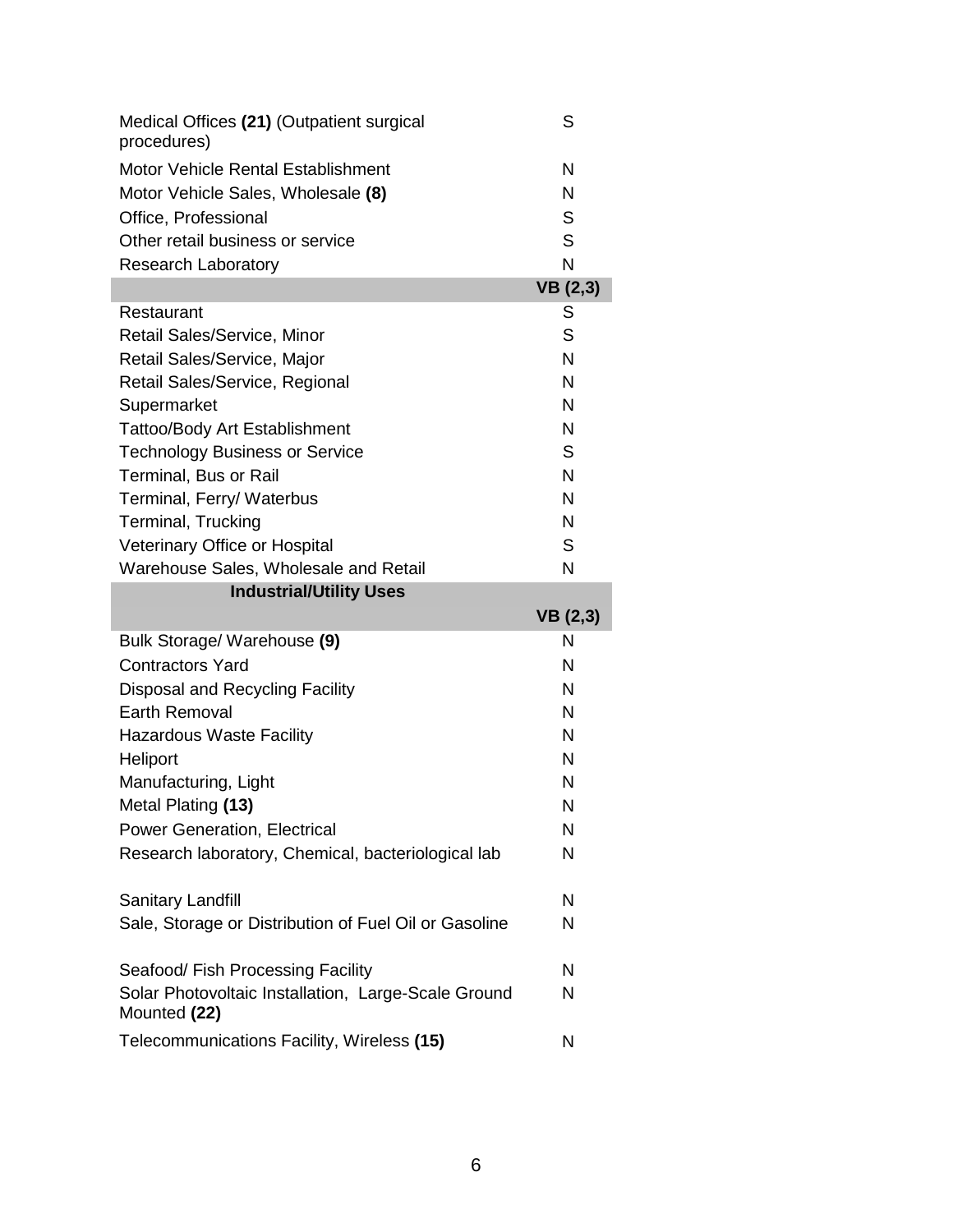| Use of toxic or hazardous materials in quantities<br>greater than associated with normal household or<br>agricultural use (13) | N |
|--------------------------------------------------------------------------------------------------------------------------------|---|
| Wastewater Treatment Facility (17)                                                                                             | N |
| Wastewater Effluent Disposal (16)                                                                                              | N |
| Institutional                                                                                                                  |   |

| 11 13u uu uu 11 11 11                                                       |         |
|-----------------------------------------------------------------------------|---------|
|                                                                             | VB(2,3) |
| <b>Assisted Living Facility</b>                                             | S       |
| Animal Rescue/ Adoption                                                     | N       |
| Cemetery                                                                    | N       |
| <b>Continuing Care Retirement Community</b>                                 | S       |
| <b>Hospice Care Facility</b>                                                | S       |
| Hospital                                                                    | N       |
| <b>Municipal Uses</b>                                                       | Y       |
| Museum                                                                      | Y       |
| <b>Philanthropic Institutions</b>                                           | Y       |
| <b>Rehabilitation Hospital</b>                                              | N       |
| <b>Religious Use</b>                                                        | Y       |
| School- Public, Sectarian, Denominational, Non-<br>profit Educational Corp. | Y       |
| Desvestional/Cultural Lloca                                                 |         |

| Recreational/Cultural USes                          | VB(2,3) |
|-----------------------------------------------------|---------|
| Amusement Park/Water Park                           | N       |
| <b>Art Gallery</b>                                  | S       |
| <b>Bowling Alley</b>                                | N       |
| Campground                                          | N       |
| Cinema                                              | N       |
| Game Room                                           | N       |
| <b>Golf Course</b>                                  | N       |
| <b>Health Club</b>                                  | N       |
| Marina                                              | N       |
| Mini-golf                                           | N       |
| Recreation Facility, Indoor                         | N       |
| <b>Recreation Facility, Outdoor</b>                 | N       |
| Riding School (18)                                  | N       |
| Social Club                                         | S       |
| Spa                                                 | S       |
| Sportsman's Club, Game Reserve, Rifle/ Gun<br>Range | N       |
| Theatre                                             | S       |
| Zoo/ Menagerie/ Aviary                              | N       |
| <b>Residential</b>                                  |         |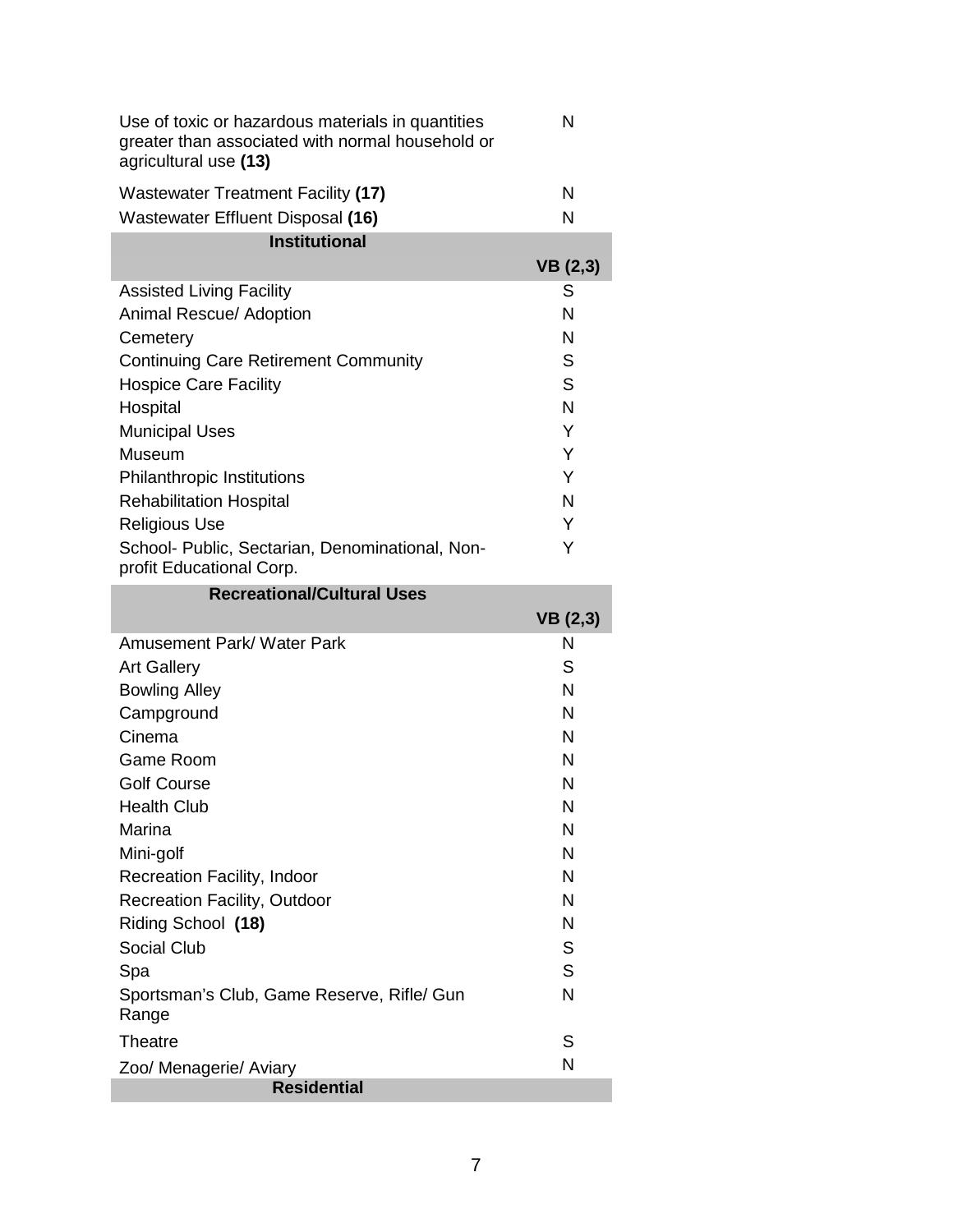|                                                                                  | VB(2,3)         |
|----------------------------------------------------------------------------------|-----------------|
| <b>Cluster Development</b>                                                       | S               |
| <b>Cottage Colony</b>                                                            | N               |
| <b>Mobile Home Park</b>                                                          | N               |
| Multi-family                                                                     | S               |
| Single-family                                                                    | S               |
| Two-family                                                                       | S               |
| Two Single-family Dwelling Units on One Lot (19)                                 | S               |
| <b>Accessory Uses</b>                                                            |                 |
|                                                                                  | <b>VB</b> (2,3) |
| <b>Accessory Apartment</b>                                                       | Y               |
| <b>Accessory Dwelling Unit</b>                                                   | S               |
| Animal Kennel, accessory to Veterinary Office                                    | N               |
| Animal Kennel, accessory to residential use                                      | N               |
| Antenna, Amateur Radio accessory to residential                                  | N               |
| use $(3)$                                                                        |                 |
| Antique shop, art gallery, gift shop accessory to<br>cultural/ institutional use | S               |
| Automatic Teller Machines accessory to retail use                                | S               |
|                                                                                  |                 |
| Camper Storage accessory to residential use (3)                                  | N               |
|                                                                                  |                 |
| Car wash accessory to gasoline station                                           | N               |
| <b>Common Driveway</b>                                                           | S               |
| Construction trailer office, temporary accessory                                 | S               |
| Convenience store accessory to gasoline station                                  | N               |
| Drive-Up or Drive- Through accessory to retail use                               | Ν               |
|                                                                                  |                 |
|                                                                                  | <b>VB</b> (2,3) |
| Family Daycare (Accessory to dwelling)                                           | S               |
| Guest House accessory to residential use                                         | S               |
| Heliport accessory to commercial/ institutional use                              | N               |
| Personal Animal Kennel Accessory to Residential                                  | S               |
| Use                                                                              |                 |
| Home Occupation accessory to residential use                                     | Y               |
| Medical Office accessory to commercial use (20,21)                               | S               |
| Motor Vehicle Sales, Wholesale, accessory to new                                 | Ν               |

car sales **(8)** Office, professional accessory to commercial use S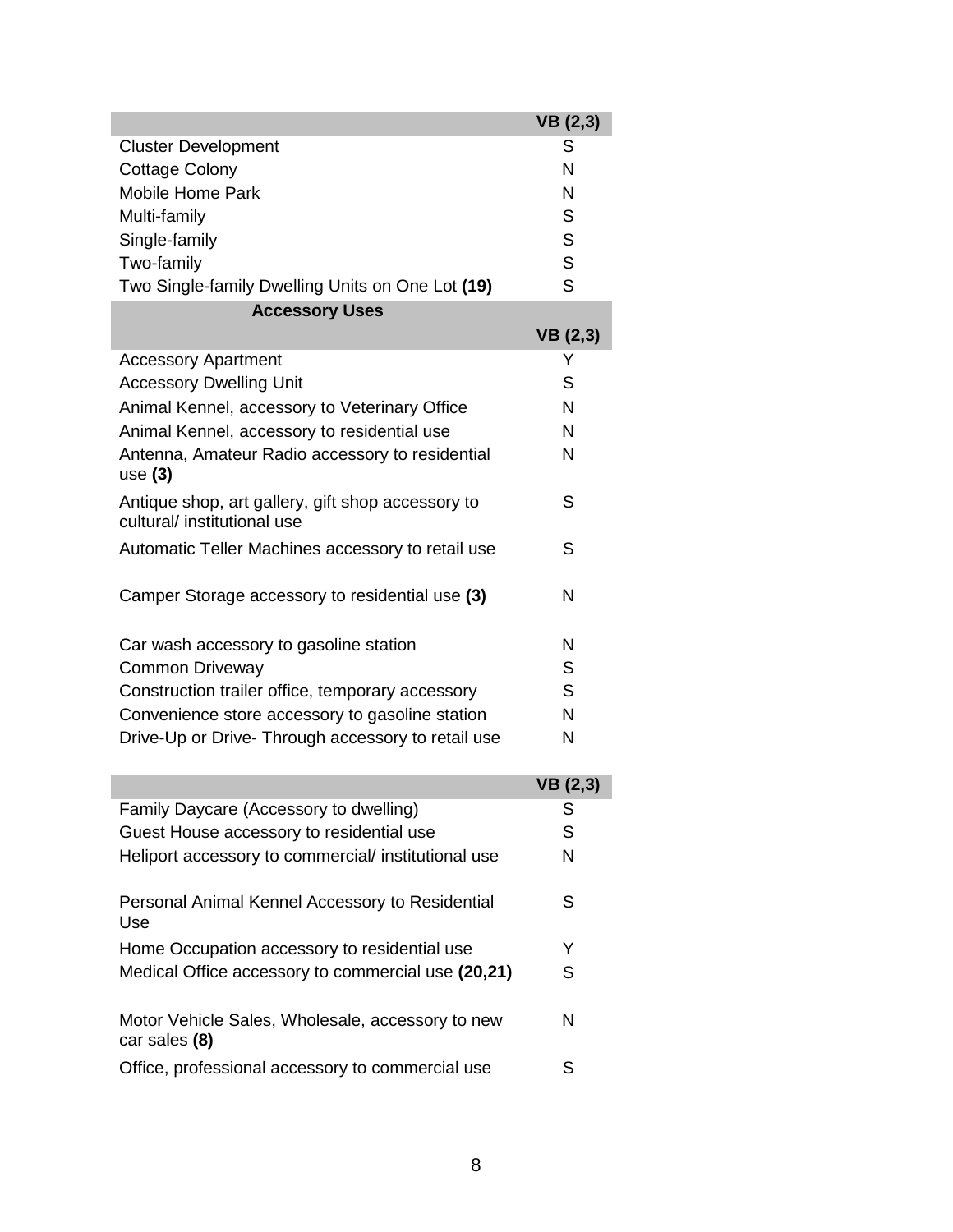| Private Garage/ Boathouse                                              | S       |
|------------------------------------------------------------------------|---------|
| Restaurant accessory to commercial use                                 | S       |
| Sale of Products Manufactured On-Site accessory<br>to retail use       | S       |
| Stables accessory to residential use (18)                              | S       |
| Swimming Pools accessory to residential use                            | S       |
| Tennis Court accessory to residential or commercial                    |         |
| use                                                                    | S       |
|                                                                        | VB(2,3) |
| Terminal, Trucking accessory to commercial use                         | N       |
| (23)                                                                   |         |
| Use of toxic materials accessory to commercial use                     | N       |
| Used Car Sales, accessory to motor vehicle sales,<br>rental and retail | N       |
| Wastewater Treatment Facility, Accessory (17)                          | N       |
| Wastewater Effluent Disposal, Accessory (16)                           | N       |

or take any action relative thereto.

**UNANIMOUSLY VOTED: That the Town amend the Sandwich Protective Zoning By-laws, Section 2110, Establishment of Districts, by adding a new zoning district to be named Village Business District (VB); by adopting a new Zoning Map entitled "Proposed, Zoning Map, Town of Sandwich, Massachusetts" dated October 2013; and by amending Section 2200, Use Regulations, by adding a new column for the new Village Business District under Section 2210, as printed in the warrant under Article 8. This was a voice vote and declared carried unanimously by the required two-thirds majority by the Moderator.**

## **ARTICLE 9**

To see if the Town will vote to amend the Sandwich Protective Zoning By-laws, Section 2110, Establishment of Districts, by adding a new zoning district to be named Route 6A Village Business District (6A) and to add the language printed below for the new district under Section 2140, District Purposes Are As Follows:

#### **Route 6A Village Business District (6A)**

To regulate the limited mixed use or expansion of appropriate residential uses or commercial, service and professional business; while preserving the historic and residential character of the Route 6A Old King's Highway Corridor.

#### **AND FURTHER,**

To see if the Town will vote to adopt a new Zoning Map entitled "Proposed, Zoning Map, Town of Sandwich, Massachusetts" dated October 2013, and on file in the Town Clerk's Office.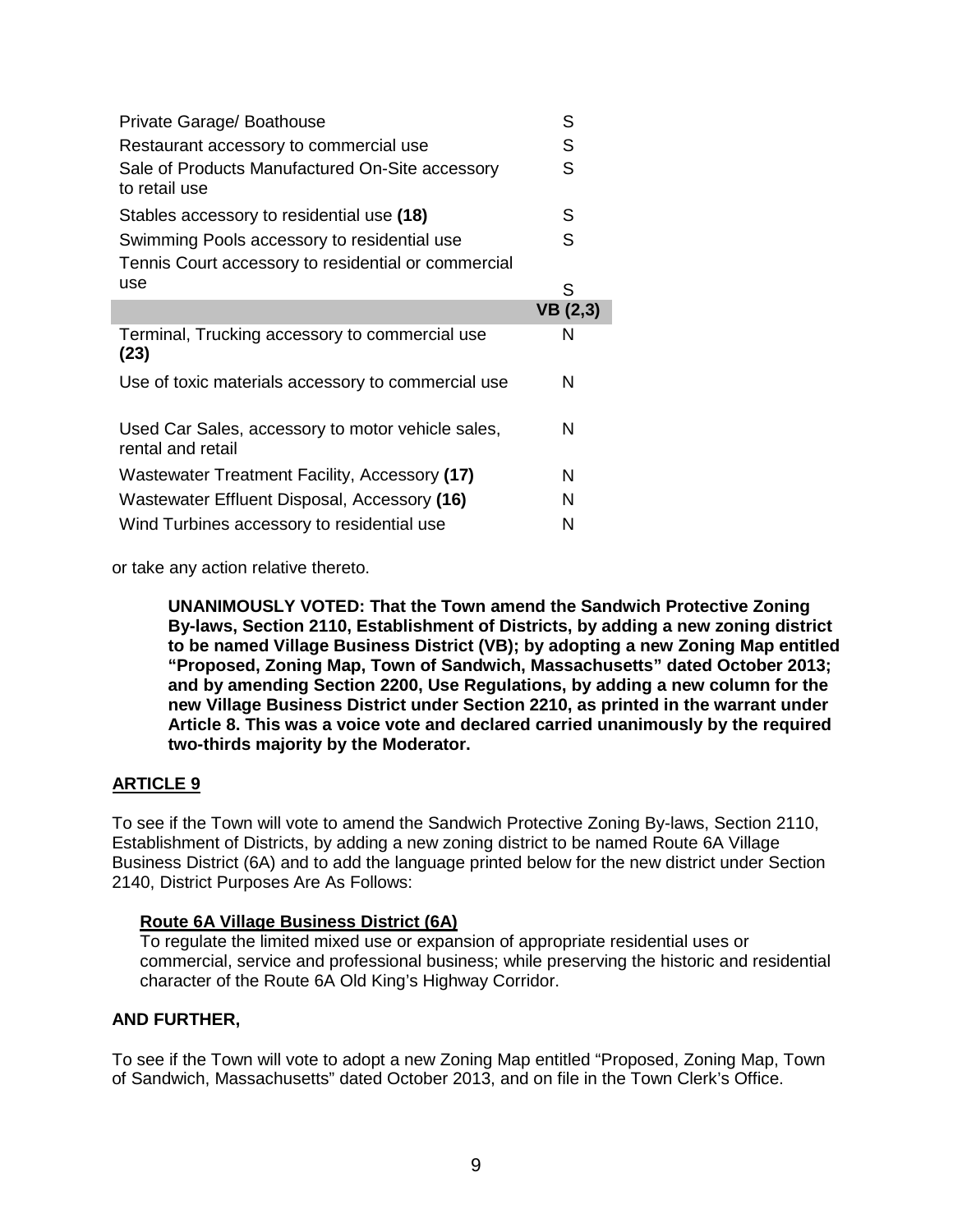# **AND FURTHER,**

To see if the Town will vote to amend the Sandwich Protective Zoning By-laws, Section 2200, Use Regulations, by adding a new column for the new Route 6A Village Business District under Section 2210, as printed below:

| <b>Agricultural Uses</b>                                       |          |
|----------------------------------------------------------------|----------|
|                                                                | 6A (2,3) |
| Farm (1)                                                       | Y        |
| <b>Farm Stand</b>                                              | Y        |
| <b>Aquaculture Operations</b>                                  | S        |
| Brewery, Winery, Distilleries                                  | S        |
| <b>Commercial Uses</b>                                         |          |
|                                                                | 6A (2,3) |
| <b>Adult Entertainment</b>                                     | N        |
| <b>Animal Kennel</b>                                           | N        |
| <b>Artist Studios</b>                                          | S        |
| Automotive Repair                                              | N        |
| Bank                                                           | S        |
| Beauty Salon/ Barbershop                                       | S        |
| Bed and Breakfast (5)                                          | S        |
| <b>Boat/Motor Vehicle Service/Repair</b>                       | N        |
| Boat/ Watercraft Sales, Wholesale (8)                          | N        |
| Boat and Watercraft Storage Building                           | N        |
| Car Wash                                                       | N        |
| <b>Childcare Facility</b>                                      | S        |
| <b>Commercial and Charter Fishing</b>                          | S        |
| <b>Commercial/Recreational Marine Equipment</b><br>Storage (6) | N        |
| Convenience Store, Retail                                      | S        |
| Crematorium                                                    | N        |
| Dry Cleaning                                                   | N        |
| Fast Food, Takeout (2)                                         | N        |
| <b>Funeral Home</b>                                            | S        |
| <b>Gasoline Station</b>                                        | N        |
| <b>Holiday Seasonal Attraction</b>                             | S        |
| Hotel/Motel                                                    | S        |
| <b>Major Commercial Complex</b>                                | N        |
| <b>Major Industrial Complex</b>                                | N        |
| Marine Medical and Rehab Facility                              | N        |
| Medical Offices (21) (No surgical procedures)                  | S        |
| Medical Offices (21) (Outpatient surgical<br>procedures)       | S        |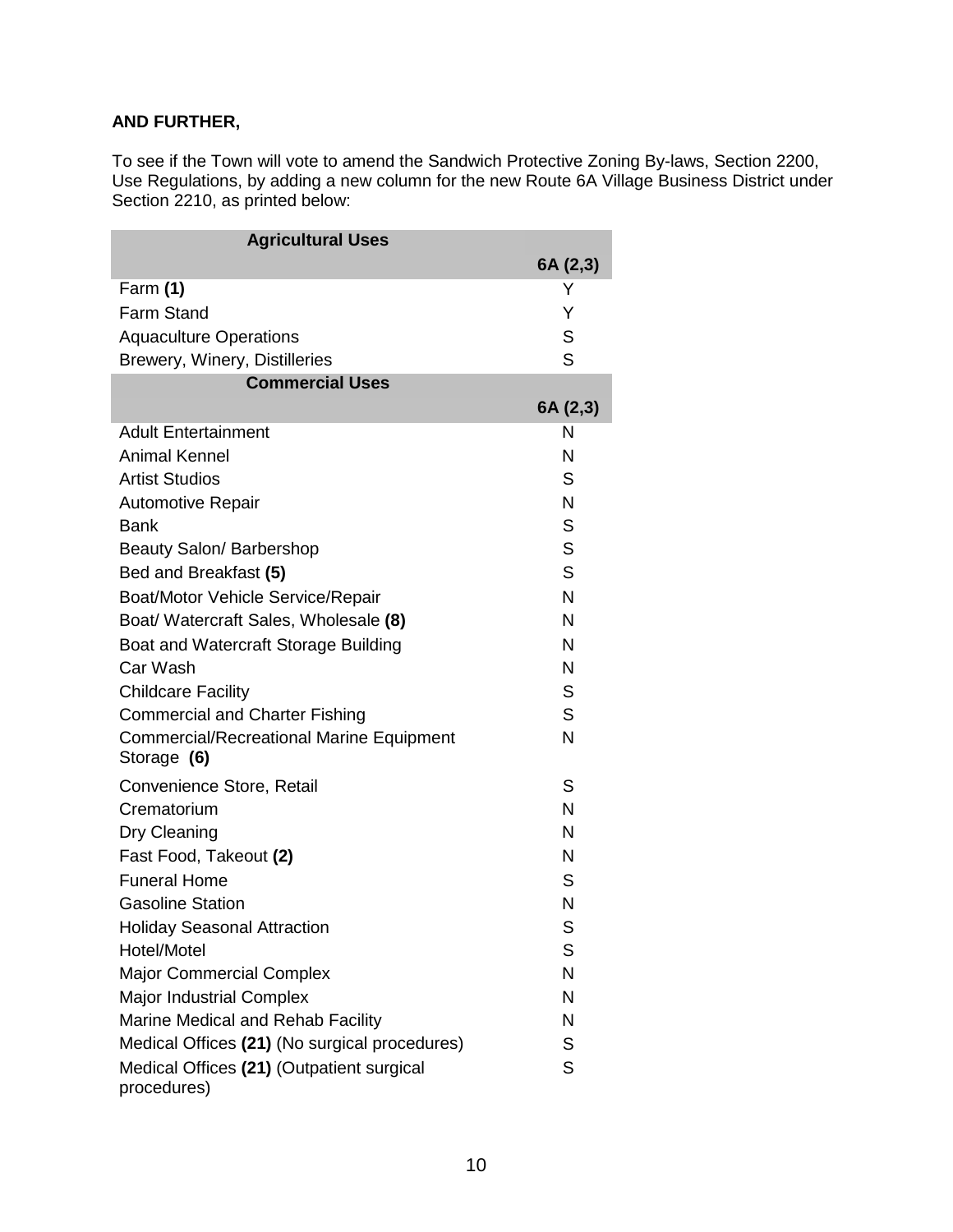| Motor Vehicle Rental Establishment                                                                                             | N        |
|--------------------------------------------------------------------------------------------------------------------------------|----------|
| Motor Vehicle Sales, Wholesale (8)                                                                                             | N        |
| Office, Professional                                                                                                           | S        |
| Other retail business or service                                                                                               | S        |
| <b>Research Laboratory</b>                                                                                                     | N        |
|                                                                                                                                | 6A (2,3) |
| Restaurant                                                                                                                     | S        |
| Retail Sales/Service, Minor                                                                                                    | S        |
| Retail Sales/Service, Major                                                                                                    | N        |
| Retail Sales/Service, Regional                                                                                                 | N        |
| Supermarket                                                                                                                    | N        |
| <b>Tattoo/Body Art Establishment</b>                                                                                           | N        |
| <b>Technology Business or Service</b>                                                                                          | S        |
| Terminal, Bus or Rail                                                                                                          | N        |
| Terminal, Ferry/ Waterbus                                                                                                      | N        |
| Terminal, Trucking                                                                                                             | N        |
| Veterinary Office or Hospital                                                                                                  | S        |
| Warehouse Sales, Wholesale and Retail                                                                                          | N        |
| <b>Industrial/Utility Uses</b>                                                                                                 |          |
|                                                                                                                                | 6A (2,3) |
| Bulk Storage/ Warehouse (9)                                                                                                    | N        |
| <b>Contractors Yard</b>                                                                                                        | N        |
| Disposal and Recycling Facility                                                                                                | N        |
| <b>Earth Removal</b>                                                                                                           | N        |
| <b>Hazardous Waste Facility</b>                                                                                                | N        |
| Heliport                                                                                                                       | N        |
| Manufacturing, Light                                                                                                           | N        |
| Metal Plating (13)                                                                                                             | N        |
| Power Generation, Electrical                                                                                                   | N        |
| Research laboratory, Chemical, bacteriological lab                                                                             | N        |
| Sanitary Landfill                                                                                                              | N        |
| Sale, Storage or Distribution of Fuel Oil or Gasoline                                                                          | N        |
|                                                                                                                                |          |
| Seafood/ Fish Processing Facility                                                                                              | N        |
| Solar Photovoltaic Installation, Large-Scale Ground<br>Mounted (22)                                                            | N        |
| Telecommunications Facility, Wireless (15)                                                                                     | N        |
| Use of toxic or hazardous materials in quantities<br>greater than associated with normal household or<br>agricultural use (13) | N        |
| <b>Wastewater Treatment Facility (17)</b>                                                                                      | N        |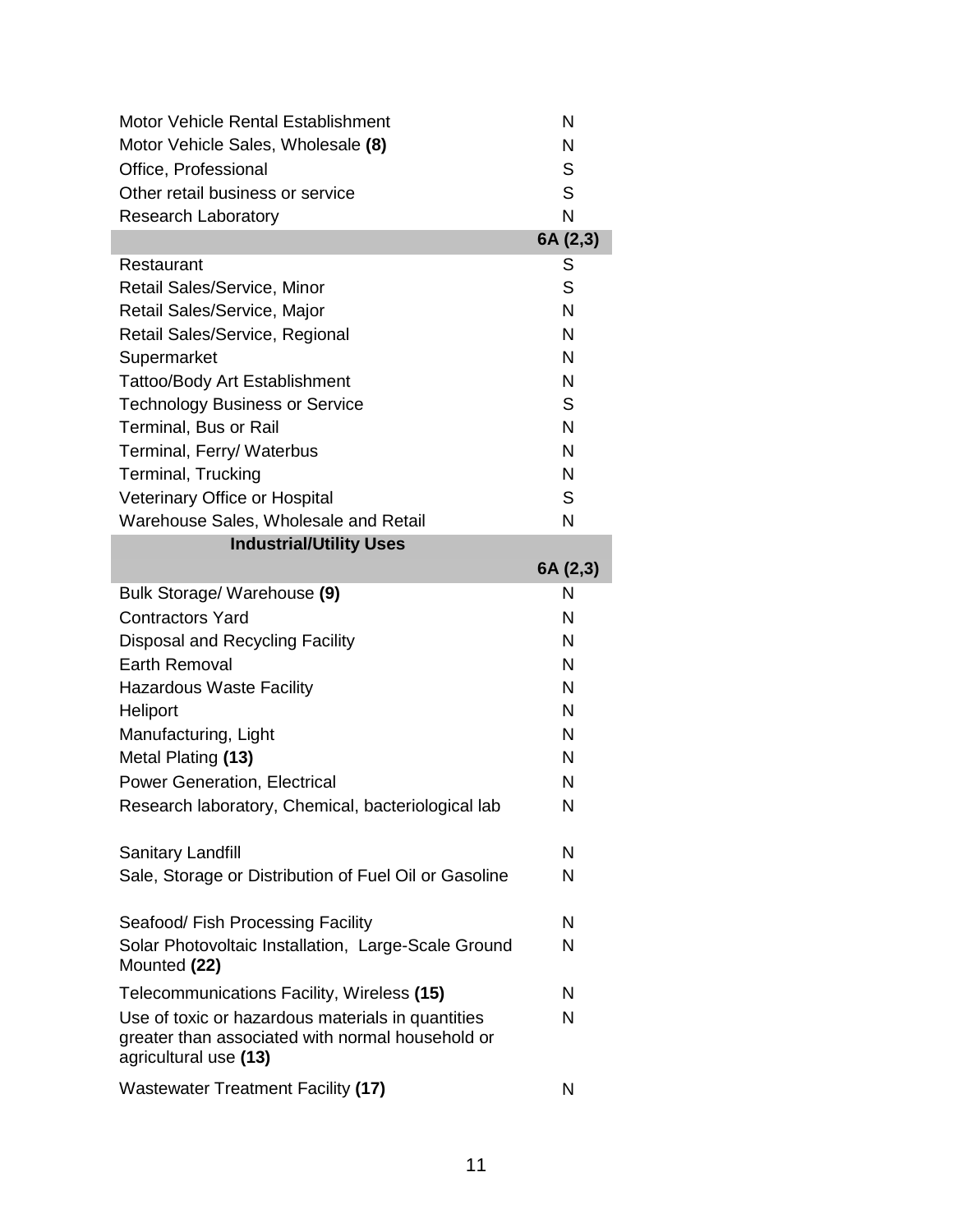| Wastewater Effluent Disposal (16)                                           | N        |
|-----------------------------------------------------------------------------|----------|
| <b>Institutional</b>                                                        |          |
|                                                                             | 6A (2,3) |
| <b>Assisted Living Facility</b>                                             | S        |
| Animal Rescue/ Adoption                                                     | N        |
| Cemetery                                                                    | N        |
| <b>Continuing Care Retirement Community</b>                                 | S        |
| <b>Hospice Care Facility</b>                                                | S        |
| Hospital                                                                    | N        |
| <b>Municipal Uses</b>                                                       | Y        |
| Museum                                                                      | Y        |
| <b>Philanthropic Institutions</b>                                           | Y        |
| <b>Rehabilitation Hospital</b>                                              | N        |
| Religious Use                                                               | Y        |
| School- Public, Sectarian, Denominational, Non-<br>profit Educational Corp. | Y        |
| <b>Recreational/Cultural Uses</b>                                           |          |

| <b>Recreational/Cultural Uses</b>                   |          |
|-----------------------------------------------------|----------|
|                                                     | 6A (2,3) |
| Amusement Park/ Water Park                          | N        |
| <b>Art Gallery</b>                                  | S        |
| <b>Bowling Alley</b>                                | N        |
| Campground                                          | N        |
| Cinema                                              | N        |
| Game Room                                           | N        |
| <b>Golf Course</b>                                  | N        |
| <b>Health Club</b>                                  | N        |
| Marina                                              | N        |
| Mini-golf                                           | N        |
| Recreation Facility, Indoor                         | N        |
| <b>Recreation Facility, Outdoor</b>                 | N        |
| Riding School (18)                                  | N        |
| Social Club                                         | S        |
| Spa                                                 | S        |
| Sportsman's Club, Game Reserve, Rifle/ Gun<br>Range | N        |
| Theatre                                             | S        |
| Zoo/ Menagerie/ Aviary                              | N        |
| <b>Residential</b>                                  |          |
|                                                     | 6A (2,3) |
| <b>Cluster Development</b>                          | S        |
| <b>Cottage Colony</b>                               | N        |
| <b>Mobile Home Park</b>                             | N        |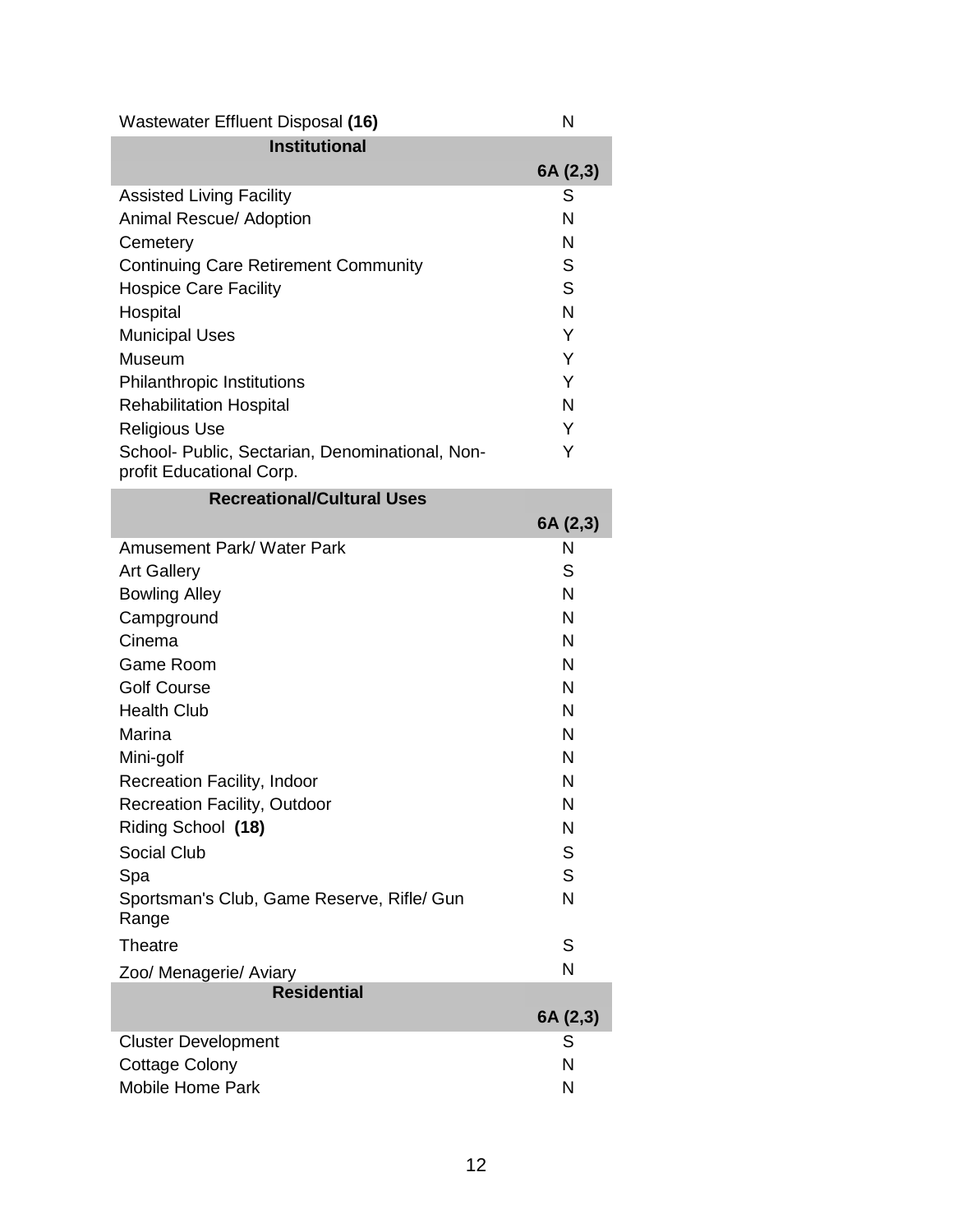| Multi-family                                                                     | S        |
|----------------------------------------------------------------------------------|----------|
| Single-family                                                                    | S        |
| Two-family                                                                       | S        |
| Two Single-family Dwelling Units on One Lot (19)                                 | S        |
| <b>Accessory Uses</b>                                                            |          |
|                                                                                  | 6A (2,3) |
| <b>Accessory Apartment</b>                                                       | Y        |
| <b>Accessory Dwelling Unit</b>                                                   | S        |
| Animal Kennel, accessory to Veterinary Office                                    | N        |
| Animal Kennel, accessory to residential use                                      | N        |
| Antenna, Amateur Radio accessory to residential<br>use $(3)$                     | N        |
| Antique shop, art gallery, gift shop accessory to<br>cultural/ institutional use | S        |
| Automatic Teller Machines accessory to retail use                                | S        |
| Camper Storage accessory to residential use (3)                                  | N        |
| Car wash accessory to gasoline station                                           | N        |
| <b>Common Driveway</b>                                                           | S        |
| Construction trailer office, temporary accessory                                 | S        |
| Convenience store accessory to gasoline station                                  | N        |
| Drive-Up or Drive- Through accessory to retail use                               | N        |
|                                                                                  | 6A (2,3) |
| Family Daycare (Accessory to dwelling)                                           | S        |
| Guest House accessory to residential use                                         | S        |
| Heliport accessory to commercial/ institutional use                              | N        |
| Personal Animal Kennel Accessory to Residential<br>Use                           | S        |
| Home Occupation accessory to residential use                                     | Y        |
| Medical Office accessory to commercial use (20,21)                               | S        |
| Motor Vehicle Sales, Wholesale, accessory to new<br>car sales (8)                | N        |
| Office, professional accessory to commercial use                                 | S        |
| Private Garage/ Boathouse                                                        | S        |
| Restaurant accessory to commercial use                                           | c        |

Restaurant accessory to commercial use S Sale of Products Manufactured On-Site accessory to retail use S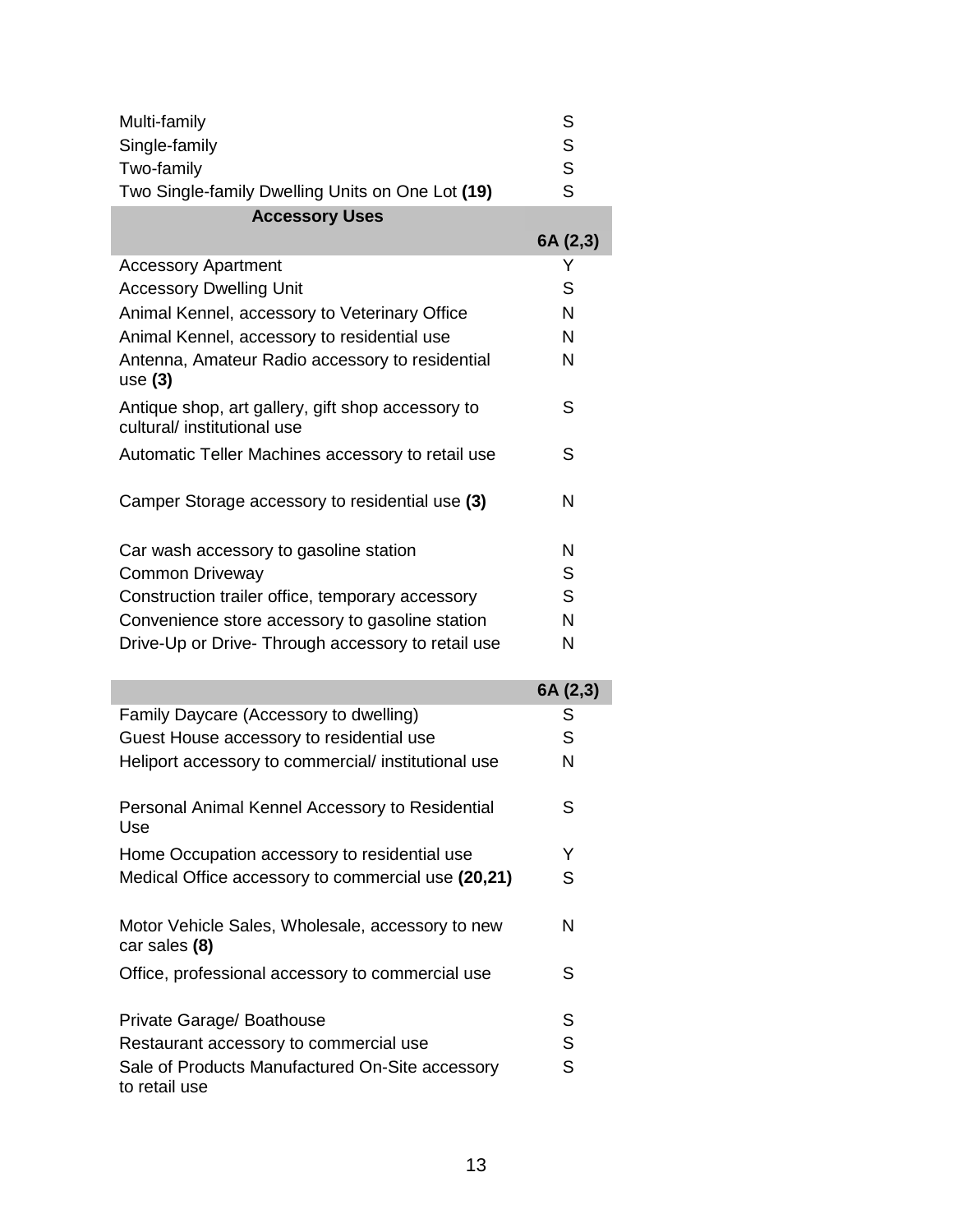| Stables accessory to residential use (18)                              | S        |
|------------------------------------------------------------------------|----------|
| Swimming Pools accessory to residential use                            | S        |
| Tennis Court accessory to residential or commercial                    |          |
| use                                                                    | S        |
|                                                                        | 6A (2,3) |
| Terminal, Trucking accessory to commercial use<br>(23)                 | N        |
| Use of toxic materials accessory to commercial use                     | N        |
| Used Car Sales, accessory to motor vehicle sales,<br>rental and retail | N        |
| Wastewater Treatment Facility, Accessory (17)                          | N        |
| Wastewater Effluent Disposal, Accessory (16)                           | N        |
| Wind Turbines accessory to residential use                             | N        |

or take any action relative thereto.

**Carl Johansen of Oxford Road made a motion to move the question. The motion was seconded and declared not carried on a voice vote by the Moderator.**

**VOTED: That the Town amend the Sandwich Protective Zoning By-laws, Section 2110, Establishment of Districts, by adding a new zoning district to be named Route 6A Village Business District (6A); by adopting a new Zoning Map entitled "Proposed, Zoning Map, Town of Sandwich, Massachusetts" dated October 2013; and by amending Section 2200, Use Regulations, by adding a new column for the new Route 6A Village Business District under Section 2210, as printed in the warrant under Article 9. This was a voice vote and declared not carried by the required two-thirds majority by the Moderator.**

# **ARTICLE 10**

To see if the Town will vote to amend the Sandwich Protective Zoning By-laws, Section 4700, Conversion of Seasonal or Intermittent-Use Structures, by deleting Section 4710 and Section 4740 in their entirety and replacing them with the following:

- **4710. Cottage Colonies.** Any **existing cottage colony** may not be converted to single-family dwelling use under separate ownership unless the lots upon which each building is located comply with the minimum requirements for a cluster subdivision and are created as a cluster subdivision under **Section 4400**. However, a non-conforming cottage colony may be converted to a residential or mixed-use condominium, cooperative or time sharing condominium that is more intensive or frequent than seasonal or intermittent use upon issuance of a Special Permit from the Planning Board and compliance with **Section 4740**.
- **4740. Procedures.** The Planning Board shall act upon conversion of any existing cottage colony into a residential or mixed-use condominium, cooperative or time sharing condominium application as an application for special permit as set forth in **Section**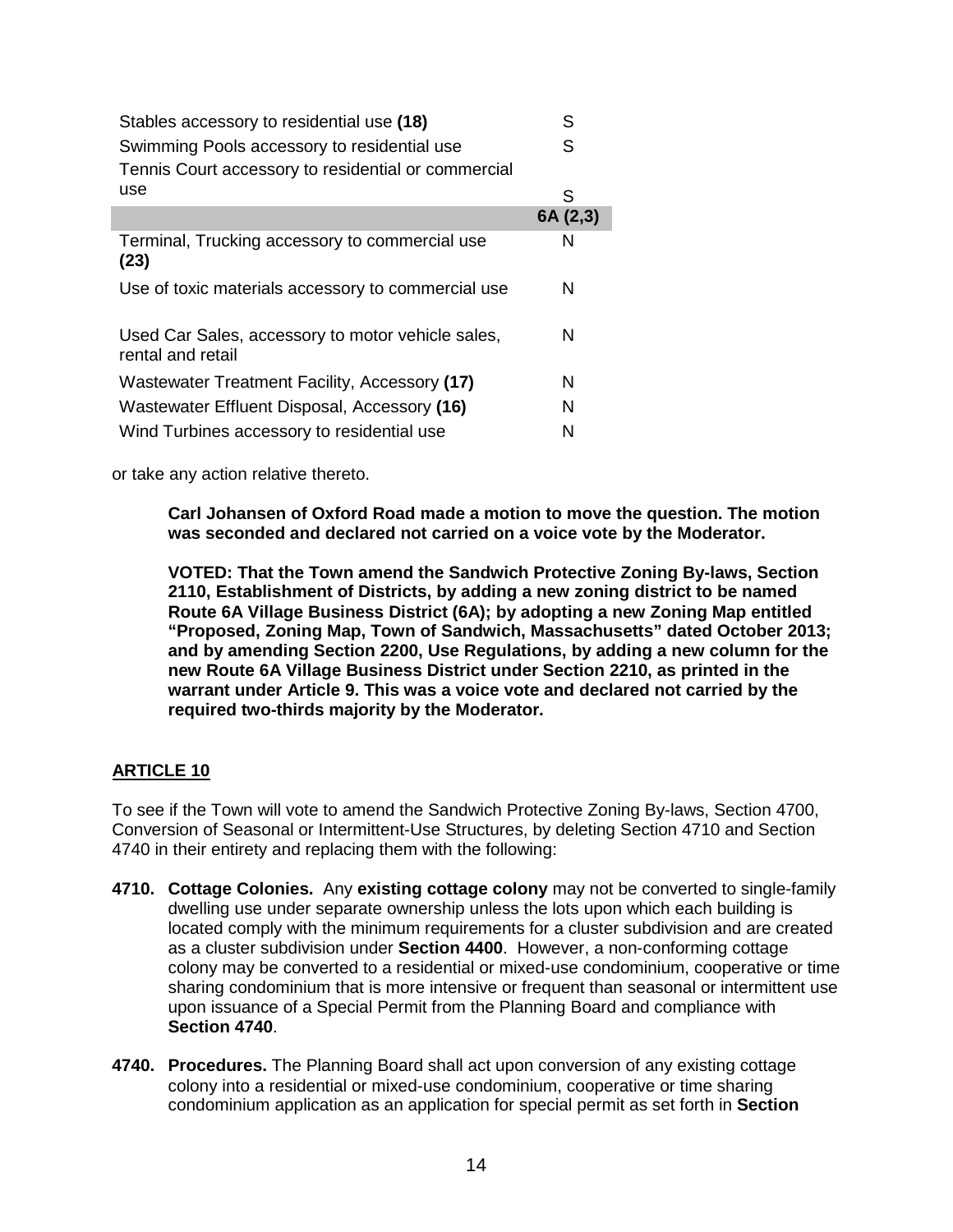**1300** through **1360** and, where applicable, **Section 2400**.The **conversion of any existing cottage colony** into a residential or mixed-use condominium, cooperative or time sharing condominium shall comply with the following additional requirements:

- 1. The establishment of a condominium association or homeowner's association with documents and covenants reviewed and approved by the Planning Board as part of the Special Permit; the Planning Board may require that said documents and covenants be reviewed by its legal counsel at the applicant's expense.
- 2. A full operations and management plan for the property reviewed and approved by the Planning Board as part of the Special Permit; the Planning Board may require that said plan be reviewed by its consulting engineer or other appropriate consultant(s) at the applicant's expense.
- 3. The review and approval from the Sandwich Board of Health to ensure compliance with all on-site wastewater treatment requirements prior to Special Permit approval.
- 4. Review and approval from the Sandwich Engineering Department for any new or enhanced driveways or curb cuts, as well as on-site parking mitigation prior to Special Permit approval.
- 5. Review and approval by the Sandwich Historic Committee (if applicable) for compliance with Old King's Highway Historic District requirements prior to Special Permit approval.
- 6. Completion of a full inspection and building code compliance checklist to be conducted by the Town Building Inspector prior to Special Permit approval and issuance of final occupancy certificates.
- 7. Review and approval by the Planning Board of a site plan prepared by a registered landscape architect for any clearing of pre-existing on site trees in order to protect the vegetative integrity of the lot.

or take any action relative thereto.

**VOTED: that the Town amend the Sandwich Protective Zoning By-laws, Section 4700, Conversion of Seasonal or Intermittent-Use Structures, by deleting Section 4710 and Section 4740 in their entirety and replacing them with the language printed in the warrant under Article 10. This was a voice vote and declared carried by the required two-thirds majority by the Moderator.**

## **ARTICLE 11**

To see if the Town will vote to amend the Town Bylaws, Chapter 9, Boat Operations and Use of Waterways, by deleting the existing Chapter 9 and replace it with the language printed below, with all proposed changes highlighted in bold and underlined text, or take any action relative thereto.

# **CHAPTER 9 – BOAT OPERATIONS AND USE OF WATERWAYS**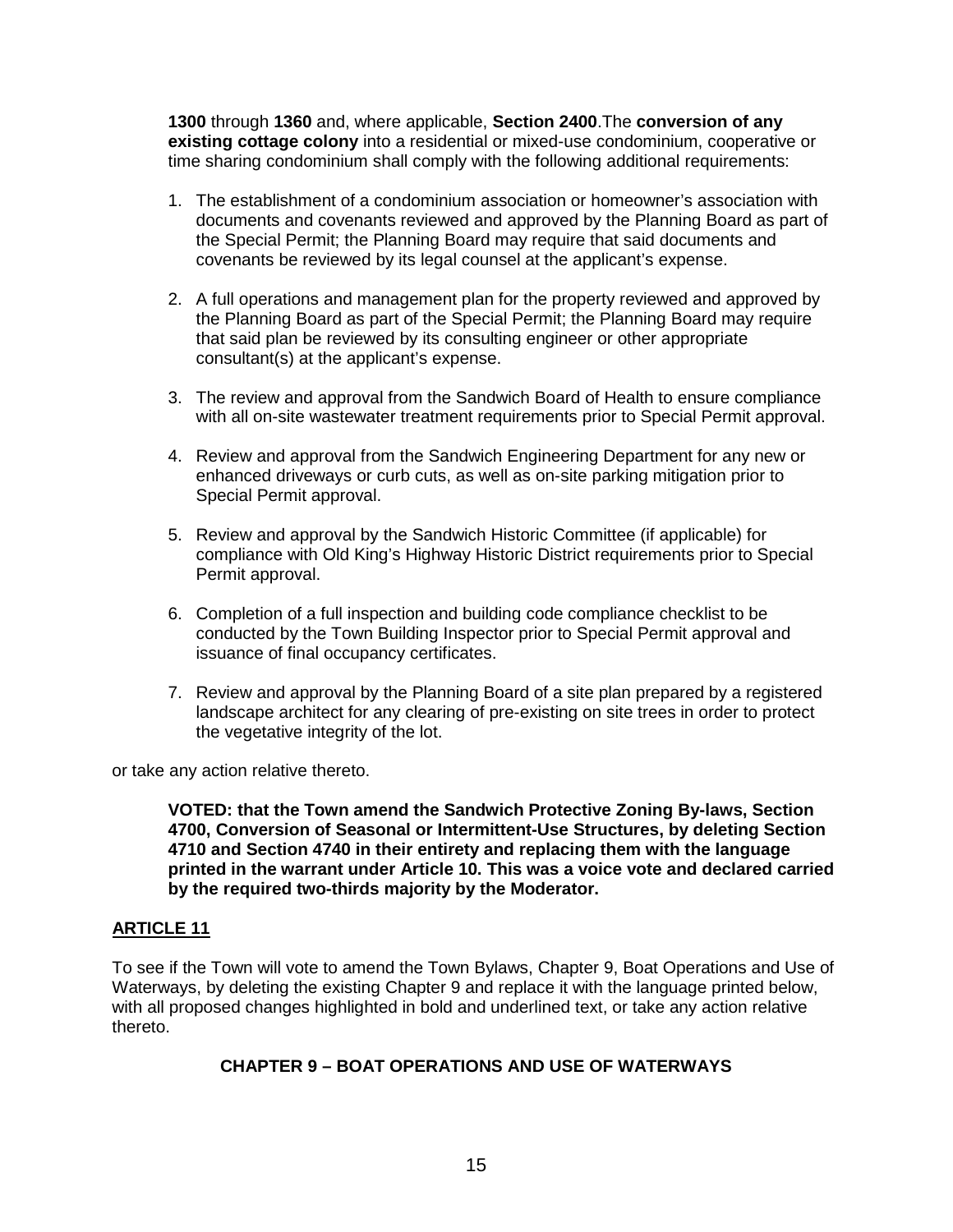## Section 9.01 Purpose

The purpose and intent of this Bylaw is to protect the health, safety and wellbeing of the citizens and visitors using the Town of Sandwich's waterways and to protect the quality and viability of the Town's natural resources by the reasonable regulation of the operation of motorboats and other vessels **on freshwater ponds and other navigable waterways of the Town.**

## Section 9.02 Definitions

**Bylaw shall mean Chapter 9, Boat Operations and Use of Waterways, of the Town of Sandwich Bylaws.**

**Enforcing Agent shall mean those persons enforcing the provisions of this Bylaw pursuant to Sections 9.12 and 9.13.**

**Director shall mean the Director of the Sandwich Department of Natural Resources.**

## **Floats: A floating platform designed to be anchored in position by pilings, chain, or other tackle.**

**Great Pond** shall mean a natural pond the area which is twenty (20) acres or more.

## **Harbormaster's Office shall mean the building at 25 Ed Moffit Drive, Sandwich, Massachusetts.**

**Headway Speed** shall mean the minimum speed at which a vessel may be operated and maintain steerage way, **but not to exceed five (5) miles per hour.**

**Headway Speed – Personal Watercraft shall mean the minimum speed at which a personal watercraft may be operated and maintain steerage way. To be considered operating at headway speed under this bylaw the operator shall be either kneeling or sitting.**

**Horsepower** shall mean the aggregate rated horsepower of all propellant machinery at maximum operating revolutions per minute.

**Licensed Docks and Piers** shall mean docks and piers that have a valid Order of Conditions from the Sandwich Conservation Commission and a valid license from the Massachusetts Department of Environmental Protection, to install and maintain the dock or pier.

**Limited Operation Zone** shall mean the area of the waterway as measured three hundred (300) feet from a shoreline being used as a public or private swimming beach, towards the center of the particular waterway.

**Mooring(s) shall mean Lines, cables, chains, mushroom anchors and other anchors shackles; hardware associated therewith that hold a boat, a raft or float in place on the water.**

**Motorboat shall mean any vessel propelled by machinery whether or not such machinery**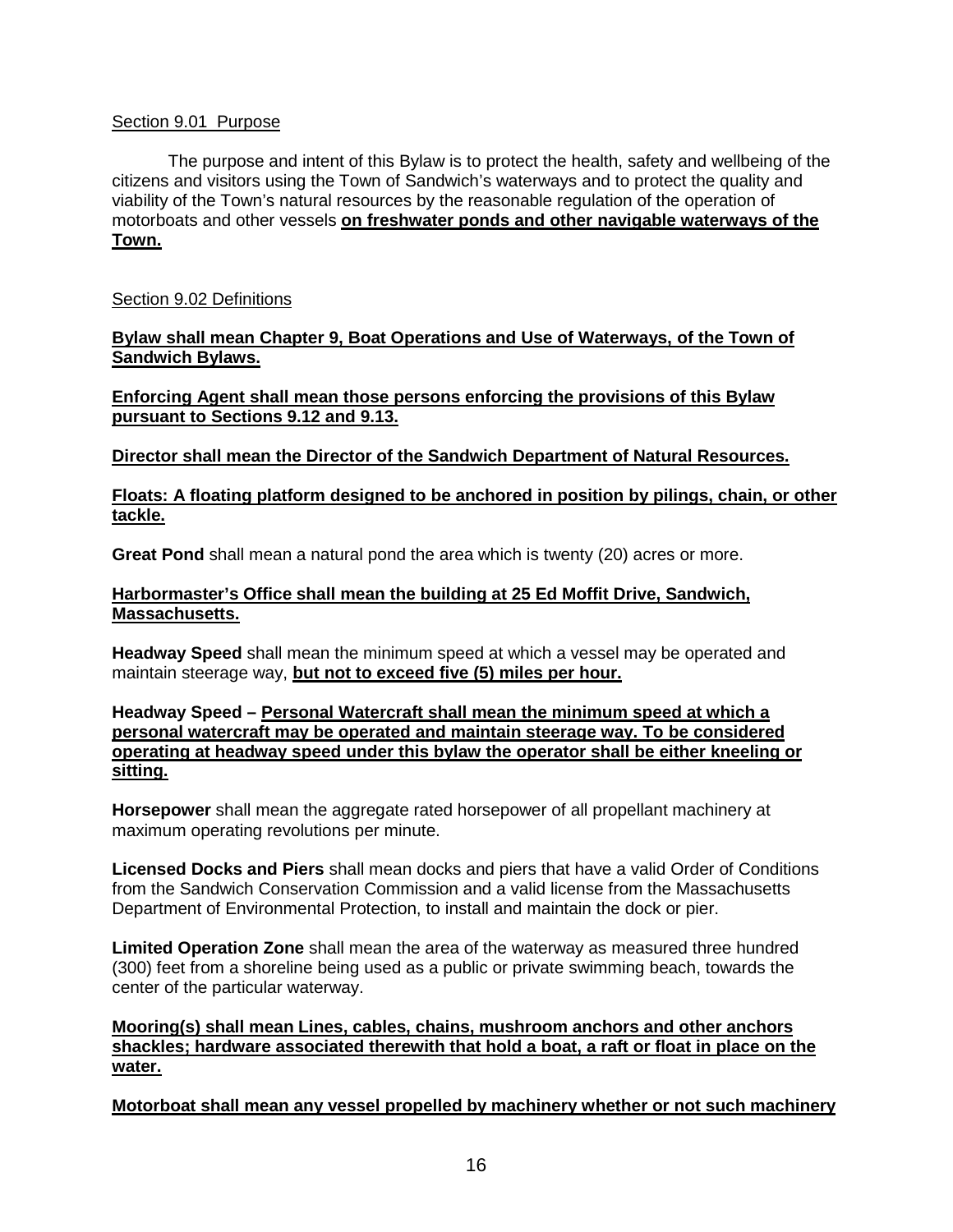**is the principal source of propulsion.**

## **Negligent Operation shall mean operation of any vessel in a reckless or negligent manner as to endanger the life, safety or property of any other person or the Town.**

**Nighttime** shall mean the period from sunset to sunrise

#### **Operate shall mean to navigate or otherwise use a vessel**.

**Operator shall mean a person who operates or who has charge of the navigation or use of a vessel.**

**Other Unsafe Condition shall mean (a) the vessel is not displaying the navigation lights between sunset and sunrise; (b) the motorboat or vessel has fuel leakage from either the fuel system or engine; (c) the motorboat or vessel has an accumulation of fuel in the bilges or in a compartment other than a fuel tank; (d) the motorboat or vessel does not meet the ventilation requirements for tanks and engine spaces; or (e) the motorboat or vessel does not meet the requirements for backfire flame control.**

**Overloaded** shall mean that the number of persons aboard or cargo being carried, exceeds the manufacturer's recommended limit for such vessel or is excessive given wind, water and weather conditions.

**Owner** shall mean the person to whom the vessel is registered, or to whom the vessel mooring is registered. In the case of an unregistered vessel, the last registered owner/purchaser shall be considered the owner.

#### **Person shall mean a natural person, corporation, association, partnership or other legal entity or other legal agency or political subdivision.**

**Personal Watercraft** shall mean a vessel, by whatever name, propelled by a water jet pump or other machinery as its principal source of motor propulsion which is designed to travel over water and to be operated by a person sitting, standing or kneeling on the vessel rather than being operated in the conventional manner by a person sitting or standing inside the vessel, including but not limited to, jet skis, surf jets, and wet bikes.

**Shoreline Safety Zone** shall mean that portion of a waterway, as measured, one hundred fifty (150) feet from any shoreline, **edge of bank or vegetation**, public or private swimming area or that portion of the waterway as measured, seventy-five (75) feet from the waterside boundary of a public or private swimming area, if designated by markers, floats, or otherwise, towards the center of the particular waterway.

**Similar Device** when used in connection with the words "water skis", "surfboard" **or "tube**" shall mean any object used in the towing of a person or persons by a motorboat whether the person or persons ride on the device or hold onto it.

**Sunrise – Sunset** shall be determined by the chart set forth in the current year's issue of Eldridge's Tide and Pilot Book, **Sun's Rising and Setting at Boston.**

**Town** shall mean the Town of Sandwich, Massachusetts.

**Town Hall** shall mean the building at 130 Main Street, Sandwich, Massachusetts.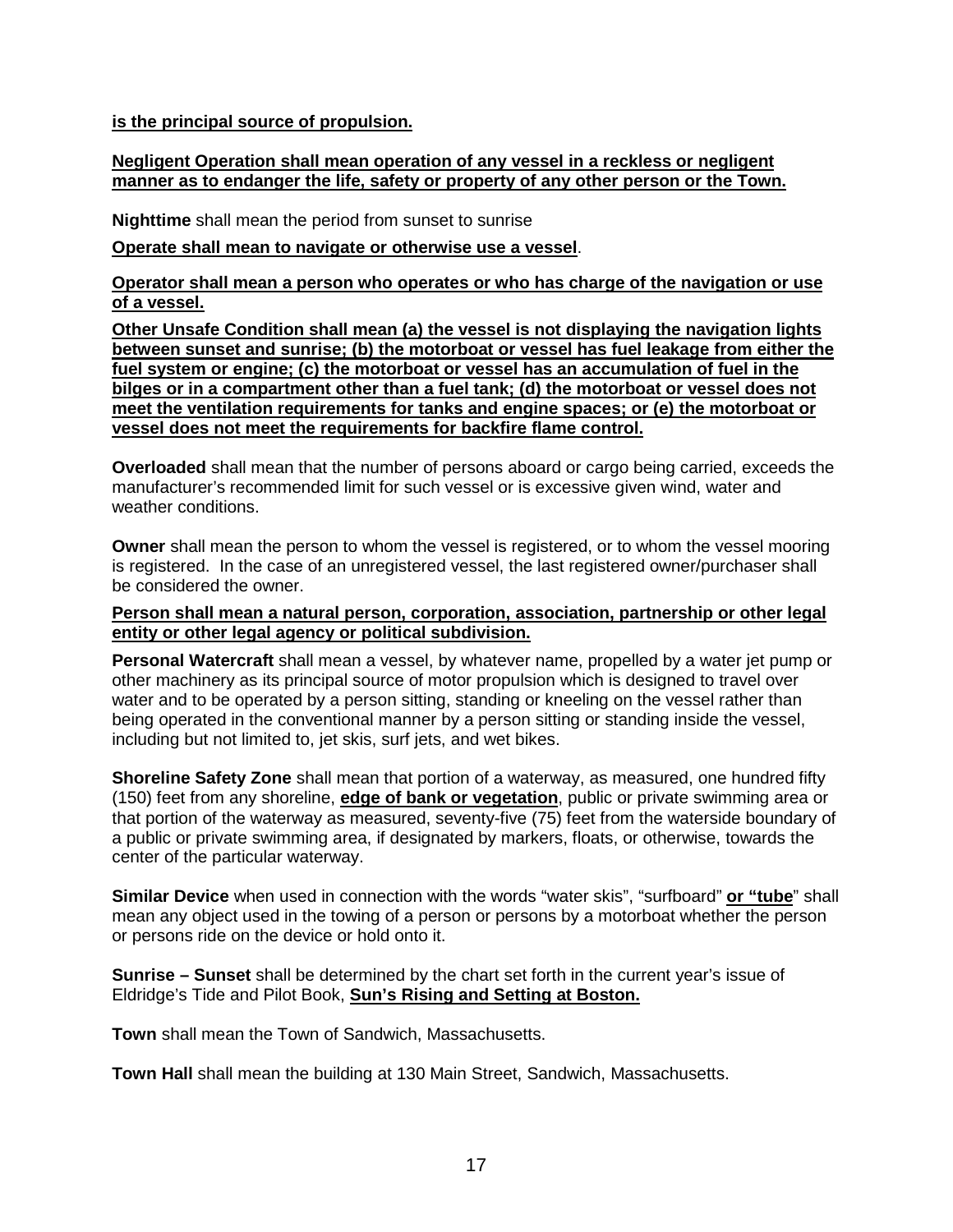**Town Hall Annex** shall mean the building at 145 Main Street, Sandwich, Massachusetts.

**Town Office Building** shall mean the building at 16 Jan Sebastian Drive, Sandwich, **Massachusetts** 

**Vessel** is a watercraft of every description used or capable of being used as a means of transportation on water, including motorboats and personal watercrafts, except a seaplane on the water.

**Wake – Wash** shall mean the discharge from the stern portion of a motorboat or personal watercraft or other vessel which causes rocking to other vessels, rafts, or floats.

**Water Skiing** shall mean the towing of a person or person(s) on water skis, or manipulation of a person or person(s) on water skis, or on a surf board, tube(s), rafts or other similar device behind a vessel.

## **Waterway shall include all navigable water bodies to include the freshwater ponds, estuaries, bays, creeks and other navigable water bodies within the boundaries of the Town of Sandwich.**

#### Section 9.03 Vessel Speed

- (1) Vessel speed shall not exceed headway speed and no wake wash shall be created on any freshwater pond not a Great Pond.
- (2) Vessel speed shall not exceed headway speed and no wake wash shall be created on the following Great Ponds: Lower Shawme Pond and Upper Shawme Pond, or other Great Pond of less than seventy-five (75) acres in size. **Vessels operating on Peters Pond shall not exceed thirty-five (35) miles per hour.**
- (3) **Vessel speed shall not exceed headway speed and no wake - wash shall be created in areas posted by the Town, within marked channels, nor within one hundred fifty (150) feet of individual bathers, divers, small vessels propelled by means other than machinery (e.g. rowboats, sailboats), mooring areas, public and private boat launch areas, floats, marinas, licensed docks and piers, vessels not underway, nor within a limited operation zone. To clearly designate the areas for boaters, swimmers, and law enforcement personnel, marker buoys are placed annually in appropriate locations around the perimeter of Peters Pond designating the shoreline safety zone or the limited operation zone. The area shoreward of these markers is designated as a "No Wake" zone.**
- (4) No vessel shall be operated at any time on any pond, **or waterway in the Town in a negligent manner**, or at a speed greater than is reasonable and proper having regard for the lives and safety of the public; the state of visibility; the traffic density; the maneuverability of the vessel; the state of wind, water and current; and the proximity of navigational hazards.
- (5) **Speed shall not exceed five (5) miles per hour, and no wake - wash shall be created in any portion of the Old Harbor estuary including Mill Creek, any portion of Scorton Creek, nor any area marked as a no wake zone**.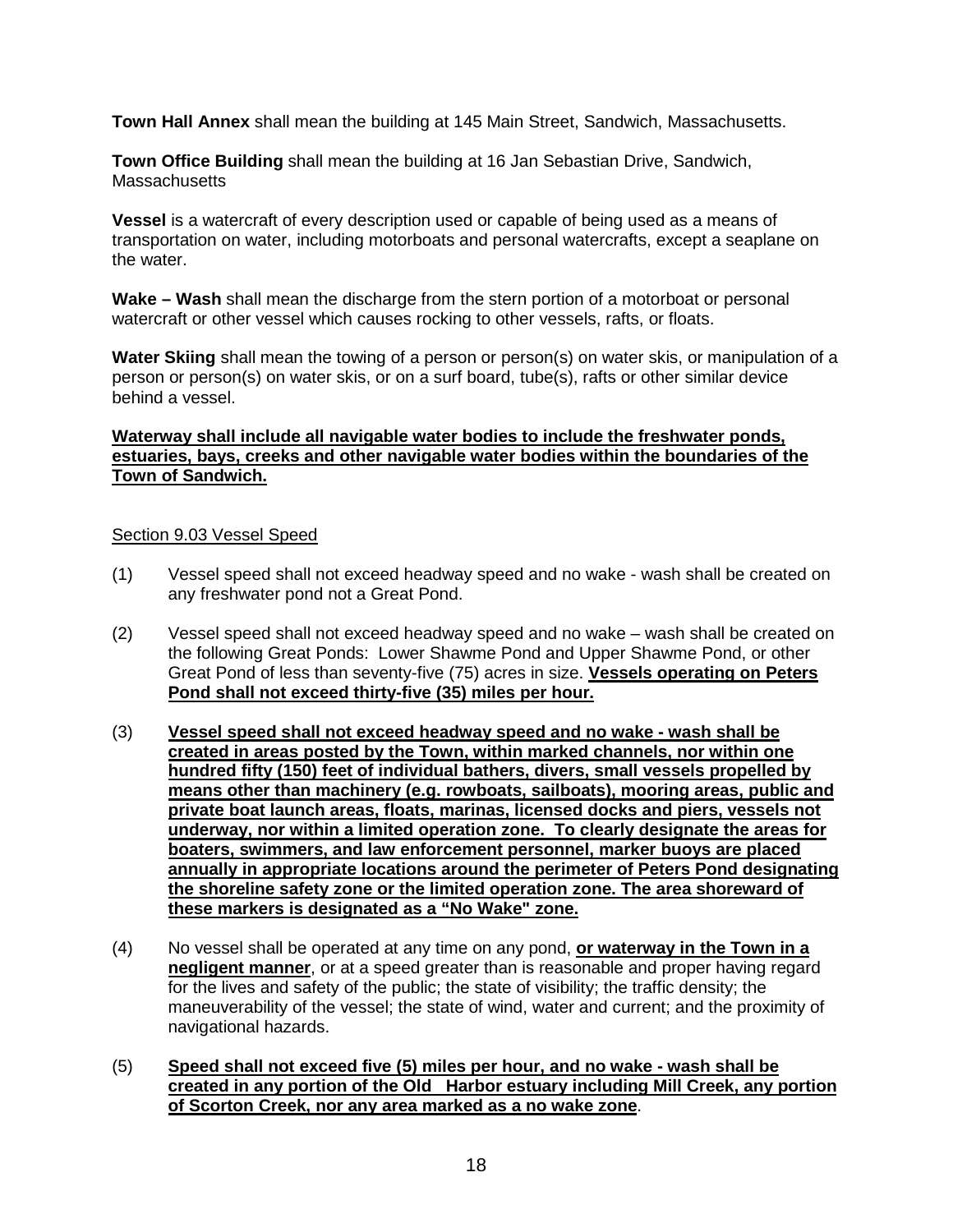#### Section 9.04 Horsepower

- (1) Horsepower of internal combustion engines shall not exceed five (5) horsepower on any pond not a Great Pond; however, no internal combustion engines shall be operated on the Upper and Lower Shawme Ponds except for emergency watercraft or townauthorized maintenance vessels. An electric motor, commonly known as an electric trolling motor, may be used for propulsion on the Upper and Lower Shawme Ponds.
- (2) Horsepower of internal combustion engines shall not exceed ten (10) horsepower on Pimlico Pond.
- (3) Horsepower of internal combustion engines shall not exceed fifteen (15) horsepower on the following Great Ponds: Lawrence Pond; Triangle Pond; Spectacle Pond; Snake Pond.
- (4) **Horsepower of internal combustion engines shall not exceed one hundred fifty (150) horsepower or, in the case of personal watercraft, one thousand (1,000) cubic centimeters (CC) on Peters Pond.**
- (5) **Notwithstanding the other provisions of Chapter 9, the Board of Selectmen or their designee shall permit persons operating larger engines on Peters Pond, prior to January 2013, to continue to operate larger engines on Peters Pond, on vessels registered or principally moored in the Town of Sandwich for a period of three (3) years from the date of the approval of this bylaw revision by the Director of the Division of Law Enforcement and the Attorney General of Chapter 9, but no later than December 31, 2017, provided such persons shall provide proof of such use to the Natural Resources Department, and provided that such persons meet the guidelines promulgated by the Board of Selectmen concerning the requirements for continuation of the use of larger horsepower engines on Peters Pond. These guidelines shall be promulgated by the Board of Selectmen within one hundred twenty (120) days of the receipt of the approval of the Director of the Division of Law Enforcement and the Attorney General of the revisions to Chapter 9. This section shall expire December 31, 2017.**
- (6) Notwithstanding the other provisions of Chapter 9 and recognizing that some long standing non-profit organizations have utilized various water bodies for instructional purposes, the Board of Selectmen may permit these non-profit organizations continued use of larger horsepower engines for transport or safety vessels, not to exceed fifty (50) horsepower, within set guidelines. These guidelines shall be promulgated by the Board of Selectmen within one hundred twenty (120) days of the receipt of the approval of the Director of the Division of Law Enforcement and the Attorney General of Chapter 9 and any revisions. The non-profit organization shall submit an application which is available at the Conservation Department. Following a public hearing on the application, the Board of Selectmen may issue a permit to allow the continued use of larger horsepower engines. Any permit issued shall remain in effect until revoked.. Violations of the permit conditions may be cause for revocation.
- (7) Section 9.04 (5) shall not be enforced until the guidelines referenced in 9.04 (5) are promulgated by the Board of Selectmen.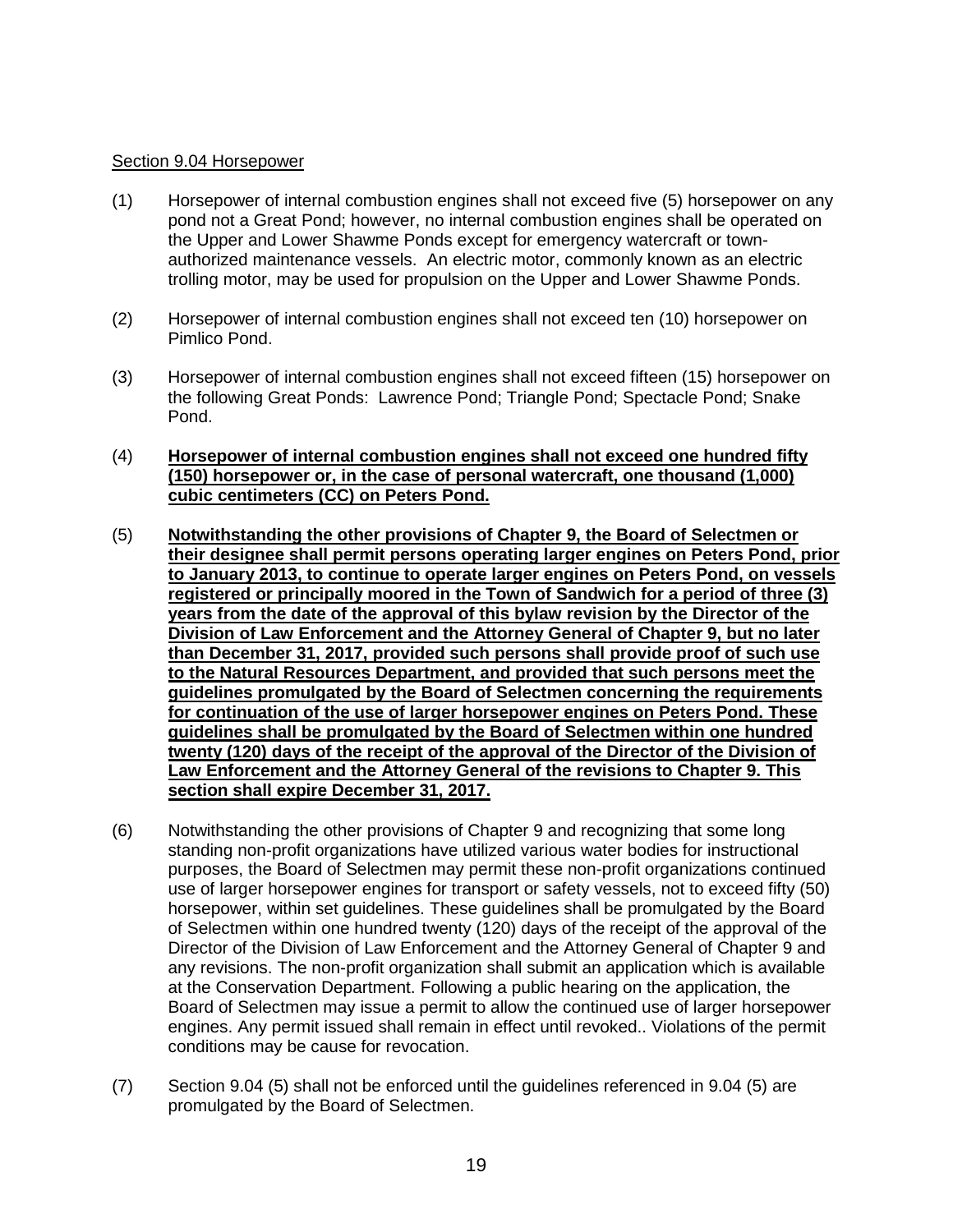## Section 9.05 Operation

- (1) Vessels shall not be operated on **any freshwater pond or estuary, creek or river** within the Town at greater than headway speed and create no wake - wash, between the hours of sunset to sunrise.
- (2) No vessel shall be operated at any time on any pond **or waterway** in an overloaded condition.
- (3) Motorboats and Personal Watercraft shall not be operated within a shoreline safety zone except for the purpose of launching or retrieving such vessel provided they remain outside of the designated swimming area(s), and operate at headway speed only within the shoreline safety zone.
- (4) Personal Watercraft operation **and water skiing** is prohibited on Peters Pond, **before 10:00 AM, daily and** after the hour of 7:00 PM or after sunset, whichever occurs first.
- (5) **Operation of personal watercraft, vessels engaged in water skiing, or vessels operating at greater than headway speed, within one hundred fifty (150) feet of bathers, divers, piers, docks, wharves, floats, sailboats, kayaks, canoes, rowboats, vessels not underway or any shore is prohibited.**
- (6) Personal Watercraft operation, at greater than headway speed, **vessel operation at greater than headway speed and water skiing** are prohibited on Peters Pond, when vision is unduly restricted by weather.
- (7) **No person shall operate a personal watercraft if such person is:**
	- a. **Under the age of sixteen (16) or**
	- b. **Sixteen (16) or Seventeen (17) year of age without first having received a safety certificate evidencing satisfactory completion of a training course in safe operation conducted by the MA Environmental Police or other entity approved by the Director of the MA Environmental Police.**
	- c. **Towing a water skier, other device, a boat or a personal watercraft.**
	- d. **Operating a personal watercraft in a negligent manner. Examples of negligent operation include, but are not limited to, the following:**
		- 1. **Unreasonable jumping, or attempting to jump the wake of another vessel**
		- 2. **Following or crossing within one hundred fifty (150) feet of another vessel. water skier, float or tube.**
		- 3. **Weaving through or against congested vessel traffic or speeding in restricted areas.**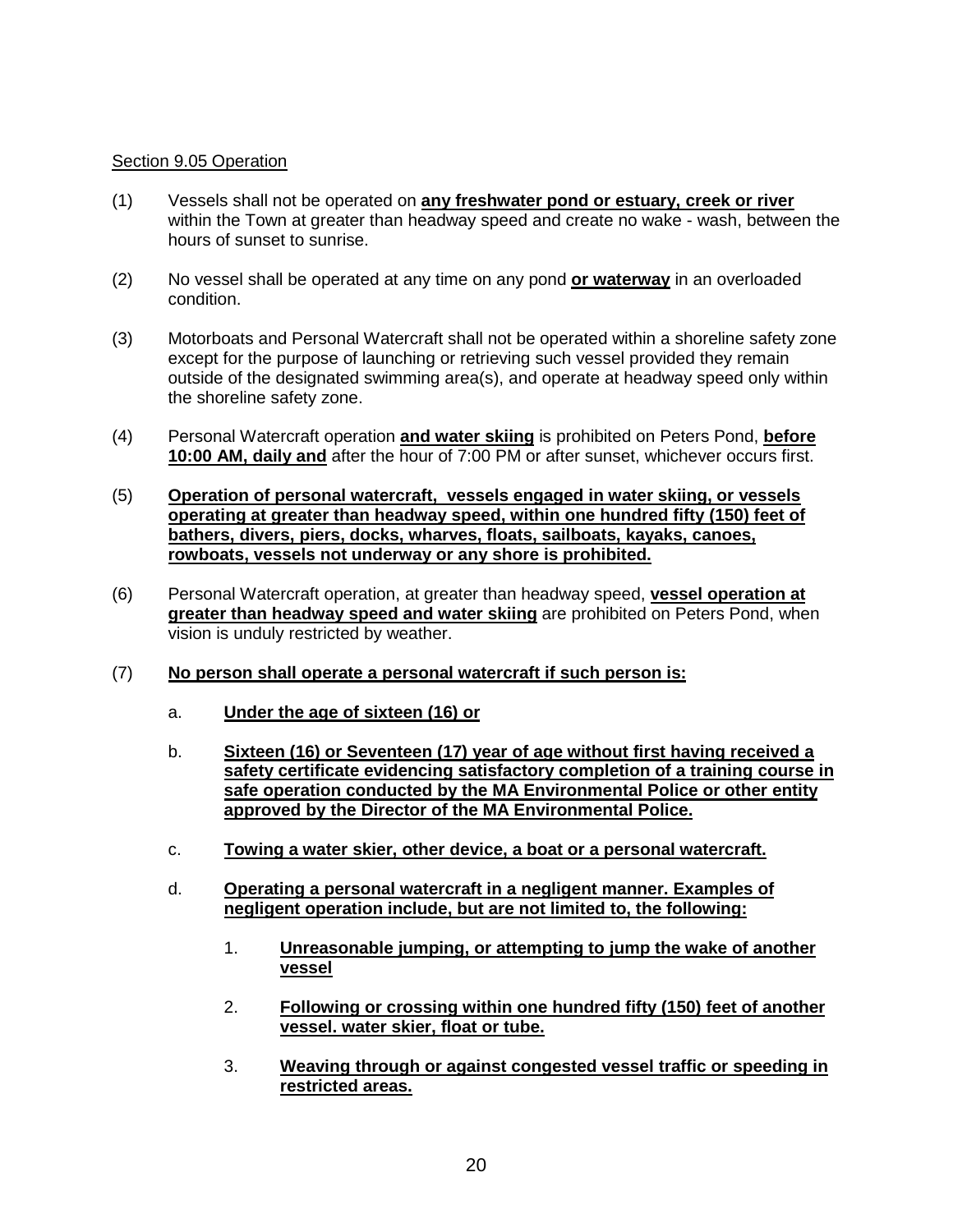- 4. **Operating a personal watercraft in such a manner that endangers the life, limb or property of any person or the Town.**
- (8) **Vessels shall be limited to towing only one (1) water skier, raft, tube or other device at a time on any Pond within the Town.**
- (9) **Any vessel engaged in water skiing or towing shall be occupied by at least two (2) persons, one (1) who shall give their full attention to the operation of the boat and the other of whom shall give their full attention to the person or persons being towed.**
- (10) **All vessels on Peters Pond shall circulate around the Pond in a counterclockwise pattern at all times.**
- (11) **Vessel operators are responsible for their wake at all times.**
- (12) **Vessels shall not be moored to aids to navigation or regulatory buoy at any time. No person or persons shall willfully destroy, move, injure, deface, or remove any aid to navigation or regulatory buoy established or placed by the Town or other governmental entity.**
- (13) **No vessel shall operate on the waterways of the Town if the vessel is unregistered, if the vessel's registration has expired or if the vessel fails to have functioning safety equipment on board, all as required under M.G.L. Ch. 90B and 323 CMR 1, 2 &4.**
- (14) **Pursuant to M.G.L. Ch. 90B, Sec. 8, no person or persons shall operate any vessel while such person is under the influence of intoxicating liquor or marijuana, narcotic drugs, depressant or stimulant substances as defined in M.G.L. Ch. 94C, or the vapors of glue.**
- (15) **Any swimmer more than 150 feet from the shoreline of Peters Pond shall be attended by a vessel.**
- (16) **Personal Watercraft powered by two (2) stroke engines are prohibited from operating on all ponds within the Town.**

# Section 9.06 Scuba Diving

(1) Any person SCUBA diving or group of SCUBA divers while swimming on or under the surface of the waters of Sandwich shall display for each diver or group of divers as a warning device to boat operators, a diver's flag, so called, constructed of rigidly supported material, at least twelve (12) inches by fifteen (15) inches in area of red background with a white diagonal stripe. Such diver's flag shall be displayed on a boat or surface float and shall extend a minimum distance of three (3) feet from the surface of the water. Divers shall remain in an area within one hundred (100) feet of such displayed diver's flag while at or near the surface of the water. A boat operator within sight of a diver's flag shall proceed with caution and within a radius of one hundred (100) feet of such flag shall proceed at a speed not to exceed headway speed.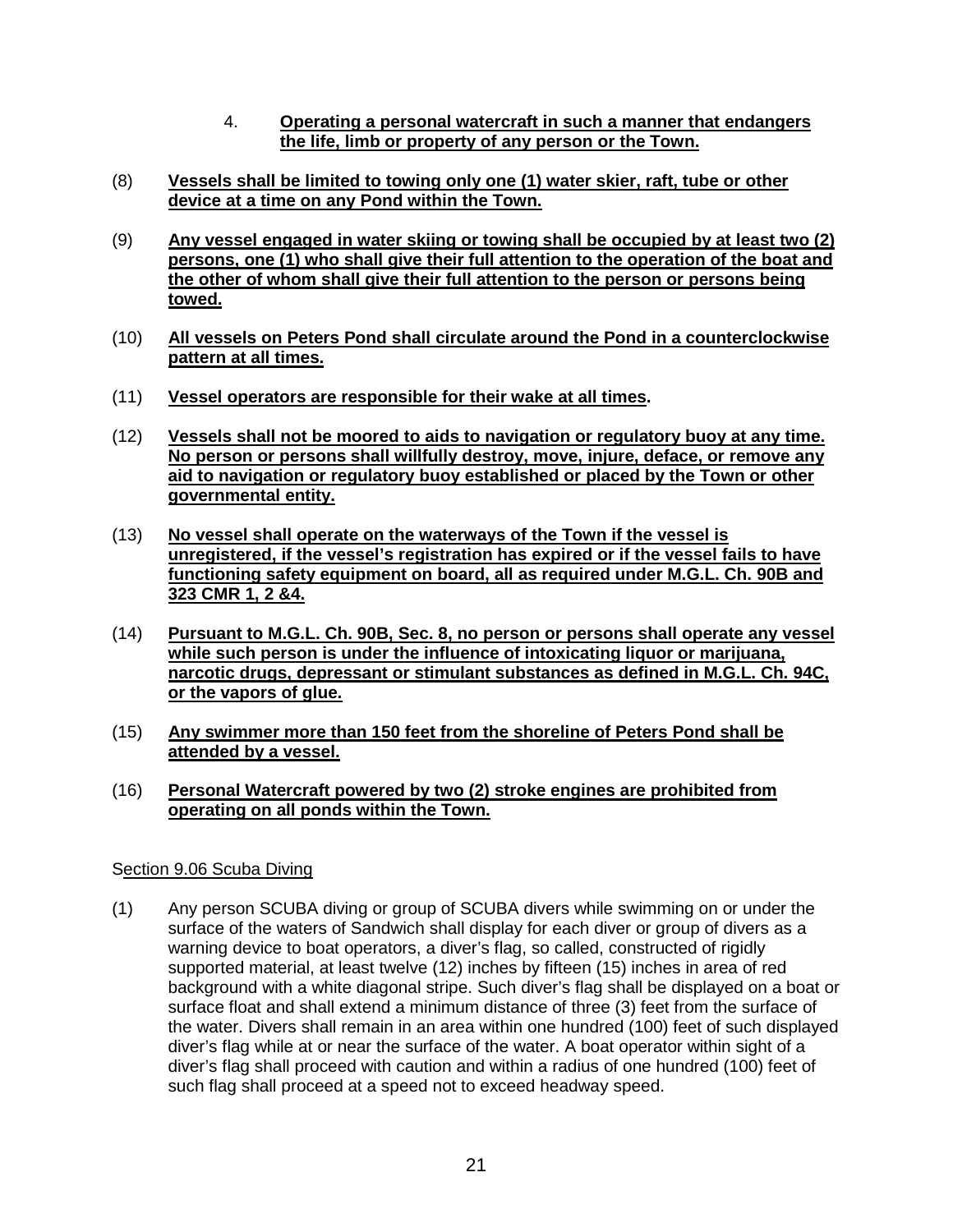# **Section 9.07 Removal of Hazards to Navigation**.

- (1) **No vessel, mooring or other object shall be abandoned, sunk or placed where it may constitute a hazard to navigation.**
- (2) **Any vessel, mooring or object constituting a hazard to navigation, and any vessel or object improperly secured, swamped, sunk, washed ashore or found in a restricted area, may be removed or relocated at the direction of the Director, or his assistants, Harbormaster or Assistant Harbormaster if corrective action is not taken after seventy two (72) hours' notice to the owner, or if the owner is unknown, after notice has been posted for the same period at the Town Clerk's Office or on or near such vessel, mooring or object. The expense of such removal or relocation and liability incurred therefore shall be the responsibility of the owner.**
- (3) **Nothing in the above subsections shall restrict earlier action by the Director, Natural Resources Officer, Assistant Natural Resources Officer, Harbormaster, or Assistant Harbormaster with or without notifying the owner if, in his judgment, such action is necessary to protect life or property**.

# **Section 9.08 Pollution**

(1) The discharge or disposal of oil, sewage, dead fish, fish parts, garbage, waste, rubbish or debris from vessels on or into the waters or onto the shores of the Town of Sandwich, is prohibited.

# **Section 9.09 Fueling of Vessels**

(1) **With the exception of transferring approved portable fuel tanks to open boats, all persons fueling vessels shall comply with the Board of Fire Prevention Regulations 527 CMR 15.00**

# **Section 9.10 Floats and Moorings**

(1) **Mooring or floats may not be placed on any waterway without first receiving approval of the Harbormaster or Assistant Harbormaster.**

# **Section 9.11 Regulations**

(1) **The Board of Selectmen is authorized to prescribe rules and regulations to carry out the intent of this Bylaw. Failure by the Board of Selectmen to promulgate such rules or regulations shall not act to suspend or invalidate the effect of this Bylaw. Before promulgating any rules and regulations pursuant to this Bylaw, the Board of Selectmen shall hold a public hearing on the proposed regulations. Such rules**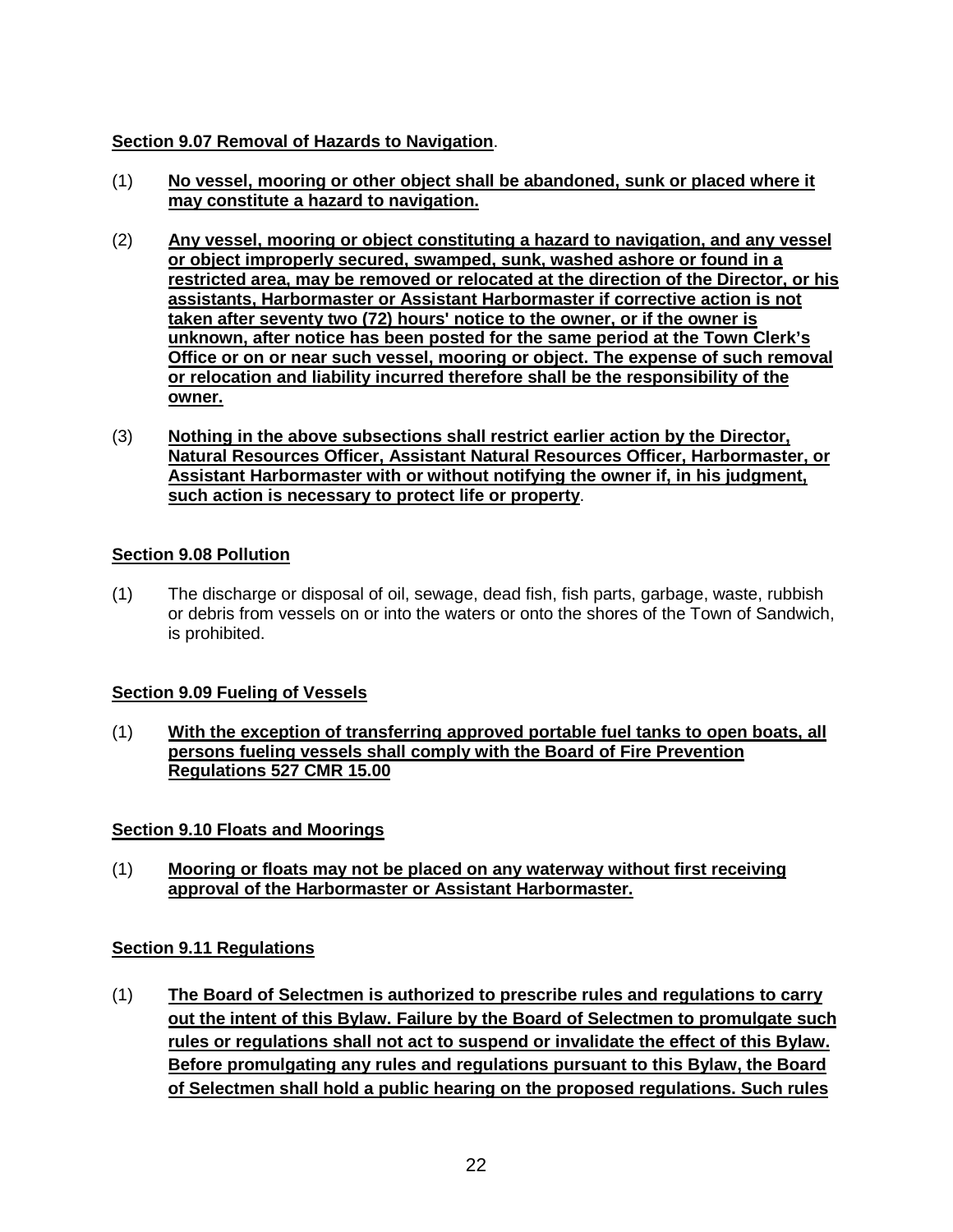**and regulations may define key terms and establish procedures for the specifications and placement of moorings, creation of speed zones and other activities that may occur on or adjacent to any of the navigable waters within the boundaries of the Town, which shall include all harbors, rivers, bays or ponds, and may establish restrictions, together with reasonable penalties for infractions thereof, for specified waters and boating appurtenances thereto. Such rules and regulations shall be consistent with both state and federal laws or regulations pertaining to the use and operation of boats and vessels upon or in such waters.**

## Section 9.12 Enforcement

- (1) The provisions of this Bylaw shall be enforced by **the Director, Assistant Director, Natural Resources Officer, Assistant Natural Resources Officers,** the Harbormaster, Assistant Harbormasters, **a Police Officer of the Town of Sandwich assigned to patrol Town waterways or a Sandwich Police Officer.**
- (2) All persons shall stop immediately when directed to do so by an officer empowered to enforce this Bylaw pursuant to this section.
- (3) **Any officer authorized to enforce the provisions of this bylaw who observes a vessel being used without personal flotation devices or other safety equipment required under this bylaw or which is in an overloaded or other unsafe condition and which, in their judgment, presents a substantial risk of injury or loss of life by the use of said motorboat or vessel, may terminate such use and direct the operator to take whatever immediate and corrective steps which are necessary for the safety of the persons aboard such motorboat or vessel, including, but not limited to, directing the operator to proceed to a mooring, dock, ramp, or be removed from the water and to remain there until such motorboat or vessel is deemed to be safe.**

## Section 9.13 Penalties

- (1) Whoever violates any of the provisions of this Bylaw and refuses or neglects to obey the lawful and reasonable order of those empowered to enforce the same, or resists them in the discharge of their duties, shall be fined not more than three hundred (\$300) dollars or in the case of non-criminal enforcement, fifty (\$50) dollars for the first offense and two hundred (\$200) dollars for every violation, thereafter. Each day or portion thereof during which a violation continues shall constitute a separate offense and each provision of the Bylaw violated shall constitute a separate offense.
- (2) As an alternative to criminal prosecution, the Enforcing Agent may elect to utilize the non-criminal disposition procedure set forth in M.G.L. Chapter 40, Section 21D, as adopted by the Town of Sandwich.

## Section 9.14 Jurisdiction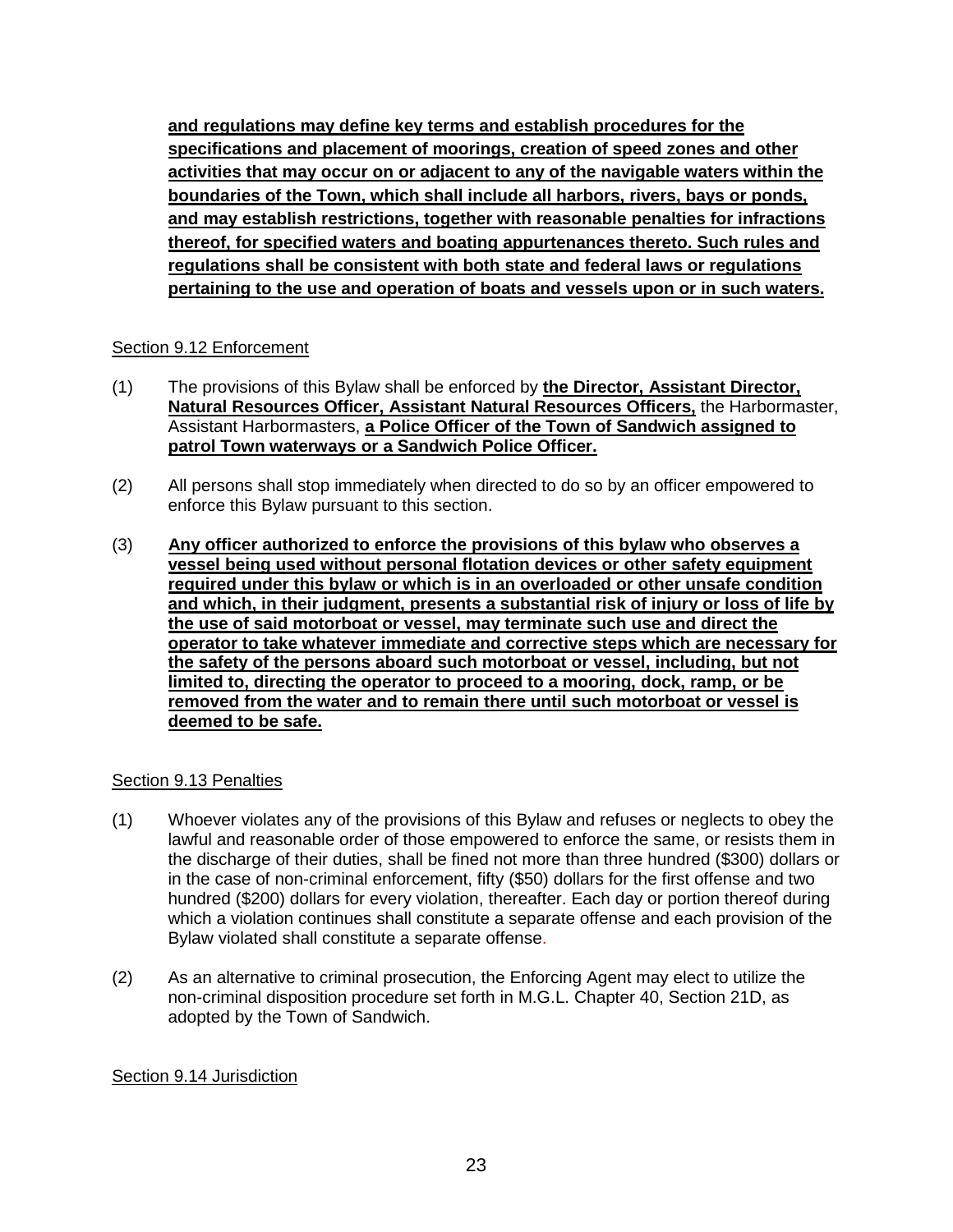(1) Nothing contained herein shall be held or construed to supersede or conflict with or interfere with or limit jurisdiction of the United States Government with respect to the enforcement of the navigation, shipping, anchorage and associated laws of the United States, or any lawful regulation of the Massachusetts Division of Waterways, or the Division of Law Enforcement, or to conflict with any laws or regulations of the Commonwealth of Massachusetts. Vessels operated by public safety agencies of the Town, State or the United States Government are exempt from complying with the provisions of this Bylaw.

## Section 9.15 Severability

(1) The invalidity of any provision of this Bylaw or of any regulations promulgated thereunder shall not invalidate any other provision thereof.

**Edwin Maclean of John Ewer Road made a motion to indefinitely postpone Article 11. The motion was seconded.** 

**Unanimously Voted: To indefinitely postpone Article 11. This was a voice vote and declared carried unanimously by the Moderator**

## **ARTICLE 12**

To see if the Town will vote to rescind the vote of the May 6, 2013 Annual Town Meeting under Article 23 to set aside twenty percent (20%) of the fiscal year beach parking and sticker revenues from the appropriate receipts reserved for appropriation account for the purpose of funding future public ocean beach and dune renourishment projects, or take any action relative thereto.

**VOTED: That the Town rescind the vote of the May 6, 2013 Annual Town Meeting under Article 23 to set aside twenty percent (20%) of the fiscal year beach parking and sticker revenues in a special receipts reserved for appropriation account limited for the purpose of funding future public ocean beach and dune renourishment projects. This was a voice vote and declared not carried by the Moderator.**

**At 11:23 P.M. the Moderator asked for a vote to continue the meeting per the Tonw By-Laws. This was a voice vote and declared carried by the required two-thirds majority by the Moderator.**

## **ARTICLE 13**

To see of the Town will vote to set aside from the general fund an amount equal to 50% of the revenue collected each fiscal year by virtue of the Town's adoption of the provisions of M.G.L. c. 64, s. 2(a), which imposes a local meals tax excise of 0.75%, for the purpose of funding the account for future public ocean and dune remourishment projects, which account was created by favorable vote of the 2013 Annual Town Meeting on Article 23, or take any action relative thereto.

*(Submitted by Petition)*

**VOTED: That the Town set aside from the general fund an amount equal to 50% of the revenue collected each fiscal year by virtue of the Town's adoption of the provisions of M.G.L. c. 64, s. 2(a), which imposes a local meals tax excise of**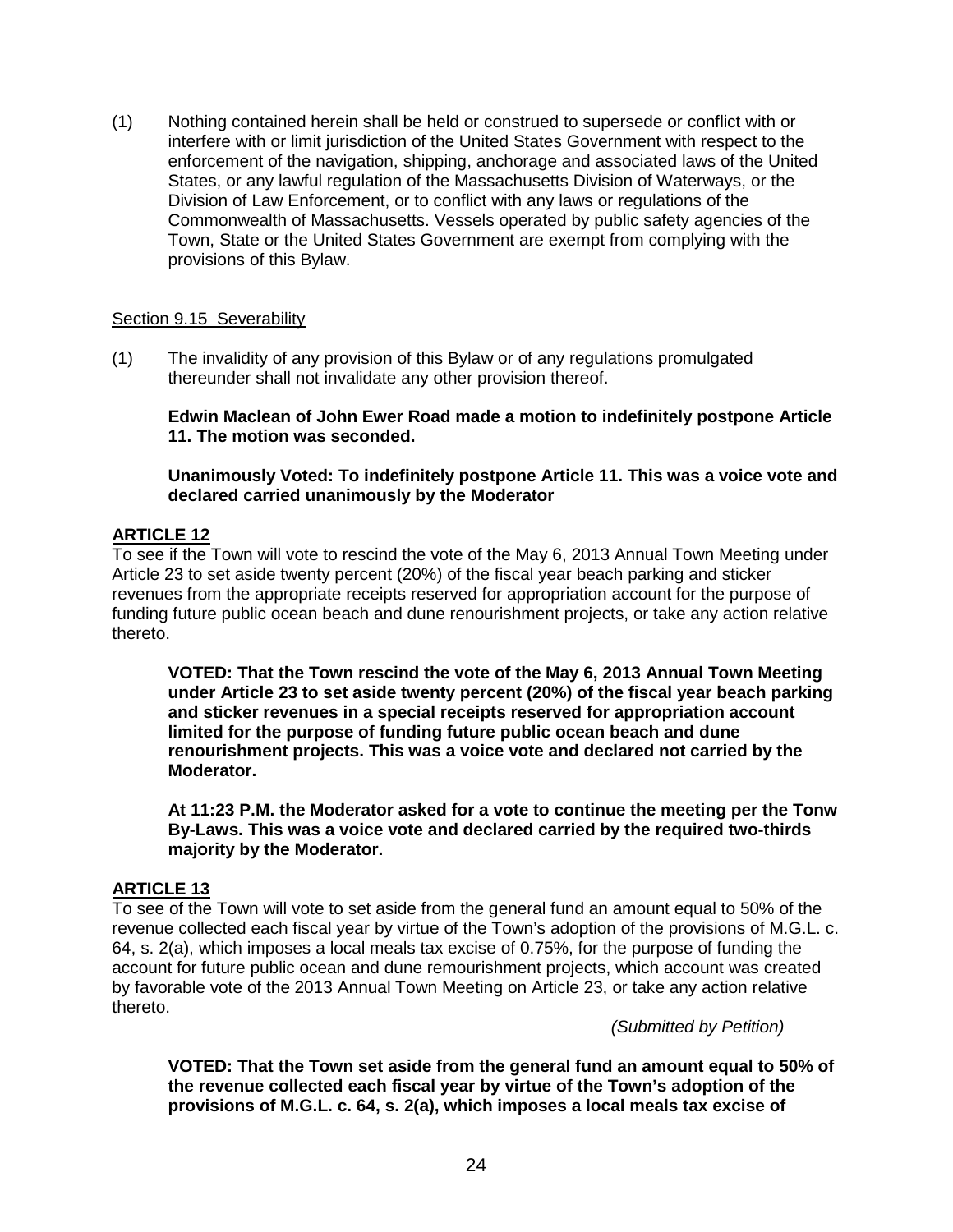**0.75%, for the purpose of funding the account for future public ocean and dune renourishment projects, which account was created by favorable vote of the 2013 Annual Town Meeting on Article 23. This was a voice vote and declared carried by the Moderator.**

## **ARTICLE 14**

To see if the Residents of Sandwich MA will express its desire to the Board of Selectmen that the Town should have a Coastal Resource Manager and to encourage the Board of Selectmen to create such a position and hire an appropriate person to staff such a positions as soon as reasonably possible.

*(Submitted by Petition)*

**VOTED: That the Town express its desire to the Board of Selectmen to create a Coastal Resource Manager position as soon as reasonably possible. This was a voice vote and declared carried by the Moderator.**

## **ARTICLE 15**

## **BALLOT QUESTION #1**

Shall the Town of Sandwich be allowed to assess an additional \$650,000 in real estate and personal property taxes for the purpose of constructing improvements and remodeling, constructing, reconstructing and making extraordinary repairs to the Sandwich High School A Wing and for capital improvements associated with moving all 7th and  $8<sup>th</sup>$  grades to Sandwich High School for the fiscal year beginning July first, two thousand thirteen?

**YES**: \_\_\_\_\_ **NO**: \_\_\_\_\_

## **BALLOT QUESTION #2**

Shall the Town of Sandwich be allowed to assess an additional \$980,000 in real estate and personal property taxes for the purpose of constructing improvements and remodeling, constructing, reconstructing and making extraordinary repairs to the Sandwich High School swimming pool and associated mechanical equipment for the fiscal year beginning July first, two thousand thirteen?

**YES**: \_\_\_\_\_ **NO**: \_\_\_\_\_

The polls for the election will be open at 7:00 a.m. and close at 8:00 p.m. on said THURSDAY, THE TWENTY FIRST DAY OF NOVEMBER, 2013.

The meeting was adjourned at 11:40 P.M.

I hereby certify that this is a true record of the Special Town Meeting held on November 21, 2013.

Respectfully Submitted,

Taylor D. White